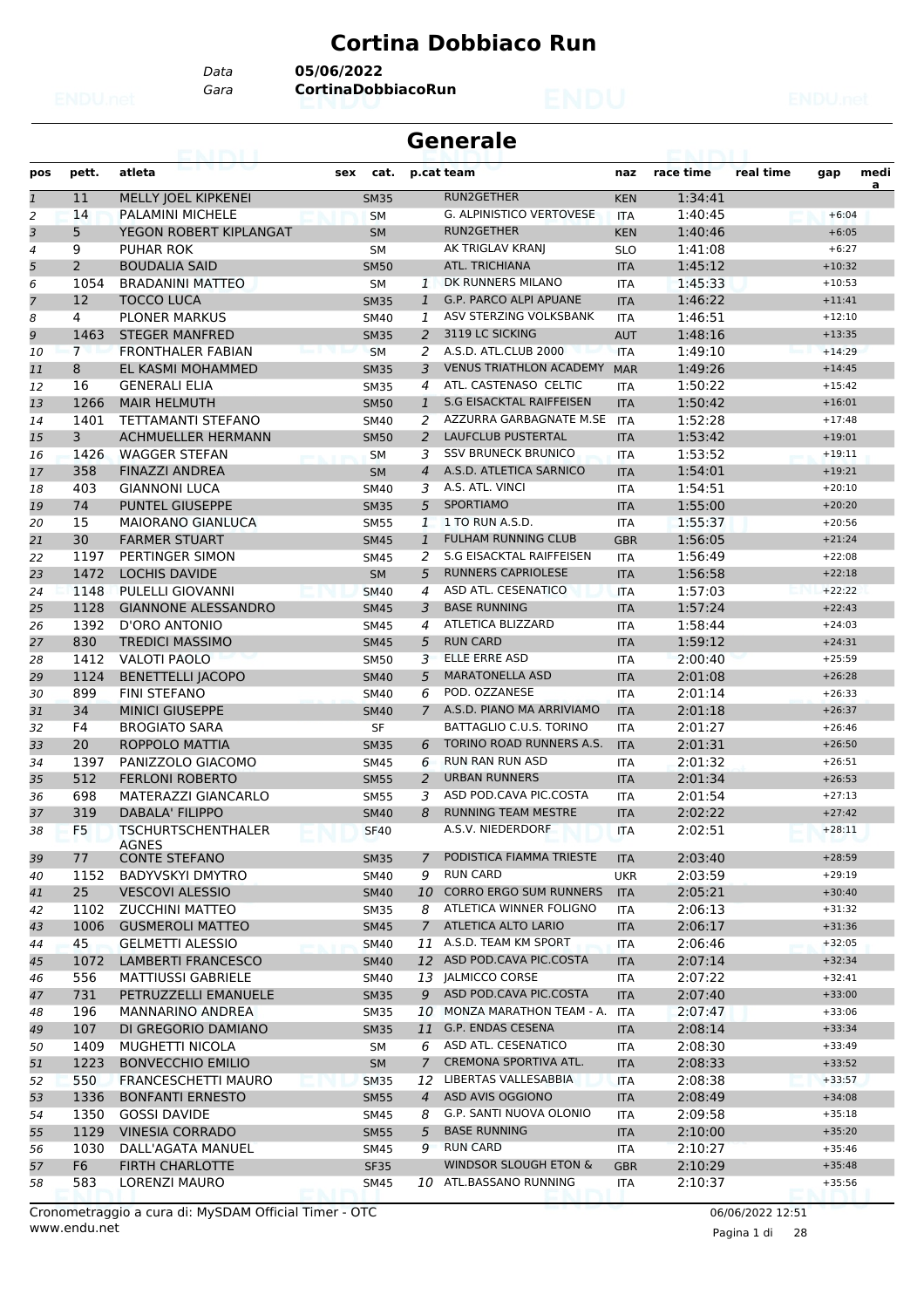| pos | pett. | atleta                                          | sex | cat.        |                | p.cat team                   | naz        | race time | real time | gap      | medi<br>a |
|-----|-------|-------------------------------------------------|-----|-------------|----------------|------------------------------|------------|-----------|-----------|----------|-----------|
| 59  | 385   | <b>MOTTA ANGELO</b>                             |     | <b>SM35</b> | 13             | ASD GRUPPO PODISTI PORTO     | <b>ITA</b> | 2:11:45   |           | $+37:04$ |           |
| 60  | 209   | CAZZANIGA FABIO                                 |     | <b>SM55</b> | 6              | G.P. I GAMBER DE             | <b>ITA</b> | 2:12:06   |           | $+37:26$ |           |
| 61  | 1473  | CAVAZZI NICCOLÒ                                 |     | <b>SM</b>   | 8              | <b>RUN CARD</b>              | <b>ITA</b> | 2:12:15   |           | $+37:35$ |           |
| 62  | 55    | NICOLODI STEFANO                                |     | <b>SM45</b> | 11             | ATLETICA VALLE DI CEMBRA     | <b>ITA</b> | 2:12:21   |           | $+37:40$ |           |
| 63  | 1117  | <b>GALLIMBERTI SIMONE</b>                       |     | <b>SM</b>   | 9              | PODISTI MASERA' DI PADOVA    | <b>ITA</b> | 2:12:27   |           | $+37:46$ |           |
| 64  | 713   | BOIFAVA ARMANDO                                 |     | <b>SM55</b> | 7              | ATL. BEDIZZOLE               | <b>ITA</b> | 2:12:53   |           | $+38:13$ |           |
| 65  | 1120  | <b>VITRANO STEFANO</b>                          |     | <b>SM50</b> | $\overline{4}$ | <b>BASE RUNNING</b>          | <b>ITA</b> | 2:13:01   |           | $+38:20$ |           |
| 66  | 574   | <b>QUINZI GEREMINO</b>                          |     | <b>SM55</b> | 8              | MEZZOFONDO CLUB ASCOLI       | <b>ITA</b> | 2:13:35   |           | $+38:55$ |           |
| 67  | 96    | <b>FRANZIN FABIO</b>                            |     | <b>SM55</b> | 9              | <b>ATLETICA ROTALIANA</b>    | <b>ITA</b> | 2:13:39   |           | $+38:58$ |           |
| 68  | 1004  | <b>MASARACCHIA GIUSEPPE</b><br><b>SALVATORE</b> |     | <b>SM45</b> | 12             | S.P. SEVEN                   | <b>ITA</b> | 2:13:42   |           | $+39:02$ |           |
| 69  | 370   | <b>CARLINI GUIDO LUZIO</b>                      |     | <b>SM50</b> | 5              | <b>G.S. AVIS AIDO URBINO</b> | <b>ITA</b> | 2:13:55   |           | $+39:14$ |           |
| 70  | 799   | <b>BORGIA ANTONIO</b>                           |     | <b>SM50</b> | 6              | <b>CASARUN ASD</b>           | <b>ITA</b> | 2:13:56   |           | $+39:16$ |           |
| 71  | 1132  | <b>ILLARI LUIGI</b>                             |     | <b>SM55</b> | 10             | <b>CORRI FORREST</b>         | <b>ITA</b> | 2:14:08   |           | $+39:27$ |           |
| 72  | 226   | PARRAVICINI MAURO                               |     | <b>SM45</b> |                | 13 RUN CARD                  | <b>ITA</b> | 2:14:12   |           | $+39:31$ |           |
| 73  | 1165  | <b>SCHETTINO ROSARIO</b>                        |     | <b>SM50</b> | $\overline{7}$ | ASD FIDAS GNARRO JET         | <b>ITA</b> | 2:14:14   |           | $+39:33$ |           |
| 74  | 484   | <b>BONGIOVANNI STEFANO</b>                      |     | <b>SM45</b> | 14             | <b>AZZANO RUNNERS</b>        | <b>ITA</b> | 2:14:18   |           | $+39:37$ |           |
| 75  | 229   | <b>RIZZI SIMONE</b>                             |     | <b>SM50</b> | 8              | ASD RUNNERS VALCALEPIO       | <b>ITA</b> | 2:14:27   |           | $+39:46$ |           |
| 76  | 404   | LUPI ROBERTO<br>ne.                             |     | SM45        | 15             | TOSCANA ATL.EMPOLI NISSAN    | <b>ITA</b> | 2:14:30   |           | $+39:50$ |           |
| 77  | 346   | <b>FANALI SIMONE</b>                            |     | <b>SM40</b> |                | 14 G.S.DILETTANTISTICO RUN   | <b>ITA</b> | 2:15:10   |           | $+40:30$ |           |
| 78  | 1292  | <b>FANTINI LUCA</b>                             |     | <b>SM55</b> | 11             | <b>RUN CARD</b>              | <b>ITA</b> | 2:15:19   |           | $+40:38$ |           |
| 79  | 467   | <b>MIGLIO MARCO</b>                             |     | <b>SM45</b> |                | 16 ASD RUNRIVIERARUN         | <b>ITA</b> | 2:15:21   |           | $+40:41$ |           |
| 80  | F485  | <b>SARTORI DEBORA</b>                           |     | <b>SF</b>   |                | A.S.D. TEAM KM SPORT         | <b>ITA</b> | 2:15:23   |           | $+40:43$ |           |
| 81  | 155   | <b>BERTOSSI FILIPPO</b>                         |     | <b>SM45</b> | 17             | <b>MARATONINA UDINESE</b>    | <b>ITA</b> | 2:15:26   |           | $+40:45$ |           |
| 82  | F231  | <b>BREGU BLERINA</b>                            |     | <b>SF45</b> |                | <b>MARATHON CREMONA</b>      | <b>ITA</b> | 2:15:26   |           | $+40:45$ |           |
| 83  | 603   | <b>PRATESI MARCO</b>                            |     | <b>SM35</b> |                | 14 ATLETICA AVIS SANSEPOLCRO | <b>ITA</b> | 2:15:29   |           | $+40:48$ |           |
| 84  | 400   | <b>TALENTO SANTINO</b>                          |     | <b>SM45</b> |                | 18 ATL. CALENZANO            | <b>ITA</b> | 2:15:41   |           | $+41:00$ |           |
| 85  | 1230  | <b>ZANELLA NICOLO'</b>                          |     | <b>SM</b>   |                | 10 BLACK WARRIORS ASD        | <b>ITA</b> | 2:15:42   |           | $+41:01$ |           |
| 86  | 948   | <b>CARBONI MATTIA</b>                           |     | <b>SM40</b> | 15             | A.S. DILETTANTISTICA         | <b>ITA</b> | 2:15:44   |           | $+41:03$ |           |
| 87  | 1085  | <b>CRASTA GIACOMO</b>                           |     | <b>SM</b>   | 11             | <b>RUN CARD</b>              | <b>ITA</b> | 2:15:50   |           | $+41:09$ |           |
| 88  | 351   | <b>TOBALDO MASSIMILIANO</b>                     |     | <b>SM</b>   | 12             | MARTELLAGO RUNNING TEAM      | <b>ITA</b> | 2:16:01   |           | $+41:21$ |           |
| 89  | 1200  | <b>LUGOBONI MATTEO</b>                          |     | <b>SM45</b> | 19             | ROAD RUNNERS CLUB MILANO ITA |            | 2:16:10   |           | $+41:29$ |           |
|     |       | <b>GIOVANNI</b>                                 |     |             |                |                              |            |           |           |          |           |
| 90  | 739   | <b>DAVINI GIORGIO</b>                           |     | <b>SM45</b> |                | 20 G.P. PARCO ALPI APUANE    | <b>ITA</b> | 2:16:17   |           | $+41:36$ |           |
| 91  | 653   | <b>COLOMBA PAOLO</b>                            |     | <b>SM50</b> | 9              | <b>ASD TEAM NUTRAFIT</b>     | <b>ITA</b> | 2:16:21   |           | $+41:40$ |           |
| 92  | 1016  | FERRARETTO GIAN MARIO                           |     | <b>SM60</b> | 1              | 2002 MARATHON CLUB           | <b>ITA</b> | 2:16:28   |           | $+41:47$ |           |
| 93  | 1041  | <b>OLIVETO ANTONIO</b>                          |     | <b>SM40</b> | 16             | <b>RUN CARD</b>              | <b>ITA</b> | 2:16:33   |           | $+41:52$ |           |
| 94  | F240  | <b>BARGIACCHI STEFANIA</b>                      |     | <b>SF45</b> | 1              | A.S.C.D. SILVANO FEDI        | <b>ITA</b> | 2:16:37   |           | $+41:56$ |           |
| 95  | 1157  | <b>BABBINI CLAUDIO</b>                          |     | <b>SM55</b> | 12             | ASD FIDAS GNARRO JET         | <b>ITA</b> | 2:16:48   |           | $+42:07$ |           |
| 96  | 1487  | <b>COSTANTINO GIORGIO</b>                       |     | <b>SM45</b> | 21             | POL. PORTA SARAGOZZA         | <b>ITA</b> | 2:17:27   |           | $+42:46$ |           |
| 97  | 1352  | PETRUZZI PIETRO                                 |     | <b>SM50</b> |                | 10 A.S.D. OLYMPIC RUNNERS    | <b>ITA</b> | 2:17:28   |           | $+42:48$ |           |
| 98  | 1449  | <b>FACCHINI TIZIANO</b>                         |     | <b>SM50</b> |                | 11 U.S. DOLOMITICA ASD       | ITA        | 2:17:32   |           | $+42:51$ |           |
| 99  | 614   | <b>GUARNIERI SILVANO</b>                        |     | <b>SM45</b> |                | 22 RUN CARD                  | <b>ITA</b> | 2:17:42   |           | $+43:01$ |           |
| 100 | 1441  | <b>VAILATI PINUCCIO</b>                         |     | <b>SM55</b> | 13             | ASD NUOVA VIRTUS CREMA       | <b>ITA</b> | 2:17:44   |           | $+43:03$ |           |
| 101 | 1319  | <b>SCARBOLO ALESSIO</b>                         |     | SM          |                | 13 RUN CARD                  | <b>ITA</b> | 2:17:50   |           | $+43:09$ |           |
| 102 | F545  | <b>GISMONDI FEDERICA</b>                        |     | <b>SF35</b> | $\mathbf{1}$   | U.S. DOLOMITICA ASD          | ITA        | 2:17:52   |           | $+43:11$ |           |
| 103 | 1477  | DEGASPERI ALESSANDRO                            |     | <b>SM40</b> | 17             | TRENTINO RUNNING TEAM        | <b>ITA</b> | 2:17:52   |           | $+43:12$ |           |
| 104 | 1457  | BIFFI GRAZIANO                                  |     | <b>SM50</b> |                | 12 AMATORI LECCO             | ITA        | 2:17:55   |           | $+43:14$ |           |
| 105 | 83    | <b>FAVARO LUCA</b>                              |     | <b>SM50</b> |                | 13 RUN CARD                  | <b>ITA</b> | 2:17:57   |           | $+43:16$ |           |
| 106 | 663   | <b>GIOVANNETTI STEFANO</b>                      |     | <b>SM45</b> |                | 23 ATL.CASALGUIDI M.C.L.     | ITA        | 2:17:59   |           | $+43:18$ |           |
| 107 | 1442  | <b>MACCALLI LORENZO</b>                         |     | <b>SM55</b> |                | 14 ASD NUOVA VIRTUS CREMA    | <b>ITA</b> | 2:18:03   |           | $+43:22$ |           |
| 108 | 204   | <b>BORGOGNI FILIPPO</b>                         |     | <b>SM40</b> |                | 18 RUN CARD                  | <b>ITA</b> | 2:18:18   |           | $+43:37$ |           |
| 109 | 345   | MAZZOTTA ANTONIO<br><b>CARLO</b>                |     | <b>SM35</b> |                | 15 RUNAWAY MILANO A.S.D.     | <b>ITA</b> | 2:18:21   |           | $+43:40$ |           |
| 110 | 1142  | <b>GOZZI GIAMPAOLO</b>                          |     | SM60        |                | 2 ASD RIVAROLO DEL RE        | ITA        | 2:18:43   |           | $+44:02$ |           |
| 111 | 1422  | <b>BUSON LORENZO</b>                            |     | <b>SM50</b> |                | 14 ATLETICA ROTALIANA        | <b>ITA</b> | 2:18:59   |           | $+44:18$ |           |
| 112 | 1024  | PALMIZI DAVIDE                                  |     | <b>SM50</b> |                | 15 RUN CARD                  | ITA        | 2:19:01   |           | $+44:20$ |           |
| 113 | 1091  | <b>CHIDINI ANDREA</b>                           |     | <b>SM45</b> |                | 24 RUN CARD                  | <b>ITA</b> | 2:19:02   |           | $+44:21$ |           |
| 114 | 1090  | <b>MAGAGNOLI FABIO</b>                          |     | <b>SM40</b> |                | 19 POL. PORTA SARAGOZZA      | <b>ITA</b> | 2:19:06   |           | $+44:25$ |           |
| 115 | F401  | <b>MASOTTI CARLOTTA</b>                         |     | <b>SF</b>   | $\mathbf{1}$   | POL. PORTA SARAGOZZA         | <b>ITA</b> | 2:19:06   |           | $+44:25$ |           |
| 116 | 916   | <b>TOSI GIANLUIGI</b>                           |     | <b>SM55</b> |                | 15 G.P. AVIS PAVIA           | ITA        | 2:19:13   |           | $+44:32$ |           |
| 117 | 577   | <b>ZAMPIERI NICOLA</b>                          |     | <b>SM45</b> |                | 25 RUN CARD                  | <b>ITA</b> | 2:19:15   |           | $+44:34$ |           |
| 118 | F366  | <b>MARZOCCHI CHANTAL</b>                        |     | <b>SF45</b> |                | 2 POL. DIL. SANTA LUCIA      | ITA        | 2:19:19   |           | $+44:38$ |           |
| 119 | 1493  | ROSETTI ARTURO                                  |     | <b>SM55</b> | 16             | ATL. MAMELI RAVENNA          | <b>ITA</b> | 2:19:21   |           | $+44:40$ |           |
| 120 | 551   | BERTOLDI DAVIDE                                 |     | SΜ          |                | 14 RUN CARD                  | ITA        | 2:19:21   |           | $+44:40$ |           |
|     |       |                                                 |     |             |                |                              |            |           |           |          |           |

Pagina 2 di 28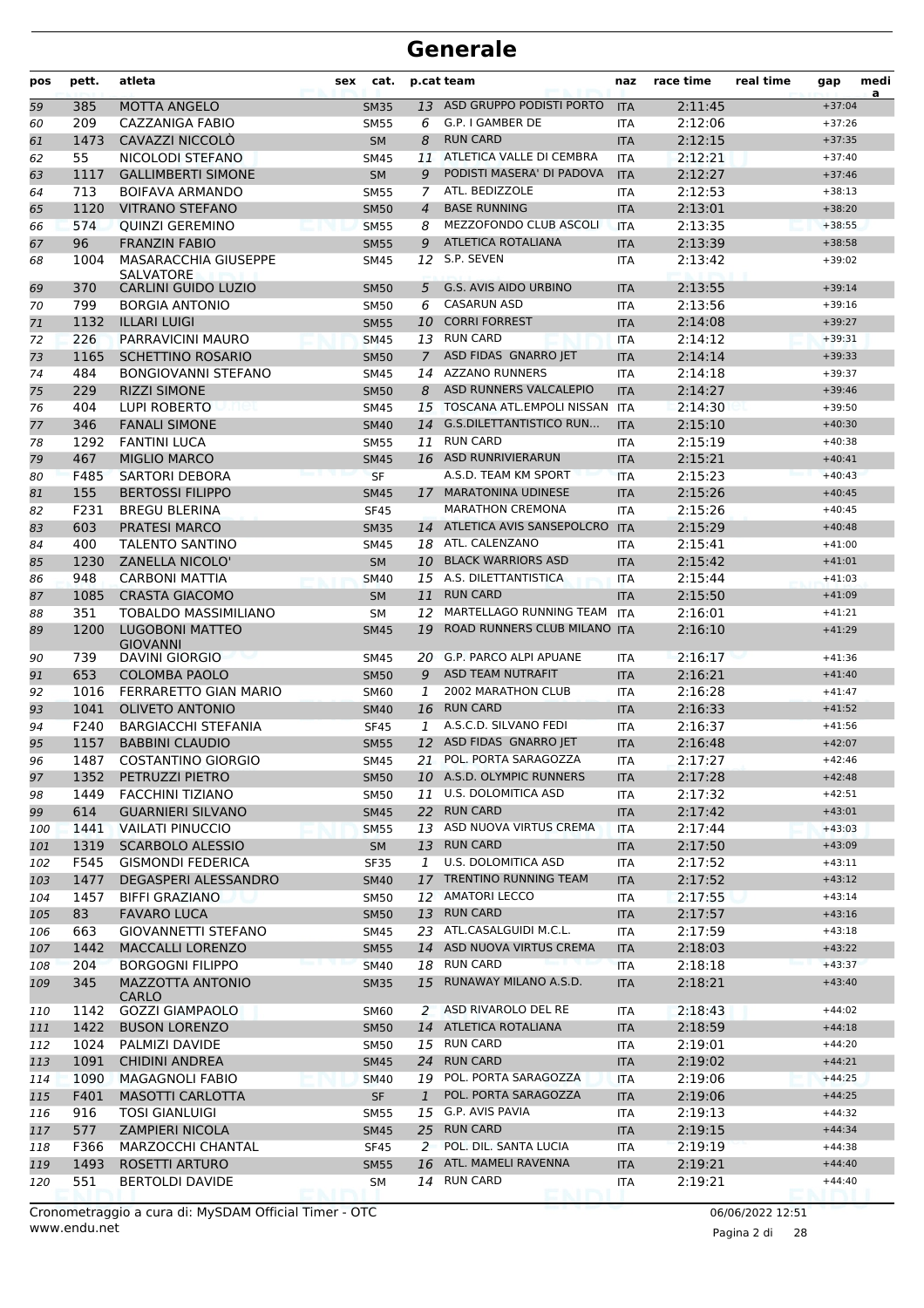| pos | pett. | atleta                     | sex | cat.        |              | p.cat team                             | naz        | race time | real time | gap      | medi<br>a |
|-----|-------|----------------------------|-----|-------------|--------------|----------------------------------------|------------|-----------|-----------|----------|-----------|
| 121 | 606   | <b>BALDAN MASSIMILIANO</b> |     | <b>SM45</b> |              | 26 GR.PODISTICO AVIS TAGLIO DI ITA     |            | 2:19:35   |           | $+44:54$ |           |
| 122 | 889   | <b>MONTI FILIPPO</b>       |     | SM          |              | 15 RUN CARD                            | <b>ITA</b> | 2:19:39   |           | $+44:58$ |           |
| 123 | 744   | LANA EMANUELE MARIA        |     | <b>SM50</b> |              | 16 RUN CARD                            | <b>ITA</b> | 2:19:46   |           | $+45:06$ |           |
| 124 | 491   | <b>GUZZO CLAUDIO BRUNO</b> |     | <b>SM45</b> |              | 27 ATLETICA VALLE SCRIVIA              | <b>ITA</b> | 2:19:48   |           | $+45:07$ |           |
| 125 | 585   | <b>ZAMPIERIN ILARIO</b>    |     | <b>SM50</b> |              | 17 ATL.BASSANO RUNNING                 | <b>ITA</b> | 2:19:48   |           | $+45:07$ |           |
| 126 | 205   | STAZI DAVIDE               |     | <b>SM35</b> |              | 16 RUN CARD                            | <b>ITA</b> | 2:20:00   |           | $+45:20$ |           |
| 127 | 1175  | <b>MOSER ROBERTO</b>       |     | <b>SM</b>   | 16           | <b>URBAN RUNNERS</b>                   | <b>ITA</b> | 2:20:09   |           | $+45:29$ |           |
| 128 | 701   | <b>SCASSO DAVIDE</b>       |     | <b>SM40</b> |              | 20 RUN CARD                            | <b>ITA</b> | 2:20:13   |           | $+45:32$ |           |
| 129 | 136   | <b>CHERSINI GABRIELE</b>   |     | <b>SM35</b> | 17           | RUNNING CLUB VENEZIA A.S.              | <b>ITA</b> | 2:20:20   |           | $+45:39$ |           |
| 130 | 1519  | <b>GIBERTINI LUCA</b>      |     | <b>SM</b>   | 17           | <b>RUN CARD</b>                        | <b>ITA</b> | 2:20:42   |           | $+46:02$ |           |
| 131 | 549   | <b>CAPONI PAOLO</b>        |     | <b>SM55</b> | 17           | ASS. POD. DIL. PONTE                   | <b>ITA</b> | 2:21:13   |           | $+46:32$ |           |
| 132 | 1228  | <b>ZOIA DEVID</b>          |     | <b>SM50</b> |              | 18 RUNNING TEAM MESTRE                 | <b>ITA</b> | 2:21:14   |           | $+46:34$ |           |
| 133 | 781   | <b>IZZO MASSIMILIANO</b>   |     | <b>SM</b>   |              | 18 G.P. LA STANCA VALENZATICO ITA      |            | 2:21:16   |           | $+46:35$ |           |
| 134 | 1017  | <b>MANZI CARLO</b>         |     | <b>SM50</b> |              | 19 G.P. SANTI NUOVA OLONIO             | <b>ITA</b> | 2:21:19   |           | $+46:39$ |           |
| 135 | 386   | <b>SARTO FABIO</b>         |     | <b>SM40</b> | 21           | <b>GR.PODISTICO AVIS TAGLIO DI ITA</b> |            | 2:21:21   |           | $+46:40$ |           |
| 136 | F245  | DARRA LIDIA                |     | <b>SF35</b> | 2            | A.S.D. TEAM KM SPORT                   | <b>ITA</b> | 2:21:32   |           | $+46:51$ |           |
| 137 | F450  | <b>CAPRIOTTI CECILIA</b>   |     | <b>SF35</b> | 3            | <b>AVIS ASCOLI MARATHON</b>            | <b>ITA</b> | 2:21:39   |           | $+46:59$ |           |
| 138 | 1080  | SILVESTRI STEFANO          |     | SM          |              | 19 RUN CARD                            | <b>ITA</b> | 2:21:51   |           | $+47:10$ |           |
| 139 | 709   | <b>BRUSCHI DAVIDE</b>      |     | <b>SM45</b> |              | 28 ASD 3'.30" TEAM                     | <b>ITA</b> | 2:21:56   |           | $+47:16$ |           |
| 140 | 112   | <b>NARDI MATTEO</b>        |     | <b>SM</b>   |              | 20 G.S. QUANTIN ALPENPLUS              | <b>ITA</b> | 2:21:58   |           | $+47:17$ |           |
| 141 | 474   | <b>VALLESE GIANLUCA</b>    |     | <b>SM45</b> | 29           | <b>MARA' AVIS MARATHON</b>             | <b>ITA</b> | 2:22:00   |           | $+47:19$ |           |
| 142 | 1424  | <b>GRUNSER PAUL</b>        |     | <b>SM45</b> |              | 30 ASV TELMEKOM TEAM                   | <b>ITA</b> | 2:22:04   |           | $+47:23$ |           |
| 143 | 254   | <b>GASPARATO GIACOMO</b>   |     | <b>SM40</b> |              | 22 SPOTORNI RUN                        | <b>ITA</b> | 2:22:07   |           | $+47:27$ |           |
| 144 | F417  | ANGELINI FRANCESCA         |     | <b>SF45</b> | 3            | <b>VENUS TRIATHLON ACADEMY</b>         | <b>ITA</b> | 2:22:12   |           | $+47:31$ |           |
| 145 | 685   | <b>VALLERGA SIMONE</b>     |     | <b>SM40</b> | 23           | PODISTICA SAVONESE                     | <b>ITA</b> | 2:22:17   |           | $+47:36$ |           |
| 146 | 1435  | <b>MORONI FLAVIO</b>       |     | <b>SM55</b> |              | 18 CAMISANO RUNNING A.S.D.             | <b>ITA</b> | 2:22:29   |           | $+47:49$ |           |
| 147 | 1238  | <b>MARMAI FEDERICO</b>     |     | <b>SM45</b> | 31           | <b>RUN CARD</b>                        | <b>ITA</b> | 2:22:32   |           | $+47:51$ |           |
| 148 | 525   | <b>FRANCESCATO DINO</b>    |     | <b>SM60</b> | 3            | ATL. CIBENO                            | <b>ITA</b> | 2:22:50   |           | $+48:09$ |           |
| 149 | 367   | <b>FRITTELLA GINO</b>      |     | <b>SM55</b> | 19           | S.S. LAZIO ATLETICA LEGGERA ITA        |            | 2:22:55   |           | $+48:14$ |           |
| 150 | 760   | SMERALDI LUCA              |     | <b>SM40</b> |              | 24 RUN CARD                            | <b>ITA</b> | 2:22:56   |           | $+48:15$ |           |
| 151 | 1303  | <b>AVELLA MARCO</b>        |     | <b>SM50</b> |              | 20 ASD POD.CAVA PIC.COSTA              | <b>ITA</b> | 2:22:59   |           | $+48:18$ |           |
| 152 | 1060  | <b>TERMINI SILVIO</b>      |     | <b>SM45</b> |              | 32 A.S.D. MARATHON MONREALE ITA        |            | 2:23:12   |           | $+48:32$ |           |
| 153 | 573   | PROSPERI IVAN              |     | <b>SM35</b> | 18           | MEZZOFONDO CLUB ASCOLI                 | <b>ITA</b> | 2:23:13   |           | $+48:33$ |           |
| 154 | 272   | SARTOR GIANDOMENICO        |     | <b>SM50</b> |              | 21 A.S.D. A.N.B. FIAMME CREMISI        | <b>ITA</b> | 2:23:16   |           | $+48:35$ |           |
| 155 | 293   | <b>IOSSA DANIELE</b>       |     | <b>SM45</b> |              | 33 A.S.D. PIANO MA ARRIVIAMO           | <b>ITA</b> | 2:23:23   |           | $+48:42$ |           |
| 156 | 285   | <b>MERCORELLI MICHELE</b>  |     | <b>SM35</b> |              | 19 A.S.D. PODISTICA AVIS               | <b>ITA</b> | 2:23:36   |           | $+48:55$ |           |
| 157 | 1300  | <b>CALDARESE GIULIANO</b>  |     | <b>SM50</b> |              | 22 ASD POD.CAVA PIC.COSTA              | <b>ITA</b> | 2:23:41   |           | $+49:00$ |           |
| 158 | 543   | MINI GIAN ROBERTO          |     | <b>SM55</b> |              | 20 VITTORIO ATLETICA                   | <b>ITA</b> | 2:23:41   |           | $+49:00$ |           |
| 159 | 1294  | <b>CARICCHIA FRANCESCO</b> |     | <b>SM40</b> | 25           | PODISTICA SAMMARITANA A.S. ITA         |            | 2:23:41   |           | $+49:00$ |           |
| 160 | 1518  | SALVAGNO GIANLUCA          |     | <b>SM50</b> |              | 23 VIGILI DEL FUOCO VENEZIA            | ITA        | 2:23:47   |           | $+49:06$ |           |
| 161 | 158   | <b>CONSOLINI FRANCESCO</b> |     | <b>SM35</b> |              | 20 RUN CARD                            | <b>ITA</b> | 2:23:54   |           | $+49:13$ |           |
| 162 | 960   | RIGHETTI MICHELE           |     | <b>SM55</b> | 21           | ASD FARO FORMIGNANA                    | ITA        | 2:24:15   |           | $+49:34$ |           |
| 163 | F246  | DARRA ELENA                |     | <b>SF40</b> | $\mathbf{1}$ | A.S.D. TEAM KM SPORT                   | <b>ITA</b> | 2:24:20   |           | $+49:39$ |           |
| 164 | 1181  | POZZER NORBERTO            |     | <b>SM</b>   | 21           | <b>RUNNERS PADOVA</b>                  | <b>ITA</b> | 2:24:21   |           | $+49:40$ |           |
| 165 | 811   | <b>LUPPI ROSSANO</b>       |     | <b>SM50</b> | 24           | <b>MODENA ATLETICA</b>                 | <b>ITA</b> | 2:24:22   |           | $+49:41$ |           |
| 166 | F234  | <b>NOLI PAOLA</b>          |     | <b>SF35</b> | 4            | DELTA SPEDIZIONI                       | ITA        | 2:24:25   |           | $+49:44$ |           |
| 167 | 1290  | SPATAFORA MATTEO           |     | <b>SM45</b> | 34           | <b>RUN CARD</b>                        | <b>ITA</b> | 2:24:45   |           | $+50:04$ |           |
| 168 | 914   | REALI ALESSANDRO           |     | SM40        |              | 26 A.S.D. PIANO MA ARRIVIAMO           | <b>ITA</b> | 2:25:04   |           | $+50:23$ |           |
| 169 | 65    | <b>GRASSI VINCENZO</b>     |     | <b>SM45</b> |              | 35 ATHLETIC CLUB TERMOLI ASD           | <b>ITA</b> | 2:25:10   |           | $+50:29$ |           |
| 170 | 1329  | <b>FRANCESCHI ROBERTO</b>  |     | <b>SM55</b> |              | 22 MARATHON CLUB TRENTO                | ITA        | 2:25:14   |           | $+50:34$ |           |
| 171 | 1427  | SANTARPIA RAFFAELE         |     | <b>SM45</b> |              | 36 ATL. RIMINI NORD                    | <b>ITA</b> | 2:25:22   |           | $+50:42$ |           |
| 172 | 1173  | <b>MEDARDONI MATTEO</b>    |     | SM40        |              | 27 A.S.D.PODISTICA AVIS                | ITA        | 2:25:27   |           | $+50:47$ |           |
| 173 | 347   | <b>RASO SAMUELE</b>        |     | <b>SM40</b> |              | 28 G.S.DILETTANTISTICO RUN             | <b>ITA</b> | 2:25:28   |           | $+50:47$ |           |
| 174 | 304   | <b>FABRO MAURO</b>         |     | SM45        |              | 37 ATLETICA MONFALCONE                 | ITA        | 2:25:48   |           | $+51:07$ |           |
| 175 | 1053  | <b>BECCALOSSI MICHELE</b>  |     | SM          |              | 22 RUN CARD                            | <b>ITA</b> | 2:25:54   |           | $+51:13$ |           |
| 176 | 883   | SPERANZIN MARCO            |     | SM45        |              | 38 AZZANO RUNNERS                      | ITA        | 2:25:57   |           | $+51:16$ |           |
| 177 | 687   | <b>GORI DANIELE</b>        |     | <b>SM50</b> |              | 25 A.S.C.D. SILVANO FEDI               | <b>ITA</b> | 2:26:03   |           | $+51:22$ |           |
| 178 | 1217  | <b>TREBBI BRUNO</b>        |     | <b>SM45</b> | 39           | POL. MONTE SAN PIETRO                  | <b>ITA</b> | 2:26:06   |           | $+51:25$ |           |
| 179 | 1301  | <b>FRANCESCHI LUCA</b>     |     | <b>SM45</b> |              | 40 ATL. CASTENASO CELTIC               | <b>ITA</b> | 2:26:08   |           | $+51:27$ |           |
| 180 | 1353  | <b>BRUSCHI VALERIO</b>     |     | <b>SM55</b> |              | 23 A.S.D. OLYMPIC RUNNERS              | ITA        | 2:26:12   |           | $+51:31$ |           |
| 181 | 381   | <b>CAPORALE ANDREA</b>     |     | <b>SM45</b> |              | 41 ASSI GIGLIO ROSSO FIRENZE           | <b>ITA</b> | 2:26:17   |           | $+51:37$ |           |
| 182 | 1381  | <b>MANCINI ANTONIO</b>     |     | <b>SM55</b> |              | 24 RUN CARD                            | ITA        | 2:26:34   |           | $+51:53$ |           |
| 183 | F213  | <b>LEONI DANIELA</b>       |     | <b>SF50</b> | $\mathbf{1}$ | <b>VIRTUS GROANE</b>                   | <b>ITA</b> | 2:26:44   |           | $+52:04$ |           |
| 184 | 552   | PERUCH OSCAR               |     | <b>SM45</b> |              | 42 AZZANO RUNNERS                      | ITA        | 2:26:50   |           | $+52:09$ |           |

www.endu.net Cronometraggio a cura di: MySDAM Official Timer - OTC 06/06/2022 12:51

Pagina 3 di 28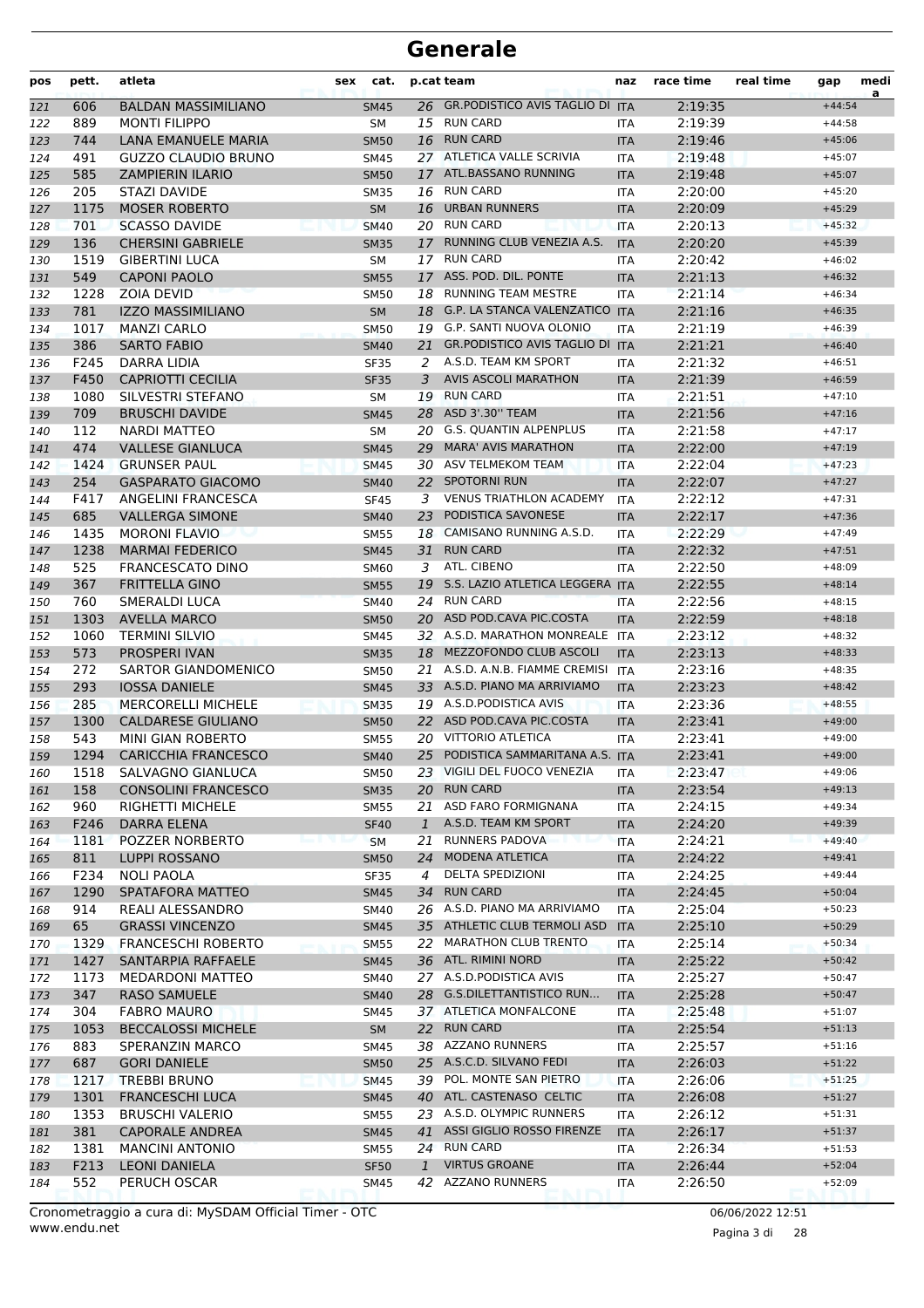| pos | pett.       | atleta                                           | sex | cat.                       |                | p.cat team                                                 | naz                      | race time          | real time | gap                  | medi<br>a |
|-----|-------------|--------------------------------------------------|-----|----------------------------|----------------|------------------------------------------------------------|--------------------------|--------------------|-----------|----------------------|-----------|
| 185 | 791         | <b>MOMBELLI DAVIDE</b>                           |     | <b>SM40</b>                | 29             | <b>RUN CARD</b>                                            | <b>ITA</b>               | 2:26:59            |           | $+52:18$             |           |
| 186 | 129         | <b>MALFATTI PIO</b>                              |     | <b>SM60</b>                | $\overline{a}$ | ATLETICA ROTALIANA                                         | <b>ITA</b>               | 2:27:05            |           | $+52:24$             |           |
| 187 | 420         | DI MAGGIO FELICE                                 |     | <b>SM50</b>                | 26             | <b>RUNNERS DEL LEVANTE</b>                                 | <b>ITA</b>               | 2:27:20            |           | $+52:39$             |           |
| 188 | 242         | <b>BERTOZZI LIVIO</b>                            |     | <b>SM45</b>                | 43             | <b>RIMINI MARATHON</b>                                     | <b>ITA</b>               | 2:27:26            |           | $+52:45$             |           |
| 189 | 793         | <b>DAZZI FILIPPO</b>                             |     | <b>SM45</b>                | 44             | G.P. LA GUGLIA SASSUOLO S.                                 | <b>ITA</b>               | 2:27:30            |           | $+52:49$             |           |
| 190 | 106         | <b>FILIPPI GIANLUCA</b>                          |     | <b>SM50</b>                |                | 27 GS VALSUGANA TRENTINO                                   | <b>ITA</b>               | 2:27:35            |           | $+52:55$             |           |
| 191 | 1458        | <b>ANDREINI VANNI</b>                            |     | <b>SM50</b>                |                | 28 RUN CARD                                                | <b>ITA</b>               | 2:27:39            |           | $+52:58$             |           |
| 192 | 638         | <b>VECCHI ENNIO FAUSTO</b>                       |     | <b>SM60</b>                |                | 5 ATLETICA OSIMO                                           | <b>ITA</b>               | 2:27:47            |           | $+53:07$             |           |
| 193 | 613         | <b>RUZZIER STEFANO</b>                           |     | <b>SM50</b>                | 29             | U.S.ATL.QUINTO-MASTELLA                                    | <b>ITA</b>               | 2:27:49            |           | $+53:09$             |           |
| 194 | 217         | <b>BOZZA ANDREA</b>                              |     | SM                         | 23             | <b>RUN CARD</b>                                            | <b>ITA</b>               | 2:27:58            |           | $+53:17$             |           |
| 195 | 1248        | <b>PASCALE VINCENZO</b>                          |     | <b>SM55</b>                | 25             | <b>NEW YORK FLYERS</b>                                     | <b>USA</b>               | 2:28:00            |           | $+53:20$             |           |
| 196 | 1215        | <b>MARCHESI LUCA</b>                             |     | <b>SM55</b>                |                | 26 ASD PODISTICA PERALTO                                   | <b>ITA</b>               | 2:28:12            |           | $+53:32$             |           |
| 197 | 1125        | <b>CAIO ALESSANDRO</b>                           |     | <b>SM40</b>                | 30             | <b>RUN CARD</b>                                            | <b>ITA</b>               | 2:28:13            |           | $+53:33$             |           |
| 198 | 498         | <b>CORBO NICOLA</b>                              |     | <b>SM50</b>                |                | 30 ATLETICA PRISMA LOGISTICS                               | ITA                      | 2:28:16            |           | $+53:35$             |           |
| 199 | 615         | <b>BENETTI ENRICO</b>                            |     | <b>SM35</b>                | 21             | <b>RUN CARD</b>                                            | <b>ITA</b>               | 2:28:20            |           | $+53:39$             |           |
| 200 | 419         | <b>ATLANTE COSIMO</b>                            |     | <b>SM35</b>                | 22             | RUNNERS DEL LEVANTE                                        | <b>ITA</b>               | 2:28:24            |           | $+53:43$             |           |
| 201 | 1275        | RASTELLI STEFANO                                 |     | <b>SM40</b>                | 31             | ASD MARCIATORI LANDRIANO                                   | <b>ITA</b>               | 2:28:27            |           | $+53:46$             |           |
| 202 | 90          | <b>NESPOLO ENRICO</b>                            |     | <b>SM50</b>                |                | 31 RUN CARD                                                | <b>ITA</b>               | 2:28:28            |           | $+53:47$             |           |
| 203 | 553         | <b>CARBONE MASSIMO</b>                           |     | <b>SM50</b>                |                | 32 ASD RUN LIFE                                            | <b>ITA</b>               | 2:28:38            |           | $+53:57$             |           |
| 204 | 1246        | PANFILI NICOLA                                   |     | <b>SM50</b>                |                | 33 A.S.D. TRIATHLON LIGNANO                                | <b>ITA</b>               | 2:28:42            |           | $+54:01$             |           |
| 205 | F226        | SANDRI STEFANIA                                  |     | <b>SF45</b>                | $\overline{4}$ | <b>VIRTUS GROANE</b>                                       | <b>ITA</b>               | 2:28:45            |           | $+54:05$             |           |
| 206 | 1162        | <b>REITANO ALFIO</b>                             |     | <b>SM40</b>                | 32             | ASD FIDAS GNARRO JET                                       | <b>ITA</b>               | 2:28:48            |           | $+54:07$             |           |
| 207 | 978         | ANDOLFATO FRANCO                                 |     | <b>SM60</b>                | 6              | ATL.MONTEBELLUNA                                           | <b>ITA</b>               | 2:28:50            |           | $+54:09$             |           |
| 208 | 902         | MAGGETTI GIACOMO                                 |     | <b>SM55</b>                |                | 27 ATL. AMAT. AVIS                                         | <b>ITA</b>               | 2:29:07            |           | $+54:26$             |           |
|     |             | <b>FNGFLS</b>                                    |     |                            |                |                                                            |                          |                    |           |                      |           |
| 209 | 1235        | PEDOTE GIACOMO                                   |     | <b>SM40</b>                |                | 33 A.S. ATLETICA POLIGNANO                                 | <b>ITA</b>               | 2:29:09            |           | $+54:28$             |           |
| 210 | 1318        | <b>BOLDRIN CLAUDIO</b>                           |     | <b>SM60</b>                | 7              | <b>RAIN RUNNERS</b>                                        | <b>ITA</b>               | 2:29:12            |           | $+54:32$             |           |
| 211 | 835         | <b>ALBERTONI DANILO</b>                          |     | <b>SM55</b>                |                | 28 CAMBIASO RISSO RUNNING                                  | <b>ITA</b>               | 2:29:19            |           | $+54:38$             |           |
| 212 | 727         | <b>SERTORI ANDREA</b>                            |     | <b>SM35</b>                |                | 23 RUN CARD                                                | <b>ITA</b>               | 2:29:28            |           | $+54:47$             |           |
| 213 | 1453        | <b>BERTAINA CRISTIAN</b>                         |     | <b>SM45</b>                | 45             | TORINO ROAD RUNNERS A.S.                                   | <b>ITA</b>               | 2:29:30            |           | $+54:49$             |           |
| 214 | 1348        | PASSARINI PIERLUIGI                              |     | <b>SM55</b>                | 29             | <b>RUN CARD</b>                                            | <b>ITA</b>               | 2:29:36            |           | $+54:55$             |           |
| 215 | 576         | <b>ZERMAN LUCA</b>                               |     | <b>SM</b>                  |                | 24 A.S.D. TRIATHLON LIGNANO                                | <b>ITA</b>               | 2:29:36            |           | $+54:56$             |           |
| 216 | 1410        | <b>D'AMBROSIO STEFANO</b>                        |     | <b>SM60</b>                | 8              | GR.MARC. CALALZO ATL.                                      | <b>ITA</b>               | 2:29:45            |           | $+55:05$             |           |
| 217 | F468        | <b>ALBANI CARMEN</b>                             |     | <b>SF40</b>                | 2              | A.S. ATLETICA POLIGNANO                                    | <b>ITA</b>               | 2:29:48            |           | $+55:08$             |           |
| 218 | 477         | <b>LECCI LUCA</b>                                |     | <b>SM55</b>                |                | 30 G. POD. LE SBARRE                                       | <b>ITA</b>               | 2:29:49            |           | $+55:08$             |           |
| 219 | 238         | TURCO PIETRO                                     |     | <b>SM45</b>                | 46             | <b>RUN CARD</b>                                            | <b>ITA</b>               | 2:29:55            |           | $+55:14$             |           |
| 220 | 1415        | <b>PAGNI SIMONE</b>                              |     | <b>SM45</b>                |                | 47 RUN CARD                                                | <b>ITA</b>               | 2:29:55            |           | $+55:15$             |           |
| 221 | 459         | <b>SACCHINI SERGIO</b>                           |     | <b>SM55</b>                | 31             | <b>RUN CARD</b><br>34 DK RUNNERS MILANO                    | <b>ITA</b>               | 2:29:57            |           | $+55:16$             |           |
| 222 | 396         | <b>LEPORATTI GIULIO</b>                          |     | SM40                       |                |                                                            | <b>ITA</b>               | 2:29:57<br>2:30:18 |           | $+55:17$             |           |
| 223 | 37          | <b>BICEGO LUCA DENIS</b>                         |     | <b>SM50</b>                |                | 34 SPORT RACE A.S.D.                                       | <b>ITA</b>               |                    |           | $+55:37$<br>$+55:40$ |           |
| 224 | 967         | <b>BUCHIGNANI NICOLA</b>                         |     | SM40                       |                | 35 A.S.D. MARCIATORI<br>32 AZZANO RUNNERS                  | ITA                      | 2:30:21            |           |                      |           |
| 225 | 374         | <b>CORAI LORIS</b>                               |     | <b>SM55</b>                |                |                                                            | <b>ITA</b>               | 2:30:22            |           | $+55:42$             |           |
| 226 | 1408        | URSO DOMENICO                                    |     | <b>SM50</b>                |                | 35 ASD RUNNERS FOR<br><b>MARATONELLA ASD</b>               | ITA                      | 2:30:26            |           | $+55:46$             |           |
| 227 | F400        | D'ISEPPI ANNALISA                                |     | <b>SF50</b>                | 2              | VENICEMARATHON SSD A R.L.                                  | <b>ITA</b>               | 2:30:31            |           | $+55:50$             |           |
| 228 | 318<br>149  | <b>BIRAL GIANLUCA</b><br><b>FERRARIS LORENZO</b> |     | SM45                       | 48             | 24 RUN CARD                                                | ITA                      | 2:30:40            |           | $+55:59$<br>$+56:02$ |           |
| 229 |             |                                                  |     | <b>SM35</b>                |                | 33 RUN CARD                                                | <b>ITA</b>               | 2:30:43            |           | $+56:04$             |           |
| 230 | 1189<br>942 | <b>BASCHIERI LUCA</b><br><b>MARIANI MARCO</b>    |     | <b>SM55</b>                |                | 34 EUROATLETICA 2002                                       | ITA                      | 2:30:45<br>2:30:45 |           | $+56:04$             |           |
| 231 | F39         | SALVIATI CLARISSA                                |     | <b>SM55</b>                | 2              | C.U.S. PARMA                                               | <b>ITA</b><br>ITA        | 2:30:47            |           | $+56:07$             |           |
| 232 | 1252        | <b>GALBIATI LUCA</b>                             |     | SF<br><b>SM40</b>          | 36             | <b>RUN CARD</b>                                            | <b>ITA</b>               | 2:30:50            |           | $+56:09$             |           |
| 233 | 1335        | SIEDER JOSEF                                     |     |                            |                | 36 A.S.D. ATL.CLUB 2000                                    |                          | 2:30:51            |           | $+56:10$             |           |
| 234 | 1075        | <b>CIULLA MATTEO</b>                             |     | <b>SM50</b><br><b>SM50</b> |                | 37 ATLETICA CAMPI BISENZIO                                 | <b>ITA</b><br><b>ITA</b> | 2:30:55            |           | $+56:14$             |           |
| 235 | F99         | <b>CECCONI VALENTINA</b>                         |     |                            | 5              | GS ATL. SIGNA                                              |                          | 2:30:56            |           | $+56:15$             |           |
| 236 | 1019        | <b>CARDONI CLAUDIO</b>                           |     | SF35                       |                | 38 ATL. 90 TARQUINIA                                       | ITA                      |                    |           | $+56:17$             |           |
| 237 |             |                                                  |     | <b>SM50</b>                |                |                                                            | <b>ITA</b>               | 2:30:58            |           |                      |           |
| 238 | 785         | <b>BRIASCO CHRISTIAN</b>                         |     | <b>SM35</b>                |                | 25 ATLETICA LEVANTE<br>39 GR. PODISTICO AVIS TAGLIO DI ITA | ITA                      | 2:31:01            |           | $+56:20$<br>$+56:28$ |           |
| 239 | 435         | <b>MANCIN MILCO</b>                              |     | <b>SM50</b>                |                | 37 RUN CARD                                                |                          | 2:31:08            |           |                      |           |
| 240 | 483         | <b>ZAMBELLI SIMONE</b>                           |     | SM40                       |                | LA FULMINEA RUNNING TEAM                                   | ITA                      | 2:31:11            |           | $+56:30$             |           |
| 241 | F439        | <b>REBECCHI AMBRA</b>                            |     | SF                         | 3              | 26 RUN CARD                                                | <b>ITA</b>               | 2:31:15            |           | $+56:34$             |           |
| 242 | 697         | <b>CREMONA ANTONIO</b>                           |     | <b>SM35</b>                |                |                                                            | ITA                      | 2:31:15            |           | $+56:34$             |           |
| 243 | 1468        | <b>BERGOMI SIMONE</b>                            |     | <b>SM</b>                  |                | 25 RUN CARD<br>ATLETICA AVIS PERUGIA                       | <b>ITA</b>               | 2:31:16            |           | $+56:35$             |           |
| 244 | F397        | <b>CANONICO LUISA</b>                            |     | <b>SF45</b>                | 5              |                                                            | ITA                      | 2:31:17            |           | $+56:36$             |           |
| 245 | 1199        | SORBINI PAOLO GILDO<br><b>MARIA</b>              |     | <b>SM</b>                  |                | 26 STAR RUN                                                | <b>ITA</b>               | 2:31:17            |           | $+56:36$             |           |
| 246 | F517        | RIGONI SILVIA                                    |     | <b>SF50</b>                | 3              | <b>RUN CARD</b>                                            | ITA                      | 2:31:20            |           | $+56:39$             |           |
| 247 | 1402        | <b>FAETI ALBERTO</b>                             |     | <b>SM45</b>                |                | 49 EASY RUNNER ASD                                         | <b>ITA</b>               | 2:31:22            |           | $+56:41$             |           |
|     |             |                                                  |     |                            |                |                                                            |                          |                    |           |                      |           |

www.endu.net Cronometraggio a cura di: MySDAM Official Timer - OTC 06/06/2022 12:51

Pagina 4 di 28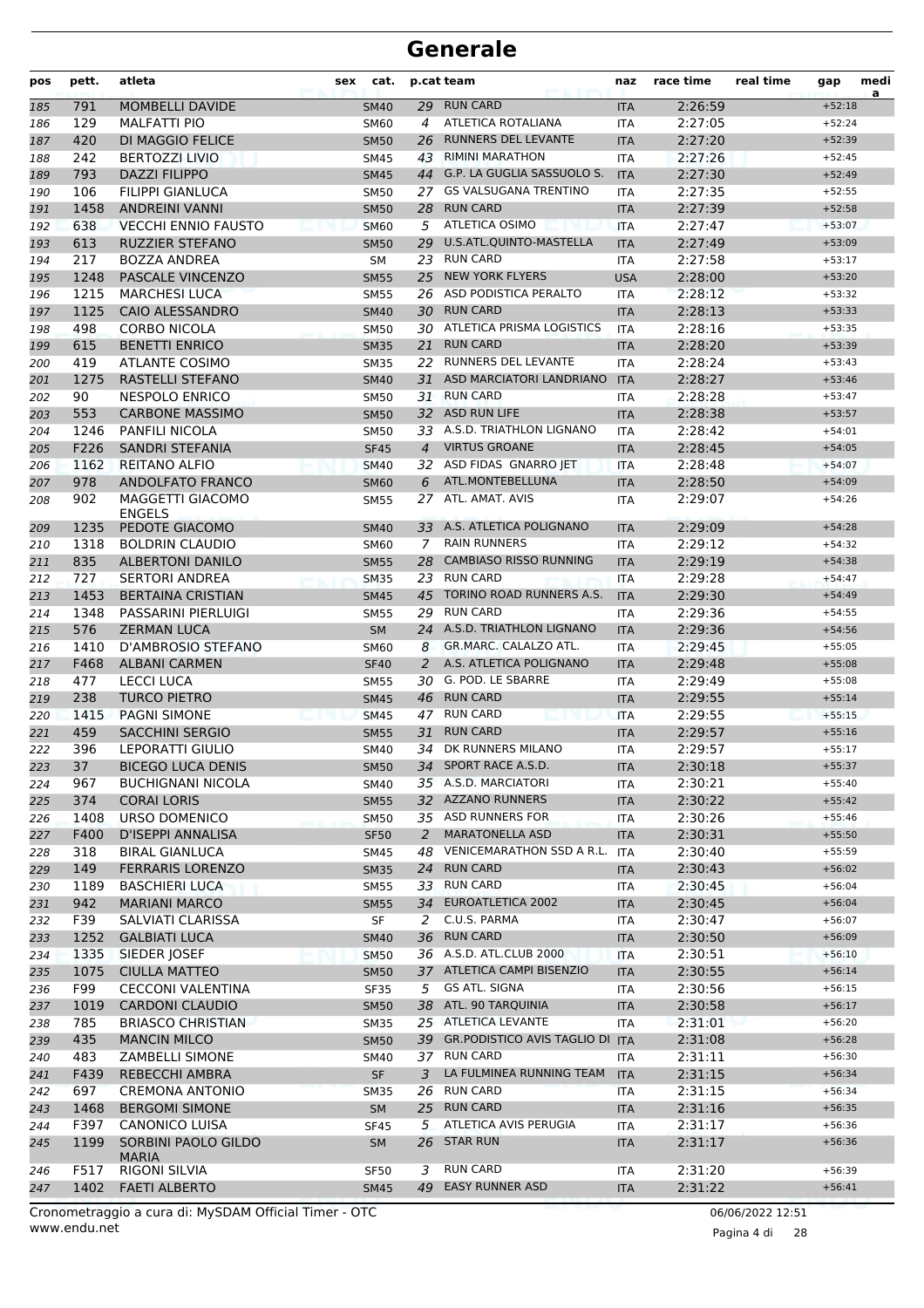| pos | pett. | atleta                                 | cat.<br>sex |                | p.cat team                              | naz        | race time | real time | gap      | medi<br>a |
|-----|-------|----------------------------------------|-------------|----------------|-----------------------------------------|------------|-----------|-----------|----------|-----------|
| 248 | 705   | <b>ARTIOLI SIMONE</b>                  | <b>SM40</b> |                | 38 G.P. AVIS SUZZARA                    | <b>ITA</b> | 2:31:22   |           | $+56:42$ |           |
| 249 | 94    | <b>MARINUCCI DIEGO</b>                 | <b>SM45</b> |                | 50 G.S. AVIS AIDO URBINO                | <b>ITA</b> | 2:31:25   |           | $+56:45$ |           |
| 250 | F132  | <b>CAMELI MARIA CRISTINA</b>           | <b>SF50</b> | $\overline{4}$ | <b>G.P. AVIS SPINETOLI PAGLIARE ITA</b> |            | 2:31:26   |           | $+56:46$ |           |
| 251 | 941   | SALVATORE DANILO                       | <b>SM40</b> | 39             | PODISTICA MAGLIESE                      | <b>ITA</b> | 2:31:29   |           | $+56:48$ |           |
| 252 | 424   | <b>GENERALI MATTEO</b>                 | <b>SM45</b> | 51             | ASD TEAM GRANAROLO                      | <b>ITA</b> | 2:31:31   |           | $+56:50$ |           |
| 253 | 652   | <b>GADALETA COSMO</b>                  | SM50        |                | 40 FREE RUNNERS MOLFETTA                | <b>ITA</b> | 2:31:33   |           | $+56:53$ |           |
| 254 | 198   | <b>ROFFILLI LUCA</b>                   | <b>SM35</b> | 27             | NUOVA VIRTUS CESENA ASD                 | <b>ITA</b> | 2:31:40   |           | $+56:59$ |           |
| 255 | 1256  | PIUTTI UGO                             | <b>SM50</b> | 41             | <b>RUNNERS DESIO</b>                    | <b>ITA</b> | 2:31:40   |           | $+57:00$ |           |
| 256 | 10    | <b>ROSIN MARCELLINO</b>                | <b>SM55</b> | 35             | NUOVA ATLETICA 3 COMUNI                 | <b>ITA</b> | 2:31:41   |           | $+57:00$ |           |
| 257 | 640   | <b>VITARELLI ROBERTO</b>               | <b>SM50</b> | 42             | POLISPORTIVA TORRILE                    | <b>ITA</b> | 2:31:45   |           | $+57:05$ |           |
| 258 | 947   | <b>GALLIERA MARCO</b>                  | <b>SM55</b> |                | 36 ASSINDUSTRIA SPORT                   | <b>ITA</b> | 2:31:50   |           | $+57:09$ |           |
| 259 | F516  | <b>ROSSI MARA</b>                      | <b>SF50</b> | 5              | <b>RUN CARD</b>                         | <b>ITA</b> | 2:31:53   |           | $+57:12$ |           |
| 260 | 882   | <b>CIALONI ROMOLO</b>                  | <b>SM40</b> | 40             | <b>BUSHIDO TRI&amp;RUN</b>              | <b>ITA</b> | 2:31:59   |           | $+57:18$ |           |
| 261 | 601   | PROMETTI RICCARDO                      | <b>SM40</b> | 41             | <b>ASD ZENA RUNNERS</b>                 | <b>ITA</b> | 2:32:00   |           | $+57:19$ |           |
| 262 | 725   | PIGOZZI GIORGIO                        | <b>SM50</b> |                | 43 ATL. BANCOLE                         | <b>ITA</b> | 2:32:04   |           | $+57:23$ |           |
| 263 | 1163  | <b>CERULLO VINCENZO</b>                | <b>SM40</b> |                | 42 ASD FIDAS GNARRO JET                 | <b>ITA</b> | 2:32:05   |           | $+57:25$ |           |
| 264 | 1394  | <b>CISLAGHI ANTONIO</b>                | <b>SM50</b> | 44             | <b>RUN CARD</b>                         | <b>ITA</b> | 2:32:16   |           | $+57:35$ |           |
| 265 | 1371  | <b>OREFICE MICHELE</b>                 | <b>SM55</b> |                | 37 ASD I PODISTI DI NEMO                | <b>ITA</b> | 2:32:23   |           | $+57:43$ |           |
| 266 | 174   | <b>MORGANTI GIUSEPPE</b>               | <b>SM45</b> |                | 52 ASD I PODISTI DI NEMO                | <b>ITA</b> | 2:32:24   |           | $+57:43$ |           |
| 267 | 28    | <b>FOURQUET FLORENT</b>                | SM45        |                | 53 RUN CARD                             | <b>ITA</b> | 2:32:24   |           | $+57:43$ |           |
| 268 | 220   | <b>CORTI EDOARDO</b>                   | <b>SM</b>   | 27             | <b>RUN CARD</b>                         | <b>ITA</b> | 2:32:31   |           | $+57:50$ |           |
| 269 | 47    | PITTINO MARCELLO                       | <b>SM50</b> | 45             | <b>RUN CARD</b>                         | <b>ITA</b> | 2:32:35   |           | $+57:54$ |           |
| 270 | 691   | <b>BANDINI FRANCESCO</b>               | <b>SM35</b> |                | 28 A.S.D. ATL. ENERGIA ROMA             | <b>ITA</b> | 2:32:40   |           | $+57:59$ |           |
| 271 | 891   | <b>GILI MICHELE</b>                    | SM40        |                | 43 A.S.D. EDUCARE CON IL                | <b>ITA</b> | 2:32:43   |           | $+58:02$ |           |
| 272 | F228  | <b>FRANCISCI JANET</b>                 | <b>SF45</b> | 6              | <b>RUN CARD</b>                         | <b>SUI</b> | 2:32:46   |           | $+58:06$ |           |
| 273 | 581   | SOCCORSO ANTONELLO                     | <b>SM55</b> |                | 38 ATL.BASSANO RUNNING                  | <b>ITA</b> | 2:32:50   |           | $+58:09$ |           |
| 274 | 770   | PIROLA DIEGO                           | <b>SM35</b> |                | 29 S.S. LAZIO ATLETICA LEGGERA ITA      |            | 2:32:52   |           | $+58:11$ |           |
| 275 | F514  | <b>MARIANI ARIANNA</b>                 | <b>SF40</b> | 3              | <b>RUNNERS BERGAMO</b>                  | <b>ITA</b> | 2:32:52   |           | $+58:11$ |           |
| 276 | 752   | <b>RIZZI FRANCESCO</b>                 | <b>SM40</b> | 44             | A.S. GINNIC-CLUB PIACENZA               | <b>ITA</b> | 2:32:54   |           | $+58:14$ |           |
| 277 | 48    | <b>GERMINELLI ROBERTO</b>              | <b>SM55</b> |                | 39 ATL.CAPANNE PRO LOCO                 | <b>ITA</b> | 2:32:55   |           | $+58:14$ |           |
| 278 | 1498  | PFATTNER PAUL                          | <b>SM55</b> |                | 40 ASV L.G. SCHLERN                     | <b>ITA</b> | 2:32:59   |           | $+58:19$ |           |
| 279 | 893   | <b>CASTELLI SIMONE</b>                 | <b>SM35</b> |                | 30 POL. PORTA SARAGOZZA                 | <b>ITA</b> | 2:33:01   |           | $+58:20$ |           |
| 280 | 1379  | <b>ROSSI LUCA</b>                      | <b>SM50</b> |                | 46 BUCCELLA RUNNERS                     | <b>ITA</b> | 2:33:01   |           | $+58:20$ |           |
| 281 | 177   | <b>GASPARATO LUCA</b>                  | <b>SM45</b> |                | 54 ASD ACTIVE                           | <b>ITA</b> | 2:33:02   |           | $+58:22$ |           |
| 282 | 1460  | <b>CESCONETTO DANIELE</b>              | <b>SM45</b> | 55             | <b>ALPAGO TORNADO RUN</b>               | <b>ITA</b> | 2:33:04   |           | $+58:23$ |           |
| 283 | 104   | CAVAIUOLO FRANCESCO<br><b>GIUSEPPE</b> | <b>SM</b>   | 28             | <b>RUN CARD</b>                         | <b>ITA</b> | 2:33:04   |           | $+58:24$ |           |
| 284 | 1389  | <b>RIVERO CHRISTIAN</b>                | <b>SM35</b> | 31             | A.S.D. TEAM KM SPORT                    | <b>ITA</b> | 2:33:07   |           | $+58:26$ |           |
| 285 | F548  | <b>TESTARMATA MARTINA</b>              | SF          | 4              | <b>RUN CARD</b>                         | <b>ITA</b> | 2:33:07   |           | $+58:26$ |           |
| 286 | 1040  | LACCETTI DANIELE                       | SM55        |                | 41 G.S. GABBI ASD                       | <b>ITA</b> | 2:33:07   |           | $+58:27$ |           |
| 287 | 1158  | QUARESIMA GIOVANNI                     | <b>SM35</b> |                | 32 ASD FIDAS GNARRO JET                 | ITA        | 2:33:09   |           | $+58:29$ |           |
| 288 | 1191  | RIGACCI GIANNI                         | <b>SM55</b> | 42             | <b>RUN CARD</b>                         | <b>ITA</b> | 2:33:18   |           | $+58:37$ |           |
| 289 | 1052  | <b>IDDA FABIO</b>                      | <b>SM50</b> | 47             | <b>RUN CARD</b>                         | <b>ITA</b> | 2:33:19   |           | $+58:38$ |           |
| 290 | F323  | <b>LAZZARO LAURA</b>                   | <b>SF50</b> | 6              | <b>ASD ATLETICO</b>                     | <b>ITA</b> | 2:33:21   |           | $+58:40$ |           |
| 291 | 1169  | MALAVOLTA MARCO                        | SM65        | 1              | S.G.LA PATRIA 1879 CARPI                | ITA        | 2:33:26   |           | $+58:45$ |           |
| 292 | 858   | PUGNETTI MAURIZIO                      | <b>SM65</b> | 2              | <b>CARNIATLETICA</b>                    | <b>ITA</b> | 2:33:31   |           | $+58:50$ |           |
| 293 | F271  | ULIVIERI CASSANDRA                     | SF          | 5              | TX FITNESS S.S.D. ARL                   | <b>ITA</b> | 2:33:33   |           | $+58:52$ |           |
| 294 | 206   | <b>MONETTI ALFREDO</b>                 | <b>SM45</b> | 56             | <b>MARATONELLA ASD</b>                  | <b>ITA</b> | 2:33:34   |           | $+58:53$ |           |
| 295 | 1059  | <b>SARRI FRANCESCO</b><br>ANTONIO      | SM35        |                | 33 RUN CARD                             | ITA        | 2:33:37   |           | $+58:56$ |           |
| 296 | 623   | <b>NAVA GIAN LUIGI</b>                 | <b>SM50</b> | 48             | <b>RUN CARD</b>                         | <b>ITA</b> | 2:33:38   |           | $+58:57$ |           |
| 297 | 537   | <b>BIANCHI FRANCESCO</b>               | <b>SM45</b> |                | 57 RUN CARD                             | <b>ITA</b> | 2:33:43   |           | $+59:02$ |           |
| 298 | 597   | <b>FUSER MASSIMO</b>                   | <b>SM45</b> | 58             | <b>RUN CARD</b>                         | <b>ITA</b> | 2:33:46   |           | $+59:05$ |           |
| 299 | 892   | <b>TIRONI STEFANO</b>                  | SM50        |                | 49 RUNNERS BERGAMO                      | ITA        | 2:33:46   |           | $+59:05$ |           |
| 300 | 1270  | <b>SPIONE LUIGI</b>                    | <b>SM</b>   |                | 29 POL. PORTA SARAGOZZA                 | <b>ITA</b> | 2:33:51   |           | $+59:11$ |           |
| 301 | 276   | <b>NATALONI SERGIO</b>                 | SM50        |                | 50 A.S.D. RUNNERS SAN GEMINI            | <b>ITA</b> | 2:33:54   |           | $+59:13$ |           |
| 302 | 719   | <b>CASALI CARLO</b>                    | <b>SM60</b> | 9              | AMATORI ATL.CHIRIGNAGO                  | <b>ITA</b> | 2:33:59   |           | $+59:18$ |           |
| 303 | F395  | ROSSA LAURA                            | <b>SF45</b> | 7              | <b>RUN CARD</b>                         | ITA        | 2:33:59   |           | $+59:19$ |           |
| 304 | 137   | <b>GABBRIELLI MIRCO</b>                | <b>SM45</b> | 59             | <b>RUN CARD</b>                         | <b>ITA</b> | 2:34:06   |           | $+59:25$ |           |
| 305 | F179  | <b>GUASCO CLAUDIA</b>                  | <b>SF55</b> | 1              | <b>RUN CARD</b>                         | <b>ITA</b> | 2:34:08   |           | $+59:27$ |           |
| 306 | F222  | PICCINNI GLORIA                        | <b>SF35</b> | 6              | <b>RUN CARD</b>                         | <b>ITA</b> | 2:34:17   |           | $+59:36$ |           |
| 307 | 1118  | <b>MASCARIN MARC</b>                   | SM50        | 51             | POLISPORTIVA MONTEREALE                 | ITA        | 2:34:24   |           | $+59:43$ |           |
| 308 | 586   | RINALDI ANDREA                         | <b>SM35</b> | 34             | PASSO CAPPONI ASD                       | <b>ITA</b> | 2:34:25   |           | $+59:44$ |           |
| 309 | 97    | SORU COSTANTINO                        | SM40        | 45             | <b>RUN CARD</b>                         | ITA        | 2:34:26   |           | $+59:45$ |           |
| 310 | 302   | <b>BACIGALUPO BARTOLOMEO</b>           | <b>SM70</b> | $\mathbf{1}$   | <b>MARATONETI GENOVESI</b>              | <b>ITA</b> | 2:34:29   |           | $+59:48$ |           |
|     |       |                                        |             |                |                                         |            |           |           |          |           |

www.endu.net Cronometraggio a cura di: MySDAM Official Timer - OTC 06/06/2022 12:51

Pagina 5 di 28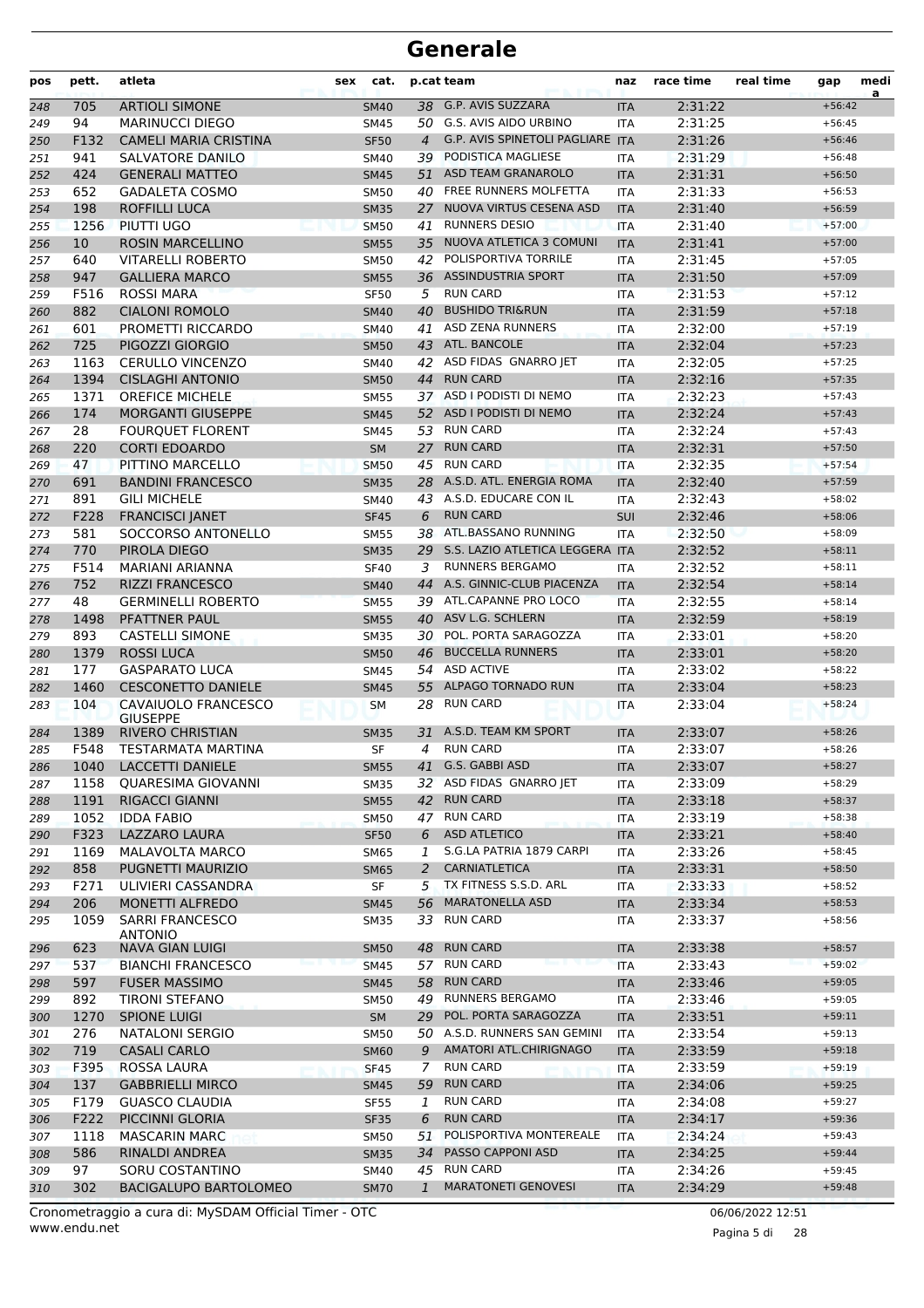| pos | pett. | atleta                            | sex | cat.        |               | p.cat team                          | naz                         | race time | real time | gap        | medi<br>a |
|-----|-------|-----------------------------------|-----|-------------|---------------|-------------------------------------|-----------------------------|-----------|-----------|------------|-----------|
| 311 | 46    | <b>DOCIMO VINCENZO</b>            |     | <b>SM</b>   |               | 30 LBM SPORT TEAM                   | <b>ITA</b>                  | 2:34:30   |           | $+59:49$   |           |
| 312 | 1417  | <b>MAZZONI LUCA</b>               |     | SM45        |               | 60 RAVENNA RUNNERS CLUB             | ITA                         | 2:34:33   |           | $+59:53$   |           |
| 313 | 662   | <b>VALMAGGI MATTIA</b>            |     | <b>SM45</b> | 61            | <b>RUN CARD</b>                     | <b>ITA</b>                  | 2:34:34   |           | $+59:53$   |           |
| 314 | 708   | <b>ACQUAROLI GILLES</b>           |     | SM40        | 46            | <b>RUN CARD</b>                     | ITA                         | 2:34:36   |           | $+59:55$   |           |
| 315 | F396  | <b>BRUSTENGHI CHIARA</b>          |     | <b>SF50</b> | $\mathcal{I}$ | <b>RUN CARD</b>                     | <b>ITA</b>                  | 2:34:36   |           | $+59:55$   |           |
| 316 | F523  | <b>BRUSTOLIN MICHELA</b>          |     | <b>SF50</b> | 8             | ATL. SERNAGLIA                      | ITA                         | 2:34:37   |           | $+59:56$   |           |
| 317 | 847   | <b>MATTIOLI UMBERTO</b>           |     | <b>SM55</b> | 43            | <b>RUN CARD</b>                     | <b>ITA</b>                  | 2:34:38   |           | $+59:58$   |           |
| 318 | F497  | <b>TRESTIN CRISTINA</b>           |     | <b>SF50</b> | 9             | <b>ASD ZENA RUNNERS</b>             | <b>ITA</b>                  | 2:34:38   |           | $+59:58$   |           |
| 319 | 223   | <b>MELANI FRANCESCO</b>           |     | <b>SM40</b> | 47            | <b>RUN CARD</b>                     | <b>ITA</b>                  | 2:34:43   |           | $+1:00:02$ |           |
| 320 | 1116  | <b>VIVIANI FRANCO</b>             |     | <b>SM60</b> | 10            | G.S.D. MOMBOCAR                     | ITA                         | 2:34:45   |           | $+1:00:04$ |           |
| 321 | 81    | <b>SCAGLIONE ALESSANDRO</b>       |     | <b>SM50</b> |               | 52 AZALAI A.S.D.                    | <b>ITA</b>                  | 2:34:52   |           | $+1:00:11$ |           |
| 322 | 796   | <b>VENA MARCELLO</b>              |     | <b>SM45</b> | 62            | ROAD RUNNERS CLUB MILANO ITA        |                             | 2:34:53   |           | $+1:00:12$ |           |
| 323 | 256   | PETRELLA CLAUDIO                  |     | <b>SM40</b> |               | 48 RUN CARD                         | <b>ITA</b>                  | 2:34:54   |           | $+1:00:13$ |           |
| 324 | 1462  | <b>BELLAN LUCA</b>                |     | <b>SM50</b> |               | 53 RUN CARD                         | ITA                         | 2:34:54   |           | $+1:00:13$ |           |
| 325 | 1239  | <b>BORDONI CARLUCCIO</b>          |     | <b>SM70</b> | 2             | 2002 MARATHON CLUB                  | <b>ITA</b>                  | 2:34:56   |           | $+1:00:15$ |           |
| 326 | 881   | <b>DAVIN SERGIO</b>               |     | <b>SM55</b> | 44            | <b>RUN CARD</b>                     | <b>ITA</b>                  | 2:34:58   |           | $+1:00:17$ |           |
| 327 | 970   | <b>CUTONILLI MARCO</b>            |     | <b>SM40</b> |               | 49 ASD RUNNERS ELITE                | <b>ITA</b>                  | 2:34:59   |           | $+1:00:19$ |           |
| 328 | F482  | RAPETTA ANNA                      |     | <b>SF35</b> | $7^{\circ}$   | <b>RUN CARD</b>                     | <b>ITA</b>                  | 2:35:00   |           | $+1:00:19$ |           |
| 329 | 1247  | <b>TROMBETTA PAOLO</b>            |     | <b>SM40</b> |               | 50 A.S.D.ARIES COMO ATHLETIC        | <b>ITA</b>                  | 2:35:03   |           | $+1:00:22$ |           |
| 330 | 832   | <b>TESSARO STEFANO</b>            |     | <b>SM35</b> |               | 35 RUN CARD                         | ITA                         | 2:35:10   |           | $+1:00:29$ |           |
| 331 | 182   | <b>DANESI ALESSIO</b>             |     | <b>SM45</b> |               | 63 G.P. ENDAS CESENA                | <b>ITA</b>                  | 2:35:11   |           | $+1:00:31$ |           |
| 332 | F95   | <b>CAPEZZUOLI ELISA</b>           |     | <b>SF35</b> | 8             | <b>RUN CARD</b>                     | <b>ITA</b>                  | 2:35:14   |           | $+1:00:33$ |           |
| 333 | 813   | <b>TORRINI GABRIELE</b>           |     | <b>SM50</b> | 54            | POLISPORTIVA ELLERA ASD             | <b>ITA</b>                  | 2:35:18   |           | $+1:00:37$ |           |
| 334 | 1020  | RESTIOTTO CRISTIAN                |     | <b>SM40</b> | 51            | NUOVA ATLETICA 3 COMUNI             | <b>ITA</b>                  | 2:35:19   |           | $+1:00:38$ |           |
| 335 | 392   | <b>MARZIALI DANILO</b>            |     | <b>SM60</b> | 11            | <b>FILIRUN TEAM ASD</b>             | <b>ITA</b>                  | 2:35:21   |           | $+1:00:40$ |           |
| 336 | 750   | <b>FORNACIARI ROBERTO</b>         |     | <b>SM60</b> |               | 12 RUN CARD                         | ITA                         | 2:35:24   |           | $+1:00:43$ |           |
| 337 | 1310  | <b>FAVARO GIACOMO</b>             |     | <b>SM50</b> | 55            | <b>RUN CARD</b>                     | <b>ITA</b>                  | 2:35:26   |           | $+1:00:46$ |           |
| 338 | 227   | <b>CORRADO OVIDIO</b>             |     | <b>SM50</b> | 56            | GSBR                                | <b>ITA</b>                  | 2:35:32   |           | $+1:00:52$ |           |
| 339 | 726   | <b>BOSCOLO BACCHETTO</b>          |     | <b>SM40</b> |               | 52 ASD MARATHON CAVALLI             | <b>ITA</b>                  | 2:35:38   |           | $+1:00:58$ |           |
| 340 | 805   | <b>SERGIO</b><br>CASTELLI MASSIMO |     | SM40        | 53            | POLISPORTIVA SALUS                  | ITA                         | 2:35:42   |           | $+1:01:01$ |           |
| 341 | F501  | <b>CARPENEDO CHIARA</b>           |     | <b>SF45</b> | 8             | G.M. G.S. AQUILE FRIULANE           | <b>ITA</b>                  | 2:35:47   |           | $+1:01:06$ |           |
| 342 | 1361  | <b>CELORIA CRISTIAN</b>           |     | <b>SM45</b> |               | 64 RUNNERS BERGAMO                  | ITA                         | 2:35:52   |           | $+1:01:11$ |           |
| 343 | F419  | <b>CECCHI ELENA</b>               |     | <b>SF50</b> |               | 10 BASE RUNNING                     | <b>ITA</b>                  | 2:35:53   |           | $+1:01:12$ |           |
| 344 | 266   | <b>CORRADINI FABIO</b>            |     | <b>SM45</b> |               | 65 RUN CARD                         | <b>ITA</b>                  | 2:35:58   |           | $+1:01:18$ |           |
| 345 | 214   | PACCAGNELLA MAURO                 |     | <b>SM40</b> | 54            | <b>RUN CARD</b>                     | <b>ITA</b>                  | 2:36:12   |           | $+1:01:32$ |           |
| 346 | F346  | <b>BALBONI ANNA</b>               |     | <b>SF45</b> | 9             | S.G.LA PATRIA 1879 CARPI            | <b>ITA</b>                  | 2:36:26   |           | $+1:01:46$ |           |
| 347 | 1144  | <b>CALORE STEFANO</b>             |     | <b>SM35</b> | 36            | <b>RUN CARD</b>                     | <b>ITA</b>                  | 2:36:27   |           | $+1:01:46$ |           |
| 348 | F406  | <b>BORDONI MARIA RITA</b>         |     | <b>SF50</b> |               | 11 ATLETICA WINNER FOLIGNO          | <b>ITA</b>                  | 2:36:28   |           | $+1:01:47$ |           |
| 349 |       | 1249 CATTAROSSI LUCA              |     | SM          |               | 31 RUN CARD                         | $\ensuremath{\mathsf{ITA}}$ | 2:36:30   |           | $+1:01:49$ |           |
| 350 | F392  | CHIARINI GIOVANNA                 |     | <b>SF40</b> | 4             | PROGETTO CROSSFIT                   | ITA.                        | 2:36:31   |           | $+1:01:50$ |           |
| 351 | F493  | MICOLUCCI STEFANIA                |     | <b>SF55</b> | 2             | <b>ASD PODISTICA</b>                | <b>ITA</b>                  | 2:36:32   |           | $+1:01:51$ |           |
| 352 | F254  | CIPOLLA BRIGIDA                   |     | <b>SF40</b> | 5             | ASD PALERMO RUNNING                 | <b>ITA</b>                  | 2:36:33   |           | $+1:01:52$ |           |
| 353 | 1334  | PAIARDINI STEFANO                 |     | <b>SM45</b> |               | 66 RUN CARD                         | <b>ITA</b>                  | 2:36:35   |           | $+1:01:54$ |           |
| 354 | 854   | CAMPANA MAURIZIO                  |     | <b>SM55</b> |               | 45 POLISPORTIVA AURORA 76           | ITA                         | 2:36:43   |           | $+1:02:02$ |           |
| 355 | 183   | <b>TOFFOLI ROBERTO</b>            |     | <b>SM50</b> |               | 57 A.S.D. A.N.B. FIAMME CREMISI ITA |                             | 2:36:45   |           | $+1:02:04$ |           |
| 356 | 1056  | <b>CILLO ROBERTO</b>              |     | <b>SM55</b> |               | 46 ASD PODISTI S.GIORGIO D          | ITA                         | 2:36:45   |           | $+1:02:04$ |           |
| 357 | 1305  | PAVONE FABRIZIO                   |     | <b>SM60</b> |               | 13 ASD PODISTICA                    | <b>ITA</b>                  | 2:36:47   |           | $+1:02:06$ |           |
| 358 | 1467  | MILAZZO BALDASSARE                |     | SM40        |               | 55 ASD FAVARA RUNNERS               | <b>ITA</b>                  | 2:36:52   |           | $+1:02:11$ |           |
| 359 | 926   | ROMIO ANDREA                      |     | <b>SM45</b> |               | 67 VICENZA RUNNERS                  | <b>ITA</b>                  | 2:36:53   |           | $+1:02:12$ |           |
| 360 | 1231  | <b>VIDALI LUCA</b>                |     | <b>SM35</b> |               | 37 SPAK4 PADOVA                     | ITA                         | 2:36:54   |           | $+1:02:14$ |           |
| 361 | 755   | <b>GIAMMANCO GIOVANNI</b>         |     | SM45        |               | 68 FORHANS TEAM                     | <b>ITA</b>                  | 2:36:55   |           | $+1:02:14$ |           |
| 362 | 24    | PINTO VITO ANTONIO                |     | SM          |               | 32 RUN CARD                         | ITA                         | 2:36:58   |           | $+1:02:17$ |           |
| 363 | 1322  | MUSCATELLO STEFANO                |     | <b>SM35</b> |               | 38 G.S. FIAMME AZZURRE              | <b>ITA</b>                  | 2:37:01   |           | $+1:02:21$ |           |
| 364 | 580   | ALBERO MICHELE                    |     | SM45        |               | 69 A.S.D. PIANO MA ARRIVIAMO        | <b>ITA</b>                  | 2:37:05   |           | $+1:02:24$ |           |
| 365 | F537  | PUMA MARIA                        |     | <b>SF40</b> | 6             | ASD FAVARA RUNNERS                  | <b>ITA</b>                  | 2:37:08   |           | $+1:02:27$ |           |
| 366 | 953   | <b>MANCUSO FRANCESCO</b>          |     | SM40        |               | 56 LBM SPORT TEAM                   | ITA                         | 2:37:08   |           | $+1:02:27$ |           |
| 367 | 451   | <b>BRUSSA NICCOLO'</b>            |     | <b>SM35</b> |               | 39 URBAN RUNNERS                    | <b>ITA</b>                  | 2:37:08   |           | $+1:02:27$ |           |
| 368 | 53    | ROCCON MATTEO                     |     | <b>SM40</b> |               | 57 ASD FILMAR RUNNING               | ITA                         | 2:37:08   |           | $+1:02:28$ |           |
| 369 | 1483  | <b>GUIDUCCI EMANUELE</b>          |     | <b>SM45</b> |               | 70 RUN CARD                         | <b>ITA</b>                  | 2:37:14   |           | $+1:02:33$ |           |
| 370 | 943   | DALLERA PIERLUIGI                 |     | <b>SM60</b> |               | 14 GP CORNO GIOVINE                 | <b>ITA</b>                  | 2:37:25   |           | $+1:02:45$ |           |
| 371 | 1494  | <b>CAROPPO MARCO</b>              |     | <b>SM45</b> |               | 71 RUN LIKE US SPD A RL             | <b>ITA</b>                  | 2:37:28   |           | $+1:02:47$ |           |
| 372 | 809   | DE PIERI GIOVANNI MARCO           |     | SM45        | 72            | RUN LIKE US SPD A RL                | ITA                         | 2:37:29   |           | $+1:02:48$ |           |
| 373 | 557   | DI GIUSEPPE ROBERTO               |     | <b>SM45</b> |               | 73 AZZANO RUNNERS                   | <b>ITA</b>                  | 2:37:31   |           | $+1:02:50$ |           |
|     |       |                                   |     |             |               |                                     |                             |           |           |            |           |

Pagina 6 di 28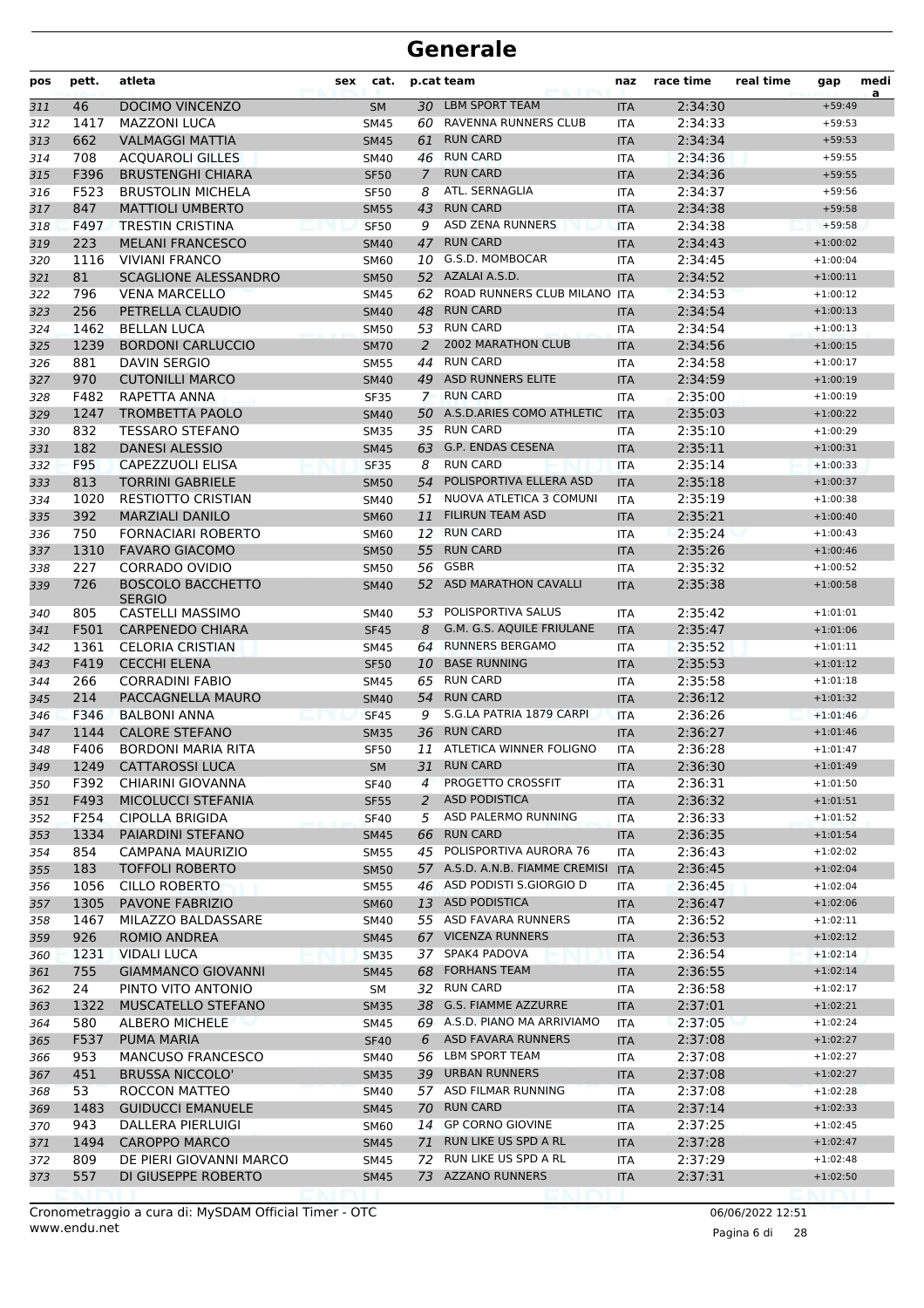| pos        | pett.        | atleta                                          | sex         | cat.                             | p.cat team                                           | naz                      | race time          | real time | gap                      | medi<br>a |
|------------|--------------|-------------------------------------------------|-------------|----------------------------------|------------------------------------------------------|--------------------------|--------------------|-----------|--------------------------|-----------|
| 374        | 1214         | <b>MONTI PAOLO</b>                              |             | 58<br><b>SM50</b>                | <b>LEOPODISTICA</b>                                  | <b>ITA</b>               | 2:37:37            |           | $+1:02:56$               |           |
| 375        | 240          | <b>BINDA MARCO</b>                              |             | <b>SM40</b>                      | 58 RUN CARD                                          | <b>ITA</b>               | 2:37:38            |           | $+1:02:57$               |           |
| 376        | 425          | POLATO ENRICO                                   |             | <b>SM45</b><br>74                | RUN SPINEA RUN A.S.D.                                | <b>ITA</b>               | 2:37:42            |           | $+1:03:01$               |           |
| 377        | F247         | PALUMBO GRAZIANA                                |             | <b>SF40</b><br>$\mathbf{7}$      | A.S.C.D. SILVANO FEDI                                | <b>ITA</b>               | 2:37:45            |           | $+1:03:04$               |           |
| 378        | 393          | <b>BOCCA LUIGI</b>                              |             | 47<br><b>SM55</b>                | <b>VICENZA MARATHON</b>                              | <b>ITA</b>               | 2:37:54            |           | $+1:03:13$               |           |
| 379        | 1182         | <b>CORNALI ANDREA</b>                           |             | <b>SM40</b>                      | 59 U.S. SCANZOROSCIATE                               | <b>ITA</b>               | 2:37:56            |           | $+1:03:15$               |           |
| 380        | F268         | <b>COLLEDAN GIULIA</b>                          |             | <b>SF</b><br>6                   | <b>ASD OLL SCARS</b>                                 | <b>ITA</b>               | 2:38:05            |           | $+1:03:24$               |           |
| 381        | 384          | <b>SACCHI FILIPPO</b>                           | <b>SM55</b> | 48                               | TEAM OTC SSD ARL                                     | <b>ITA</b>               | 2:38:17            |           | $+1:03:36$               |           |
| 382        | F352         | <b>SANSONI ELENA</b>                            |             | <b>SF45</b><br>10                | <b>RUN CARD</b>                                      | <b>ITA</b>               | 2:38:18            |           | $+1:03:37$               |           |
| 383        | 120          | ANDREATTA PAOLO                                 |             | SM45<br>75                       | <b>GS VALSUGANA TRENTINO</b>                         | <b>ITA</b>               | 2:38:20            |           | $+1:03:39$               |           |
| 384        | 142          | <b>FURLANIS STEFANO</b>                         |             | 49<br><b>SM55</b>                | <b>ASD RUN LIFE</b>                                  | <b>ITA</b>               | 2:38:21            |           | $+1:03:40$               |           |
| 385        | 1170         | DE BIASIO SILVIO                                |             | <b>SM50</b>                      | 59 ASD BARIZZA SPORT                                 | <b>ITA</b>               | 2:38:21            |           | $+1:03:40$               |           |
| 386        | F216         | <b>MODICA SILVANA</b>                           |             | <b>SF45</b><br>11                | A.S.D. BARBONI DI LUSSO                              | <b>ITA</b>               | 2:38:24            |           | $+1:03:43$               |           |
| 387        | 1187         | <b>SERVIDEI ALBERTO</b>                         |             | <b>SM35</b>                      | 40 RUN CARD                                          | <b>ITA</b>               | 2:38:25            |           | $+1:03:45$               |           |
| 388        | 326          | <b>SILVA MAURO</b>                              |             | 60<br><b>SM50</b>                | SPORTIVA VALBRONESE ASD                              | <b>ITA</b>               | 2:38:33            |           | $+1:03:52$               |           |
| 389        | 1119         | <b>ERMINI MARCO</b>                             |             | <b>SM55</b><br>50                | <b>POL. RINASCITA</b>                                | <b>ITA</b>               | 2:38:47            |           | $+1:04:06$               |           |
| 390        | 747          | <b>CERBINI ALESSANDRO</b>                       |             | <b>SM50</b><br>61                | <b>RUN CARD</b>                                      | <b>ITA</b>               | 2:38:47            |           | $+1:04:06$               |           |
| 391        | 1096         | <b>TISTARELLI ALBERTO</b>                       |             | 15<br><b>SM60</b>                | <b>PUROSANGUE ATHLETICS</b>                          | <b>ITA</b>               | 2:38:48            |           | $+1:04:07$               |           |
| 392        | 632          | <b>TREBESCHI GABRIELE</b>                       |             | 62<br><b>SM50</b>                | <b>ROSA RUNNING TEAM</b>                             | <b>ITA</b>               | 2:38:53            |           | $+1:04:12$               |           |
| 393        | 1114         | <b>SERRA IDALO</b>                              |             | SM60                             | 16 A.S.D. CAGLIARI ATLETICA                          | <b>ITA</b>               | 2:38:54            |           | $+1:04:13$               |           |
| 394        | 1257         | POLLONI SIMONE                                  |             | 63<br><b>SM50</b>                | <b>G.S. ORECCHIELLA</b>                              | <b>ITA</b>               | 2:39:01            |           | $+1:04:21$               |           |
| 395        | F266         | <b>FANESI MEDEA</b>                             |             | <b>SF45</b><br>12                | ASD ATL. CESENATICO                                  | <b>ITA</b>               | 2:39:02            |           | $+1:04:21$               |           |
| 396        | 1237         | <b>CAVINATO PAOLO</b>                           |             | <b>SM40</b><br>60                | <b>RUN CARD</b>                                      | <b>ITA</b>               | 2:39:09            |           | $+1:04:28$               |           |
| 397        | 388          | <b>GARDIN GIACOMO</b>                           |             | 41<br><b>SM35</b>                | ASD GRUPPO PODISTI PORTO                             | <b>ITA</b>               | 2:39:12            |           | $+1:04:31$               |           |
| 398        | 1058         | <b>FUGHELLI STEFANO</b>                         |             | 76<br><b>SM45</b>                | <b>RUN CARD</b>                                      | <b>ITA</b>               | 2:39:15            |           | $+1:04:34$               |           |
| 399        | 851          | ROMANO THOMAS                                   |             | <b>SM</b>                        | 33 RUN CARD                                          | <b>ITA</b>               | 2:39:16            |           | $+1:04:35$               |           |
| 400        | 934          | <b>MAGRINI STEFANO</b>                          |             | 51<br><b>SM55</b>                | <b>ASD ATLETICO</b>                                  | <b>ITA</b>               | 2:39:17            |           | $+1:04:37$               |           |
| 401        | 1317         | LUCCHI ANDREA                                   |             | <b>SM50</b><br>64                | <b>EASY RUNNER ASD</b>                               | <b>ITA</b>               | 2:39:19            |           | $+1:04:38$               |           |
| 402        | F155         | <b>WIESTHALER HANNAH</b>                        |             | <b>SF</b><br>7                   | <b>RUN CARD</b>                                      | <b>ITA</b>               | 2:39:19            |           | $+1:04:38$               |           |
| 403        | 936          | <b>CARROZZA FRANCESCO</b>                       |             | 65<br><b>SM50</b>                | PODISTICA SOLIDARIETA'                               | <b>ITA</b>               | 2:39:19            |           | $+1:04:38$               |           |
| 404        | F518         | <b>BRAIDA BENEDETTA</b>                         |             | <b>SF35</b><br>9                 | <b>ATLETICA BLIZZARD</b>                             | <b>ITA</b>               | 2:39:20            |           | $+1:04:39$               |           |
| 405        | 116          | D'ALESSANDRO NICOLA                             |             | <b>SM40</b><br>61                | IMPOSSIBLE226 TRIATHLON                              | <b>ITA</b>               | 2:39:23            |           | $+1:04:42$               |           |
| 406        | 324          | <b>BOSCHETTI LORENZO</b>                        |             | 42<br><b>SM35</b>                | <b>RUN CARD</b>                                      | <b>ITA</b>               | 2:39:26            |           | $+1:04:45$               |           |
| 407        | 1105         | <b>BUONCRISTIANI</b><br>ALESSANDRO              |             | <b>SM50</b><br>66                | ATLETICA WINNER FOLIGNO<br>A.S. GINNIC-CLUB PIACENZA | <b>ITA</b>               | 2:39:28            |           | $+1:04:47$               |           |
| 408        | 689          | <b>MASERATI SIMONE</b>                          |             | 52<br><b>SM55</b>                | <b>RUN CARD</b>                                      | <b>ITA</b>               | 2:39:28            |           | $+1:04:47$               |           |
| 409        | 1204         | JOSSE JEAN ANTHONY<br><b>MICHAEL</b>            |             | <b>SM50</b><br>67                | <b>RUN CARD</b>                                      | <b>ITA</b>               | 2:39:33            |           | $+1:04:53$               |           |
| 410        | 1205         | <b>CORTESI LORENZO</b>                          |             | <b>SM50</b><br>68                |                                                      | <b>ITA</b>               | 2:39:37            |           | $+1:04:56$               |           |
| 411        | 193          | LEVORATO ALESSANDRO<br><b>ROSSI LUCA</b>        |             | SM40                             | 62 ASD ACTIVE<br><b>CARVICO SKYRUNNING</b>           | <b>ITA</b>               | 2:39:38            |           | $+1:04:57$               |           |
| 412        | 821          |                                                 |             | <b>SM40</b><br>63                | 53 A.S.D. TRIATHLON LIGNANO                          | <b>ITA</b>               | 2:39:40            |           | $+1:04:59$<br>$+1:05:00$ |           |
| 413        | 368          | PIZZIOLI ALESSANDRO                             |             | <b>SM55</b><br>8                 | LAUFCLUB PUSTERTAL                                   | ITA                      | 2:39:41            |           | $+1:05:01$               |           |
| 414        | F526<br>1100 | <b>HOFER SONJA</b><br>ANNIGLIATO ANTONIO        |             | <b>SF40</b><br>69<br><b>SM50</b> | PUROSANGUE ATHLETICS                                 | <b>ITA</b>               | 2:39:42<br>2:39:43 |           | $+1:05:02$               |           |
| 415<br>416 | 1357         | <b>GRASSELLI CRISTIAN</b>                       |             | <b>SM50</b><br>70                | <b>RUN CARD</b>                                      | <b>ITA</b><br><b>ITA</b> | 2:39:45            |           | $+1:05:04$               |           |
| 417        | 1440         | <b>TRANCHIDA LUCA</b>                           |             | 43<br>SM35                       | CAMISANO RUNNING A.S.D.                              | <b>ITA</b>               | 2:39:50            |           | $+1:05:09$               |           |
| 418        | 1261         | PEROTTI DOMENICO                                |             | 64<br><b>SM40</b>                | <b>RUN CARD</b>                                      | <b>ITA</b>               | 2:40:00            |           | $+1:05:19$               |           |
| 419        | 228          | <b>FABBRI FABRIZIO</b>                          |             | 71<br><b>SM50</b>                | <b>RUN CARD</b>                                      | ITA                      | 2:40:01            |           | $+1:05:21$               |           |
| 420        | 253          | DE IORIO EDOARDO                                |             | 72<br><b>SM50</b>                | <b>CAMBIASO RISSO RUNNING</b>                        | <b>ITA</b>               | 2:40:11            |           | $+1:05:30$               |           |
| 421        | 610          | PASI MARCO                                      |             | <b>SM55</b><br>54                | <b>G.S.IL FIORINO</b>                                | ITA                      | 2:40:16            |           | $+1:05:35$               |           |
| 422        | 222          | <b>VINATTIERI ALESSIO</b>                       |             | <b>SM55</b>                      | 55 GS ATL. SIGNA                                     | <b>ITA</b>               | 2:40:16            |           | $+1:05:35$               |           |
| 423        | 457          | KONAR FUAT                                      |             | <b>SM45</b>                      | 77 ASD FREE RUNNERS TRIESTE                          | <b>ITA</b>               | 2:40:18            |           | $+1:05:37$               |           |
| 424        | 1365         | <b>BIAVA STEFANO</b>                            |             | 78<br><b>SM45</b>                | <b>RUNNERS BERGAMO</b>                               | <b>ITA</b>               | 2:40:23            |           | $+1:05:42$               |           |
| 425        | 431          | <b>BALDON MICHELE</b>                           |             | <b>SM50</b>                      | 73 PADOVA TRIATHLON E                                | ITA                      | 2:40:25            |           | $+1:05:44$               |           |
| 426        | 1220         | <b>ERIOLI ROBERTO</b>                           |             | <b>SM50</b><br>74                | 9,92 RUNNING ASD                                     | <b>ITA</b>               | 2:40:34            |           | $+1:05:53$               |           |
| 427        | 103          | PAVANELLO MARCO                                 |             | <b>SM35</b><br>44                | <b>RUN CARD</b>                                      | ITA                      | 2:40:36            |           | $+1:05:55$               |           |
| 428        | F117         | <b>CASETTA ERICA</b><br><b>FRANCESCA RENATA</b> |             | <b>SF40</b><br>9                 | <b>RUN CARD</b>                                      | <b>ITA</b>               | 2:40:36            |           | $+1:05:56$               |           |
| 429        | 1306         | <b>FERRETTI MANUEL</b>                          |             | <b>SM35</b><br>45                | <b>ASD PODISTICA</b>                                 | <b>ITA</b>               | 2:40:37            |           | $+1:05:56$               |           |
| 430        | 798          | RIZZELLO ANTONIO                                |             | <b>SM55</b><br>56                | <b>CASARUN ASD</b>                                   | <b>ITA</b>               | 2:40:38            |           | $+1:05:57$               |           |
| 431        | 493          | COLOMBO ALESSANDRO                              |             | <b>SM50</b>                      | 75 AMATORI LECCO                                     | ITA                      | 2:40:59            |           | $+1:06:18$               |           |
| 432        | 461          | <b>TAMONI DANIELE</b>                           |             | 3<br><b>SM65</b>                 | <b>CORRERE OLTRE ASD</b>                             | <b>ITA</b>               | 2:41:04            |           | $+1:06:23$               |           |
| 433        | 427          | <b>ISOLA FRANCESCO</b>                          |             | 34<br>SM                         | <b>BUSHIDO TRI&amp;RUN</b>                           | <b>ITA</b>               | 2:41:07            |           | $+1:06:26$               |           |
| 434        | F471         | PELLICIOLI KATIUSCIA                            |             | 12<br><b>SF50</b>                | G.S. A.MARINELLI                                     | <b>ITA</b>               | 2:41:11            |           | $+1:06:31$               |           |
| 435        | 678          | CRESSATTI LOMI CARLO                            |             | 57<br><b>SM55</b>                | SEMPREDICORSA ASD                                    | ITA                      | 2:41:14            |           | $+1:06:34$               |           |

www.endu.net Cronometraggio a cura di: MySDAM Official Timer - OTC 06/06/2022 12:51

Pagina 7 di 28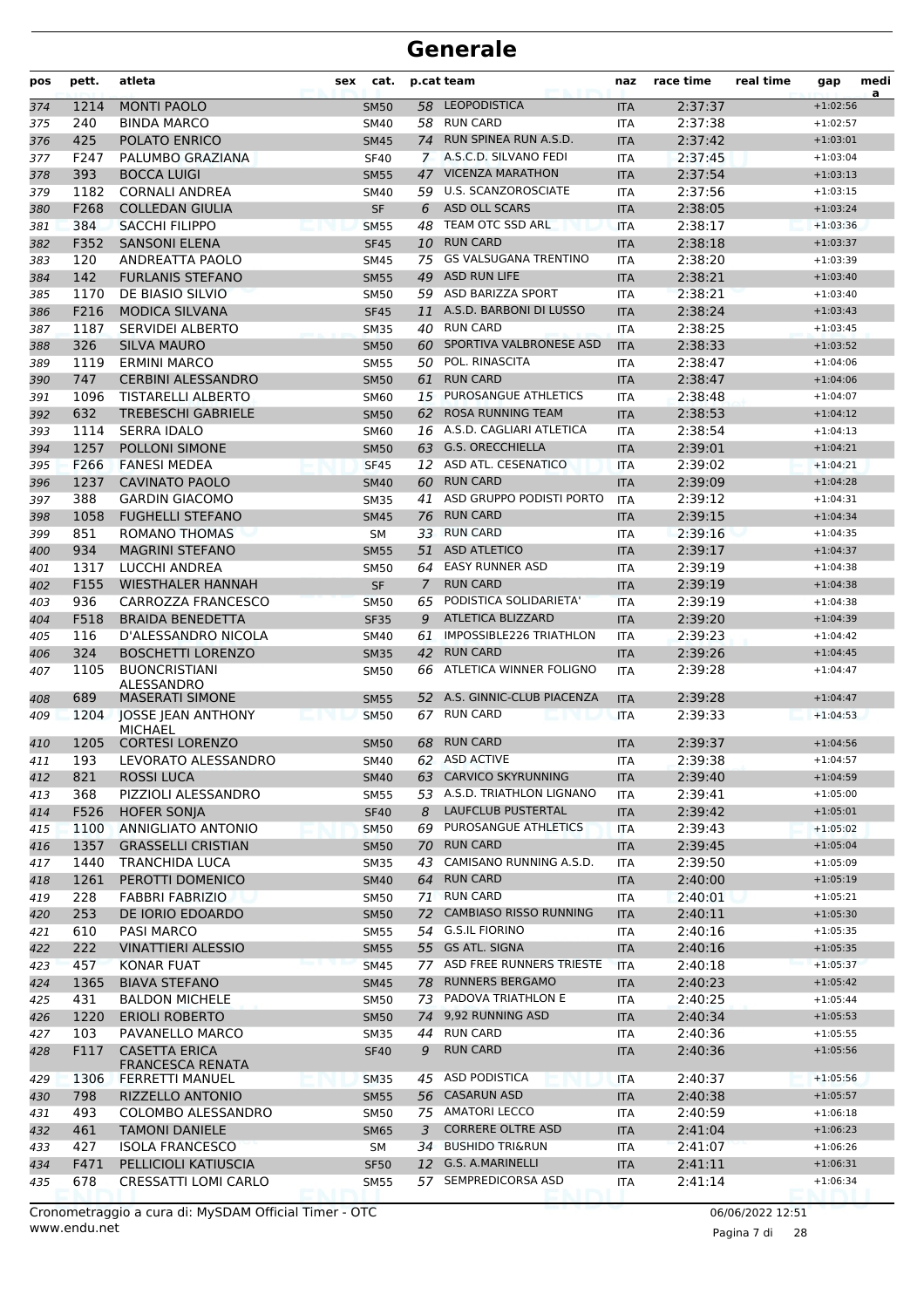| pos | pett. | atleta                                  | sex | cat.        |    | p.cat team                      | naz        | race time | real time | gap        | medi<br>a |
|-----|-------|-----------------------------------------|-----|-------------|----|---------------------------------|------------|-----------|-----------|------------|-----------|
| 436 | 679   | <b>CESARI GABRIELE</b>                  |     | <b>SM50</b> |    | 76 POL. PORTA SARAGOZZA         | <b>ITA</b> | 2:41:17   |           | $+1:06:37$ |           |
| 437 | 983   | <b>RIZZELLO SALVATORE</b>               |     | <b>SM35</b> |    | 46 A.S.D. CAVALLI DI RAZZA      | <b>ITA</b> | 2:41:19   |           | $+1:06:38$ |           |
| 438 | 1115  | <b>FOTI SEBASTIANO</b>                  |     | <b>SM45</b> |    | 79 G.S.D. VAL ROSANDRA          | <b>ITA</b> | 2:41:19   |           | $+1:06:38$ |           |
| 439 | 121   | <b>STOCKER JURGEN</b>                   |     | <b>SM55</b> | 58 | <b>RUN CARD</b>                 | ITA        | 2:41:20   |           | $+1:06:39$ |           |
| 440 | 542   | <b>FERRARI VITTORIO</b>                 |     | <b>SM35</b> |    | 47 A.S.D TEAM SPARTANS          | <b>ITA</b> | 2:41:20   |           | $+1:06:39$ |           |
| 441 | 508   | ROSCIO GIUSEPPINO                       |     | SM60        |    | 17 ASD TEAM PERETTI             | <b>ITA</b> | 2:41:20   |           | $+1:06:39$ |           |
| 442 | F378  | <b>VISINTIN LORELLA</b>                 |     | <b>SF50</b> |    | 13 A.S.D. TRIATHLON LIGNANO     | <b>ITA</b> | 2:41:20   |           | $+1:06:39$ |           |
| 443 | 630   | <b>LAURETI MARCO</b>                    |     | <b>SM40</b> |    | 65 GSBR                         | <b>ITA</b> | 2:41:22   |           | $+1:06:41$ |           |
| 444 | 919   | ROSSETTO NICOLA                         |     | <b>SM</b>   |    | 35 G.S.ATL.DIL.LIB. PIOMBINO    | <b>ITA</b> | 2:41:23   |           | $+1:06:42$ |           |
| 445 | 959   | <b>BAGNASCO CLAUDIO</b>                 |     | <b>SM45</b> | 80 | <b>RUN CARD</b>                 | ITA        | 2:41:24   |           | $+1:06:43$ |           |
| 446 | 115   | MOTTOLA ANTONIO                         |     | <b>SM50</b> | 77 | <b>SACEN CORRIDONIA</b>         | <b>ITA</b> | 2:41:27   |           | $+1:06:46$ |           |
| 447 | 995   | DI FAZIO MAURO                          |     | <b>SM50</b> | 78 | LBM SPORT TEAM                  | <b>ITA</b> | 2:41:30   |           | $+1:06:49$ |           |
| 448 | F377  | PASSERA FRANCESCA                       |     | <b>SF50</b> | 14 | <b>EMME RUNNING TEAM</b>        | <b>ITA</b> | 2:41:47   |           | $+1:07:07$ |           |
| 449 | F194  | <b>SETTI FEDERICA</b>                   |     | <b>SF40</b> |    | 10 A.S.D. MADE2WIN TRENTEAM     | <b>ITA</b> | 2:41:48   |           | $+1:07:07$ |           |
| 450 | 513   | <b>ZIGLIO SIMONE</b>                    |     | <b>SM40</b> |    | 66 A.S.D. MADE2WIN TRENTEAM     | <b>ITA</b> | 2:41:49   |           | $+1:07:08$ |           |
| 451 | 92    | <b>VERDI DANIELE</b>                    |     | <b>SM55</b> |    | 59 A.S.D. TEAM KM SPORT         | ITA        | 2:41:50   |           | $+1:07:09$ |           |
| 452 | 1478  | <b>FRANCO VALERIO</b>                   |     | <b>SM50</b> |    | 79 RUN CARD                     | <b>ITA</b> | 2:41:50   |           | $+1:07:09$ |           |
| 453 | 1372  | <b>MARTINI ANDREA</b>                   |     | <b>SM45</b> | 81 | CRAL ANGELINI ASS.SPORT.        | <b>ITA</b> | 2:41:51   |           | $+1:07:10$ |           |
| 454 | 1242  | <b>MARZO MATTIA</b>                     |     | <b>SM40</b> |    | 67 AMICA ASD - I SSSIAN         | <b>ITA</b> | 2:41:54   |           | $+1:07:13$ |           |
| 455 | F321  | <b>SCUTTI DANIELA</b>                   |     | <b>SF50</b> |    | 15 RUN CARD                     | <b>ITA</b> | 2:41:58   |           | $+1:07:18$ |           |
| 456 | 664   | <b>BEGLIOMINI GABRIELE</b>              |     | <b>SM45</b> |    | 82 A.S.C.D. SILVANO FEDI        | <b>ITA</b> | 2:41:59   |           | $+1:07:18$ |           |
| 457 | 1106  | <b>TOMARELLI EMANUELE</b>               |     | <b>SM45</b> | 83 | ATL.AMAT.OSIMO                  | <b>ITA</b> | 2:42:01   |           | $+1:07:21$ |           |
| 458 | 1376  | <b>HIDALGO CARLOS</b><br><b>EDUARDO</b> |     | <b>SM40</b> |    | 68 VERDE PISELLO GROUP          | <b>ITA</b> | 2:42:10   |           | $+1:07:29$ |           |
| 459 | 722   | <b>BERTI EMANUELE</b>                   |     | SM45        | 84 | MONTECATINI MARATHON            | <b>ITA</b> | 2:42:11   |           | $+1:07:30$ |           |
| 460 | 66    | <b>MERCURI TIZIANO</b>                  |     | <b>SM60</b> |    | 18 A.S.D. PIANO MA ARRIVIAMO    | <b>ITA</b> | 2:42:12   |           | $+1:07:31$ |           |
| 461 | F267  | ROSAN ANTONELLA                         |     | <b>SF50</b> | 16 | POLISPORTIVA VENEZIA            | ITA        | 2:42:15   |           | $+1:07:34$ |           |
| 462 | 108   | <b>BATTISTEL PAOLO</b>                  |     | <b>SM50</b> |    | 80 RUN CARD                     | <b>ITA</b> | 2:42:19   |           | $+1:07:39$ |           |
| 463 | 859   | ALBERTINI LUCA                          |     | <b>SM40</b> |    | 69 RUN CARD                     | <b>ITA</b> | 2:42:21   |           | $+1:07:41$ |           |
| 464 | 842   | <b>MORGANTI MASSIMO</b>                 |     | <b>SM50</b> | 81 | <b>ASA ASCOLI PICENO</b>        | <b>ITA</b> | 2:42:22   |           | $+1:07:41$ |           |
| 465 | 1250  | <b>CASELLI SERGIO</b>                   |     | SM50        |    | 82 AMICA ASD - I SSSIAN         | <b>ITA</b> | 2:42:30   |           | $+1:07:49$ |           |
| 466 | 856   | <b>FAZZINI MAURIZIO</b>                 |     | <b>SM55</b> | 60 | <b>CENTRO ATLETICA PIOMBINO</b> | <b>ITA</b> | 2:42:33   |           | $+1:07:52$ |           |
| 467 | 853   | RIVILLITO STEFANO                       |     | <b>SM50</b> |    | 83 G.P.PIOMBINO AVIS            | <b>ITA</b> | 2:42:33   |           | $+1:07:52$ |           |
| 468 | 855   | <b>GASPERINI ALESSANDRO</b>             |     | <b>SM55</b> |    | 61 G.P.PIOMBINO AVIS            | <b>ITA</b> | 2:42:33   |           | $+1:07:52$ |           |
| 469 | F166  | <b>CEA VINCENZA</b>                     |     | <b>SF60</b> | 1  | RUNNERS DEL LEVANTE             | <b>ITA</b> | 2:42:34   |           | $+1:07:53$ |           |
| 470 | 1031  | <b>BIONDI ANDREA</b>                    |     | <b>SM45</b> | 85 | CRAL SOCIETA' REALE MUTUA       | <b>ITA</b> | 2:42:34   |           | $+1:07:54$ |           |
| 471 | 928   | <b>ULISSE MICHELE</b>                   |     | <b>SM45</b> |    | 86 ATL.AMAT.OSIMO               | <b>ITA</b> | 2:42:34   |           | $+1:07:54$ |           |
| 472 | 1268  | <b>BORCHI GABRIELE</b>                  |     | <b>SM</b>   |    | 36 RUN CARD                     | <b>ITA</b> | 2:42:35   |           | $+1:07:54$ |           |
| 473 | 1001  | VACCARO PAOLO                           |     | <b>SM</b>   |    | 37 RUN CARD                     | <b>ITA</b> | 2:42:37   |           | $+1:07:56$ |           |
| 474 | 996   | PACINI ALBERTO                          |     | SM          |    | 38 RUN CARD                     | <b>ITA</b> | 2:42:37   |           | $+1:07:56$ |           |
| 475 | F177  | <b>BROUCILOVA PETRA</b>                 |     | <b>SF40</b> |    | 11 RUN CARD                     | ITA        | 2:42:37   |           | $+1:07:56$ |           |
| 476 | 1255  | <b>MANZI MATTEO</b>                     |     | SM45        |    | 87 EASY RUNNER ASD              | <b>ITA</b> | 2:42:39   |           | $+1:07:58$ |           |
| 477 | F278  | MALPIGHI ANNAMARIA                      |     | <b>SF40</b> |    | 12 A.S.D.C. IL CASTELLO         | ITA        | 2:42:43   |           | $+1:08:02$ |           |
| 478 | F329  | PORTELLI ANNA                           |     | <b>SF40</b> |    | 13 RUN CARD                     | <b>ITA</b> | 2:42:48   |           | $+1:08:08$ |           |
| 479 | 376   | CARLINO ALESSANDRO<br>CARMELO           |     | SM40        | 70 | <b>RUN CARD</b>                 | ITA        | 2:42:59   |           | $+1:08:19$ |           |
| 480 | 1051  | MANZELLI ALESSANDRO                     |     | SM45        | 88 | ASD ATL. CESENATICO             | <b>ITA</b> | 2:43:01   |           | $+1:08:20$ |           |
| 481 | 1289  | TALIGNANI PAOLO                         |     | SM45        |    | 89 C.U.S. PARMA                 | ITA        | 2:43:06   |           | $+1:08:26$ |           |
| 482 | 1364  | D'ADDA MATTEO                           |     | <b>SM45</b> |    | 90 RUNNERS BERGAMO              | <b>ITA</b> | 2:43:07   |           | $+1:08:26$ |           |
| 483 | 1168  | <b>BALDASSINI MATTEO</b>                |     | SM40        | 71 | PODISTICA EMPOLESE 1986         | <b>ITA</b> | 2:43:07   |           | $+1:08:27$ |           |
| 484 | 1291  | <b>VALENTINI EMILIANO</b>               |     | <b>SM45</b> |    | 91 ADRIATICO TEAM               | <b>ITA</b> | 2:43:10   |           | $+1:08:29$ |           |
| 485 | 297   | <b>CROCI DANILO</b>                     |     | <b>SM55</b> |    | 62 ATL. LIB. UBOLDO             | <b>ITA</b> | 2:43:12   |           | $+1:08:31$ |           |
| 486 | 208   | <b>MERLI MARIO</b>                      |     | <b>SM55</b> |    | 63 PODISTICA PONTELUNGO         | <b>ITA</b> | 2:43:16   |           | $+1:08:36$ |           |
| 487 | 161   | <b>MARCON SERGIO</b>                    |     | <b>SM55</b> |    | 64 CUS PRO PATRIA MILANO        | <b>ITA</b> | 2:43:23   |           | $+1:08:42$ |           |
| 488 | 1338  | <b>TECCHIO LIVIO</b>                    |     | <b>SM50</b> |    | 84 RUN CARD                     | <b>ITA</b> | 2:43:24   |           | $+1:08:43$ |           |
| 489 | F539  | SELENI STEFANIA                         |     | <b>SF55</b> | 3  | PODISTICA PONTELUNGO            | ITA        | 2:43:25   |           | $+1:08:44$ |           |
| 490 | 527   | <b>SPETALE PIETRO</b>                   |     | <b>SM50</b> |    | 85 TEAM OTC SSD ARL             | <b>ITA</b> | 2:43:25   |           | $+1:08:45$ |           |
| 491 | F239  | <b>GHETTI JLENIA</b>                    |     | <b>SF45</b> | 13 | NUOVA VIRTUS CESENA ASD         | <b>ITA</b> | 2:43:26   |           | $+1:08:45$ |           |
| 492 | 833   | <b>BEDOLO UMBERTO</b>                   |     | <b>SM55</b> | 65 | <b>USMA CASELLE ASD</b>         | <b>ITA</b> | 2:43:28   |           | $+1:08:47$ |           |
| 493 | 1099  | DOMENICI ANTONIO                        |     | <b>SM50</b> |    | 86 PUROSANGUE ATHLETICS         | <b>ITA</b> | 2:43:30   |           | $+1:08:49$ |           |
| 494 | 529   | <b>CIPOLATO DENNIS</b>                  |     | <b>SM45</b> |    | 92 RUN SPINEA RUN A.S.D.        | <b>ITA</b> | 2:43:30   |           | $+1:08:49$ |           |
| 495 | 666   | <b>BIONDI FABIO</b>                     |     | SM60        |    | 19 RUN CARD                     | <b>ITA</b> | 2:43:36   |           | $+1:08:56$ |           |
| 496 | F342  | <b>FLEGO SUSANNA</b>                    |     | <b>SF40</b> |    | 14 SPORTIFICATION               | <b>ITA</b> | 2:43:39   |           | $+1:08:59$ |           |
| 497 | 82    | EVANGELISTI MATTEO                      |     | SM40        |    | 72 ATLETICA CORRIFERRARA        | <b>ITA</b> | 2:43:45   |           | $+1:09:04$ |           |
| 498 | 1243  | <b>CANTU' ROBERTO</b>                   |     | <b>SM55</b> |    | 66 G.P. GORGONZOLA 88           | <b>ITA</b> | 2:43:55   |           | $+1:09:14$ |           |

Pagina 8 di 28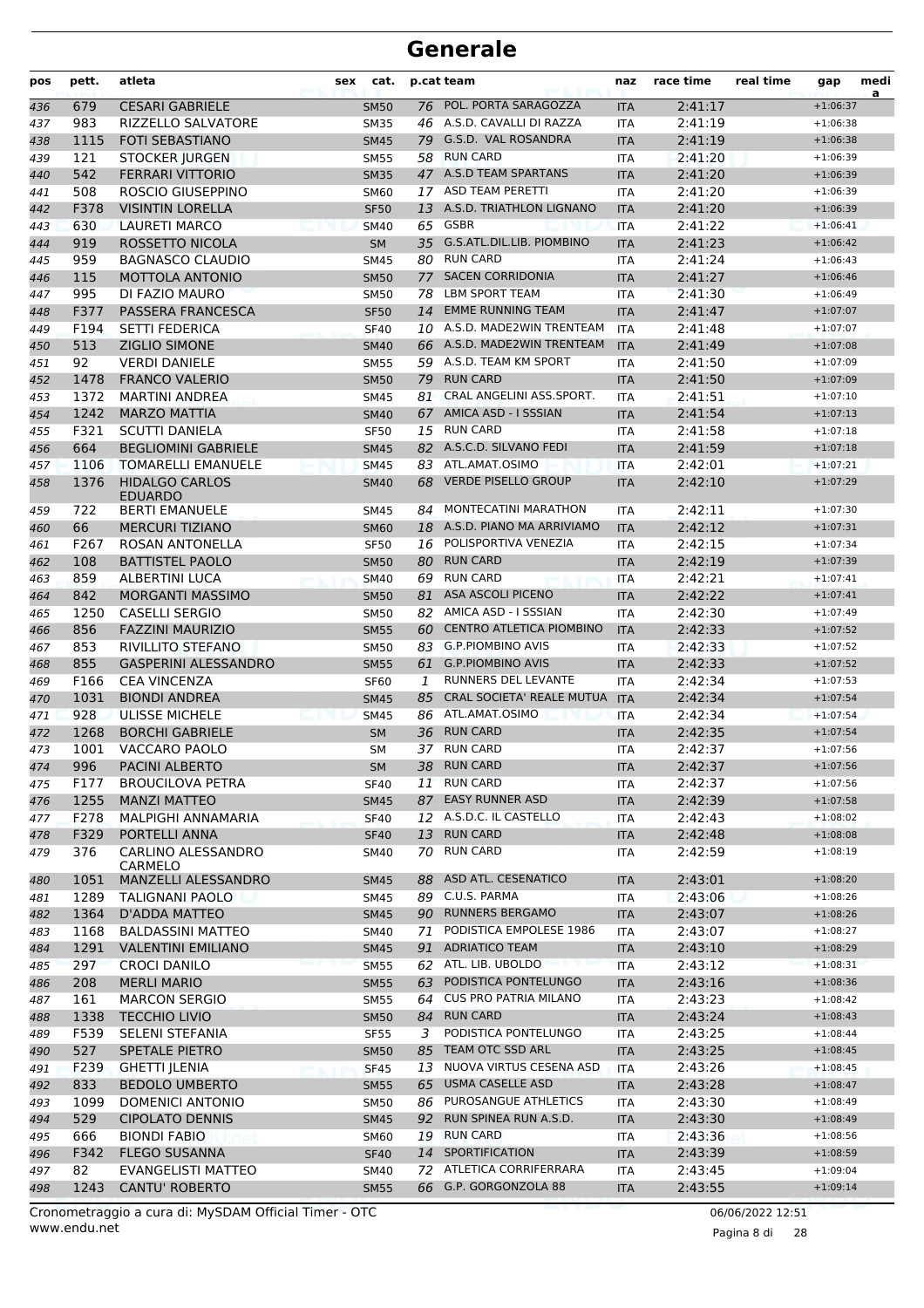| pos        | pett.       | atleta                                              | sex | cat.                       |                | p.cat team                             | naz                      | race time          | real time | gap                      | medi<br>a |
|------------|-------------|-----------------------------------------------------|-----|----------------------------|----------------|----------------------------------------|--------------------------|--------------------|-----------|--------------------------|-----------|
| 499        | F357        | <b>RUZZENE FRANCESCA</b>                            |     | <b>SF45</b>                |                | 14 RUN CARD                            | <b>ITA</b>               | 2:43:55            |           | $+1:09:14$               |           |
| 500        | 1447        | <b>BRACCIONI DANILO</b>                             |     | SM40                       | 73             | <b>RUN CARD</b>                        | ITA                      | 2:43:57            |           | $+1:09:16$               |           |
| 501        | 710         | <b>BIANCHESSI ROBERTO</b>                           |     | <b>SM35</b>                | 48             | G.T.A. CREMA                           | <b>ITA</b>               | 2:43:57            |           | $+1:09:16$               |           |
| 502        | 694         | <b>FORTI FLAVIO</b>                                 |     | <b>SM50</b>                | 87             | NUOVA VIRTUS CESENA ASD                | <b>ITA</b>               | 2:43:57            |           | $+1:09:16$               |           |
| 503        | F370        | <b>GIOVANNINI MICHELA</b>                           |     | <b>SF35</b>                |                | 10 ATL. FRANCIACORTA                   | <b>ITA</b>               | 2:44:01            |           | $+1:09:20$               |           |
| 504        | 298         | <b>CARMINATI CLAUDIO</b>                            |     | <b>SM45</b>                |                | 93 RUN CARD                            | ITA                      | 2:44:01            |           | $+1:09:20$               |           |
| 505        | 332         | <b>ROSSI GIOVANNI</b>                               |     | <b>SM65</b>                | $\overline{4}$ | <b>CARVICO SKYRUNNING</b>              | <b>ITA</b>               | 2:44:01            |           | $+1:09:21$               |           |
| 506        | 274         | <b>SCOTECE GERARDO</b>                              |     | <b>SM50</b>                | 88             | I PODISTI DI CAPITANATA                | <b>ITA</b>               | 2:44:06            |           | $+1:09:25$               |           |
| 507        | 1140        | <b>ROSANO GIANLUIGI</b>                             |     | <b>SM60</b>                |                | 20 A.S.D. P.U.C. SALENTO               | <b>ITA</b>               | 2:44:11            |           | $+1:09:30$               |           |
| 508        | 671         | <b>LAMBERTI LIVIO</b>                               |     | <b>SM50</b>                | 89             | ASD FREE RUNNERS TRIESTE               | <b>ITA</b>               | 2:44:15            |           | $+1:09:34$               |           |
| 509        | 369         | <b>BARBIERI EMANUELE</b>                            |     | <b>SM40</b>                | 74             | <b>RUN CARD</b>                        | <b>ITA</b>               | 2:44:16            |           | $+1:09:35$               |           |
| 510        | 1373        | <b>BORIN GABRIEL ROBERTO</b>                        |     | <b>SM60</b>                | 21             | ATL. SERNAGLIA                         | ITA                      | 2:44:26            |           | $+1:09:46$               |           |
| 511        | 163         | SAVEGNAGO RICCARDO                                  |     | <b>SM50</b>                |                | 90 VICENZA MARATHON                    | <b>ITA</b>               | 2:44:34            |           | $+1:09:53$               |           |
| 512        | 1331        | MAZZOTTI VLADIMIRO                                  |     | <b>SM50</b>                | 91             | <b>TREVISATLETICA</b>                  | ITA                      | 2:44:38            |           | $+1:09:58$               |           |
| 513        | 848         | <b>BATTILANI ALESSIO</b>                            |     | <b>SM35</b>                | 49             | MODENA RUNNERS CLUB ASD                | <b>ITA</b>               | 2:44:42            |           | $+1:10:01$               |           |
| 514        | 1295        | <b>CHIARI FABIO</b>                                 |     | SM45                       | 94             | <b>RUN CARD</b>                        | <b>ITA</b>               | 2:44:44            |           | $+1:10:03$               |           |
| 515        | 756         | <b>FEDELI IRENEO</b>                                |     | <b>SM65</b>                | 5              | <b>ASD RUNNERS FOR</b>                 | <b>ITA</b>               | 2:44:46            |           | $+1:10:05$               |           |
| 516        | 1308        | <b>CARRARO FABIO</b>                                |     | <b>SM55</b>                | 67             | <b>RUN CARD</b>                        | <b>ITA</b>               | 2:44:46            |           | $+1:10:05$               |           |
| 517        | 991         | <b>ZENNARO DANIELE</b>                              |     | <b>SM45</b>                |                | 95 RUN CARD                            | <b>ITA</b>               | 2:44:52            |           | $+1:10:11$               |           |
| 518        | 1037        | ARMANI GRAZIANO                                     |     | SM45                       | 96             | <b>RUN CARD</b>                        | <b>ITA</b>               | 2:44:54            |           | $+1:10:13$               |           |
| 519        | F184        | DE MARCO STEFANIA                                   |     | <b>SF45</b>                | 15             | <b>C.A.SPORTLEADER CORRERE</b>         | <b>ITA</b>               | 2:45:03            |           | $+1:10:22$               |           |
| 520        | F178        | <b>CIRCOSTA SUSANNA</b>                             |     | <b>SF40</b>                |                | 15 A.S.D. CC GIUSEPPE                  | <b>ITA</b>               | 2:45:03            |           | $+1:10:22$               |           |
| 521        | 563         | <b>ADDELIO VINCENZO PIETRO</b>                      |     | <b>SM60</b>                |                | 22 A.S.D. PIANO MA ARRIVIAMO           | <b>ITA</b>               | 2:45:08            |           | $+1:10:27$               |           |
| 522        | 441         | SIGNORIELLO ZANNI GIANNI                            |     | <b>SM40</b>                | 75             | POD. OZZANESE                          | <b>ITA</b>               | 2:45:10            |           | $+1:10:29$               |           |
| 523        | F58         | <b>NEGRO ROBERTA</b>                                |     | <b>SF45</b>                | 16             | ATLETICA RIVIERA DEL                   | <b>ITA</b>               | 2:45:11            |           | $+1:10:30$               |           |
| 524        | 436         | <b>CASSANI PIETRO</b>                               |     | <b>SM50</b>                |                | 92 ATL. IMOLA SACMI AVIS               | <b>ITA</b>               | 2:45:14            |           | $+1:10:33$               |           |
| 525        | 901         | <b>MORELLI MAURIZIO</b>                             |     | <b>SM55</b>                | 68             | <b>RUN CARD</b>                        | <b>ITA</b>               | 2:45:18            |           | $+1:10:37$               |           |
| 526        | F82         | <b>HELWING-MERZ ANGELA</b>                          |     | <b>SF55</b>                | 4              | <b>RUN CARD</b>                        | <b>GER</b>               | 2:45:19            |           | $+1:10:38$               |           |
| 527        | 900         | <b>FEDI PAOLO</b>                                   |     | <b>SM55</b>                | 69             | G.P. C.A.I. PISTOIA<br><b>RUN CARD</b> | <b>ITA</b>               | 2:45:19            |           | $+1:10:38$               |           |
| 528        | 1210        | <b>BINDI ALESSANDRO</b>                             |     | <b>SM50</b>                | 93             | 94 VIRTUS GROANE                       | <b>ITA</b>               | 2:45:19            |           | $+1:10:38$               |           |
| 529        | 622<br>F411 | <b>COLLAZIO GIOVANNI</b><br><b>BOLOGNINO MARIKA</b> |     | <b>SM50</b>                |                | 11 OVERCOME RUNNING ASD                | <b>ITA</b>               | 2:45:20<br>2:45:24 |           | $+1:10:39$               |           |
| 530        | 857         | <b>VEZZI FULVIO</b>                                 |     | <b>SF35</b>                | 6              | CARNIATLETICA                          | <b>ITA</b>               | 2:45:24            |           | $+1:10:43$<br>$+1:10:43$ |           |
| 531<br>532 | 1466        | <b>LEITNER ANTON</b>                                |     | <b>SM65</b><br><b>SM50</b> | 95             | <b>RUN CARD</b>                        | <b>ITA</b><br><b>ITA</b> | 2:45:29            |           | $+1:10:48$               |           |
| 533        | 1123        | <b>GIORI MARCO</b>                                  |     | <b>SM55</b>                | 70             | <b>G.S. MONTESTELLA</b>                | <b>ITA</b>               | 2:45:32            |           | $+1:10:51$               |           |
| 534        | 1349        | MELOZZI MARCO                                       |     | <b>SM55</b>                | 71             | ASA ASCOLI PICENO                      | <b>ITA</b>               | 2:45:33            |           | $+1:10:52$               |           |
| 535        | 969         | <b>OLIVA MASSIMO</b>                                |     | <b>SM50</b>                | 96             | <b>CANOTTIERI MILANO</b>               | <b>ITA</b>               | 2:45:43            |           | $+1:11:02$               |           |
| 536        | 203         | <b>MARTINI JACOPO</b>                               |     | SM40                       | 76             | <b>RUN CARD</b>                        | <b>ITA</b>               | 2:45:44            |           | $+1:11:03$               |           |
| 537        | 1302        | <b>CARRATU' RAFFAELE</b>                            |     | <b>SM50</b>                |                | 97 ASD POD.CAVA PIC.COSTA              | <b>ITA</b>               | 2:45:46            |           | $+1:11:05$               |           |
| 538        | 1363        | OFFREDI PAOLO                                       |     | SM40                       |                | 77 RUNNERS BERGAMO                     | ITA                      | 2:45:46            |           | $+1:11:05$               |           |
| 539        | 862         | <b>NOVELLO LUCA</b>                                 |     | <b>SM45</b>                |                | 97 RUN CARD                            | <b>ITA</b>               | 2:45:47            |           | $+1:11:06$               |           |
| 540        | 278         | <b>FIOR MAURO</b>                                   |     | <b>SM60</b>                |                | 23 RUNNING TEAM MESTRE                 | ITA                      | 2:45:48            |           | $+1:11:08$               |           |
| 541        | 377         | <b>RAIO ROBERTO</b>                                 |     | <b>SM50</b>                |                | 98 ATLETICA WINNER FOLIGNO             | <b>ITA</b>               | 2:45:53            |           | $+1:11:12$               |           |
| 542        | 790         | PALUMBO PIERO                                       |     | <b>SM50</b>                |                | 99 RUN CARD                            | <b>ITA</b>               | 2:45:54            |           | $+1:11:13$               |           |
| 543        | 1141        | <b>BERNARDI ANDREA</b>                              |     | <b>SM50</b>                |                | <b>100 RUN CARD</b>                    | <b>ITA</b>               | 2:45:56            |           | $+1:11:15$               |           |
| 544        | 316         | SIFANNO GAETANO                                     |     | <b>SM65</b>                |                | 7 A.S. QUELLI DELLA PINETA             | ITA                      | 2:46:02            |           | $+1:11:21$               |           |
| 545        | 169         | <b>CALDINI ANDREA</b>                               |     | <b>SM45</b>                |                | 98 RUN CARD                            | <b>ITA</b>               | 2:46:04            |           | $+1:11:24$               |           |
| 546        | 172         | <b>MORANDI ANDREA</b>                               |     | SM45                       |                | 99 RUN CARD                            | ITA                      | 2:46:04            |           | $+1:11:24$               |           |
| 547        | 300         | <b>CASADEI MARCO</b>                                |     | <b>SM40</b>                |                | 78 RUN CARD                            | <b>ITA</b>               | 2:46:11            |           | $+1:11:30$               |           |
| 548        | 1421        | PIERI MATTEO                                        |     | <b>SM35</b>                |                | 50 RUN CARD                            | ITA                      | 2:46:12            |           | $+1:11:32$               |           |
| 549        | F200        | PILLON CHIARA                                       |     | <b>SF40</b>                |                | 16 AZZANO RUNNERS                      | <b>ITA</b>               | 2:46:13            |           | $+1:11:32$               |           |
| 550        | F438        | <b>FRANZI GIULIA</b>                                |     | SF                         | 8              | RUNNERS LEGNANO SSD ARL                | ITA                      | 2:46:13            |           | $+1:11:32$               |           |
| 551        | 732         | <b>TABANELLI LUCA</b>                               |     | <b>SM40</b>                | 79             | PROGETTO CROSSFIT                      | <b>ITA</b>               | 2:46:22            |           | $+1:11:41$               |           |
| 552        | 1089        | <b>FARDELLI FEDERICO</b>                            |     | SM40                       |                | 80 RUN CARD                            | ITA                      | 2:46:22            |           | $+1:11:41$               |           |
| 553        | F59         | PARRI MADDALENA                                     |     | <b>SF35</b>                |                | 12 MACIANO TEAM RUNNERS A.S. ITA       |                          | 2:46:25            |           | $+1:11:44$               |           |
| 554        | 1034        | <b>GAMBETTI STEFANO</b>                             |     | SM45                       |                | 100 GS.TORTELLINI VOLTAN               | ITA                      | 2:46:25            |           | $+1:11:45$               |           |
| 555        | 1055        | <b>BRASCHI FILIPPO</b>                              |     | <b>SM40</b>                |                | 81 RUN CARD                            | <b>ITA</b>               | 2:46:30            |           | $+1:11:49$               |           |
| 556        | F538        | FERRONI TIZIANA                                     |     | <b>SF50</b>                |                | 17 A.S.D. ATL.CLUB 2000                | ITA                      | 2:46:35            |           | $+1:11:54$               |           |
| 557        | F380        | SACCHETTO CRISTINA                                  |     | <b>SF50</b>                |                | 18 POLISPORTIVA VENEZIA                | <b>ITA</b>               | 2:46:35            |           | $+1:11:54$               |           |
| 558        | 1459        | <b>QUERCIOLI MARCO</b>                              |     | SM45                       |                | 101 RUN CARD                           | ITA                      | 2:46:41            |           | $+1:12:00$               |           |
| 559        | 1190        | <b>SABATINI MARCO</b>                               |     | <b>SM50</b>                |                | 101 ASD RUNNNER TEAM                   | <b>ITA</b>               | 2:46:42            |           | $+1:12:01$               |           |
| 560        | F207        | BOSCARDIN MADDALENA                                 |     | <b>SF50</b>                |                | 19 ATL.BASSANO RUNNING                 | ITA                      | 2:46:45            |           | $+1:12:04$               |           |
| 561        | 1413        | LEIMGRUBER ERWIN                                    |     | <b>SM55</b>                |                | 72 LAUFCLUB PUSTERTAL                  | <b>ITA</b>               | 2:46:48            |           | $+1:12:07$               |           |
| 562        | F290        | <b>MUNERATO ALICE</b>                               |     | <b>SF40</b>                |                | 17 ASD RUN IT                          | ITA                      | 2:46:52            |           | $+1:12:11$               |           |

Pagina 9 di 28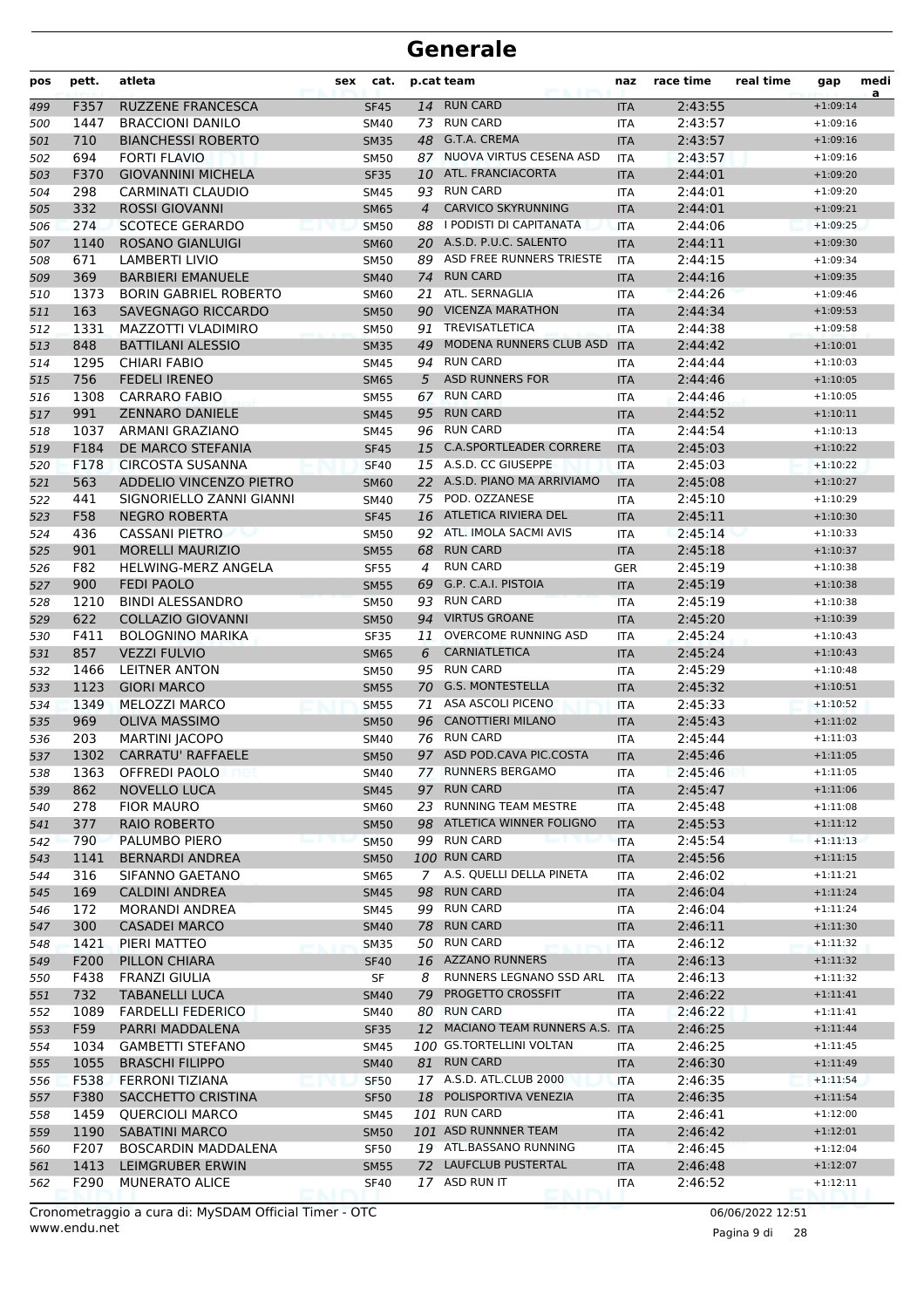| pos | pett. | atleta                                                     | sex | cat.        |    | p.cat team                       | naz        | race time | real time | gap        | medi<br>a |
|-----|-------|------------------------------------------------------------|-----|-------------|----|----------------------------------|------------|-----------|-----------|------------|-----------|
| 563 | 526   | <b>NERONI STEFANO</b>                                      |     | <b>SM55</b> |    | 73 RUN CARD                      | <b>ITA</b> | 2:47:00   |           | $+1:12:20$ |           |
| 564 | 1048  | MALÉ SILVIO FRANCESCO                                      |     | <b>SM55</b> |    | 74 RUN CARD                      | <b>ITA</b> | 2:47:03   |           | $+1:12:22$ |           |
| 565 | 769   | PINELLI ANDREA                                             |     | <b>SM50</b> |    | 102 G.S. LE PANCHE               | <b>ITA</b> | 2:47:06   |           | $+1:12:25$ |           |
| 566 | 1282  | PERLI ALBERTO                                              |     | <b>SM50</b> |    | 103 RUN CARD                     | <b>ITA</b> | 2:47:11   |           | $+1:12:30$ |           |
| 567 | 1520  | DI NUOVO MARIO                                             |     | <b>SM50</b> |    | 104 ATL.VICENTINA                | <b>ITA</b> | 2:47:11   |           | $+1:12:31$ |           |
| 568 | 1251  | MINGHETTI FRANCESCO                                        |     | SM45        |    | 102 AMICA ASD - I SSSIAN         | <b>ITA</b> | 2:47:13   |           | $+1:12:32$ |           |
| 569 | 818   | RISINA SANTI DANIELE                                       |     | <b>SM50</b> |    | 105 RUN CARD                     | <b>ITA</b> | 2:47:15   |           | $+1:12:34$ |           |
| 570 | 917   | <b>BORTESI FABIO</b>                                       |     | <b>SM50</b> |    | 106 URBAN RUNNERS                | <b>ITA</b> | 2:47:15   |           | $+1:12:34$ |           |
| 571 | 273   | <b>GIACOBBE DIEGO</b>                                      |     | <b>SM45</b> |    | 103 RUN CARD                     | <b>ITA</b> | 2:47:17   |           | $+1:12:36$ |           |
| 572 | 1196  | <b>STABILE CARLO</b>                                       |     | <b>SM65</b> | 8  | A.S.D. GO RUNNING                | <b>ITA</b> | 2:47:18   |           | $+1:12:37$ |           |
| 573 | 109   | <b>RIZZA LUCA</b>                                          |     | <b>SM50</b> |    | 107 RUN CARD                     | <b>ITA</b> | 2:47:18   |           | $+1:12:37$ |           |
| 574 | F359  | REINACH EMANUELA<br><b>GIOVANNA ES</b>                     |     | <b>SF50</b> |    | 20 ASD POD. NEW CASTLE CAST.     | <b>ITA</b> | 2:47:21   |           | $+1:12:40$ |           |
| 575 | F441  | <b>ORLANDI SERENA</b>                                      |     | <b>SF35</b> |    | 13 ASD ATL. CESENATICO           | <b>ITA</b> | 2:47:22   |           | $+1:12:41$ |           |
| 576 | F418  | DI FIORE VIVIANA                                           |     | <b>SF50</b> | 21 | <b>BASE RUNNING</b>              | <b>ITA</b> | 2:47:23   |           | $+1:12:42$ |           |
| 577 | 80    | <b>NOCCIOLI ALBERTO</b>                                    |     | <b>SM55</b> | 75 | <b>RUN CARD</b>                  | <b>ITA</b> | 2:47:29   |           | $+1:12:49$ |           |
| 578 | 740   | <b>FABBRI FRANCO</b>                                       |     | <b>SM55</b> |    | 76 GROTTINI TEAM RECANATI        | <b>ITA</b> | 2:47:34   |           | $+1:12:53$ |           |
| 579 | 876   | <b>MALBERTI FABRIZIO</b>                                   |     | <b>SM55</b> | 77 | <b>RUN CARD</b>                  | <b>ITA</b> | 2:47:37   |           | $+1:12:57$ |           |
| 580 | 1328  | <b>FABBRI LUCA</b>                                         |     | <b>SM35</b> |    | 51 RUN CARD                      | <b>ITA</b> | 2:47:48   |           | $+1:13:07$ |           |
| 581 | 898   | PELLEGRINI DANIELE                                         |     | <b>SM50</b> |    | 108 A.S. SOLESINO                | <b>ITA</b> | 2:47:49   |           | $+1:13:08$ |           |
| 582 | 1325  | <b>BATTAGLIA ALBERTO</b>                                   |     | <b>SM60</b> |    | 24 2002 MARATHON CLUB            | <b>ITA</b> | 2:47:53   |           | $+1:13:12$ |           |
| 583 | F163  | <b>BOCCUZZI TERESA</b>                                     |     | <b>SF45</b> | 17 | <b>RUN CARD</b>                  | <b>ITA</b> | 2:47:54   |           | $+1:13:14$ |           |
| 584 | 450   | KOVSCA STEFANO                                             |     | <b>SM55</b> | 78 | <b>RUN CARD</b>                  | <b>ITA</b> | 2:47:56   |           | $+1:13:15$ |           |
| 585 | F312  | <b>SANGALLI GAIA</b>                                       |     | <b>SF</b>   | 9  | G.S.A. BRUGHERIO                 | <b>ITA</b> | 2:47:57   |           | $+1:13:16$ |           |
| 586 | 803   | <b>BELGIOVINE GIUSEPPE</b>                                 |     | SΜ          | 39 | G.S.A. BRUGHERIO                 | <b>ITA</b> | 2:47:57   |           | $+1:13:16$ |           |
| 587 | 1276  | <b>AIRAGHI PAOLO</b>                                       |     | <b>SM40</b> | 82 | <b>VERDE PISELLO GROUP</b>       | <b>ITA</b> | 2:48:19   |           | $+1:13:39$ |           |
| 588 | 715   | MOMBELLI ADRIANO                                           |     | <b>SM55</b> |    | 79 ATL. BEDIZZOLE                | <b>ITA</b> | 2:48:20   |           | $+1:13:39$ |           |
| 589 | F172  | <b>CALBOLI ALICE</b>                                       |     | <b>SF35</b> |    | 14 9,92 RUNNING ASD              | <b>ITA</b> | 2:48:25   |           | $+1:13:44$ |           |
| 590 | 110   | NOSELLA RICCARDO                                           |     | <b>SM35</b> |    | 52 RUN CARD                      | <b>ITA</b> | 2:48:26   |           | $+1:13:45$ |           |
| 591 | 1380  | DE LAZZARI ROBERTO                                         |     | <b>SM45</b> |    | 104 ATLETICA VIS ABANO           | <b>ITA</b> | 2:48:26   |           | $+1:13:46$ |           |
| 592 | 1436  | OGLIARI MASSIMO                                            |     | <b>SM50</b> |    | 109 CAMISANO RUNNING A.S.D.      | <b>ITA</b> | 2:48:27   |           | $+1:13:46$ |           |
| 593 | 1023  | <b>MENGARELLI STEFANO</b>                                  |     | <b>SM65</b> | 9  | <b>GROTTINI TEAM RECANATI</b>    | <b>ITA</b> | 2:48:28   |           | $+1:13:47$ |           |
| 594 | 1207  | <b>TRANCHINA GIUSEPPE</b>                                  |     | <b>SM70</b> | 3  | <b>G.S. DIL. AMATORI PALERMO</b> | <b>ITA</b> | 2:48:28   |           | $+1:13:48$ |           |
| 595 | 1454  | <b>MORGANTI ALESSIO</b>                                    |     | <b>SM55</b> |    | 80 ATL. CALENZANO                | <b>ITA</b> | 2:48:29   |           | $+1:13:48$ |           |
| 596 | 966   | <b>MARLIA FABRIZIO</b>                                     |     | <b>SM55</b> |    | 81 A.S.D. MARCIATORI             | <b>ITA</b> | 2:48:31   |           | $+1:13:50$ |           |
| 597 | 743   | PICCOLI STEFANO                                            |     | <b>SM45</b> |    | 105 G.A.A.C. 2007                | <b>ITA</b> | 2:48:32   |           | $+1:13:51$ |           |
| 598 | 390   | <b>GREGORI ROBERTO</b>                                     |     | <b>SM60</b> |    | 25 ASD SUBBIANO MARATHON         | <b>ITA</b> | 2:48:32   |           | $+1:13:51$ |           |
| 599 | 401   | <b>VALIER PAOLO</b>                                        |     | <b>SM55</b> |    | 82 A.S.D.PODISTICA AVIS          | <b>ITA</b> | 2:48:35   |           | $+1:13:55$ |           |
| 600 | 920   | <b>MIRTO FRANCESCO</b>                                     |     | SM40        |    | 83 RUN CARD                      | ITA        | 2:48:39   |           | $+1:13:59$ |           |
| 601 | F356  | <b>ANTONIO</b><br><b>BONFRANCESCHI ANNA</b><br><b>LISA</b> |     | <b>SF40</b> |    | 18 POLISPORTIVA MONTALTO         | <b>ITA</b> | 2:48:41   |           | $+1:14:01$ |           |
| 602 | 330   | RONCONI PIETRO                                             |     | SM65        |    | 10 ASD AVIS OGGIONO              | ITA        | 2:48:43   |           | $+1:14:02$ |           |
| 603 | 428   | MORI ALESSANDRO                                            |     | <b>SM40</b> |    | 84 G.S. LE PANCHE                | <b>ITA</b> | 2:48:44   |           | $+1:14:03$ |           |
| 604 | 794   | <b>SCHIPANI GAETANO</b>                                    |     | <b>SM50</b> |    | 110 9,92 RUNNING ASD             | <b>ITA</b> | 2:48:48   |           | $+1:14:07$ |           |
| 605 | 1277  | <b>BENIGNO FABIO</b>                                       |     | <b>SM50</b> |    | 111 ASD POD.CAVA PIC.COSTA       | <b>ITA</b> | 2:48:50   |           | $+1:14:10$ |           |
| 606 | 416   | <b>MONTANARI ELIA</b>                                      |     | SM50        |    | 112 RUN LIKE US SPD A RL         | <b>ITA</b> | 2:48:53   |           | $+1:14:12$ |           |
| 607 | 1470  | <b>MERLO PAOLO LUIGI</b>                                   |     | <b>SM55</b> |    | 83 RUN CARD                      | <b>ITA</b> | 2:48:54   |           | $+1:14:13$ |           |
| 608 | 130   | ROMANIN MATTEO                                             |     | SM45        |    | 106 RUN CARD                     | ITA        | 2:48:57   |           | $+1:14:16$ |           |
| 609 | 544   | <b>CRESSATTI DARIO</b>                                     |     | <b>SM50</b> |    | 113 RUN CARD                     | <b>ITA</b> | 2:49:00   |           | $+1:14:20$ |           |
| 610 | 1101  | ANACLERICO FRANCESCO                                       |     | <b>SM40</b> |    | 85 PUROSANGUE ATHLETICS          | ITA        | 2:49:02   |           | $+1:14:22$ |           |
| 611 | F448  | <b>BEDIN MONICA</b>                                        |     | <b>SF55</b> | 5  | <b>G.S.ALPINI VICENZA</b>        | <b>ITA</b> | 2:49:06   |           | $+1:14:25$ |           |
| 612 | 365   | <b>FONTANA CARMINE</b>                                     |     | SM55        |    | 84 RUN CARD                      | ITA        | 2:49:07   |           | $+1:14:26$ |           |
| 613 | 985   | LANZILAO GIACOMO                                           |     | <b>SM55</b> |    | 85 A.S.D. CAVALLI DI RAZZA       | <b>ITA</b> | 2:49:08   |           | $+1:14:27$ |           |
| 614 | 930   | MARROCCO ANGELO                                            |     | SM45        |    | 107 RUN CARD                     | <b>ITA</b> | 2:49:11   |           | $+1:14:30$ |           |
| 615 | 364   | POPPI RICCARDO                                             |     | <b>SM55</b> |    | 86 RUN CARD                      | <b>ITA</b> | 2:49:13   |           | $+1:14:32$ |           |
| 616 | 1208  | ZANIRATO ANDREA                                            |     | <b>SM50</b> |    | 114 ASD RUN IT                   | ITA        | 2:49:14   |           | $+1:14:33$ |           |
| 617 | 62    | DAL BIANCO LUCA                                            |     | <b>SM40</b> |    | 86 RUNNERS TEAM ZANE'            | <b>ITA</b> | 2:49:15   |           | $+1:14:34$ |           |
| 618 | F345  | KASETIENE JURGITA                                          |     | <b>SF40</b> |    | 19 ADRIATICO TEAM                | LTU        | 2:49:17   |           | $+1:14:37$ |           |
| 619 | 993   | <b>COGLIATI MARCELLO</b>                                   |     | <b>SM40</b> |    | 87 ADRIATICO TEAM                | <b>ITA</b> | 2:49:19   |           | $+1:14:38$ |           |
| 620 | F210  | <b>ZONTA SONIA</b>                                         |     | SF          |    | 10 ATL.BASSANO RUNNING           | <b>ITA</b> | 2:49:19   |           | $+1:14:38$ |           |
| 621 | 910   | PACCANI MICHELE                                            |     | <b>SM50</b> |    | 115 RUN CARD                     | <b>ITA</b> | 2:49:19   |           | $+1:14:38$ |           |
| 622 | 286   | <b>FIORINI ROBERTO</b>                                     |     | SM55        |    | 87 A.S. 'FOCE' SANREMO           | ITA        | 2:49:21   |           | $+1:14:40$ |           |
| 623 | 1369  | <b>CASADIO STEFANO</b>                                     |     | <b>SM55</b> |    | 88 RUN CARD                      | <b>ITA</b> | 2:49:21   |           | $+1:14:40$ |           |
| 624 | 58    | RISATTI OTTAVIO                                            |     | <b>SM50</b> |    | 116 S.S. TENNO                   | ITA        | 2:49:22   |           | $+1:14:41$ |           |
|     |       |                                                            |     |             |    |                                  |            |           |           |            |           |

Pagina 10 di 28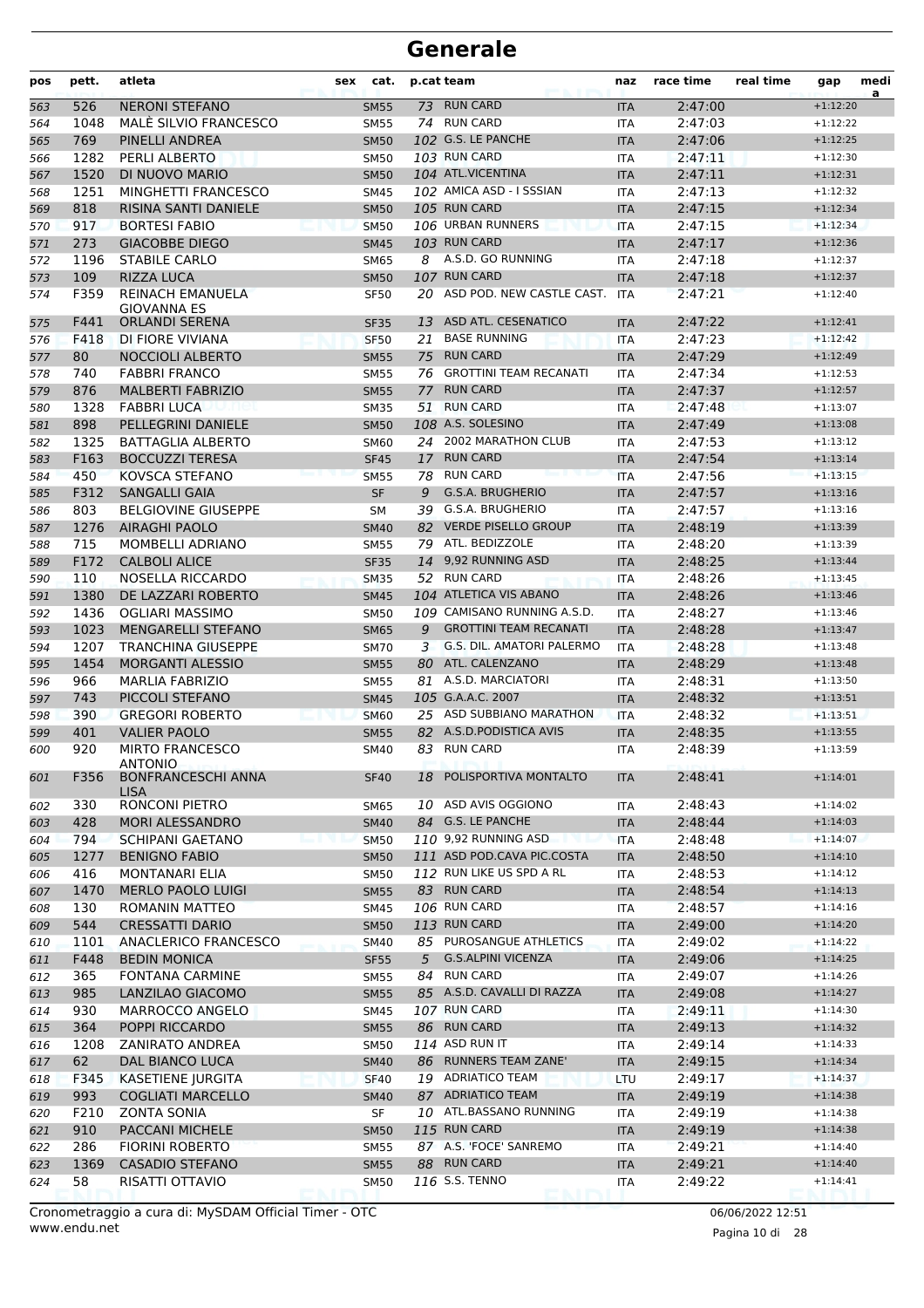| pos        | pett.        | atleta                                             | sex | cat.                       |              | p.cat team                         | naz                      | race time          | real time | gap                      | medi<br>a |
|------------|--------------|----------------------------------------------------|-----|----------------------------|--------------|------------------------------------|--------------------------|--------------------|-----------|--------------------------|-----------|
| 625        | 808          | <b>MANCOSU STEFANO</b>                             |     | <b>SM55</b>                |              | 89 RUN ATHLETIC TEAM A.S.D.        | <b>ITA</b>               | 2:49:24            |           | $+1:14:43$               |           |
| 626        | 100          | <b>CECCHINI GABRIELE</b>                           |     | <b>SM50</b>                |              | 117 G.S. AVIS AIDO URBINO          | ITA                      | 2:49:24            |           | $+1:14:43$               |           |
| 627        | F472         | <b>GENERALI AGNESE</b>                             |     | SF                         |              | 11 ATL. CASTENASO CELTIC           | <b>ITA</b>               | 2:49:26            |           | $+1:14:46$               |           |
| 628        | F90          | <b>PAOLINO TERESA</b>                              |     | <b>SF65</b>                | $\mathbf{1}$ | <b>MARATHON CLUB IMPERIA</b>       | <b>ITA</b>               | 2:49:27            |           | $+1:14:46$               |           |
| 629        | 176          | <b>VENTURI LUCA</b>                                |     | <b>SM50</b>                |              | 118 RUN CARD                       | <b>ITA</b>               | 2:49:30            |           | $+1:14:50$               |           |
| 630        | 723          | <b>BOLLINI ANDREA</b>                              |     | <b>SM60</b>                |              | 26 POD. OZZANESE                   | ITA                      | 2:49:47            |           | $+1:15:06$               |           |
| 631        | 837          | <b>VIEL STEFANO</b>                                |     | <b>SM55</b>                |              | 90 RUN&FUN BELLUNO                 | <b>ITA</b>               | 2:49:53            |           | $+1:15:12$               |           |
| 632        | 844          | <b>MARTINA FABIO</b>                               |     | <b>SM55</b>                |              | 91 ATL. NOVESE                     | <b>ITA</b>               | 2:49:57            |           | $+1:15:16$               |           |
| 633        | F225         | <b>MORACCINI SERENA EVA</b>                        |     | <b>SF45</b>                |              | 18 RUN CARD                        | <b>ITA</b>               | 2:50:01            |           | $+1:15:20$               |           |
| 634        | 905          | <b>BELLINO ROCI GIUSEPPE</b>                       |     | <b>SM45</b>                |              | 108 ATL. BANCOLE                   | <b>ITA</b>               | 2:50:04            |           | $+1:15:23$               |           |
| 635        | 860          | ZAUSA DAVIDE                                       |     | <b>SM50</b>                |              | 119 PERCORRERE IL SILE             | <b>ITA</b>               | 2:50:04            |           | $+1:15:23$               |           |
| 636        | F447         | <b>RUGGERI IRENE</b>                               |     | <b>SF55</b>                | 6            | <b>GOOD RACE TEAM</b>              | <b>ITA</b>               | 2:50:07            |           | $+1:15:26$               |           |
| 637        | 880          | DELLA LUNGA LORENZO                                |     | <b>SM50</b>                |              | 120 RUN CARD                       | <b>ITA</b>               | 2:50:07            |           | $+1:15:26$               |           |
| 638        | 792          | <b>MORELLI MARIO</b>                               |     | <b>SM50</b>                |              | 121 RUN CARD                       | <b>ITA</b>               | 2:50:07            |           | $+1:15:27$               |           |
| 639        | 817          | <b>CADEDDU MAURO</b>                               |     | <b>SM60</b>                |              | 27 CAGLIARI MARATHON CLUB          | <b>ITA</b>               | 2:50:14            |           | $+1:15:33$               |           |
| 640        | F327         | <b>INVERNIZZI BARBARA</b>                          |     | <b>SF50</b>                |              | 22 ATLETICA 42195 'BLU FRIDA'      | <b>ITA</b>               | 2:50:15            |           | $+1:15:34$               |           |
| 641        | F409         | <b>BOSCO LUCIA</b>                                 |     | <b>SF50</b>                | 23           | <b>CAMBIASO RISSO RUNNING</b>      | <b>ITA</b>               | 2:50:22            |           | $+1:15:41$               |           |
| 642        | 72           | STEFFANI DARIO                                     |     | SM40                       |              | 88 RUN CARD                        | <b>ITA</b>               | 2:50:22            |           | $+1:15:41$               |           |
| 643        | 571          | <b>D'AGOSTINO MAURO</b>                            |     | <b>SM45</b>                |              | 109 A.S.D. PIANO MA ARRIVIAMO      | <b>ITA</b>               | 2:50:23            |           | $+1:15:42$               |           |
| 644        | F344         | LAVARONI ROBERTA                                   |     | <b>SF45</b>                |              | 19 LIBERTAS UDINE                  | ITA                      | 2:50:24            |           | $+1:15:43$               |           |
| 645        | 1271         | <b>ARTUSI LUNA MARCO</b>                           |     | <b>SM35</b>                |              | 53 RUN CARD                        | <b>ESP</b>               | 2:50:24            |           | $+1:15:43$               |           |
| 646        | 1358         | <b>COPAT PAULO NINO</b>                            |     | <b>SM60</b>                | 28           | <b>RUN CARD</b>                    | <b>ITA</b>               | 2:50:24            |           | $+1:15:43$               |           |
| 647        | F479         | <b>GUIDI SARA</b>                                  |     | <b>SF45</b>                | 20           | <b>PASSO CAPPONI ASD</b>           | <b>ITA</b>               | 2:50:26            |           | $+1:15:45$               |           |
| 648        | F519         | LUCARINI ELEONORA                                  |     | <b>SF45</b>                | 21           | ATLETICA BLIZZARD                  | <b>ITA</b>               | 2:50:28            |           | $+1:15:47$               |           |
| 649        | 642          | <b>BONVICINI MATTEO</b>                            |     | SM                         |              | 40 RUN CARD                        | <b>ITA</b>               | 2:50:32            |           | $+1:15:51$               |           |
| 650        | F507         | <b>GRECO PAMELA</b>                                |     | <b>SF50</b>                |              | 24 RUN CARD                        | <b>ITA</b>               | 2:50:33            |           | $+1:15:52$               |           |
| 651        | 1482         | <b>FIORAVANTI DANIELE</b>                          |     | <b>SM60</b>                | 29           | DOMANI ARRIVA SEMPRE               | <b>ITA</b>               | 2:50:37            |           | $+1:15:56$               |           |
| 652        | 218          | <b>LOCATELLI ENNIO</b>                             |     | <b>SM60</b>                |              | 30 ATL. PRESEZZO                   | <b>ITA</b>               | 2:50:40            |           | $+1:15:59$               |           |
| 653        | 1050         | <b>MONTEFERRI MAURO</b>                            |     | <b>SM55</b>                |              | 92 GIOVANNI SCAVO VELLETRI         | <b>ITA</b>               | 2:50:42            |           | $+1:16:01$               |           |
| 654        | 592          | <b>BEFANA FILIPPO</b>                              |     | <b>SM50</b>                |              | 122 A.S.D. BARBONI DI LUSSO        | <b>ITA</b>               | 2:50:46            |           | $+1:16:06$               |           |
| 655        | F171         | <b>ANDREOS MARIA TERESA</b>                        |     | <b>SF65</b>                |              | 2 AZZANO RUNNERS                   | <b>FIJ</b>               | 2:50:47            |           | $+1:16:06$               |           |
| 656        | 261          | <b>CECCARELLI NICOLA</b>                           |     | SM40                       |              | 89 G.P.D. FANO CORRE L.TONELLI ITA |                          | 2:50:50            |           | $+1:16:09$               |           |
| 657        | 1159         | <b>ZANETTIN MANUEL</b>                             |     | <b>SM40</b>                |              | 90 ASD FIDAS GNARRO JET            | <b>ITA</b>               | 2:50:56            |           | $+1:16:15$               |           |
| 658        | 1464         | <b>FERRUCCI GIOVANNI</b>                           |     | <b>SM50</b>                |              | 123 ASSINDUSTRIA SPORT             | <b>ITA</b>               | 2:50:58            |           | $+1:16:17$               |           |
| 659        | 971          | PIZZO MICHELE                                      |     | <b>SM50</b>                |              | 124 SALCUS                         | <b>ITA</b>               | 2:51:02            |           | $+1:16:21$               |           |
| 660        | 1388         | <b>MARZOLI DAMIANO</b>                             |     | <b>SM50</b>                |              | 125 ATL. PIACENZA                  | <b>ITA</b>               | 2:51:04            |           | $+1:16:23$               |           |
| 661        | 1212         | <b>COSER STEFANO</b>                               |     | <b>SM45</b>                |              | 110 ATLETICA ROTALIANA             | <b>ITA</b>               | 2:51:10            |           | $+1:16:29$               |           |
| 662        | 1014         | <b>MUNARI DANIELE</b>                              |     | SM40                       |              | 91 RUN CARD                        | <b>ITA</b>               | 2:51:10            |           | $+1:16:30$               |           |
| 663        | 514          | <b>MAZZILLI ANDREA</b>                             |     | <b>SM45</b>                |              | 111 RUN CARD                       | <b>ITA</b>               | 2:51:12            |           | $+1:16:31$               |           |
| 664        | 954          | <b>HEINZE ANDREAS</b>                              |     | <b>SM55</b>                |              | 93 RUN CARD                        | <b>GER</b>               | 2:51:12            |           | $+1:16:31$               |           |
| 665        | F544         | VASCIARELLI ANNA LISA                              |     | <b>SF50</b>                | 25           | <b>RIMINI MARATHON</b>             | <b>ITA</b>               | 2:51:15            |           | $+1:16:34$               |           |
| 666        | F153         | <b>MANNI VALENTINA</b>                             |     | <b>SF45</b>                |              | 22 ATLETICA WINNER FOLIGNO         | ITA                      | 2:51:26            |           | $+1:16:46$               |           |
| 667        | 485          | <b>BUFFA MANUEL</b>                                |     | <b>SM40</b>                |              | 92 G.A.A.C. 2007                   | <b>ITA</b>               | 2:51:28            |           | $+1:16:47$               |           |
| 668        | 1404         | <b>LANDI STEFANO</b>                               |     | <b>SM40</b>                |              | 93 RUN CARD                        | <b>ITA</b>               | 2:51:29            |           | $+1:16:48$               |           |
| 669        | 1218         | AMIANTI ANDREA                                     |     | <b>SM45</b>                |              | 112 POL. MONTE SAN PIETRO          | <b>ITA</b>               | 2:51:31            |           | $+1:16:50$               |           |
| 670        | 119          | <b>FLORIDIA MATTEO</b>                             |     | SM45                       |              | 113 RUN CARD<br>126 ATLETICA MDS   | ITA                      | 2:51:38            |           | $+1:16:57$               |           |
| 671        | 356<br>F230  | LANZOTTI CRISTIAN<br><b>KONUK MIRIAM</b>           |     | <b>SM50</b>                |              | 20 A.S.C.D. SILVANO FEDI           | <b>ITA</b>               | 2:51:39<br>2:51:43 |           | $+1:16:58$<br>$+1:17:02$ |           |
| 672        |              |                                                    |     | <b>SF40</b>                |              | 26 USMA CASELLE ASD                | ITA                      |                    |           |                          |           |
| 673        | F281<br>1111 | <b>BROGLIATO ALESSANDRA</b><br><b>RIZZI ERCOLE</b> |     | <b>SF50</b>                |              | 127 MARATHON CREMONA               | <b>ITA</b>               | 2:51:43<br>2:51:48 |           | $+1:17:02$               |           |
| 674        | 807          | <b>RIZZO ANDREA</b>                                |     | <b>SM50</b>                |              | 114 ATL. LEONE SAN MARCO           | ITA                      | 2:51:50            |           | $+1:17:07$<br>$+1:17:09$ |           |
| 675        | 1497         | <b>BANDUCCI RICCARDO</b>                           |     | <b>SM45</b><br>SM40        |              | 94 RUN CARD                        | <b>ITA</b>               | 2:51:50            |           | $+1:17:09$               |           |
| 676        | 134          | <b>BULLETTI ALESSIO</b>                            |     |                            |              | 95 ASD ATLETICA PRATO              | ITA                      | 2:51:52            |           | $+1:17:11$               |           |
| 677<br>678 | F426         | AGNOLETTO CLARA                                    |     | <b>SM40</b><br><b>SF55</b> |              | 7 ASD TEAM NUTRAFIT                | <b>ITA</b><br>ITA        | 2:51:55            |           | $+1:17:14$               |           |
|            | 1469         | <b>GRAZIOTTI FABRIZIO</b>                          |     |                            |              | 31 ATL. SESTINI FIAMME VERDI       |                          | 2:51:56            |           | $+1:17:16$               |           |
| 679<br>680 | 221          | <b>BISCARINI ENRICO</b>                            |     | <b>SM60</b><br><b>SM60</b> |              | 32 ATLETICA IL COLLE ASD           | <b>ITA</b><br>ITA        | 2:52:01            |           | $+1:17:20$               |           |
|            | 560          | <b>BOLONDI GIULIANO</b>                            |     |                            |              | 54 RUN CARD                        |                          | 2:52:04            |           | $+1:17:24$               |           |
| 681        | 1185         | PAGNONI CLAUDIO                                    |     | <b>SM35</b><br><b>SM50</b> |              | 128 ATLETIC TEAM TAVERNA ASD       | <b>ITA</b><br><b>ITA</b> | 2:52:05            |           | $+1:17:24$               |           |
| 682<br>683 | F506         | <b>GALLETTA MARTINA</b>                            |     | <b>SF35</b>                |              | 15 ATL. TUSCULUM                   | <b>ITA</b>               | 2:52:08            |           | $+1:17:27$               |           |
| 684        | 1341         | <b>GAVASSO SEBASTIANO</b>                          |     | SM40                       |              | 96 ATL. TUSCULUM                   | ITA                      | 2:52:08            |           | $+1:17:27$               |           |
| 685        | 984          | RIZZELLO TEOBALDO                                  |     | <b>SM50</b>                |              | 129 A.S.D. CAVALLI DI RAZZA        | <b>ITA</b>               | 2:52:09            |           | $+1:17:28$               |           |
| 686        | 415          | <b>BOLLA ENRICO</b>                                |     | <b>SM55</b>                |              | 94 G.S.D. VALDALPONE DE            | <b>ITA</b>               | 2:52:11            |           | $+1:17:30$               |           |
| 687        | 75           | <b>VISENTIN MICHELE</b>                            |     | <b>SM50</b>                |              | 130 POL. JOY CLUB FUEL TO RUN      | <b>ITA</b>               | 2:52:12            |           | $+1:17:31$               |           |
| 688        | 838          | <b>CASCIU LUIGI</b>                                |     | <b>SM55</b>                |              | 95 CAGLIARI MARATHON CLUB          | ITA                      | 2:52:18            |           | $+1:17:37$               |           |
|            |              |                                                    |     |                            |              |                                    |                          |                    |           |                          |           |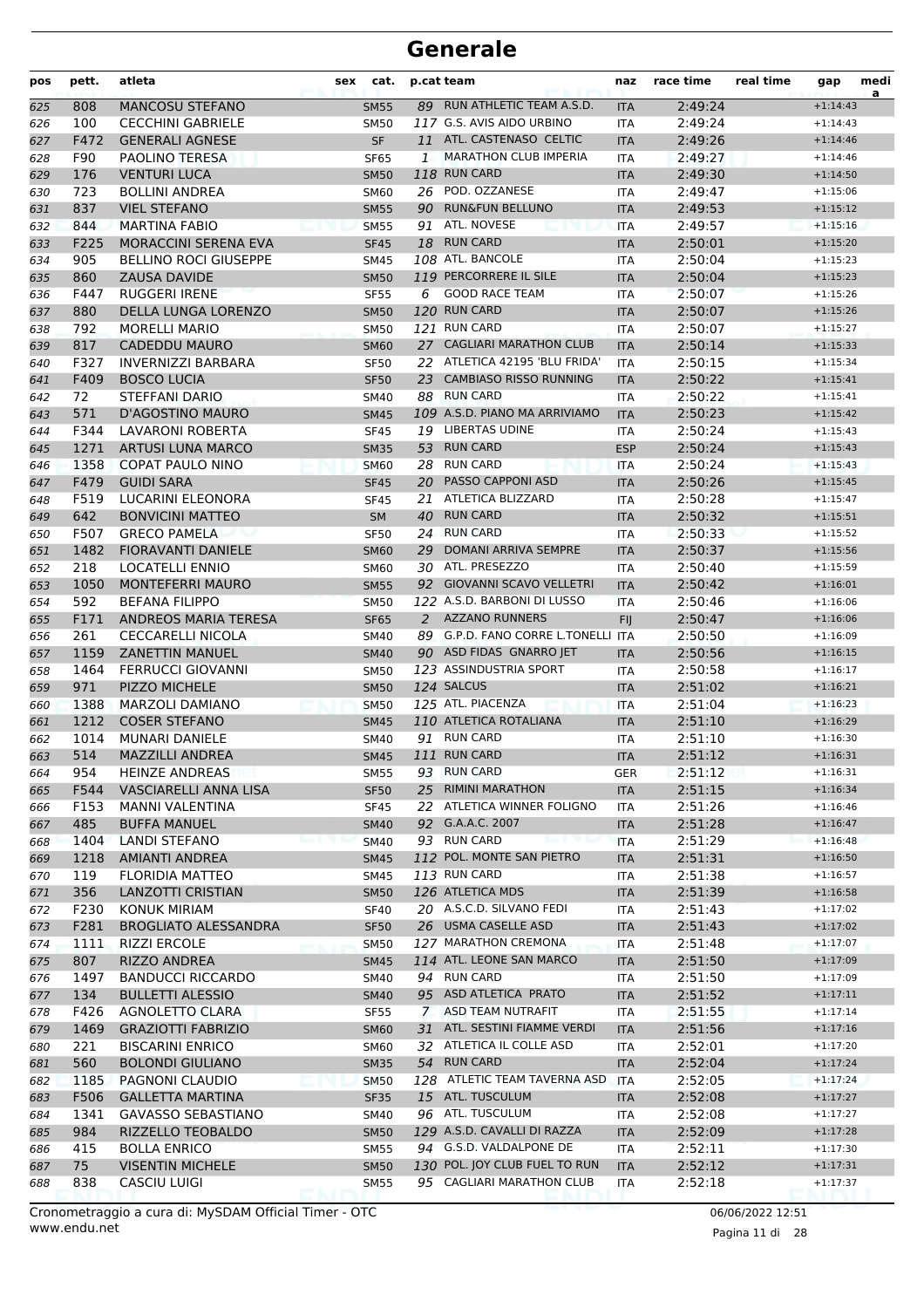| pos | pett. | atleta                       | sex | cat.        |                | p.cat team                       | naz        | race time | real time | gap        | medi<br>a |
|-----|-------|------------------------------|-----|-------------|----------------|----------------------------------|------------|-----------|-----------|------------|-----------|
| 689 | 566   | <b>MARMORINI JACOPO</b>      |     | <b>SM40</b> |                | 97 ATL. SESTINI FIAMME VERDI     | <b>ITA</b> | 2:52:20   |           | $+1:17:40$ |           |
| 690 | 1434  | <b>FRERI ROBERTO</b>         |     | <b>SM35</b> |                | 55 CAMISANO RUNNING A.S.D.       | <b>ITA</b> | 2:52:21   |           | $+1:17:40$ |           |
| 691 | 1351  | <b>CAVARGINI NICOLA</b>      |     | <b>SM40</b> |                | 98 A.S.D. OLYMPIC RUNNERS        | <b>ITA</b> | 2:52:21   |           | $+1:17:41$ |           |
| 692 | 1340  | <b>IORIO PAOLO</b>           |     | <b>SM55</b> |                | 96 ASD ZENA RUNNERS              | <b>ITA</b> | 2:52:21   |           | $+1:17:41$ |           |
| 693 | F305  | MINESSO ANNALISA             |     | <b>SF35</b> |                | 16 RUN CARD                      | <b>ITA</b> | 2:52:24   |           | $+1:17:43$ |           |
| 694 | 812   | DI MAIO LUIGI                |     | <b>SM50</b> |                | 131 ATLETICA VIGEVANO            | <b>ITA</b> | 2:52:29   |           | $+1:17:48$ |           |
| 695 | 471   | <b>GUERRINI FULVIO</b>       |     | <b>SM65</b> | 11             | SSD RCS ACTIVE TEAM A R.L.       | <b>ITA</b> | 2:52:32   |           | $+1:17:51$ |           |
| 696 | 181   | <b>MILANI MARCO</b>          |     | <b>SM35</b> |                | 56 A.S.D. A.N.B. FIAMME CREMISI  | <b>ITA</b> | 2:52:38   |           | $+1:17:57$ |           |
| 697 | 737   | <b>TASSINARI RICCARDO</b>    |     | <b>SM45</b> |                | 115 ATLETICA CINISELLO           | <b>ITA</b> | 2:52:39   |           | $+1:17:58$ |           |
| 698 | 288   | <b>AGNESE ALESSIO</b>        |     | <b>SM55</b> |                | 97 RUN CARD                      | <b>ITA</b> | 2:52:40   |           | $+1:17:59$ |           |
| 699 | 1354  | STOLZLECHNER RUDOLF          |     | <b>SM55</b> |                | 98 LAUFCLUB PUSTERTAL            | <b>ITA</b> | 2:52:40   |           | $+1:18:00$ |           |
| 700 | 1272  | <b>CRUZ REYES CARLOS</b>     |     | <b>SM40</b> |                | 99 RUN CARD                      | <b>ITA</b> | 2:52:44   |           | $+1:18:04$ |           |
| 701 | 843   | <b>USELI BRUNO</b>           |     | <b>SM60</b> |                | 33 CAGLIARI MARATHON CLUB        | <b>ITA</b> | 2:52:47   |           | $+1:18:06$ |           |
| 702 | F452  | <b>PARODI VIOLA</b>          |     | <b>SF35</b> |                | 17 CAMBIASO RISSO RUNNING        | <b>ITA</b> | 2:52:52   |           | $+1:18:11$ |           |
| 703 | F257  | <b>ZINI MARIKA</b>           |     | <b>SF</b>   |                | 12 ATLETICA BLIZZARD             | <b>ITA</b> | 2:52:53   |           | $+1:18:12$ |           |
| 704 | 460   | <b>SCALINI DANIELE</b>       |     | <b>SM60</b> | 34             | G.S. GABBI ASD                   | <b>ITA</b> | 2:52:53   |           | $+1:18:12$ |           |
| 705 | 488   | <b>BOTTICINI FRANCESCO</b>   |     | <b>SM</b>   | 41             | <b>RUN CARD</b>                  | <b>ITA</b> | 2:52:54   |           | $+1:18:13$ |           |
| 706 | 762   | SOVILLA LUCA                 |     | <b>SM45</b> |                | 116 ANA ATL.FELTRE               | <b>ITA</b> | 2:52:54   |           | $+1:18:13$ |           |
| 707 | 1393  | <b>GALLI ANDREA</b>          |     | <b>SM40</b> |                | 100 G.A.P. SARONNO               | <b>ITA</b> | 2:52:57   |           | $+1:18:16$ |           |
| 708 | 216   | <b>FABBRI PIER FRANCESCO</b> |     | <b>SM45</b> |                | 117 PASSO CAPPONI ASD            | <b>ITA</b> | 2:52:58   |           | $+1:18:18$ |           |
| 709 | 841   | <b>CAPASSO DAVIDE</b>        |     | <b>SM35</b> |                | 57 RUNNING TORRE DE' ROVERI      | <b>ITA</b> | 2:53:02   |           | $+1:18:21$ |           |
| 710 | 434   | <b>LUCARINI MAURO</b>        |     | <b>SM50</b> |                | 132 RUN CARD                     | <b>ITA</b> | 2:53:03   |           | $+1:18:22$ |           |
| 711 | 241   | <b>FRANCO FABIO</b>          |     | <b>SM50</b> |                | 133 MARATONELLA ASD              | <b>ITA</b> | 2:53:05   |           | $+1:18:24$ |           |
| 712 | 383   | <b>BORDIGNON DIEGO</b>       |     | <b>SM45</b> |                | 118 ASD ATLETICA BIOTEKNA        | <b>ITA</b> | 2:53:05   |           | $+1:18:24$ |           |
| 713 | 1229  | <b>CIANCI ANDREA</b>         |     | <b>SM35</b> |                | 58 NUOVA VIRTUS CESENA ASD       | <b>ITA</b> | 2:53:05   |           | $+1:18:25$ |           |
| 714 | 311   | MARLETTA GIANLUCA            |     | <b>SM45</b> |                | 119 ASD NO AL DOPING RAGUSA      | ITA        | 2:53:07   |           | $+1:18:26$ |           |
| 715 | 43    | <b>ARCANGELI MAURO</b>       |     | <b>SM55</b> | 99             | <b>RUN CARD</b>                  | <b>ITA</b> | 2:53:07   |           | $+1:18:27$ |           |
| 716 | F130  | <b>TIEGHI ARIANNA</b>        |     | <b>SF</b>   | 13             | POL. QUADRILATERO                | <b>ITA</b> | 2:53:11   |           | $+1:18:30$ |           |
| 717 | 1414  | <b>ZANI ANDREA</b>           |     | <b>SM45</b> |                | 120 RUN CARD                     | <b>ITA</b> | 2:53:12   |           | $+1:18:31$ |           |
| 718 | F123  | <b>MANIERO ANNA</b>          |     | <b>SF</b>   |                | 14 PODISTI MASERA' DI PADOVA     | <b>ITA</b> | 2:53:13   |           | $+1:18:33$ |           |
| 719 | 283   | <b>GREGORI GIORGIO</b>       |     | <b>SM55</b> |                | 100 ASD SUBBIANO MARATHON        | <b>ITA</b> | 2:53:14   |           | $+1:18:33$ |           |
| 720 | 929   | <b>CORA' FABIO</b>           |     | <b>SM45</b> |                | 121 VICENZA RUNNERS              | <b>ITA</b> | 2:53:14   |           | $+1:18:33$ |           |
| 721 | 380   | PECORARI ANDREA              |     | <b>SM40</b> |                | 101 PODISTI MASERA' DI PADOVA    | <b>ITA</b> | 2:53:16   |           | $+1:18:35$ |           |
| 722 | F428  | <b>CAREGNATO EMILIA</b>      |     | <b>SF55</b> | 8              | ATL. SUSA ADRIANO                | <b>ITA</b> | 2:53:17   |           | $+1:18:37$ |           |
| 723 | 180   | <b>BARONE GIORGIO</b>        |     | <b>SM50</b> |                | 134 VENICEMARATHON SSD A R.L.    | <b>ITA</b> | 2:53:19   |           | $+1:18:38$ |           |
| 724 | 162   | <b>BARCELLINI PAOLO</b>      |     | <b>SM45</b> |                | 122 RUN CARD                     | <b>ITA</b> | 2:53:19   |           | $+1:18:38$ |           |
| 725 | 1179  | <b>CLERICI MAURIZIO</b>      |     | <b>SM65</b> |                | 12 ATL. RIMINI NORD              | <b>ITA</b> | 2:53:21   |           | $+1:18:40$ |           |
| 726 | F170  | <b>MUGNAIONI MARTINA</b>     |     | <b>SF40</b> |                | 21 RUN CARD                      | <b>ITA</b> | 2:53:26   |           | $+1:18:45$ |           |
| 727 | 764   | <b>AULICINO MASSIMILIANO</b> |     | <b>SM55</b> |                | 101 ASD ZENA RUNNERS             | <b>ITA</b> | 2:53:28   |           | $+1:18:47$ |           |
| 728 | F196  | ROSSI GIOVANNA               |     | <b>SF60</b> |                | 2 1 TO RUN A.S.D.                | ITA        | 2:53:29   |           | $+1:18:48$ |           |
| 729 | 1174  | MILESI OSCAR                 |     | <b>SM40</b> |                | 102 RUN CARD                     | <b>ITA</b> | 2:53:30   |           | $+1:18:49$ |           |
| 730 | 693   | <b>BORGIA ORLANDO</b>        |     | <b>SM40</b> |                | 103 RUN CARD                     | <b>ITA</b> | 2:53:32   |           | $+1:18:51$ |           |
| 731 | 911   | <b>FACCIO ROBERTO</b>        |     | <b>SM50</b> |                | 135 RUN CARD                     | <b>ITA</b> | 2:53:33   |           | $+1:18:52$ |           |
| 732 | 73    | ZARONE VINCENZO              |     | <b>SM35</b> |                | 59 PISA ROAD RUNNERS CLUB        | <b>ITA</b> | 2:53:34   |           | $+1:18:53$ |           |
| 733 | F265  | <b>FUNARO CATERINA</b>       |     | <b>SF45</b> |                | 23 RUN CARD                      | <b>ITA</b> | 2:53:34   |           | $+1:18:54$ |           |
| 734 | 783   | RAMETTA SANTO                |     | SM50        |                | 136 BASE RUNNING                 | ITA        | 2:53:36   |           | $+1:18:55$ |           |
| 735 | 746   | <b>SCAZZOSI FRANCO</b>       |     | <b>SM55</b> |                | 102 TEAM OTC SSD ARL             | <b>ITA</b> | 2:53:39   |           | $+1:18:58$ |           |
| 736 | 1309  | <b>RIVARA CARLO</b>          |     | SM40        |                | 104 RUN CARD                     | ITA        | 2:53:43   |           | $+1:19:02$ |           |
| 737 | F525  | PIRAZZINI CHIARA             |     | <b>SF40</b> |                | 22 G.P. I CAGNON                 | <b>ITA</b> | 2:53:43   |           | $+1:19:03$ |           |
| 738 | 631   | <b>MANZI MATTEO</b>          |     | <b>SM40</b> |                | 105 RUN CARD                     | ITA        | 2:53:46   |           | $+1:19:05$ |           |
| 739 | 71    | <b>FRANCESCHI ARMANDO</b>    |     | <b>SM40</b> |                | 106 MARATHON CLUB TRENTO         | <b>ITA</b> | 2:53:47   |           | $+1:19:07$ |           |
| 740 | 949   | <b>BRUSTOLON STEFANO</b>     |     | <b>SM55</b> |                | 103 CALCATERRA SPORT ASD         | ITA        | 2:53:48   |           | $+1:19:07$ |           |
| 741 | 1245  | <b>GARINI ALBERTO</b>        |     | <b>SM60</b> |                | 35 RUN CARD                      | <b>ITA</b> | 2:53:49   |           | $+1:19:08$ |           |
| 742 | 446   | FELTRIN SILVANO              |     | <b>SM70</b> | $\overline{4}$ | <b>AZZANO RUNNERS</b>            | ITA        | 2:53:50   |           | $+1:19:09$ |           |
| 743 | F143  | <b>AVALLE MICHELA</b>        |     | <b>SF45</b> |                | 24 BASE RUNNING                  | <b>ITA</b> | 2:53:50   |           | $+1:19:10$ |           |
| 744 | F218  | <b>VERARDO CRISTINA</b>      |     | <b>SF35</b> |                | 18 ASD ZENA RUNNERS              | ITA        | 2:53:53   |           | $+1:19:12$ |           |
| 745 | 1083  | <b>VIDALE ANTONIO</b>        |     | <b>SM50</b> |                | 137 ASD NICO RUNNERS             | <b>ITA</b> | 2:53:57   |           | $+1:19:17$ |           |
| 746 | 1045  | <b>FACCIN FEDERICO</b>       |     | <b>SM45</b> |                | 123 VICENZA RUNNERS              | <b>ITA</b> | 2:54:03   |           | $+1:19:23$ |           |
| 747 | 54    | <b>BRACA VINCENZO</b>        |     | <b>SM60</b> |                | 36 VENICEMARATHON SSD A R.L. ITA |            | 2:54:11   |           | $+1:19:31$ |           |
| 748 | F335  | <b>BONETTI ELISA</b>         |     | <b>SF40</b> |                | 23 RUN CARD                      | ITA        | 2:54:20   |           | $+1:19:39$ |           |
| 749 | 1386  | <b>BETTEGA STEFANO</b>       |     | <b>SM60</b> |                | 37 RUN CARD                      | <b>ITA</b> | 2:54:23   |           | $+1:19:42$ |           |
| 750 | F527  | MANENTI SABRINA              |     | <b>SF45</b> |                | 25 GS AVIS TREVIGLIO G.          | ITA        | 2:54:25   |           | $+1:19:44$ |           |
| 751 | 1368  | <b>BARBARIN MARCO</b>        |     | <b>SM40</b> |                | 107 RUN CARD                     | <b>ITA</b> | 2:54:27   |           | $+1:19:47$ |           |
| 752 | F492  | <b>BARASI TANIA</b>          |     | <b>SF40</b> |                | 24 EDERA ATL. FORLI              | ITA        | 2:54:27   |           | $+1:19:47$ |           |

www.endu.net Cronometraggio a cura di: MySDAM Official Timer - OTC 06/06/2022 12:51

Pagina 12 di 28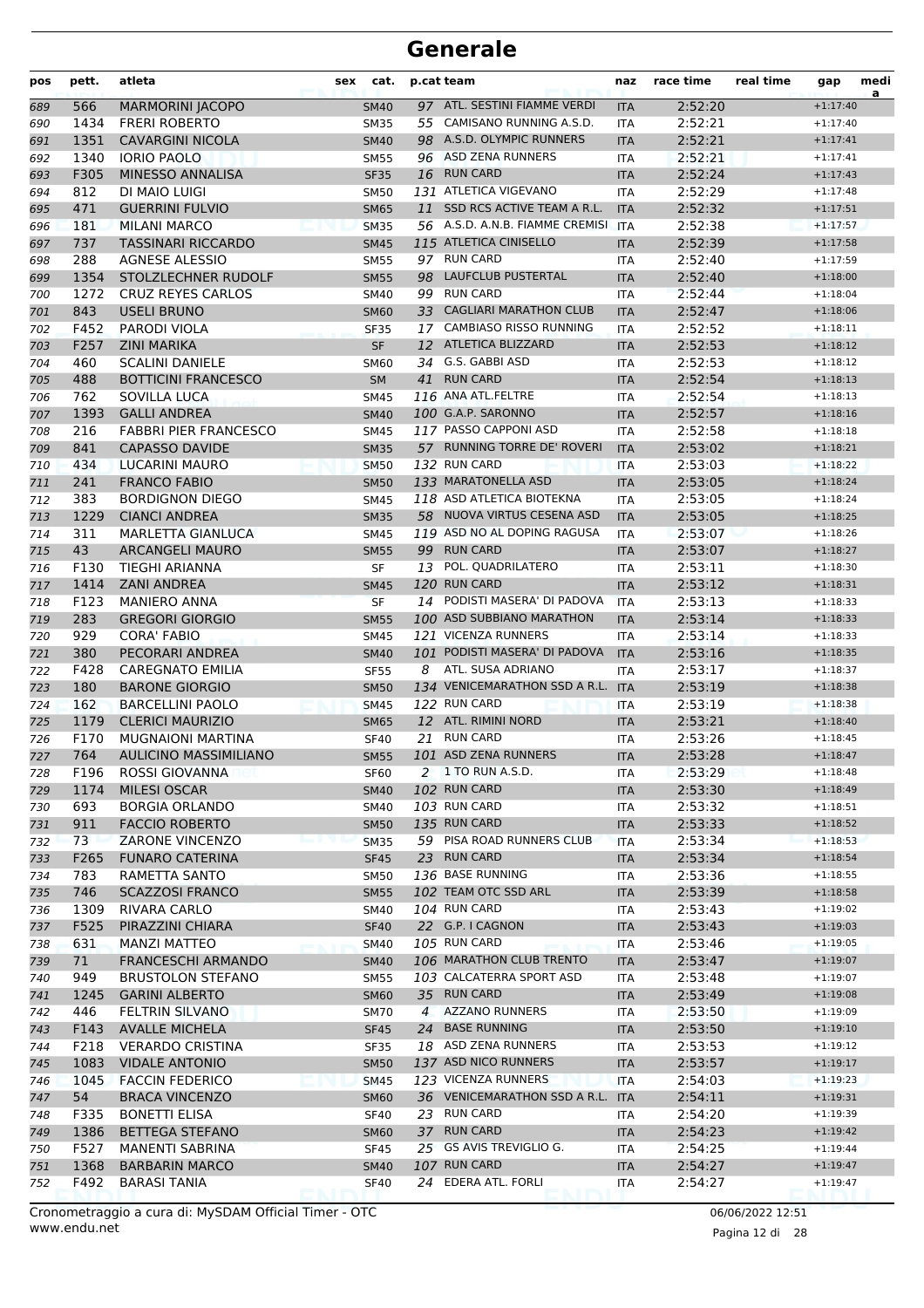| pos | pett. | atleta                                   | sex | cat.        |    | p.cat team                              | naz        | race time | real time | gap        | medi<br>a |
|-----|-------|------------------------------------------|-----|-------------|----|-----------------------------------------|------------|-----------|-----------|------------|-----------|
| 753 | 490   | PEDICO MARCO                             |     | <b>SM40</b> |    | 108 PUROSANGUE ATHLETICS                | <b>ITA</b> | 2:54:29   |           | $+1:19:49$ |           |
| 754 | 711   | <b>BIANCHESSI ETTORE</b>                 |     | <b>SM45</b> |    | 124 RUN CARD                            | <b>ITA</b> | 2:54:30   |           | $+1:19:49$ |           |
| 755 | 167   | DE PIERI DAVIDE                          |     | <b>SM45</b> |    | 125 ASD TAPASCIONE RUNNING              | <b>ITA</b> | 2:54:37   |           | $+1:19:56$ |           |
| 756 | 1139  | <b>FAZION GUIDO</b>                      |     | <b>SM35</b> |    | 60 RUN CARD                             | <b>ITA</b> | 2:54:40   |           | $+1:19:59$ |           |
| 757 | F424  | <b>RAMPAZZO ALICE</b>                    |     | <b>SF40</b> | 25 | <b>RUN CARD</b>                         | <b>ITA</b> | 2:54:40   |           | $+1:19:59$ |           |
| 758 | F255  | CASSIN ANNA ROBERTA                      |     | <b>SF50</b> | 27 | <b>BASE RUNNING</b>                     | <b>ITA</b> | 2:54:42   |           | $+1:20:01$ |           |
| 759 | 758   | <b>RIZZARDI MASSIMO</b>                  |     | <b>SM60</b> | 38 | <b>CIRCOLO AMATORI PODISTI</b>          | <b>ITA</b> | 2:54:43   |           | $+1:20:02$ |           |
| 760 | 568   | <b>CASTELLUCCI PIETRO</b>                |     | <b>SM</b>   | 42 | <b>RUN CARD</b>                         | <b>ITA</b> | 2:54:44   |           | $+1:20:03$ |           |
| 761 | 289   | <b>BRANCAGLION MARCO</b>                 |     | <b>SM60</b> | 39 | <b>RUN CARD</b>                         | <b>ITA</b> | 2:54:44   |           | $+1:20:03$ |           |
|     |       | <b>GERMANO</b>                           |     |             |    |                                         |            |           |           |            |           |
| 762 | 562   | <b>BOSCOLO MARCHI</b><br><b>LORENZO</b>  |     | <b>SM45</b> |    | 126 ASD MARATHON CAVALLI                | ITA        | 2:54:45   |           | $+1:20:04$ |           |
| 763 | 426   | PENTA EMANUELE                           |     | <b>SM50</b> |    | 138 A.S. AMATORI VILLA PAMPHILI         | <b>ITA</b> | 2:54:48   |           | $+1:20:07$ |           |
| 764 | 1093  | <b>MERCURI COSIMO</b>                    |     | <b>SM50</b> |    | 139 DE RAN CLAB                         | <b>ITA</b> | 2:54:52   |           | $+1:20:11$ |           |
|     |       | <b>GIANCARLO</b>                         |     |             |    |                                         |            |           |           |            |           |
| 765 | 1137  | <b>ZANIN VINICIO</b>                     |     | <b>SM60</b> |    | 40 RUN CARD                             | <b>ITA</b> | 2:54:53   |           | $+1:20:12$ |           |
| 766 | 951   | DALLA POZZA MAURO                        |     | <b>SM45</b> |    | 127 VICENZA MARATHON                    | <b>ITA</b> | 2:55:01   |           | $+1:20:21$ |           |
| 767 | 575   | <b>RUOTOLO</b>                           |     | <b>SM45</b> |    | 128 PASSO CAPPONI ASD                   | <b>ITA</b> | 2:55:02   |           | $+1:20:21$ |           |
| 768 | F293  | CARMINEANTONIO<br><b>BIMBI BENEDETTA</b> |     | <b>SF45</b> |    | 26 G.P.PIOMBINO AVIS                    | <b>ITA</b> | 2:55:05   |           | $+1:20:24$ |           |
| 769 | F211  | CHIOCCARELLO CINZIA                      |     | <b>SF35</b> |    | 19 RUN CARD                             | <b>ITA</b> | 2:55:11   |           | $+1:20:30$ |           |
| 770 | 224   | PASSARO EUGENIO                          |     | <b>SM50</b> |    | 140 RUN CARD                            | <b>ITA</b> | 2:55:11   |           | $+1:20:30$ |           |
| 771 | F363  | RAMUNDO FILOMENA                         |     | <b>SF45</b> | 27 | <b>RUN CARD</b>                         | <b>ITA</b> | 2:55:13   |           | $+1:20:32$ |           |
| 772 | 245   | LOMBARDO ALFREDO                         |     | <b>SM60</b> | 41 | <b>BASE RUNNING</b>                     | <b>ITA</b> | 2:55:14   |           | $+1:20:33$ |           |
| 773 | F494  | <b>MARIN PAOLA</b>                       |     | <b>SF50</b> | 28 | <b>RUN CARD</b>                         | <b>ITA</b> | 2:55:16   |           | $+1:20:35$ |           |
| 774 | 199   | <b>BAIESI GIAN LUCA</b>                  |     | <b>SM60</b> |    | 42 RUN CARD                             | <b>ITA</b> | 2:55:16   |           | $+1:20:35$ |           |
| 775 | 565   | PETRO' PAOLO                             |     | <b>SM40</b> |    | 109 G.P. S.ANGELA AVIS                  | <b>ITA</b> | 2:55:20   |           | $+1:20:39$ |           |
| 776 | F54   | <b>TAMBORRA MARIA</b>                    |     | <b>SF50</b> |    | 29 RUN CARD                             | <b>ITA</b> | 2:55:26   |           | $+1:20:45$ |           |
| 777 | 194   | <b>LEGNAZZI LUCA</b>                     |     | <b>SM</b>   |    | 43 A.S.D. TEAM KM SPORT                 | <b>ITA</b> | 2:55:28   |           | $+1:20:48$ |           |
| 778 | F477  | <b>MORONI MAGDA</b>                      |     | <b>SF35</b> |    | 20 PADILE RUNNING TEAM                  | <b>ITA</b> | 2:55:38   |           | $+1:20:58$ |           |
| 779 | 578   | <b>CASCHERA EDDY</b>                     |     | <b>SM45</b> |    | 129 A.S.D. TOCCO RUNNER                 | <b>ITA</b> | 2:55:44   |           | $+1:21:04$ |           |
| 780 | 352   | <b>GIONA MARCO</b>                       |     | <b>SM50</b> |    | 141 PUROSANGUE ATHLETICS                | <b>ITA</b> | 2:55:45   |           | $+1:21:04$ |           |
| 781 | F383  | <b>BETTI SUSI</b>                        |     | <b>SF50</b> |    | 30 G.S. AVIS AIDO URBINO                | <b>ITA</b> | 2:55:46   |           | $+1:21:05$ |           |
| 782 | 1492  | <b>TUGNOLI MASSIMO</b>                   |     | <b>SM55</b> |    | 104 CIRCOLO GHINELLI                    | <b>ITA</b> | 2:55:48   |           | $+1:21:07$ |           |
| 783 | 669   | <b>MALATTIA ROBERTO</b>                  |     | <b>SM55</b> |    | 105 AZZANO RUNNERS                      | <b>ITA</b> | 2:55:52   |           | $+1:21:11$ |           |
| 784 | 1224  | <b>BONVECCHIO ALBERTO</b>                |     | <b>SM60</b> |    | 43 CREMONA RUNNERS CLUB                 | <b>ITA</b> | 2:56:00   |           | $+1:21:19$ |           |
| 785 | 1418  | PAGAZZI GIANLUCA                         |     | <b>SM55</b> |    | 106 AZZANO RUNNERS                      | <b>ITA</b> | 2:56:03   |           | $+1:21:22$ |           |
| 786 | 26    | <b>MONTANARI RICCARDO</b>                |     | <b>SM50</b> |    | 142 POL. PORTA SARAGOZZA                | <b>ITA</b> | 2:56:04   |           | $+1:21:23$ |           |
| 787 | 408   | <b>SALVI GABRIELE</b>                    |     | <b>SM50</b> |    | 143 POLISPORTIVA ELLERA ASD             | <b>ITA</b> | 2:56:04   |           | $+1:21:24$ |           |
| 788 | 409   | <b>MARMINO STEFANO</b>                   |     | <b>SM50</b> |    | 144 POLISPORTIVA ELLERA ASD             | <b>ITA</b> | 2:56:05   |           | $+1:21:24$ |           |
| 789 | F407  | SECCAFIENO MICHELA                       |     | <b>SF35</b> |    | 21 ATLETICA WINNER FOLIGNO              | <b>ITA</b> | 2:56:09   |           | $+1:21:28$ |           |
| 790 | 1068  | LATTANZI LUCA                            |     | <b>SM55</b> |    | 107 SACEN CORRIDONIA                    | ITA        | 2:56:16   |           | $+1:21:35$ |           |
| 791 | 1400  | <b>HOLDER ROLAND</b>                     |     | <b>SM55</b> |    | 108 RUN CARD                            | <b>GER</b> | 2:56:16   |           | $+1:21:35$ |           |
| 792 | F124  | SCURATTI SIMONA                          |     | <b>SF45</b> |    | 28 RUN CARD                             | ITA        | 2:56:16   |           | $+1:21:36$ |           |
| 793 | 489   | MORANDUZZO ANDREA                        |     | <b>SM35</b> |    | 61 RUN CARD                             | <b>ITA</b> | 2:56:21   |           | $+1:21:40$ |           |
| 794 | 1192  | <b>BERTI ROBERTO</b>                     |     | SM65        |    | 13 A.S.D. GO RUNNING                    | ITA        | 2:56:21   |           | $+1:21:41$ |           |
| 795 | 1213  | <b>BETTA ORESTE</b>                      |     | <b>SM40</b> |    | 110 ATLETICA ROTALIANA                  | <b>ITA</b> | 2:56:23   |           | $+1:21:42$ |           |
| 796 | F311  | CLAUDINO NORMA DE                        |     | <b>SF50</b> |    | 31 LEPROTTI DI VILLA ADA                | ITA        | 2:56:28   |           | $+1:21:47$ |           |
|     |       | <b>FATIMA</b>                            |     |             |    |                                         |            |           |           |            |           |
| 797 | 1507  | <b>IERMAN PAOLO</b>                      |     | <b>SM50</b> |    | 145 ATLETICA BUJA                       | <b>ITA</b> | 2:56:33   |           | $+1:21:52$ |           |
| 798 | 852   | RAVAIOLI ENRICO                          |     | SM35        |    | 62 RUN CARD                             | ITA        | 2:56:35   |           | $+1:21:54$ |           |
| 799 | 239   | <b>PADOIN DIEGO</b>                      |     | <b>SM60</b> |    | 44 CIMAVILLA RUNNING TEAM               | <b>ITA</b> | 2:56:36   |           | $+1:21:55$ |           |
| 800 | 502   | PEREGO ROBERTO                           |     | <b>SM50</b> |    | 146 VIRTUS GROANE<br>an il politica     | <b>ITA</b> | 2:56:36   |           | $+1:21:55$ |           |
| 801 | 1313  | <b>NOCENT WALTER</b>                     |     | <b>SM55</b> |    | 109 MARATONINA PORDENONESE              | <b>ITA</b> | 2:56:37   |           | $+1:21:56$ |           |
| 802 | 866   | LESTUZZI DAVID                           |     | <b>SM55</b> |    | 110 MARATONA DELLE CITTA' DEL           | <b>ITA</b> | 2:56:40   |           | $+1:22:00$ |           |
| 803 | 865   | <b>MODONI MICHELE</b>                    |     | <b>SM50</b> |    | 147 CASARUN ASD                         | <b>ITA</b> | 2:56:43   |           | $+1:22:02$ |           |
| 804 | 511   | PAVESI ALESSANDRO                        |     | <b>SM35</b> |    | 63 RUN CARD                             | <b>ITA</b> | 2:56:44   |           | $+1:22:03$ |           |
| 805 | F157  | LOVISOTTO FRANCESCA                      |     | <b>SF35</b> |    | 22 CIMAVILLA RUNNING TEAM               | <b>ITA</b> | 2:56:46   |           | $+1:22:05$ |           |
| 806 | 398   | CAMERIN ANDREA                           |     | <b>SM40</b> |    | 111 CIMAVILLA RUNNING TEAM              | <b>ITA</b> | 2:56:46   |           | $+1:22:06$ |           |
| 807 | 1253  | <b>MUTTI ENRICO</b>                      |     | <b>SM60</b> |    | 45 SOPRALAPANCA SRL SOC.                | <b>ITA</b> | 2:56:51   |           | $+1:22:10$ |           |
| 808 | 146   | TROGLIO DARIO                            |     | <b>SM55</b> |    | 111 RUN CARD                            | ITA        | 2:56:51   |           | $+1:22:11$ |           |
| 809 | 738   | <b>BANDONI EMANUEL</b>                   |     | <b>SM45</b> |    | 130 RUN CARD                            | <b>ITA</b> | 2:56:53   |           | $+1:22:13$ |           |
| 810 | 462   | <b>FAMILARI ANTONIO</b>                  |     | <b>SM60</b> |    | 46 CORRERE OLTRE ASD<br>112 CASARUN ASD | ITA        | 2:56:55   |           | $+1:22:15$ |           |
| 811 | 940   | <b>SCARPINO MARCELLO</b>                 |     | <b>SM40</b> |    | 112 RUN CARD                            | <b>ITA</b> | 2:56:57   |           | $+1:22:16$ |           |
| 812 | 545   | <b>VIGNOLI FABIO</b>                     |     | <b>SM55</b> |    | 32 LIBERTAS UDINE                       | ITA        | 2:57:00   |           | $+1:22:19$ |           |
| 813 | F159  | <b>KRALJ LUCIJA</b>                      |     | <b>SF50</b> |    |                                         | <b>ITA</b> | 2:57:00   |           | $+1:22:19$ |           |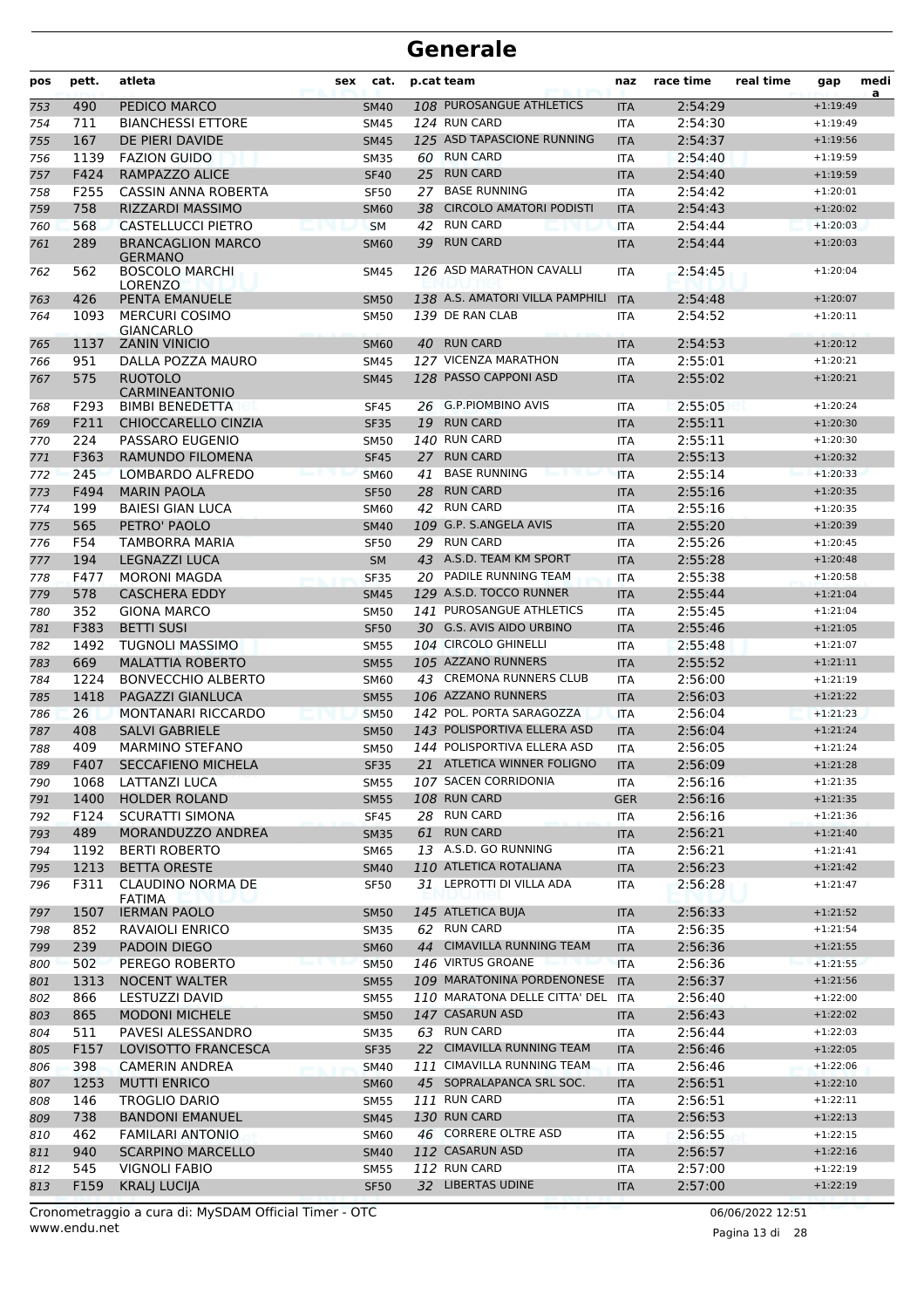| pos | pett.            | atleta                      | sex | cat.        |                | p.cat team                       | naz        | race time | real time | gap        | medi<br>a |
|-----|------------------|-----------------------------|-----|-------------|----------------|----------------------------------|------------|-----------|-----------|------------|-----------|
| 814 | F129             | TAGLIAFERRO GIOVANNA        |     | <b>SF60</b> | $\overline{3}$ | <b>RUN CARD</b>                  | <b>ITA</b> | 2:57:02   |           | $+1:22:21$ |           |
| 815 | F416             | <b>GOVERNATORI GIOVANNA</b> |     | <b>SF45</b> |                | 29 POLISPORTIVA MONTALTO         | ITA        | 2:57:04   |           | $+1:22:23$ |           |
| 816 | 823              | PELOSO MAURO                |     | <b>SM55</b> |                | 113 CAMBIASO RISSO RUNNING       | <b>ITA</b> | 2:57:05   |           | $+1:22:24$ |           |
| 817 | 1314             | <b>BENAGLIO ROBERTO</b>     |     | <b>SM50</b> |                | 148 CORRINTIME                   | <b>ITA</b> | 2:57:06   |           | $+1:22:25$ |           |
| 818 | F496             | <b>MANERA SAVINA</b>        |     | <b>SF40</b> |                | 26 RUN CARD                      | <b>ITA</b> | 2:57:07   |           | $+1:22:27$ |           |
| 819 | 915              | <b>BUCCIROSSO ANDREA</b>    |     | SM          |                | 44   PODISTI DI CAPITANATA       | ITA        | 2:57:08   |           | $+1:22:27$ |           |
| 820 | 1486             | <b>SORBARA MARCELLO</b>     |     | <b>SM65</b> |                | 14 A.S.D. BORGARETTO 75          | <b>ITA</b> | 2:57:10   |           | $+1:22:29$ |           |
| 821 | 1293             | PASSLER STEFAN              |     | <b>SM35</b> |                | 64 RUN CARD                      | <b>ITA</b> | 2:57:11   |           | $+1:22:30$ |           |
| 822 | F475             | <b>VECCHIATO ANGELA</b>     |     | <b>SF35</b> |                | 23 LIMENA RUN ASD                | <b>ITA</b> | 2:57:12   |           | $+1:22:31$ |           |
| 823 | 1244             | PINTON FLAVIO               |     | <b>SM60</b> | 47             | LIMENA RUN ASD                   | <b>ITA</b> | 2:57:12   |           | $+1:22:31$ |           |
| 824 | 251              | <b>RISALITI LEONARDO</b>    |     | <b>SM55</b> |                | 114 RUN CARD                     | <b>ITA</b> | 2:57:17   |           | $+1:22:36$ |           |
| 825 | 789              | <b>CELANI CLAUDIO</b>       |     | SM45        |                | 131 GROTTINI TEAM RECANATI       | ITA        | 2:57:20   |           | $+1:22:39$ |           |
| 826 | 546              | <b>ZUCCARINI FAUSTO</b>     |     | <b>SM45</b> |                | 132 RUN CARD                     | <b>ITA</b> | 2:57:20   |           | $+1:22:39$ |           |
| 827 | F93              | REPOLA LAURA                |     | <b>SF45</b> |                | 30 MARATONELLA ASD               | ITA        | 2:57:23   |           | $+1:22:42$ |           |
| 828 | 680              | <b>BOLOGNESE ALBINO</b>     |     | <b>SM70</b> | 5              | PODISTICA SAVONESE               | <b>ITA</b> | 2:57:26   |           | $+1:22:46$ |           |
| 829 | 896              | <b>SCUCCHIA GIUSEPPE</b>    |     | <b>SM55</b> |                | 115 A.S.D. A.N.B. FIAMME CREMISI | <b>ITA</b> | 2:57:29   |           | $+1:22:48$ |           |
|     |                  | <b>ATTILIO</b>              |     |             |                |                                  |            |           |           |            |           |
| 830 | 779              | PECORARO SERGIO             |     | <b>SM55</b> |                | 116 ASD RUNNERS FOR              | <b>ITA</b> | 2:57:31   |           | $+1:22:50$ |           |
| 831 | 1375             | ANCARANI ANDREA             |     | <b>SM55</b> |                | 117 RUN CARD                     | <b>ITA</b> | 2:57:33   |           | $+1:22:53$ |           |
| 832 | 1286             | <b>MOSETTI DIEGO</b>        |     | <b>SM50</b> |                | 149 G.S.D. VAL ROSANDRA          | <b>ITA</b> | 2:57:39   |           | $+1:22:59$ |           |
| 833 | 806              | <b>BARBIERI MASSIMO</b>     |     | <b>SM45</b> |                | 133 ASD ZENA RUNNERS             | <b>ITA</b> | 2:57:45   |           | $+1:23:04$ |           |
| 834 | 287              | <b>IANNOTTI SERGIO</b>      |     | <b>SM50</b> |                | 150 MARATONINA UDINESE           | <b>ITA</b> | 2:57:46   |           | $+1:23:05$ |           |
| 835 | 189              | PRESCIUTTI RICCARDO         |     | <b>SM55</b> |                | 118 RUN CARD                     | <b>ITA</b> | 2:57:48   |           | $+1:23:07$ |           |
| 836 | 159              | <b>MARIONNI MORENO</b>      |     | <b>SM50</b> |                | 151 ASSISI RUNNERS ASD           | <b>ITA</b> | 2:57:49   |           | $+1:23:08$ |           |
| 837 | F533             | <b>GIUSTI SERENELLA</b>     |     | <b>SF55</b> |                | 9 ATL.VICENTINA                  | <b>ITA</b> | 2:57:52   |           | $+1:23:11$ |           |
| 838 | 1227             | <b>MELLON NICOLA</b>        |     | <b>SM55</b> |                | 119 RUN CARD                     | <b>ITA</b> | 2:57:56   |           | $+1:23:15$ |           |
| 839 | 1254             | <b>PAGNIN ANDREA</b>        |     | <b>SM50</b> |                | 152 RUN CARD                     | ITA        | 2:58:04   |           | $+1:23:24$ |           |
| 840 | 1211             | <b>GERINI NICOLA</b>        |     | <b>SM50</b> |                | 153 RUN CARD                     | <b>ITA</b> | 2:58:06   |           | $+1:23:25$ |           |
| 841 | F79              | <b>BENEVOLI ROSSANA</b>     |     | <b>SF50</b> |                | 33 ASD FREE RUNNERS TRIESTE      | <b>ITA</b> | 2:58:07   |           | $+1:23:27$ |           |
| 842 | 1377             | <b>FAVA GIAN GUIDO</b>      |     | <b>SM50</b> |                | 154 RUN CARD                     | <b>ITA</b> | 2:58:19   |           | $+1:23:39$ |           |
| 843 | 814              | RUDATIS RICCARDO            |     | <b>SM50</b> |                | 155 POL. JOY CLUB FUEL TO RUN    | <b>ITA</b> | 2:58:20   |           | $+1:23:40$ |           |
| 844 | 114              | <b>FAVRETTI GIULIO</b>      |     | <b>SM55</b> |                | 120 G. P. LIVENZA SACILE         | <b>ITA</b> | 2:58:22   |           | $+1:23:41$ |           |
| 845 | F204             | <b>BONZANO RAFFAELLA</b>    |     | <b>SF55</b> |                | 10 RUN CARD                      | <b>ITA</b> | 2:58:24   |           | $+1:23:43$ |           |
| 846 | 1011             | <b>FILOSA RICCARDO</b>      |     | <b>SM45</b> |                | 134 POL. RINASCITA               | <b>ITA</b> | 2:58:25   |           | $+1:23:44$ |           |
| 847 | 1010             | SOFI MARCELLO MARIA         |     | <b>SM50</b> |                | 156 POL. RINASCITA               | <b>ITA</b> | 2:58:25   |           | $+1:23:44$ |           |
| 848 | 455              | <b>BORSARI GIACOMO</b>      |     | <b>SM45</b> |                | 135 A.S.D. CC GIUSEPPE           | <b>ITA</b> | 2:58:26   |           | $+1:23:45$ |           |
| 849 | 1166             | <b>SANGOI ROBERTO</b>       |     | <b>SM45</b> |                | 136 RUN CARD                     | <b>ITA</b> | 2:58:27   |           | $+1:23:46$ |           |
| 850 | 686              | <b>MELIS ANDREA</b>         |     | <b>SM45</b> |                | 137 PODISTICA SAVONESE           | <b>ITA</b> | 2:58:27   |           | $+1:23:47$ |           |
| 851 | 554              | <b>RUGGERI MAURO</b>        |     | <b>SM60</b> |                | 48 POLIGOLFO                     | <b>ITA</b> | 2:58:28   |           | $+1:23:47$ |           |
| 852 | 605              | <b>BORDOGNA ANGELO</b>      |     | <b>SM50</b> |                | 157 RUNNING TORRE DE' ROVERI ITA |            | 2:58:28   |           | $+1:23:47$ |           |
| 853 | 567              | <b>FONTANA MICHELE</b>      |     | SM45        |                | 138 RIMINI MARATHON              | ITA        | 2:58:28   |           | $+1:23:47$ |           |
| 854 | 201              | <b>MANGIARACINA LIVIO</b>   |     | <b>SM45</b> |                | 139 A.S.D. BARBONI DI LUSSO      | ITA        | 2:58:30   |           | $+1:23:49$ |           |
| 855 | F <sub>269</sub> | DAGHETI LAURA               |     | <b>SF40</b> |                | 27 BIKE & RUN                    | ITA        | 2:58:37   |           | $+1:23:56$ |           |
| 856 | 1307             | <b>NUNZIATI MARCO</b>       |     | <b>SM50</b> |                | 158 RUN CARD                     | <b>ITA</b> | 2:58:37   |           | $+1:23:56$ |           |
| 857 | 168              | <b>COMINI ANDREA</b>        |     | SM45        |                | <b>140 RUN CARD</b>              | ITA        | 2:58:41   |           | $+1:24:00$ |           |
| 858 | 894              | <b>BERTUZZI FABRIZIO</b>    |     | <b>SM55</b> |                | 121 LIBERTAS UDINE               | <b>ITA</b> | 2:58:44   |           | $+1:24:03$ |           |
| 859 | 890              | <b>BASSANI ALESSANDRO</b>   |     | SM65        |                | 15 C.T.L. 3 ATLETICA             | ITA        | 2:58:45   |           | $+1:24:04$ |           |
| 860 | F66              | <b>GENETTI LAURA</b>        |     | <b>SF40</b> |                | 28 ATLETICA VALLE DI CEMBRA      | <b>ITA</b> | 2:58:48   |           | $+1:24:07$ |           |
| 861 | F65              | TULANTI LUANA               |     | <b>SF40</b> |                | 29 RUN CARD                      | ITA        | 2:58:48   |           | $+1:24:07$ |           |
| 862 | 270              | <b>BARUZZO DANIELE</b>      |     | <b>SM55</b> |                | 122 A.S.D. A.N.B. FIAMME CREMISI | <b>ITA</b> | 2:58:52   |           | $+1:24:11$ |           |
| 863 | 714              | ZINGARELLI MARCO            |     | <b>SM45</b> |                | 141 ATL. FRANCIACORTA            | ITA        | 2:58:59   |           | $+1:24:18$ |           |
| 864 | 733              | NICASSIO FLAVIO             |     | <b>SM50</b> |                | 159 A.S.D. SAN FILIPPO RUNNERS   | <b>ITA</b> | 2:58:59   |           | $+1:24:18$ |           |
| 865 | 1437             | PANDINI FABIO               |     | <b>SM55</b> |                | 123 CAMISANO RUNNING A.S.D.      | ITA        | 2:58:59   |           | $+1:24:18$ |           |
| 866 | 248              | <b>GIANARIA MATTEO</b>      |     | <b>SM40</b> |                | 113 RIMINI MARATHON              | ITA        | 2:59:00   |           | $+1:24:19$ |           |
| 867 | 716              | TONNI DAVIDE                |     | SM65        |                | 16 ATL. BEDIZZOLE                | ITA        | 2:59:04   |           | $+1:24:23$ |           |
| 868 | 717              | PANNI FRANCO                |     | <b>SM60</b> |                | 49 ATL. BEDIZZOLE                | <b>ITA</b> | 2:59:04   |           | $+1:24:24$ |           |
| 869 | F503             | UMANSKA OLGA                |     | SF35        |                | 24 RUN CARD                      | ITA        | 2:59:08   |           | $+1:24:28$ |           |
| 870 | F500             | <b>BARICHELLO MERI</b>      |     | <b>SF40</b> |                | 30 TEAM OTC SSD ARL              | <b>ITA</b> | 2:59:09   |           | $+1:24:28$ |           |
| 871 | 1339             | <b>MEROLA ENNIO</b>         |     | <b>SM55</b> |                | 124 RUN CARD                     | ITA        | 2:59:09   |           | $+1:24:28$ |           |
| 872 | 1455             | <b>TRAVAGLINI BRUNO</b>     |     | <b>SM60</b> |                | 50 MARATONINA UDINESE            | <b>ITA</b> | 2:59:10   |           | $+1:24:29$ |           |
| 873 | 895              | ANEDDA GIANLUCA             |     | SM50        |                | 160 RUN CARD                     | ITA        | 2:59:14   |           | $+1:24:33$ |           |
| 874 | F87              | <b>VILLANI VIOLA</b>        |     | <b>SF40</b> |                | 31 RUN CARD                      | <b>ITA</b> | 2:59:16   |           | $+1:24:35$ |           |
| 875 | 190              | PEDRAZZINI MATTEO           |     | SM40        |                | 114 RUN CARD                     | ITA        | 2:59:16   |           | $+1:24:35$ |           |
| 876 | 1347             | SIMONELLI MASSIMILIANO      |     | <b>SM50</b> |                | 161 ATLETICA WINNER FOLIGNO      | <b>ITA</b> | 2:59:17   |           | $+1:24:36$ |           |
|     |                  |                             |     |             |                |                                  |            |           |           |            |           |

Pagina 14 di 28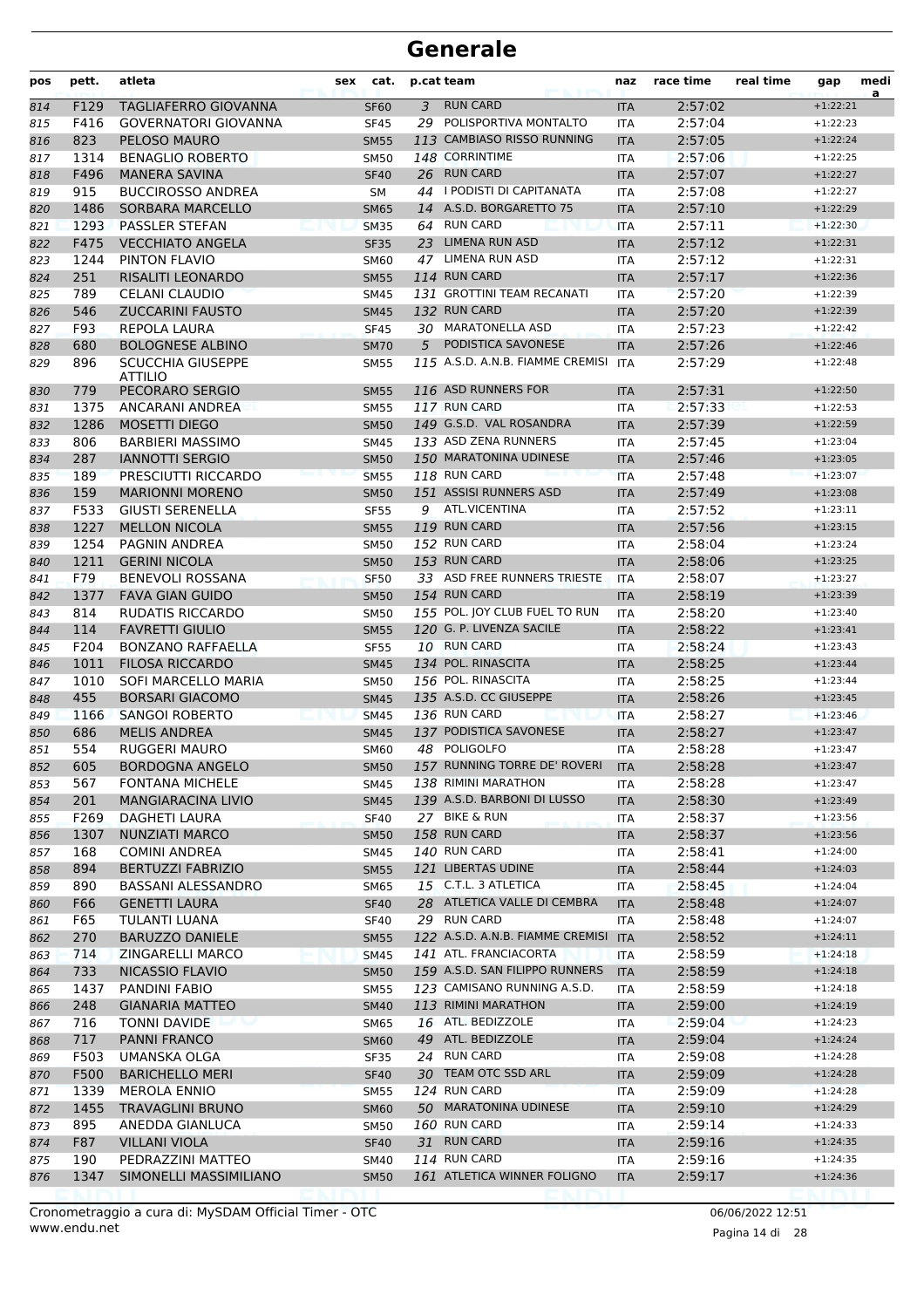| pos | pett.        | atleta                                           | sex | cat.        |    | p.cat team                               | naz        | race time          | real time | gap                      | medi<br>$\overline{a}$ |
|-----|--------------|--------------------------------------------------|-----|-------------|----|------------------------------------------|------------|--------------------|-----------|--------------------------|------------------------|
| 877 | F408         | <b>NARCISI MARIA CRISTINA</b>                    |     | <b>SF50</b> |    | 34 ATLETICA WINNER FOLIGNO               | <b>ITA</b> | 2:59:17            |           | $+1:24:37$               |                        |
| 878 | 1399         | <b>MOSCO GABRIELE</b>                            |     | SM50        |    | 162 RUN CARD                             | ITA        | 2:59:21            |           | $+1:24:40$               |                        |
| 879 | F119         | <b>MAGINI ROBERTA</b>                            |     | <b>SF50</b> |    | 35 A.S. 'FOCE' SANREMO                   | <b>ITA</b> | 2:59:21            |           | $+1:24:41$               |                        |
| 880 | 1198         | MAZZETTI IACOPO                                  |     | <b>SM50</b> |    | 163 S.S. LAZIO ATLETICA LEGGERA          | <b>ITA</b> | 2:59:24            |           | $+1:24:43$               |                        |
| 881 | 1378         | <b>SERBELLONI CARLO</b>                          |     | <b>SM55</b> |    | 125 GS AVIS TREVIGLIO G.                 | <b>ITA</b> | 2:59:27            |           | $+1:24:46$               |                        |
| 882 | F77          | FAVARO MADDALENA                                 |     | <b>SF35</b> |    | 25 RUN CARD                              | <b>ITA</b> | 2:59:28            |           | $+1:24:47$               |                        |
| 883 | F237         | <b>FINK ERNA</b>                                 |     | <b>SF50</b> |    | 36 AZZANO RUNNERS                        | <b>ITA</b> | 2:59:33            |           | $+1:24:52$               |                        |
| 884 | 1297         | <b>TORRI GIORGIO</b>                             |     | <b>SM55</b> |    | 126 ASD RUNNERS ELITE                    | <b>ITA</b> | 2:59:41            |           | $+1:25:00$               |                        |
| 885 | 1009         | NOTARFRANCESCO MAURO                             |     | <b>SM60</b> |    | 51 JALMICCO CORSE                        | <b>ITA</b> | 2:59:43            |           | $+1:25:02$               |                        |
| 886 | 879          | PITTERA SALVATORE                                |     | <b>SM45</b> |    | 142 RUN CARD                             | <b>ITA</b> | 2:59:46            |           | $+1:25:05$               |                        |
| 887 | F336         | LEONI ANNA MARIA                                 |     | <b>SF60</b> |    | 4 C.T.L. 3 ATLETICA                      | <b>ITA</b> | 2:59:46            |           | $+1:25:05$               |                        |
| 888 | 78           | NICOLUSSI MOTZE BRUNO                            |     | <b>SM65</b> |    | 17 GS VALSUGANA TRENTINO                 | <b>ITA</b> | 2:59:50            |           | $+1:25:10$               |                        |
| 889 | 84           | PETROLINI NUNZIO                                 |     | <b>SM45</b> |    | 143 RUN CARD                             | <b>ITA</b> | 2:59:54            |           | $+1:25:14$               |                        |
| 890 | 360          | <b>TOMMASSINI MARCO</b>                          |     | <b>SM50</b> |    | 164 G.S. AVIS AIDO URBINO                | <b>ITA</b> | 2:59:58            |           | $+1:25:17$               |                        |
| 891 | 1184         | DALL'OLIO DAVIDE                                 |     | <b>SM45</b> |    | 144 RUN CARD                             | <b>ITA</b> | 3:00:05            |           | $+1:25:24$               |                        |
| 892 | 1269         | VITALETTI SERGIO                                 |     | <b>SM55</b> |    | 127 ATLETICA MARATHON                    | ITA        | 3:00:05            |           | $+1:25:25$               |                        |
| 893 | 44           | <b>BRUCOLI ALESSANDRO</b>                        |     | <b>SM40</b> |    | 115 RUN CARD                             | <b>ITA</b> | 3:00:09            |           | $+1:25:28$               |                        |
| 894 | 973          | <b>GIARETTA TOMMASO</b>                          |     | <b>SM40</b> |    | 116 RUN CARD                             | ITA        | 3:00:10            |           | $+1:25:29$               |                        |
| 895 | F138         | <b>USAI BARBARA</b>                              |     | <b>SF45</b> |    | 31 BASE RUNNING                          | <b>ITA</b> | 3:00:10            |           | $+1:25:29$               |                        |
| 896 | 1178         | OCCHIUTO MATTIA                                  |     | <b>SM35</b> |    | 65 RUN CARD                              | <b>ITA</b> | 3:00:11            |           | $+1:25:30$               |                        |
| 897 | 804          | <b>PAOLILLO ROBERTO</b>                          |     | <b>SM55</b> |    | 128 AMICI DEL CAMMINO                    | <b>ITA</b> | 3:00:15            |           | $+1:25:34$               |                        |
| 898 | F131         | <b>GRANI SIMONETTA</b>                           |     | <b>SF55</b> |    | 11 ASS. POD. DIL. PONTE                  | <b>ITA</b> | 3:00:17            |           | $+1:25:37$               |                        |
| 899 | 151          | <b>SIMONELLI MARCO</b>                           |     | <b>SM45</b> |    | 145 ATL. LAMBRO MILANO                   | <b>ITA</b> | 3:00:18            |           | $+1:25:37$               |                        |
| 900 | 1265         | LAVACCA ANTONIO                                  |     | SM40        |    | 117 RUN CARD                             | ITA        | 3:00:19            |           | $+1:25:38$               |                        |
| 901 | 79           | <b>CIABATTINI LORENZO</b>                        |     | <b>SM50</b> |    | 165 RUN CARD                             | <b>ITA</b> | 3:00:22            |           | $+1:25:41$               |                        |
| 902 | 612          | <b>BUZZI MASSIMO</b>                             |     | <b>SM65</b> |    | 18 LIBERTAS UDINE                        | <b>ITA</b> | 3:00:26            |           | $+1:25:45$               |                        |
| 903 | 992          | <b>FALCIANI CLAUDIO</b>                          |     | <b>SM60</b> |    | 52 RUN CARD                              | <b>ITA</b> | 3:00:27            |           | $+1:25:47$               |                        |
| 904 | 670          | DELL'UVA LORENZO MARIA                           |     | <b>SM45</b> |    | 146 ASD POD. LIPPO CALDERARA             | <b>ITA</b> | 3:00:28            |           | $+1:25:47$               |                        |
| 905 | 840          | <b>ALGAROTTI CLAUDIO</b>                         |     | <b>SM65</b> |    | 19 RUNNING TORRE DE' ROVERI              | <b>ITA</b> | 3:00:28            |           | $+1:25:48$               |                        |
| 906 | 361          | <b>ZORZAN DIEGO</b>                              |     | <b>SM55</b> |    | 129 TORINO ROAD RUNNERS A.S.             | <b>ITA</b> | 3:00:29            |           | $+1:25:49$               |                        |
| 907 | 1073         | <b>RUSSO MATTEO</b>                              |     | <b>SM50</b> |    | 166 RUN CARD                             | <b>ITA</b> | 3:00:32            |           | $+1:25:51$               |                        |
| 908 | F296         | FRANCIA VALENTINA                                |     | <b>SF50</b> |    | 37 RUN CARD                              | <b>ITA</b> | 3:00:34            |           | $+1:25:54$               |                        |
| 909 | 60           | <b>LORENZI ROBERTO</b>                           |     | <b>SM55</b> |    | 130 G.S. ATLETICA 75 CATTOLICA           | <b>ITA</b> | 3:00:35            |           | $+1:25:54$               |                        |
| 910 | 67           | <b>BOCHICCHIO MAURO</b>                          |     | <b>SM65</b> |    | 20 GS LA PIAVE 2000                      | ITA        | 3:00:37            |           | $+1:25:56$               |                        |
| 911 | 153          | <b>GIANI STEFANO</b>                             |     | <b>SM50</b> |    | 167 URBAN RUNNERS                        | <b>ITA</b> | 3:00:44            |           | $+1:26:03$               |                        |
| 912 | F38          | <b>FERRERO SONIA</b>                             |     | <b>SF50</b> | 38 | <b>URBAN RUNNERS</b>                     | <b>ITA</b> | 3:00:44            |           | $+1:26:03$               |                        |
| 913 | F512         | <b>VENTURELLI ELISABETTA</b>                     |     | <b>SF45</b> |    | 32 RUNNERS BERGAMO                       | <b>ITA</b> | 3:00:45            |           | $+1:26:04$               |                        |
| 914 | F97          | SACCO BOTTO ANNA                                 |     | <b>SF60</b> | 5  | A.S.D.DRAGONERO                          | <b>ITA</b> | 3:00:50            |           | $+1:26:09$               |                        |
| 915 | 188          | DAL MAS MARCO                                    |     | <b>SM40</b> |    | 118 RUN CARD                             | <b>ITA</b> | 3:00:51            |           | $+1:26:10$               |                        |
| 916 | 308          | RAMBALDI ROBERTO                                 |     | <b>SM45</b> |    | 147 PASSO CAPPONI ASD                    | ITA        | 3:00:54            |           | $+1:26:13$               |                        |
| 917 | 505          | <b>NAVONI NICOLAS</b>                            |     | <b>SM35</b> |    | 66 RUN CARD                              | <b>ITA</b> | 3:00:57            |           | $+1:26:16$               |                        |
| 918 | 650          | RUSSO MASSIMILIANO                               |     | SM45        |    | 148 A.S.D. BORGARETTO 75<br>149 RUN CARD | ITA        | 3:00:59            |           | $+1:26:18$               |                        |
| 919 | 570          | <b>GRATTON ALBERTO</b>                           |     | <b>SM45</b> |    |                                          | <b>ITA</b> | 3:00:59            |           | $+1:26:19$               |                        |
| 920 | 986          | PICCI SALVATORE                                  |     | <b>SM50</b> |    | 168 A.S.D. CAVALLI DI RAZZA              | <b>ITA</b> | 3:01:01            |           | $+1:26:20$               |                        |
| 921 | 933          | COLZANI GIOVANNI PAOLO                           |     | <b>SM50</b> |    | 169 RUN CARD<br>32 RUN CARD              | <b>ITA</b> | 3:01:04            |           | $+1:26:23$               |                        |
| 922 | F185         | <b>BORGLOH SARAH</b>                             |     | <b>SF40</b> |    | 15 PODISTICA PONTELUNGO                  | <b>GER</b> | 3:01:06            |           | $+1:26:25$               |                        |
| 923 | F473         | RAGAZZI CAMILLA                                  |     | <b>SF</b>   |    | <b>RUN CARD</b>                          | <b>ITA</b> | 3:01:06            |           | $+1:26:25$               |                        |
| 924 | 128          | DI BERNARDO MARTIN                               |     | SM35        | 67 | 45 RUN CARD                              | ITA        | 3:01:11<br>3:01:11 |           | $+1:26:30$               |                        |
| 925 | 126          | <b>FORCINITI MATTEO</b><br>MAZZOCCO MARCO        |     | SM          |    | 150 A.S.D. GRUPPO SPORTIVO               | <b>ITA</b> |                    |           | $+1:26:30$               |                        |
| 926 | 937          | PALMA RAMBAUD TULLIA                             |     | <b>SM45</b> |    | 16 POLISPORTIVA VENEZIA                  | ITA        | 3:01:11            |           | $+1:26:30$<br>$+1:26:32$ |                        |
| 927 | F187         |                                                  |     | SF          |    | 151 EASY RUNNER ASD                      | <b>ITA</b> | 3:01:13            |           |                          |                        |
| 928 | 475<br>299   | <b>PACI SIMONE</b><br>SPIGNOLI ENZO              |     | SM45        |    | 53 EASY RUNNER ASD                       | ITA        | 3:01:13<br>3:01:13 |           | $+1:26:32$<br>$+1:26:32$ |                        |
| 929 |              |                                                  |     | <b>SM60</b> |    | 131 A.S.D. MADE2WIN TRENTEAM             | <b>ITA</b> |                    |           | $+1:26:34$               |                        |
| 930 | 123          | CAZZOLLI RUGGERO                                 |     | SM55        |    | 33 RUN CARD                              | <b>ITA</b> | 3:01:15            |           |                          |                        |
| 931 | F318<br>1201 | <b>AGERDE ALESSIA</b><br><b>GRAZIANI RODOLFO</b> |     | <b>SF40</b> |    | 132 VICENZA MARATHON                     | <b>ITA</b> | 3:01:26<br>3:01:30 |           | $+1:26:46$<br>$+1:26:49$ |                        |
| 932 | F442         | <b>COLLOREDO MONICA</b>                          |     | <b>SM55</b> |    | 33 RUN CARD                              | ITA        | 3:01:34            |           | $+1:26:53$               |                        |
| 933 | 944          | <b>GODEASSI MAURIZIO</b>                         |     | <b>SF45</b> |    | 54 PODISMO BUTTRIO                       | <b>ITA</b> | 3:01:34            |           | $+1:26:53$               |                        |
| 934 | F443         | <b>CANCIANI LUISA</b>                            |     | <b>SM60</b> |    | 34 RUN CARD                              | <b>ITA</b> |                    |           | $+1:26:53$               |                        |
| 935 | 1391         | ZANETTI FRANCESCO                                |     | <b>SF45</b> |    | 46 ATLETICA BLIZZARD                     | <b>ITA</b> | 3:01:34            |           | $+1:26:58$               |                        |
| 936 | F412         | PUSCEDDU STEFANIA                                |     | SM          |    | 12 A.S.D. CAGLIARI ATLETICA              | <b>ITA</b> | 3:01:39<br>3:01:40 |           | $+1:27:00$               |                        |
| 937 |              | <b>MARIA FRANCA</b>                              |     | <b>SF55</b> |    |                                          | <b>ITA</b> |                    |           |                          |                        |
| 938 | 1077         | DALL'ACQUA PAOLO                                 |     | <b>SM55</b> |    | 133 ATL. RIMINI NORD                     | ITA        | 3:01:41            |           | $+1:27:00$               |                        |
| 939 | F242         | <b>FERRANDO VALERIA</b>                          |     | <b>SF40</b> |    | 34 ATLETICA LEVANTE                      | <b>ITA</b> | 3:01:42            |           | $+1:27:01$               |                        |
|     |              |                                                  |     |             |    |                                          |            |                    |           |                          |                        |

www.endu.net Cronometraggio a cura di: MySDAM Official Timer - OTC 06/06/2022 12:51

Pagina 15 di 28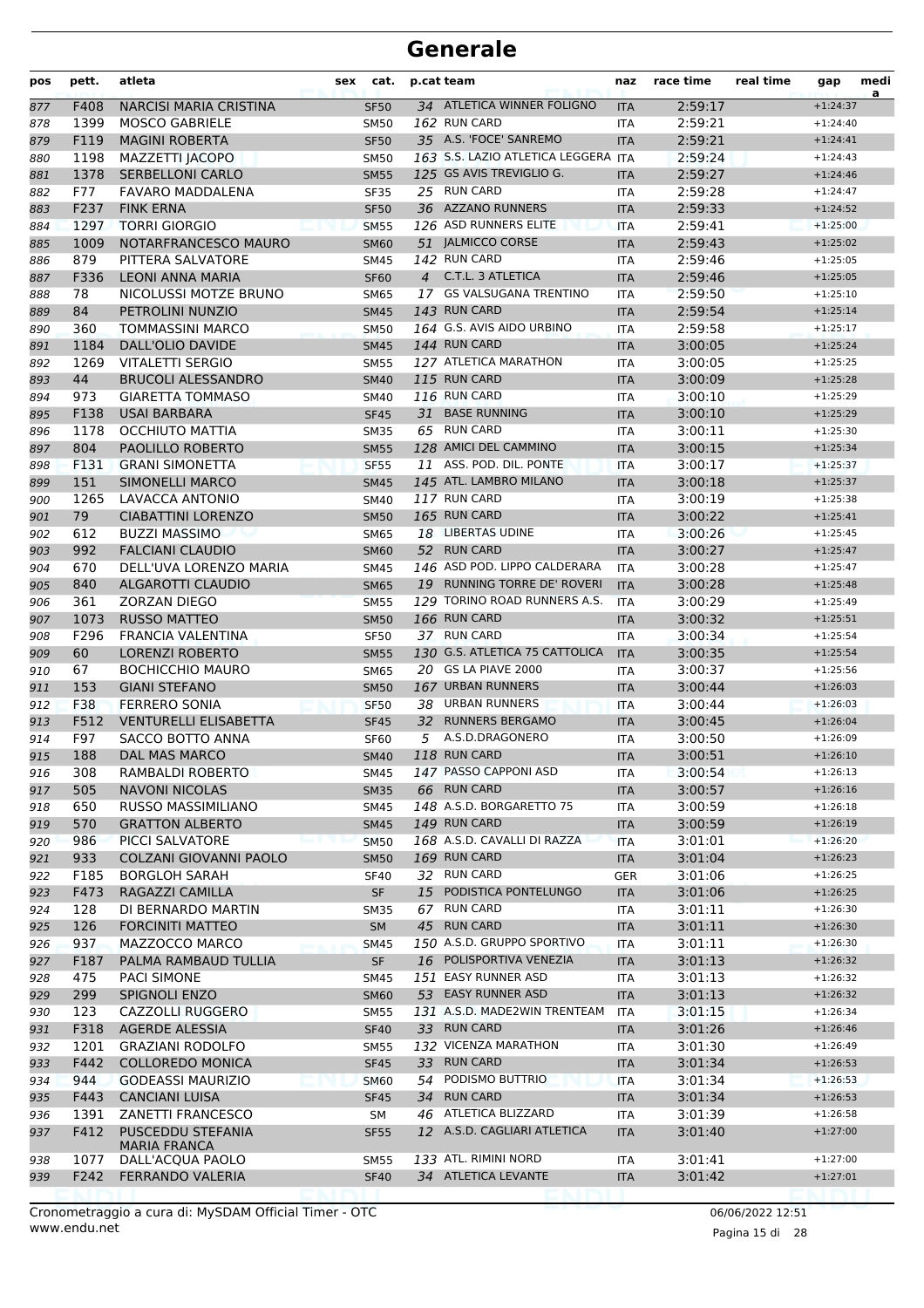| pos  | pett. | atleta                                 | sex | cat.        |    | p.cat team                          | naz        | race time | real time | gap        | medi<br>a |
|------|-------|----------------------------------------|-----|-------------|----|-------------------------------------|------------|-----------|-----------|------------|-----------|
| 940  | 1332  | <b>FANTIN GIANLUCA</b>                 |     | <b>SM</b>   |    | 47 RUN CARD                         | <b>ITA</b> | 3:01:45   |           | $+1:27:05$ |           |
| 941  | F291  | <b>FANTIN ALICE</b>                    |     | <b>SF35</b> |    | 26 RUN CARD                         | <b>ITA</b> | 3:01:46   |           | $+1:27:05$ |           |
| 942  | 849   | <b>FARDIN MARCO</b>                    |     | <b>SM35</b> | 68 | <b>RUN CARD</b>                     | <b>ITA</b> | 3:01:46   |           | $+1:27:05$ |           |
| 943  | 1122  | <b>RAMPONI MIRKO</b>                   |     | <b>SM55</b> |    | 134 RUN CARD                        | <b>ITA</b> | 3:01:48   |           | $+1:27:07$ |           |
| 944  | 454   | <b>GENNARO SALVATORE</b>               |     | <b>SM60</b> |    | 55 VIRTUS GROANE                    | <b>ITA</b> | 3:01:57   |           | $+1:27:16$ |           |
| 945  | 773   | ROMANO LEANDRO                         |     | <b>SM50</b> |    | 170 RUN CARD                        | <b>ITA</b> | 3:01:58   |           | $+1:27:17$ |           |
| 946  | F147  | PALENGA CHIARA                         |     | <b>SF40</b> |    | 35 S.S. LAZIO ATLETICA LEGGERA ITA  |            | 3:02:04   |           | $+1:27:23$ |           |
| 947  | 1387  | <b>TOMAS FABRIZIO</b>                  |     | <b>SM50</b> |    | 171 RUN CARD                        | <b>ITA</b> | 3:02:04   |           | $+1:27:23$ |           |
| 948  | F161  | <b>GRASSANO NADIA</b>                  |     | <b>SF55</b> |    | 13 G.P. SOLVAY                      | <b>ITA</b> | 3:02:05   |           | $+1:27:25$ |           |
| 949  | 413   | <b>ASTI ADRIANO</b>                    |     | <b>SM65</b> | 21 | G.P. SOLVAY                         | <b>ITA</b> | 3:02:05   |           | $+1:27:25$ |           |
| 950  | F144  | DE MARCHI SILVIA                       |     | <b>SF50</b> |    | 39 RONCHIVERDI SOCIETA'             | <b>ITA</b> | 3:02:08   |           | $+1:27:27$ |           |
| 951  | 350   | <b>STRINATI ALDO</b>                   |     | <b>SM50</b> |    | 172 S.S. LAZIO ATLETICA LEGGERA ITA |            | 3:02:09   |           | $+1:27:28$ |           |
| 952  | 1193  | PALLOTTA LUCA                          |     | <b>SM45</b> |    | 152 A.S.D. GO RUNNING               | <b>ITA</b> | 3:02:10   |           | $+1:27:29$ |           |
| 953  | F508  | LECCARDI MARIAGIULIA                   |     | <b>SF45</b> |    | 35 RUNNERS BERGAMO                  | <b>ITA</b> | 3:02:13   |           | $+1:27:32$ |           |
| 954  | 587   | <b>BELLEMO LUCA</b>                    |     | <b>SM35</b> |    | 69 VIGILI DEL FUOCO VENEZIA         | <b>ITA</b> | 3:02:14   |           | $+1:27:33$ |           |
| 955  | 878   | <b>COSTA WLADIMIRO</b>                 |     | <b>SM50</b> |    | 173 ASD MARATHON CAVALLI            | <b>ITA</b> | 3:02:14   |           | $+1:27:34$ |           |
| 956  | 87    | PILLER D'ADAMO ANGELO<br><b>ANGELO</b> |     | <b>SM55</b> |    | 135 RUN CARD                        | <b>ITA</b> | 3:02:16   |           | $+1:27:35$ |           |
| 957  | 267   | PORPORINI ANDREA                       |     | <b>SM50</b> |    | 174 RUN CARD                        | <b>ITA</b> | 3:02:20   |           | $+1:27:39$ |           |
| 958  | 629   | <b>CAVALLI UMBERTO</b>                 |     | <b>SM60</b> |    | 56 GSBR                             | <b>ITA</b> | 3:02:25   |           | $+1:27:44$ |           |
| 959  | 774   | MANZONI ALESSANDRO                     |     | <b>SM55</b> |    | 136 RUN CARD                        | <b>ITA</b> | 3:02:28   |           | $+1:27:47$ |           |
| 960  | 637   | <b>ALBALUSTRO MAURIZIO</b>             |     | <b>SM45</b> |    | 153 RUN CARD                        | <b>ITA</b> | 3:02:29   |           | $+1:27:48$ |           |
| 961  | 676   | PEDROTTI JONATHAN                      |     | <b>SM</b>   |    | 48 RUN CARD                         | <b>ITA</b> | 3:02:30   |           | $+1:27:49$ |           |
| 962  | 1383  | <b>CAFINI ANDREA</b>                   |     | <b>SM60</b> |    | 57 RUN CARD                         | <b>ITA</b> | 3:02:30   |           | $+1:27:49$ |           |
| 963  | F540  | CASAROTTO ELENA                        |     | SF          |    | 17 VICENZA RUNNERS                  | <b>ITA</b> | 3:02:31   |           | $+1:27:50$ |           |
| 964  | 927   | <b>OLIVIERO MIRCO</b>                  |     | <b>SM45</b> |    | 154 VICENZA RUNNERS                 | <b>ITA</b> | 3:02:32   |           | $+1:27:51$ |           |
| 965  | 952   | RASOTTO DIEGO                          |     | <b>SM45</b> |    | 155 A.S.D. MACURI TEAM              | <b>ITA</b> | 3:02:35   |           | $+1:27:55$ |           |
| 966  | 1480  | <b>ANTONELLO FRANCESCO</b>             |     | <b>SM35</b> |    | 70 RUN CARD                         | <b>ITA</b> | 3:02:36   |           | $+1:27:55$ |           |
| 967  | 243   | <b>MORONI MATTEO</b>                   |     | <b>SM40</b> |    | 119 RUN CARD                        | <b>ITA</b> | 3:02:43   |           | $+1:28:02$ |           |
| 968  | 1088  | <b>TONSI MARIANO</b>                   |     | <b>SM40</b> |    | 120 RUN CARD                        | <b>ITA</b> | 3:02:45   |           | $+1:28:04$ |           |
| 969  | 657   | <b>BARUFFALDI ANDREA</b>               |     | <b>SM60</b> |    | 58 RUN CARD                         | <b>ITA</b> | 3:02:47   |           | $+1:28:06$ |           |
| 970  | 977   | <b>IZZO PASQUALE</b>                   |     | <b>SM55</b> |    | 137 ONDAVERDE ATHLETIC TEAM         | <b>ITA</b> | 3:02:54   |           | $+1:28:13$ |           |
| 971  | 510   | <b>BETTI PAOLO</b>                     |     | <b>SM45</b> |    | 156 RUN CARD                        | <b>ITA</b> | 3:02:57   |           | $+1:28:16$ |           |
| 972  | 906   | <b>RICCI LUCA</b>                      |     | <b>SM55</b> |    | 138 FORTI E LIBERI MONZA 1878       | <b>ITA</b> | 3:02:58   |           | $+1:28:18$ |           |
| 973  | F456  | MELANDRI FLAVIA                        |     | <b>SF45</b> |    | 36 LEOPODISTICA                     | <b>ITA</b> | 3:03:05   |           | $+1:28:24$ |           |
| 974  | 197   | <b>GENELETTI MAURO</b>                 |     | <b>SM60</b> |    | 59 RUN CARD                         | <b>ITA</b> | 3:03:05   |           | $+1:28:24$ |           |
| 975  | 1015  | LUCENTINI ALESSANDRO                   |     | <b>SM55</b> |    | 139 A.S.D. PODISTI COTIGNOLA        | <b>ITA</b> | 3:03:06   |           | $+1:28:25$ |           |
| 976  | 1113  | <b>OLIVUCCI FILIPPO</b>                |     | <b>SM45</b> |    | 157 OVERCOME RUNNING ASD            | <b>ITA</b> | 3:03:06   |           | $+1:28:25$ |           |
| 977  | 1134  | <b>TRAVERSARI PETER</b>                |     | <b>SM35</b> |    | 71 CORRI FORREST                    | <b>ITA</b> | 3:03:08   |           | $+1:28:27$ |           |
| 978  | 61    | <b>VERONA ALESSANDRO</b>               |     | <b>SM50</b> |    | 175 ATLETICA GUASTALLA              | <b>ITA</b> | 3:03:11   |           | $+1:28:31$ |           |
| 979  | 763   | MIHAYLOV IVELIN                        |     | <b>SM35</b> |    | 72 RUN CARD                         | ITA        | 3:03:22   |           | $+1:28:41$ |           |
| 980  | F436  | <b>IAZZI ILARIA</b>                    |     | <b>SF50</b> |    | 40 TRIATHLON DUATHLON               | <b>ITA</b> | 3:03:22   |           | $+1:28:41$ |           |
| 981  | 1172  | PERASSO SIMONE                         |     | <b>SM45</b> |    | 158 TRIATHLON DUATHLON              | <b>ITA</b> | 3:03:23   |           | $+1:28:42$ |           |
| 982  | 541   | <b>BIONDINI DANIELE</b>                |     | <b>SM50</b> |    | 176 ASD RUNNERS FOR                 | <b>ITA</b> | 3:03:24   |           | $+1:28:44$ |           |
| 983  | F60   | <b>CASALI GIORGIA</b>                  |     | SF          |    | 18 IMPOSSIBLE226 TRIATHLON          | ITA        | 3:03:25   |           | $+1:28:44$ |           |
| 984  | 820   | PASTI GIORGIO                          |     | <b>SM40</b> |    | 121 G.S. LAMONE                     | <b>ITA</b> | 3:03:26   |           | $+1:28:46$ |           |
| 985  | 931   | SINICATO ERIK                          |     | SM45        |    | 159 VICENZA RUNNERS                 | ITA        | 3:03:34   |           | $+1:28:53$ |           |
| 986  | F173  | <b>BERTINI FRANCESCA</b>               |     | <b>SF40</b> |    | 36 9,92 RUNNING ASD                 | <b>ITA</b> | 3:03:43   |           | $+1:29:02$ |           |
| 987  | 1013  | SERVADEI STEFANO                       |     | <b>SM55</b> |    | 140 RUN CARD                        | ITA        | 3:03:43   |           | $+1:29:02$ |           |
| 988  | 1411  | <b>TACCINI ALESSANDRO</b>              |     | <b>SM55</b> |    | 141 RUN CARD                        | <b>ITA</b> | 3:03:45   |           | $+1:29:04$ |           |
| 989  | 331   | <b>BUGNOLO DIEGO</b>                   |     | <b>SM55</b> |    | 142 RUN CARD                        | <b>ITA</b> | 3:03:45   |           | $+1:29:04$ |           |
| 990  | 1366  | <b>BAGLIONI ROBERTO</b>                |     | <b>SM50</b> |    | 177 RUN CARD                        | <b>ITA</b> | 3:03:53   |           | $+1:29:13$ |           |
| 991  | F219  | <b>SCIARRA PAOLA</b>                   |     | <b>SF40</b> |    | 37 SABINA MARATHON CLUB             | ITA        | 3:04:01   |           | $+1:29:21$ |           |
| 992  | 609   | <b>TAGLIAFERRI DANILO</b>              |     | <b>SM40</b> |    | 122 SABINA MARATHON CLUB            | <b>ITA</b> | 3:04:02   |           | $+1:29:21$ |           |
| 993  | 295   | <b>FRIGERIO ANDREA</b>                 |     | <b>SM60</b> |    | 60 BASE RUNNING                     | ITA        | 3:04:04   |           | $+1:29:23$ |           |
| 994  | 1450  | AMADEO GIORGIO                         |     | <b>SM60</b> |    | 61 DE RAN CLAB                      | <b>ITA</b> | 3:04:13   |           | $+1:29:32$ |           |
| 995  | 1323  | TROVO' FABIO                           |     | <b>SM50</b> |    | 178 G.A.A.C. 2007                   | ITA        | 3:04:15   |           | $+1:29:34$ |           |
| 996  | 1288  | <b>BORSELLI ANDREA</b>                 |     | <b>SM45</b> |    | 160 RUN CARD                        | <b>ITA</b> | 3:04:16   |           | $+1:29:35$ |           |
| 997  | 1160  | <b>MAGNANI PAOLO</b>                   |     | <b>SM50</b> |    | 179 ASD FIDAS GNARRO JET            | ITA        | 3:04:20   |           | $+1:29:39$ |           |
| 998  | 761   | <b>FURLAN ROBERTO</b>                  |     | <b>SM65</b> |    | 22 JALMICCO CORSE                   | <b>ITA</b> | 3:04:23   |           | $+1:29:42$ |           |
| 999  | F339  | ROSUCCI MAURA                          |     | <b>SF55</b> |    | 14 RUN CARD                         | ITA        | 3:04:26   |           | $+1:29:45$ |           |
| 1000 | F551  | RONCACE' SARA                          |     | <b>SF40</b> |    | 38 ANCARIA RUNNING A.S.D.           | <b>ITA</b> | 3:04:28   |           | $+1:29:47$ |           |
| 1001 | 994   | PARISI PAOLO                           |     | <b>SM55</b> |    | 143 SPORT TEAM TRIGORIA ASD         | ITA        | 3:04:33   |           | $+1:29:52$ |           |
| 1002 | F208  | POZZA ILENIA                           |     | <b>SF40</b> |    | 39 ATL.BASSANO RUNNING              | <b>ITA</b> | 3:04:33   |           | $+1:29:52$ |           |
|      |       |                                        |     |             |    |                                     |            |           |           |            |           |

www.endu.net Cronometraggio a cura di: MySDAM Official Timer - OTC 06/06/2022 12:51

Pagina 16 di 28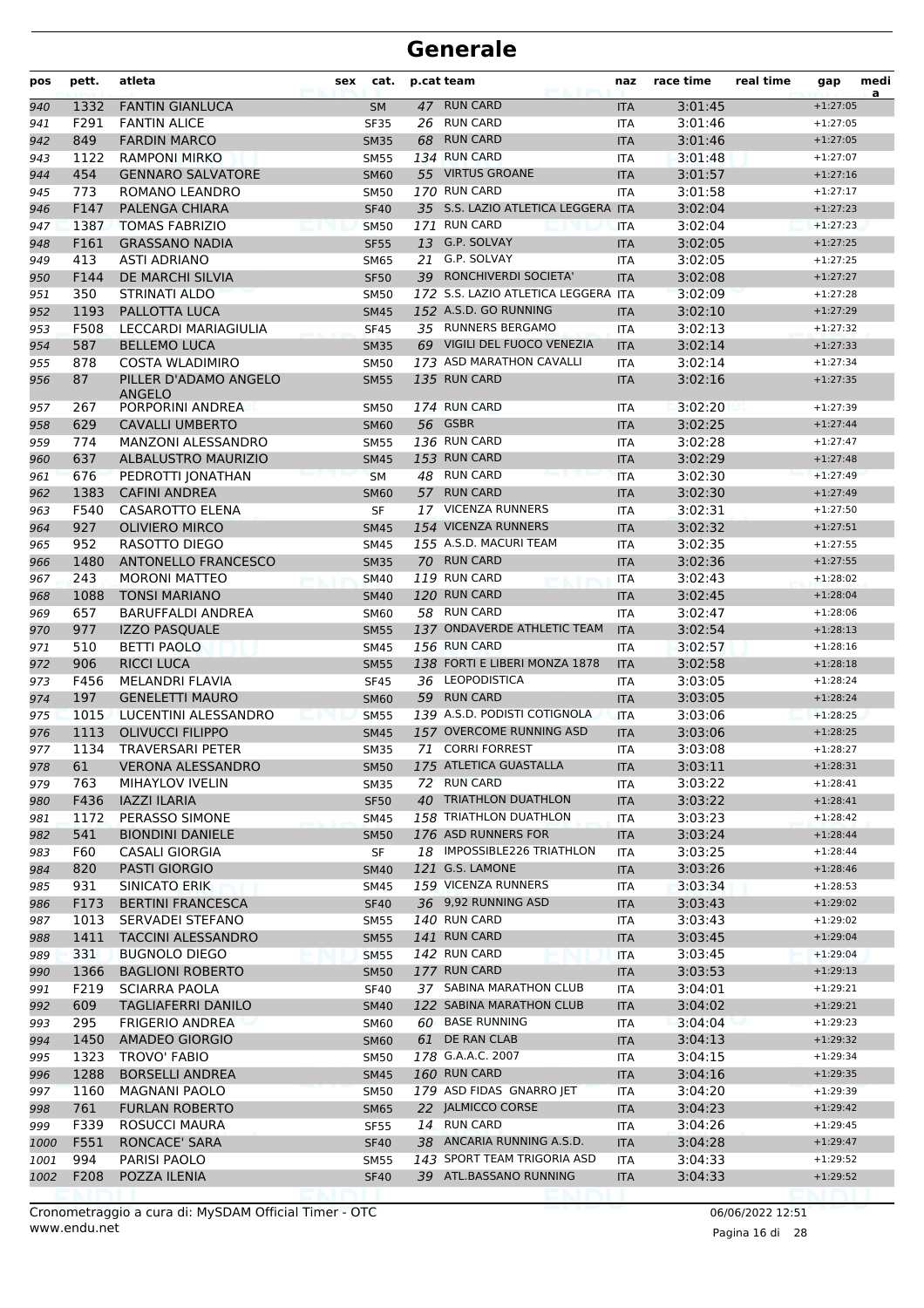| pos          | pett.           | atleta                                     | sex | cat.                       |    | p.cat team                                  | naz               | race time          | real time | gap                      | medi<br>a |
|--------------|-----------------|--------------------------------------------|-----|----------------------------|----|---------------------------------------------|-------------------|--------------------|-----------|--------------------------|-----------|
| 1003         | F300            | PARPAJOLA VALENTINA                        |     | <b>SF55</b>                |    | 15 POLISPORTIVA VENEZIA                     | <b>ITA</b>        | 3:04:41            |           | $+1:30:00$               |           |
| 1004         | 1491            | VAVALA' VINCENZO                           |     | <b>SM50</b>                |    | 180 A.S.D. TEAM KM SPORT                    | <b>ITA</b>        | 3:04:45            |           | $+1:30:05$               |           |
| 1005         | 40              | <b>ABATEMATTEO VINCENZO</b>                |     | <b>SM45</b>                |    | 161 RUN CARD                                | <b>ITA</b>        | 3:04:45            |           | $+1:30:05$               |           |
| 1006         | 619             | CARUBIA GIANLUCA                           |     | <b>SM50</b>                |    | 181 RUN CARD                                | <b>ITA</b>        | 3:04:51            |           | $+1:30:10$               |           |
| 1007         | 521             | <b>ZANELLA ALBERTO</b>                     |     | <b>SM50</b>                |    | 182 BOOMERANG RUNNERS                       | <b>ITA</b>        | 3:04:56            |           | $+1:30:15$               |           |
| 1008         | 101             | <b>CECCHINI GIUSEPPE</b>                   |     | <b>SM50</b>                |    | 183 G.S. AVIS AIDO URBINO                   | <b>ITA</b>        | 3:05:03            |           | $+1:30:22$               |           |
| 1009         | 1092            | <b>NUNZIATA FABIO</b>                      |     | <b>SM50</b>                |    | 184 RUN CARD                                | <b>ITA</b>        | 3:05:04            |           | $+1:30:23$               |           |
| 1010         | 712             | PALAZZI SIMONE                             |     | <b>SM55</b>                |    | 144 G.P. LUCREZIA                           | <b>ITA</b>        | 3:05:05            |           | $+1:30:24$               |           |
| 1011         | 64              | <b>RUFFINI ALFREDO</b>                     |     | <b>SM60</b>                |    | 62 RUN CARD                                 | <b>ITA</b>        | 3:05:07            |           | $+1:30:26$               |           |
| 1012         | 1443            | DENDENA BORTOLO                            |     | <b>SM55</b>                |    | 145 G.T.A. CREMA                            | <b>ITA</b>        | 3:05:12            |           | $+1:30:32$               |           |
| 1013         | 1038            | <b>MASSARDI MARCO</b>                      |     | <b>SM60</b>                |    | 63 ATL. BEDIZZOLE                           | <b>ITA</b>        | 3:05:17            |           | $+1:30:36$               |           |
| 1014         | 684             | PARODI BRUNO                               |     | <b>SM55</b>                |    | 146 PODISTICA SAVONESE                      | <b>ITA</b>        | 3:05:17            |           | $+1:30:36$               |           |
| 1015         | 1002            | <b>BARONCELLI FILIPPO</b>                  |     | <b>SM45</b>                |    | 162 RUN CARD                                | <b>ITA</b>        | 3:05:22            |           | $+1:30:41$               |           |
| 1016         | 703             | <b>CRAMAROSSA PAOLO</b>                    |     | <b>SM50</b>                |    | 185 LA MICHETTA                             | <b>ITA</b>        | 3:05:35            |           | $+1:30:55$               |           |
| 1017         | F292            | <b>CATENI ADRIANA</b>                      |     | <b>SF55</b>                |    | 16 G.P.PIOMBINO AVIS                        | <b>ITA</b>        | 3:05:40            |           | $+1:30:59$               |           |
| 1018         | 555             | <b>BORGATO GIUSEPPE</b>                    |     | <b>SM60</b>                |    | 64 RUN CARD                                 | <b>ITA</b>        | 3:05:40            |           | $+1:30:59$               |           |
| 1019         | F435            | <b>BONETALI PAOLA</b>                      |     | <b>SF55</b>                |    | 17 JUSTRUN.BG ASD                           | <b>ITA</b>        | 3:05:57            |           | $+1:31:17$               |           |
| 1020         | F106            | D'AGUANNO SARA                             |     | <b>SF40</b>                |    | 40 POL. CIOCIARA ANTONIO FAVA ITA           |                   | 3:05:59            |           | $+1:31:19$               |           |
| 1021         | 252             | <b>FERDINANDI FLAVIO</b>                   |     | <b>SM50</b>                |    | 186 POL. CIOCIARA ANTONIO FAVA ITA          |                   | 3:06:00            |           | $+1:31:19$               |           |
| 1022         | 974             | DA RE FEDERICO                             |     | <b>SM45</b>                |    | 163 RUN CARD                                | ITA               | 3:06:04            |           | $+1:31:24$               |           |
| 1023         | 987             | <b>SURANO MASSIMO</b>                      |     | <b>SM50</b>                |    | 187 A.S.D. CAVALLI DI RAZZA                 | <b>ITA</b>        | 3:06:05            |           | $+1:31:24$               |           |
| 1024         | 317             | <b>VESPERINI LUIGI</b>                     |     | <b>SM70</b>                | 6  | ASD I PODISTI DI NEMO                       | <b>ITA</b>        | 3:06:07            |           | $+1:31:27$               |           |
| 1025         | F478            | <b>GUIDA MARIA ONORINA</b>                 |     | <b>SF60</b>                | 6  | POLISPORTIVA MONTALTO                       | <b>ITA</b>        | 3:06:09            |           | $+1:31:28$               |           |
| 1026         | F26             | PISCAGLIA CLAUDIA                          |     | <b>SF55</b>                | 18 | <b>RIMINI MARATHON</b>                      | <b>ITA</b>        | 3:06:10            |           | $+1:31:29$               |           |
| 1027         | 1496            | RACHELA MASSIMO                            |     | <b>SM35</b>                | 73 | <b>RUN CARD</b>                             | <b>ITA</b>        | 3:06:10            |           | $+1:31:29$               |           |
| 1028         | F158            | D'AMBROSI LAURA                            |     | <b>SF35</b>                |    | 27 LIBERTAS UDINE                           | <b>ITA</b>        | 3:06:10            |           | $+1:31:29$               |           |
| 1029         | 1451            | <b>TAVERA LORENZO</b>                      |     | <b>SM45</b>                |    | 164 RUNNING TEAM MESTRE                     | <b>ITA</b>        | 3:06:10            |           | $+1:31:30$               |           |
| 1030         | F224            | <b>BERTO NADIA</b>                         |     | <b>SF50</b>                | 41 | ASD LAVORATORI INTESA                       | <b>ITA</b>        | 3:06:13            |           | $+1:31:32$               |           |
| 1031         | F313            | FÄRBER PAMELA                              |     | <b>SF50</b>                |    | 42 RUN CARD                                 | <b>GER</b>        | 3:06:18            |           | $+1:31:38$               |           |
| 1032         | 1500            | <b>DOCI MARCO</b>                          |     | <b>SM50</b>                |    | 188 RUN CARD                                | <b>ITA</b>        | 3:06:21            |           | $+1:31:40$               |           |
| 1033         | 815             | DI PINO ANDREA                             |     | <b>SM55</b>                |    | 147 PODISTICA SOLIDARIETA'                  | <b>ITA</b>        | 3:06:21            |           | $+1:31:40$               |           |
| 1034         | 538             | <b>FRASCA' PAOLO</b>                       |     | <b>SM50</b>                |    | 189 ASD RUNNERS FOR                         | <b>ITA</b>        | 3:06:22            |           | $+1:31:42$               |           |
| 1035         | F474            | DE VIDO LARA                               |     | <b>SF50</b>                | 43 | PODISTICA PONTELUNGO                        | <b>ITA</b>        | 3:06:23            |           | $+1:31:42$               |           |
| 1036         | F63             | MARRATA ALESSANDRA                         |     | <b>SF50</b>                | 44 | <b>RUN CARD</b>                             | <b>ITA</b>        | 3:06:25            |           | $+1:31:44$               |           |
| 1037         | F256            | DE BERARDINIS MARINA                       |     | <b>SF55</b>                |    | 19 G.P. AVIS SPINETOLI PAGLIARE ITA         |                   | 3:06:27            |           | $+1:31:47$               |           |
| 1038         | 782             | <b>DELLERBA MAURO</b>                      |     | <b>SM50</b>                |    | 190 PUROSANGUE ATHLETICS                    | <b>ITA</b>        | 3:06:30            |           | $+1:31:49$               |           |
| 1039         | F440            | <b>AGOSTI AZZURRA</b>                      |     | <b>SF45</b>                |    | 37 RUN CARD                                 | <b>ITA</b>        | 3:06:39            |           | $+1:31:58$               |           |
| 1040         | F107            | <b>GAIO NICOLE</b>                         |     | SF                         | 19 | <b>GIRO DELLE MURA CITTA</b>                | <b>ITA</b>        | 3:06:45            |           | $+1:32:04$               |           |
| 1041         | 255             | <b>FAORO FEDERICO</b>                      |     | <b>SM35</b>                | 74 | <b>GIRO DELLE MURA CITTA</b>                | <b>ITA</b>        | 3:06:45            |           | $+1:32:04$               |           |
| 1042         | F235            | <b>KNAK IANA</b>                           |     | <b>SF40</b>                |    | 41 ASD NICO RUNNERS                         | ITA               | 3:06:48            |           | $+1:32:07$               |           |
| 1043         | 213             | <b>BOBBO SIMON</b>                         |     | <b>SM40</b>                |    | 123 RUN CARD                                | <b>ITA</b>        | 3:06:51            |           | $+1:32:10$               |           |
| 1044         | F264            | <b>BIANCO FRANCESCA</b>                    |     | <b>SF45</b>                |    | 38 PODISMO BUTTRIO                          | <b>ITA</b>        | 3:06:55            |           | $+1:32:14$               |           |
| 1045         | 786             | DI BERT CRISTIAN                           |     | <b>SM45</b>                |    | 165 PODISMO BUTTRIO                         | <b>ITA</b>        | 3:06:55            |           | $+1:32:14$               |           |
| 1046         | 1232            | <b>BARCHIESI LORENZO</b>                   |     | <b>SM45</b>                |    | 166 UPR MONTEMARCIANO SSD                   | <b>ITA</b>        | 3:06:57            |           | $+1:32:16$               |           |
| 1047         | F81             | <b>COMINI LARA</b>                         |     | <b>SF45</b>                |    | 39 RUN CARD                                 | <b>ITA</b>        | 3:07:04            |           | $+1:32:23$               |           |
| 1048         | 621             | CARRARA FRANCESCO                          |     | SM45                       |    | 167 RUNNING TORRE DE' ROVERI<br>23 RUN CARD | ITA               | 3:07:05            |           | $+1:32:25$               |           |
| 1049         | 335             | <b>CAMPORESE ALESSANDRO</b>                |     | <b>SM65</b>                |    | 124 ASD POL. SIDERMEC - VITALI              | <b>ITA</b>        | 3:07:07            |           | $+1:32:26$<br>$+1:32:27$ |           |
| 1050         | 322             | <b>VENTRUCCI WIDMER</b>                    |     | SM40                       |    | 191 ASD ZENA RUNNERS                        | ITA               | 3:07:08            |           |                          |           |
| 1051         | 1315<br>432     | <b>BOVA GIUSEPPE</b><br>SANTONASTASI LUCA  |     | <b>SM50</b>                |    | 49 RUN CARD                                 | <b>ITA</b>        | 3:07:15<br>3:07:16 |           | $+1:32:34$<br>$+1:32:36$ |           |
| 1052         | 433             | <b>SANTONASTASI ERNESTO</b>                |     | <b>SM</b>                  |    | 148 RUN CARD                                | ITA               | 3:07:16            |           | $+1:32:36$               |           |
| 1053         | 822             | CISTERNINO CHRISTIAN                       |     | <b>SM55</b>                |    | 168 VIRTUS VILLA ADA FASHION                | <b>ITA</b>        | 3:07:19            |           | $+1:32:38$               |           |
| 1054<br>1055 | 788             | <b>CASAGRANDE ROBERTO</b>                  |     | SM45                       |    | 149 G.S.VV.FF.-DE VECCHI-BL                 | ITA               | 3:07:20            |           | $+1:32:40$               |           |
|              | 437             | RUSSO DOMENICO                             |     | <b>SM55</b>                |    | 75 ASD AMATORI PODISMO                      | <b>ITA</b>        | 3:07:23            |           | $+1:32:42$               |           |
| 1056         |                 |                                            |     | <b>SM35</b>                |    | 150 ASD AMATORI PODISMO                     | ITA               |                    |           |                          |           |
| 1057         | 445<br>F445     | <b>TEDESCO MENNATO</b><br>CAMPREGHER LUISA |     | <b>SM55</b>                |    | 42 RUN CARD                                 | <b>ITA</b>        | 3:07:23<br>3:07:25 |           | $+1:32:42$<br>$+1:32:45$ |           |
| 1058         | 681             | <b>CASTELLI MATTEO</b>                     |     | <b>SF40</b><br><b>SM40</b> |    | 125 RUN CARD                                | ITA               | 3:07:27            |           | $+1:32:46$               |           |
| 1059<br>1060 | 244             | <b>BORSELLA BORIS</b>                      |     | <b>SM45</b>                |    | 169 BASE RUNNING                            | <b>ITA</b>        | 3:07:28            |           | $+1:32:47$               |           |
|              | F <sub>36</sub> | <b>CONTI STEFANIA</b>                      |     |                            |    | 40 RUN CARD                                 | ITA<br><b>ITA</b> | 3:07:29            |           | $+1:32:48$               |           |
| 1061<br>1062 | 212             | PETTINELLI MAURO                           |     | <b>SF45</b><br><b>SM60</b> |    | 65 RUN CARD                                 | ITA               | 3:07:30            |           | $+1:32:49$               |           |
| 1063         | F398            | D'AGOSTINO PATRIZIA                        |     | <b>SF45</b>                |    | 41 A.P.D. ECOLOGICA 'G'                     | <b>ITA</b>        | 3:07:30            |           | $+1:32:49$               |           |
| 1064         | 1076            | TRIBUIANI PIETRO                           |     | <b>SM55</b>                |    | 151 A.P.D. ECOLOGICA 'G'                    | ITA               | 3:07:30            |           | $+1:32:49$               |           |
| 1065         | 886             | MOSCHETTI GIOVANNI                         |     | <b>SM50</b>                |    | 192 RUN CARD                                | <b>ITA</b>        | 3:07:32            |           | $+1:32:51$               |           |
| 1066         | 175             | <b>BATTINI PIETRO</b>                      |     | <b>SM55</b>                |    | 152 ATLETICA GUASTALLA                      | ITA               | 3:07:34            |           | $+1:32:53$               |           |
|              |                 |                                            |     |                            |    |                                             |                   |                    |           |                          |           |

www.endu.net Cronometraggio a cura di: MySDAM Official Timer - OTC 06/06/2022 12:51

Pagina 17 di 28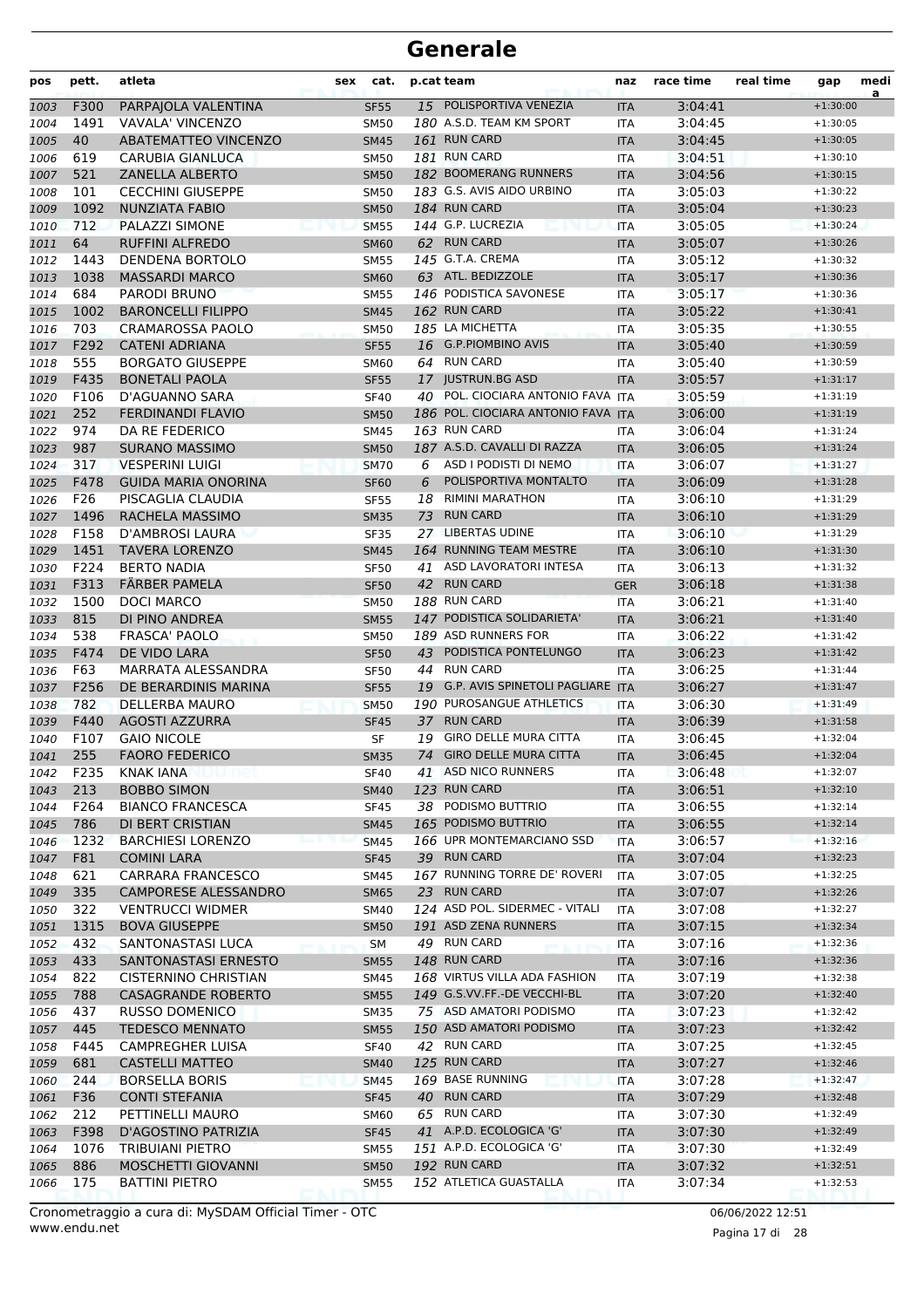| pos          | pett.        | atleta                                                    | sex<br>cat.                |    | p.cat team                                       | naz                      | race time          | real time | gap                      | medi<br>a |
|--------------|--------------|-----------------------------------------------------------|----------------------------|----|--------------------------------------------------|--------------------------|--------------------|-----------|--------------------------|-----------|
| 1067         | F414         | <b>SALVI ELENA</b>                                        | <b>SF50</b>                | 45 | <b>RUN CARD</b>                                  | <b>ITA</b>               | 3:07:35            |           | $+1:32:54$               |           |
| 1068         | F34          | <b>VANORE CHIARA</b>                                      | <b>SF45</b>                | 42 | <b>RUN CARD</b>                                  | <b>ITA</b>               | 3:07:36            |           | $+1:32:55$               |           |
| 1069         | 825          | <b>GORGOGLIONE ANDREA</b>                                 | <b>SM65</b>                | 24 | <b>BARLETTA SPORTIVA</b>                         | <b>ITA</b>               | 3:07:36            |           | $+1:32:55$               |           |
| 1070         | 442          | <b>BUCCIARELLI GIACOMO</b><br><b>ANTONIO</b>              | SM45                       |    | 170 ASD RUNNERS ELITE                            | ITA                      | 3:07:37            |           | $+1:32:56$               |           |
| 1071         | F307         | DIAZZI BARBARA                                            | <b>SF50</b>                | 46 | <b>RUN CARD</b>                                  | <b>ITA</b>               | 3:07:37            |           | $+1:32:56$               |           |
| 1072         | 965          | <b>CRISTOFANI FRANCESCO</b>                               | <b>SM50</b>                |    | 193 A.S.D. MARCIATORI                            | <b>ITA</b>               | 3:07:38            |           | $+1:32:57$               |           |
| 1073         | F197         | <b>CARELLA ALBA</b>                                       | <b>SF35</b>                | 28 | POLISPORTIVA ROCCA PRIORA ITA                    |                          | 3:07:47            |           | $+1:33:06$               |           |
| 1074         | F101         | <b>BARONI CRISTINA</b>                                    | SF35                       |    | 29 RUN CARD                                      | ITA                      | 3:07:47            |           | $+1:33:07$               |           |
| 1075         | 532          | <b>CONVERTINO PASQUALE</b>                                | <b>SM50</b>                |    | 194 POLISPORTIVA ROCCA PRIORA ITA                |                          | 3:07:48            |           | $+1:33:07$               |           |
| 1076         | 533          | DI LOLLI MARCO                                            | <b>SM50</b>                |    | 195 POLISPORTIVA ROCCA PRIORA ITA                |                          | 3:07:48            |           | $+1:33:08$               |           |
| 1077         | F220         | DI GIOVENALE MARIANNA                                     | <b>SF45</b>                |    | 43 SABINA MARATHON CLUB                          | <b>ITA</b>               | 3:07:50            |           | $+1:33:09$               |           |
| 1078         | 607          | TOLOMEI GIOVANNI                                          | <b>SM55</b>                |    | 153 SABINA MARATHON CLUB                         | <b>ITA</b>               | 3:07:50            |           | $+1:33:09$               |           |
| 1079         | 644          | <b>DOSSENA GIULIO</b>                                     | <b>SM55</b>                |    | 154 G.T.A. CREMA<br>20 ATL. ESTRADA              | <b>ITA</b>               | 3:07:53            |           | $+1:33:12$<br>$+1:33:12$ |           |
| 1080         | F248<br>F249 | DE BERNARDIS CATERINA<br><b>MARAZZI LAURA</b>             | <b>SF</b><br><b>SF</b>     |    | 21 G.T.A. CREMA                                  | <b>ITA</b>               | 3:07:53<br>3:07:53 |           | $+1:33:12$               |           |
| 1081<br>1082 | 998          | <b>MOCHI GIOVANNI</b>                                     | <b>SM35</b>                |    | 76 RUN CARD                                      | <b>ITA</b><br><b>ITA</b> | 3:07:54            |           | $+1:33:13$               |           |
| 1083         | 473          | CAPOZZA MASSIMILIANO                                      | <b>SM45</b>                |    | 171 C.A.SPORTLEADER CORRERE                      | <b>ITA</b>               | 3:07:59            |           | $+1:33:19$               |           |
| 1084         | 1396         | PIN CORRADO                                               | <b>SM50</b>                |    | 196 VFGROUP ATLETICA SANTA                       | <b>ITA</b>               | 3:08:00            |           | $+1:33:20$               |           |
| 1085         | 336          | <b>COZZARIN FABRIZIO</b>                                  | <b>SM60</b>                |    | 66 ASD FREE RUNNERS TRIESTE                      | <b>ITA</b>               | 3:08:02            |           | $+1:33:21$               |           |
| 1086         | 178          | <b>VALVASON CARLO</b>                                     | <b>SM55</b>                |    | 155 MARATONA MAGNANO                             | <b>ITA</b>               | 3:08:02            |           | $+1:33:22$               |           |
| 1087         | 564          | <b>CASTELLUCCI ROBERTO</b>                                | <b>SM55</b>                |    | 156 RUN CARD                                     | <b>ITA</b>               | 3:08:07            |           | $+1:33:27$               |           |
| 1088         | 1026         | <b>BELCASTRO GIROLAMO</b>                                 | <b>SM50</b>                |    | 197 AMICI DELLA FATICA CESENA                    | <b>ITA</b>               | 3:08:17            |           | $+1:33:36$               |           |
| 1089         | 590          | <b>MIGLIORE EMANUELE</b>                                  | <b>SM45</b>                |    | 172 A.S.D. BARBONI DI LUSSO                      | <b>ITA</b>               | 3:08:26            |           | $+1:33:46$               |           |
| 1090         | 1221         | SANTOVITO MICHELE                                         | <b>SM50</b>                |    | 198 POL. MONTE SAN PIETRO                        | <b>ITA</b>               | 3:08:28            |           | $+1:33:48$               |           |
| 1091         | 122          | <b>BRUNNER FRANZ</b>                                      | <b>SM65</b>                | 25 | <b>RUN CARD</b>                                  | <b>ITA</b>               | 3:08:32            |           | $+1:33:51$               |           |
| 1092         | F316         | CAROLLO CLAUDIA                                           | <b>SF45</b>                |    | 44 RUN CARD                                      | ITA                      | 3:08:43            |           | $+1:34:02$               |           |
| 1093         | 1028         | <b>BORGHETTI PAOLO</b>                                    | <b>SM60</b>                |    | 67 AMICI DELLA FATICA CESENA                     | <b>ITA</b>               | 3:08:43            |           | $+1:34:02$               |           |
| 1094         | 1370         | DI LUCA GABRIELE                                          | <b>SM60</b>                | 68 | ROAD RUNNERS CLUB MILANO ITA                     |                          | 3:08:50            |           | $+1:34:09$               |           |
| 1095         | 417          | DE SANTIS MASSIMO                                         | <b>SM60</b>                | 69 | A.S.D. TRE CASALI                                | <b>ITA</b>               | 3:08:50            |           | $+1:34:09$               |           |
| 1096         | F531         | COTI ZELATI ANNA MARIA                                    | <b>SF55</b>                | 20 | CAMISANO RUNNING A.S.D.                          | <b>ITA</b>               | 3:08:52            |           | $+1:34:11$               |           |
| 1097         | F425         | <b>BARONE MAGGIO SIMONA</b>                               | <b>SF50</b>                | 47 | PODISTI MASERA' DI PADOVA                        | <b>ITA</b>               | 3:08:54            |           | $+1:34:14$               |           |
| 1098         | F358         | MALAGUTI PRISCILLA MARIA<br><b>JOLE</b>                   | <b>SF50</b>                | 48 | A.S.D TEAM SPARTANS                              | ITA                      | 3:08:59            |           | $+1:34:18$               |           |
| 1099         | 651          | <b>PARONI ROBERTO</b>                                     | <b>SM65</b>                | 26 | <b>RUN CARD</b>                                  | <b>ITA</b>               | 3:09:00            |           | $+1:34:19$               |           |
| 1100         | F338         | <b>CEPOLLINA ROBERTA</b>                                  | <b>SF55</b>                | 21 | G.A.U. GIOVANI AMICI UNITI                       | ITA                      | 3:09:00            |           | $+1:34:19$               |           |
| 1101         | F205         | <b>BIZZOTTO CARLA</b><br><b>CATERINA</b>                  | <b>SF60</b>                | 7  | ATL.BASSANO RUNNING<br>157 RUN CARD              | <b>ITA</b>               | 3:09:00            |           | $+1:34:19$<br>$+1:34:32$ |           |
| 1102         | 265          | SAGRAMOSO<br><b>PIERFRANCESCO</b>                         | <b>SM55</b>                |    |                                                  | <b>ITA</b>               | 3:09:13            |           |                          |           |
| 1103         |              | F103 FARABOLLINI ERIKA                                    | SF45                       |    | 45 RIMINI MARATHON<br>199 RIFONDAZIONE PODISTICA | <b>ITA</b>               | 3:09:16            |           | $+1:34:36$               |           |
| 1104         | 334          | <b>MAZZARELLI FRANCESCO</b>                               | SM50                       |    | 173 G.S. LAMONE                                  | ITA                      | 3:09:19<br>3:09:32 |           | $+1:34:38$               |           |
| 1105<br>1106 | 328<br>582   | <b>CRISTOFANI GIACOMO</b><br><b>HOLLEY RICHARD ANTONY</b> | <b>SM45</b><br><b>SM45</b> |    | 174 ATL.BASSANO RUNNING                          | <b>ITA</b><br>GBR        | 3:09:33            |           | $+1:34:51$<br>$+1:34:52$ |           |
| 1107         | F148         | DE VINCENTIIS PAOLA                                       | <b>SF50</b>                |    | 49 BASE RUNNING                                  | <b>ITA</b>               | 3:09:37            |           | $+1:34:56$               |           |
| 1108         | F351         | BOTTALICO BARBARA                                         | <b>SF40</b>                |    | 43 ASD ORTICA TEAM MILANO                        | ITA                      | 3:09:37            |           | $+1:34:57$               |           |
| 1109         | F273         | <b>GALASSI PAOLA</b>                                      | <b>SF50</b>                |    | 50 A.S.D TEAM SPARTANS                           | <b>ITA</b>               | 3:09:40            |           | $+1:35:00$               |           |
| 1110         | F72          | MARCHI ANNA                                               | <b>SF45</b>                |    | 46 G. P. LIVENZA SACILE                          | ITA                      | 3:09:41            |           | $+1:35:00$               |           |
| 1111         | 1316         | <b>RUGGIERO MAURO</b>                                     | <b>SM50</b>                |    | 200 VERONA RUNNER TOGETHER                       | <b>ITA</b>               | 3:09:42            |           | $+1:35:01$               |           |
| 1112         | F521         | <b>GEMMA MARIA</b>                                        | <b>SF40</b>                |    | 44 VERONA RUNNER TOGETHER                        | ITA                      | 3:09:42            |           | $+1:35:01$               |           |
| 1113         | 141          | VAZZOLER LUCA                                             | <b>SM40</b>                |    | 126 POL. JOY CLUB FUEL TO RUN                    | <b>ITA</b>               | 3:09:48            |           | $+1:35:07$               |           |
| 1114         | 518          | ROSA ALBERTO                                              | <b>SM40</b>                |    | 127 POL. JOY CLUB FUEL TO RUN                    | <b>ITA</b>               | 3:09:48            |           | $+1:35:07$               |           |
| 1115         | 349          | <b>AGATI LORENZO</b>                                      | <b>SM50</b>                |    | 201 RONCHIVERDI SOCIETA'                         | <b>ITA</b>               | 3:09:49            |           | $+1:35:08$               |           |
| 1116         | 184          | TOLLIN FABIO                                              | <b>SM50</b>                |    | 202 ATLETICA RIVIERA DEL                         | ITA                      | 3:09:50            |           | $+1:35:09$               |           |
| 1117         | 262          | <b>PARIGI ENRICO</b>                                      | <b>SM60</b>                |    | 70 RUN CARD                                      | <b>ITA</b>               | 3:09:52            |           | $+1:35:11$               |           |
| 1118         | 988          | <b>MELCHIORRE MICHELE</b>                                 | <b>SM55</b>                |    | 158 RUN CARD                                     | ITA                      | 3:09:52            |           | $+1:35:11$               |           |
| 1119         | 1326         | <b>MALACASA GABRIELE</b>                                  | <b>SM</b>                  |    | 50 RUN CARD                                      | <b>ITA</b>               | 3:09:54            |           | $+1:35:13$               |           |
| 1120         | 1062         | <b>TOFFOLI STEFANO</b>                                    | <b>SM45</b>                |    | 175 RUN CARD                                     | ITA                      | 3:09:58            |           | $+1:35:18$               |           |
| 1121         | 836          | MISSIROLI ALESSANDRO                                      | <b>SM50</b>                |    | 203 RUN CARD                                     | <b>ITA</b>               | 3:09:59            |           | $+1:35:19$               |           |
| 1122         | F140         | ALBERTINI BELINDA                                         | <b>SF40</b>                |    | 45 PASSO CAPPONI ASD                             | <b>ITA</b>               | 3:10:00            |           | $+1:35:19$               |           |
| 1123         | 1043         | <b>MAGGI EMANUELE</b>                                     | <b>SM50</b>                |    | 204 TEAM OTC SSD ARL                             | <b>ITA</b>               | 3:10:00            |           | $+1:35:20$               |           |
| 1124         | 604<br>F317  | <b>BRUGNOLI LUIGI</b><br><b>CAPERNA DESIRE'</b>           | <b>SM60</b>                |    | 71 A.S.D. TEAM KM SPORT<br>30 ASD RUNNERS ELITE  | ITA                      | 3:10:04            |           | $+1:35:23$               |           |
| 1125<br>1126 | 1423         | CAPALBO FRANCESCO                                         | SF35<br>SM                 |    | 51 TX FITNESS S.S.D. ARL                         | <b>ITA</b><br>ITA        | 3:10:05<br>3:10:07 |           | $+1:35:24$<br>$+1:35:26$ |           |
| 1127         | 787          | <b>FREGONI MARCO</b>                                      | <b>SM35</b>                | 77 | <b>RUN CARD</b>                                  | <b>ITA</b>               | 3:10:07            |           | $+1:35:26$               |           |
| 1128         | 476          | BERNARDINI ALBERTO                                        | <b>SM60</b>                |    | 72 G. POD. LE SBARRE                             | <b>ITA</b>               | 3:10:11            |           | $+1:35:30$               |           |
|              |              |                                                           |                            |    |                                                  |                          |                    |           |                          |           |

www.endu.net Cronometraggio a cura di: MySDAM Official Timer - OTC 06/06/2022 12:51

Pagina 18 di 28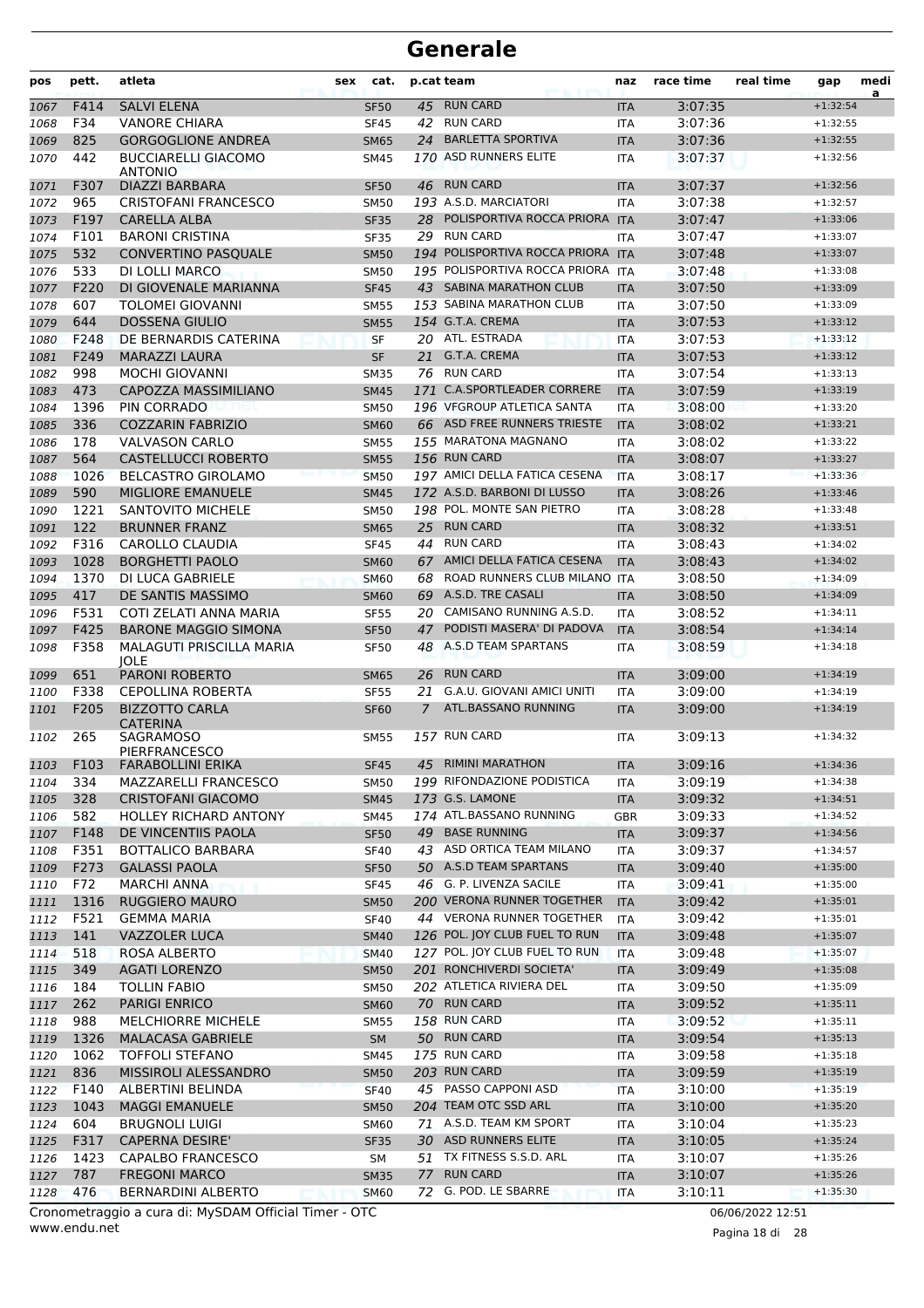| pos  | pett.      | atleta                              | cat.<br>sex |    | p.cat team                                   | naz        | race time | real time | gap                      | medi<br>a |
|------|------------|-------------------------------------|-------------|----|----------------------------------------------|------------|-----------|-----------|--------------------------|-----------|
| 1129 | 611        | <b>COLOMBO DARIO</b>                | <b>SM40</b> |    | 128 RUN CARD                                 | <b>ITA</b> | 3:10:12   |           | $+1:35:31$               |           |
| 1130 | 979        | FERRALDESCHI ALFREDO                | <b>SM55</b> |    | 159 GSBR                                     | <b>ITA</b> | 3:10:14   |           | $+1:35:34$               |           |
| 1131 | 1164       | <b>MILEO NICOLA</b>                 | <b>SM45</b> |    | 176 ASD FIDAS GNARRO JET                     | <b>ITA</b> | 3:10:22   |           | $+1:35:41$               |           |
| 1132 | 1312       | <b>BROTTO PAOLO</b>                 | <b>SM50</b> |    | 205 RUN CARD                                 | <b>ITA</b> | 3:10:24   |           | $+1:35:43$               |           |
| 1133 | 772        | <b>ARATA WILLIAM</b>                | <b>SM40</b> |    | 129 G.S. DILETTANTISTICO                     | <b>ITA</b> | 3:10:31   |           | $+1:35:50$               |           |
| 1134 | 633        | LUCA CAPRILE                        | SM40        |    | 130 RUN CARD                                 | <b>ITA</b> | 3:10:32   |           | $+1:35:51$               |           |
| 1135 | 599        | <b>MORE' SANDRO</b>                 | <b>SM50</b> |    | 206 SPORT EVENTS CORTONA                     | <b>ITA</b> | 3:10:45   |           | $+1:36:04$               |           |
| 1136 | 600        | FERRANTI PAOLO                      | <b>SM60</b> |    | 73 SPORT EVENTS CORTONA                      | <b>ITA</b> | 3:10:45   |           | $+1:36:04$               |           |
| 1137 | F463       | AMBROSO ELENA                       | <b>SF50</b> |    | 51 A.S.D. TEAM KM SPORT                      | <b>ITA</b> | 3:10:48   |           | $+1:36:07$               |           |
| 1138 | F167       | <b>TOSTI SUSANNA</b>                | <b>SF45</b> |    | 47 ASS. POD. DIL. PONTE                      | <b>ITA</b> | 3:10:50   |           | $+1:36:09$               |           |
| 1139 | 395        | <b>VISINTIN BORIS</b>               | <b>SM50</b> |    | 207 RUN CARD                                 | <b>ITA</b> | 3:10:51   |           | $+1:36:11$               |           |
| 1140 | F302       | <b>BOVO CRISTINA</b>                | <b>SF55</b> |    | 22 SCUOLA ITALIANA RUNNING                   | <b>ITA</b> | 3:10:57   |           | $+1:36:16$               |           |
| 1141 | 1488       | <b>BOREAN FEDERICO</b>              | <b>SM65</b> |    | 27 G. P. LIVENZA SACILE                      | <b>ITA</b> | 3:10:58   |           | $+1:36:17$               |           |
| 1142 | F350       | <b>BERTAZZO SERENA</b>              | <b>SF40</b> |    | 46 RUN CARD                                  | <b>ITA</b> | 3:10:58   |           | $+1:36:17$               |           |
| 1143 | 452        | <b>CASALI ANDREA</b>                | <b>SM55</b> |    | 160 9,92 RUNNING ASD                         | <b>ITA</b> | 3:10:59   |           | $+1:36:18$               |           |
| 1144 | 735        | <b>RUSSO GIUSEPPE</b>               | <b>SM60</b> |    | 74 LA MANDRA CALIMERA                        | <b>ITA</b> | 3:11:00   |           | $+1:36:19$               |           |
| 1145 | 449        | LA NOTTE GIOVANNI                   | <b>SM60</b> | 75 | <b>RUN CARD</b>                              | <b>ITA</b> | 3:11:03   |           | $+1:36:22$               |           |
| 1146 | F399       | <b>CHITI CINZIA</b>                 | <b>SF55</b> |    | 23 RUN CARD                                  | ITA        | 3:11:11   |           | $+1:36:30$               |           |
| 1147 | 1082       | <b>PANZI RICCARDO</b>               | <b>SM55</b> |    | 161 RUN CARD                                 | <b>ITA</b> | 3:11:11   |           | $+1:36:30$               |           |
| 1148 | 690        | <b>BANDINI ROBERTO</b>              | <b>SM65</b> |    | 28 A.S.D. ATL. ENERGIA ROMA                  | ITA        | 3:11:12   |           | $+1:36:31$               |           |
| 1149 | 1086       | <b>BRIANESE ANDREA</b>              | <b>SM55</b> |    | 162 VENICEMARATHON SSD A R.L.                | <b>ITA</b> | 3:11:14   |           | $+1:36:33$               |           |
| 1150 | 831        | <b>BASSO FLAVIO</b>                 | <b>SM40</b> |    | 131 RUN CARD                                 | <b>ITA</b> | 3:11:18   |           | $+1:36:37$               |           |
| 1151 | 1151       | <b>CHEBAC ADRIAN</b>                | <b>SM35</b> |    | 78 RUN CARD                                  | <b>ITA</b> | 3:11:21   |           | $+1:36:40$               |           |
| 1152 | 38         | PIERLEONI ALESSANDRO                | <b>SM45</b> |    | 177 ANCARIA RUNNING A.S.D.                   | <b>ITA</b> | 3:11:22   |           | $+1:36:42$               |           |
| 1153 | 730        | <b>MANZONI LUCA</b>                 | <b>SM45</b> |    | 178 ALA ATL. ABBIATEGRASSO                   | <b>ITA</b> | 3:11:23   |           | $+1:36:42$               |           |
| 1154 | 829        | <b>GABRIELI LORENZO</b>             | <b>SM60</b> |    | 76 ATLETICA CONCESIO 2009                    | ITA        | 3:11:23   |           | $+1:36:43$               |           |
| 1155 | 955        | <b>FERRERI SERGIO</b>               | <b>SM55</b> |    | 163 RUN CARD                                 | <b>ITA</b> | 3:11:25   |           | $+1:36:44$               |           |
| 1156 | 870        | <b>BIANCOLIN PAOLO</b>              | <b>SM55</b> |    | 164 RUN CARD                                 | <b>ITA</b> | 3:11:34   |           | $+1:36:54$               |           |
| 1157 | 111        | <b>GRANDOTTO GIACOMO</b>            | <b>SM</b>   |    | 52 RUN CARD                                  | <b>ITA</b> | 3:11:36   |           | $+1:36:56$               |           |
| 1158 | 88         | ANGELI CRISTIANO                    | <b>SM</b>   |    | 53 BLACK WARRIORS ASD                        | <b>ITA</b> | 3:11:37   |           | $+1:36:56$               |           |
| 1159 | 863        | <b>RIATTO MASSIMO</b>               | <b>SM60</b> |    | 77 ASD TEAM NUTRAFIT                         | <b>ITA</b> | 3:11:50   |           | $+1:37:09$               |           |
| 1160 | 1061       | <b>GAIO EMANUELE ANTONIO</b>        | <b>SM55</b> |    | 165 ATL.BASSANO RUNNING                      | <b>ITA</b> | 3:12:00   |           | $+1:37:19$               |           |
| 1161 | 1384       | <b>MAZZONE ORAZIO</b>               | <b>SM50</b> |    | 208 RUN CARD                                 | <b>ITA</b> | 3:12:05   |           | $+1:37:24$               |           |
| 1162 | 1489       | <b>ANTARIDI MIRCO</b>               | <b>SM50</b> |    | 209 CORRI FORREST                            | <b>ITA</b> | 3:12:11   |           | $+1:37:30$               |           |
| 1163 | F113       | <b>ZANELLA ROMANA</b>               | <b>SF55</b> |    | 24 ASD MARATHON CAVALLI                      | <b>ITA</b> | 3:12:16   |           | $+1:37:35$               |           |
| 1164 | 1405       | PASQUALINI DANILO                   | <b>SM55</b> |    | 166 ATLETICA SAN BIAGIO                      | <b>ITA</b> | 3:12:23   |           | $+1:37:42$               |           |
| 1165 | 1337       | <b>ZERBIN SANDRO</b>                | <b>SM55</b> |    | 167 RAIN RUNNERS                             | <b>ITA</b> | 3:12:24   |           | $+1:37:43$               |           |
| 1166 | F102       | <b>ZIA LAURA</b>                    | <b>SF40</b> |    | 47 BASE RUNNING                              | <b>ITA</b> | 3:12:28   |           | $+1:37:47$               |           |
| 1167 | 887        | <b>FINARDI PIETRO LUIGI</b>         | <b>SM55</b> |    | 168 GS AVIS TREVIGLIO G.                     | <b>ITA</b> | 3:12:32   |           | $+1:37:51$               |           |
| 1168 | 641        | <b>BONVICINI LUCA ANTONIO</b>       | <b>SM55</b> |    | 169 RUN CARD                                 | ITA        | 3:12:37   |           | $+1:37:56$               |           |
| 1169 | 957        | PINNA MASSIMO                       | <b>SM55</b> |    | 170 G.P.D. FANO CORRE L.TONELLI ITA          |            | 3:12:42   |           | $+1:38:01$               |           |
| 1170 | 1222       | DELLA LIBERA DIEGO                  | <b>SM50</b> |    | 210 RIDE YOUR DREAMS TREVISO                 | <b>ITA</b> | 3:12:42   |           | $+1:38:01$               |           |
| 1171 | 1273       | PANERAI ALESSIO                     | <b>SM55</b> |    | 171 RUN CARD                                 | <b>ITA</b> | 3:12:45   |           | $+1:38:05$               |           |
| 1172 | 1344       | <b>FRANCHI LEANDRO</b>              | <b>SM55</b> |    | 172 RUN CARD                                 | <b>ITA</b> | 3:12:46   |           | $+1:38:05$               |           |
| 1173 | 1274       | <b>AGNORELLI MARCO</b>              | <b>SM40</b> |    | 132 RUN CARD                                 | <b>ITA</b> | 3:12:46   |           | $+1:38:06$               |           |
| 1174 | 1398       | <b>BATTAGLINI LORENZO</b>           | <b>SM60</b> |    | 78 G.P. I CAGNON                             | ITA        | 3:12:51   |           | $+1:38:10$               |           |
| 1175 | F499       | <b>BEDIN LISA</b>                   | <b>SF50</b> |    | 52 VICENZA RUNNERS                           | <b>ITA</b> | 3:12:52   |           | $+1:38:11$               |           |
| 1176 | 766        | DI MISCIO LUCA                      | <b>SM55</b> |    | 173 ASD TALENTI RUNNING TEAM                 | ITA        | 3:12:55   |           | $+1:38:14$               |           |
| 1177 | F137       | <b>CAPRIGLIA MARICA</b>             | <b>SF45</b> |    | 48 MARATONELLA ASD                           | <b>ITA</b> | 3:12:56   |           | $+1:38:16$               |           |
| 1178 | 160        | SETTA ALESSANDRO                    | <b>SM35</b> |    | 79 RUN CARD<br>53 LEPROTTI DI VILLA ADA      | ITA        | 3:13:01   |           | $+1:38:21$               |           |
| 1179 | F310       | DI GIOVANNI SIMONA                  | <b>SF50</b> |    |                                              | <b>ITA</b> | 3:13:03   |           | $+1:38:22$               |           |
| 1180 | F114       | <b>FANTINI SABRINA</b>              | <b>SF45</b> |    | 49 RUN CARD                                  | ITA        | 3:13:05   |           | $+1:38:24$               |           |
| 1181 | F541       | <b>FRENQUELLI FRANCESCA</b>         | <b>SF45</b> |    | 50 ASD PORTO SAN GIORGIO<br>51 ATL.FOLLONICA | <b>ITA</b> | 3:13:06   |           | $+1:38:25$<br>$+1:38:28$ |           |
| 1182 | F57        | <b>FULIGNI MELANIA</b>              | <b>SF45</b> |    |                                              | ITA        | 3:13:09   |           |                          |           |
| 1183 | F453       | <b>PUPPI CARLA</b>                  | <b>SF55</b> |    | 25 CAMBIASO RISSO RUNNING                    | <b>ITA</b> | 3:13:09   |           | $+1:38:29$               |           |
| 1184 | F432       | MINETTI PATRIZIA                    | <b>SF45</b> |    | 52 JUSTRUN.BG ASD                            | ITA        | 3:13:13   |           | $+1:38:32$               |           |
| 1185 | F434       | DE MARTINO LUISA                    | <b>SF55</b> |    | 26 JUSTRUN.BG ASD                            | <b>ITA</b> | 3:13:13   |           | $+1:38:32$               |           |
| 1186 | 1311       | ZANELLA PATRIZIO                    | <b>SM60</b> |    | 79 RUN CARD                                  | <b>ITA</b> | 3:13:14   |           | $+1:38:33$               |           |
| 1187 | 1042       | PELLEGRINI ANDREA                   | <b>SM50</b> |    | 211 WORLD RUNNING ACADEMY                    | <b>ITA</b> | 3:13:19   |           | $+1:38:38$               |           |
| 1188 | F464       | <b>BORTOLANI CHIARA</b>             | <b>SF40</b> |    | 48 A.S.D. TEAM KM SPORT                      | ITA        | 3:13:21   |           | $+1:38:41$               |           |
| 1189 | 1012       | NAPOLITANO GIAMPAOLO                | <b>SM40</b> |    | 133 RUN CARD<br>54 ASS. PRO SAN PIETRO       | <b>ITA</b> | 3:13:27   |           | $+1:38:46$               |           |
| 1190 | F120       | <b>MOSCOLIN MONICA</b>              | <b>SF50</b> |    | 80 LA MANDRA CALIMERA                        | ITA        | 3:13:30   |           | $+1:38:49$<br>$+1:38:56$ |           |
| 1191 | 310<br>639 | CAGNAZZO GIANFRANCO<br>ROSSI PIETRO | <b>SM60</b> |    | 174 RUN CARD                                 | <b>ITA</b> | 3:13:37   |           |                          |           |
| 1192 |            |                                     | <b>SM55</b> |    |                                              | ITA        | 3:13:39   |           | $+1:38:58$               |           |

Pagina 19 di 28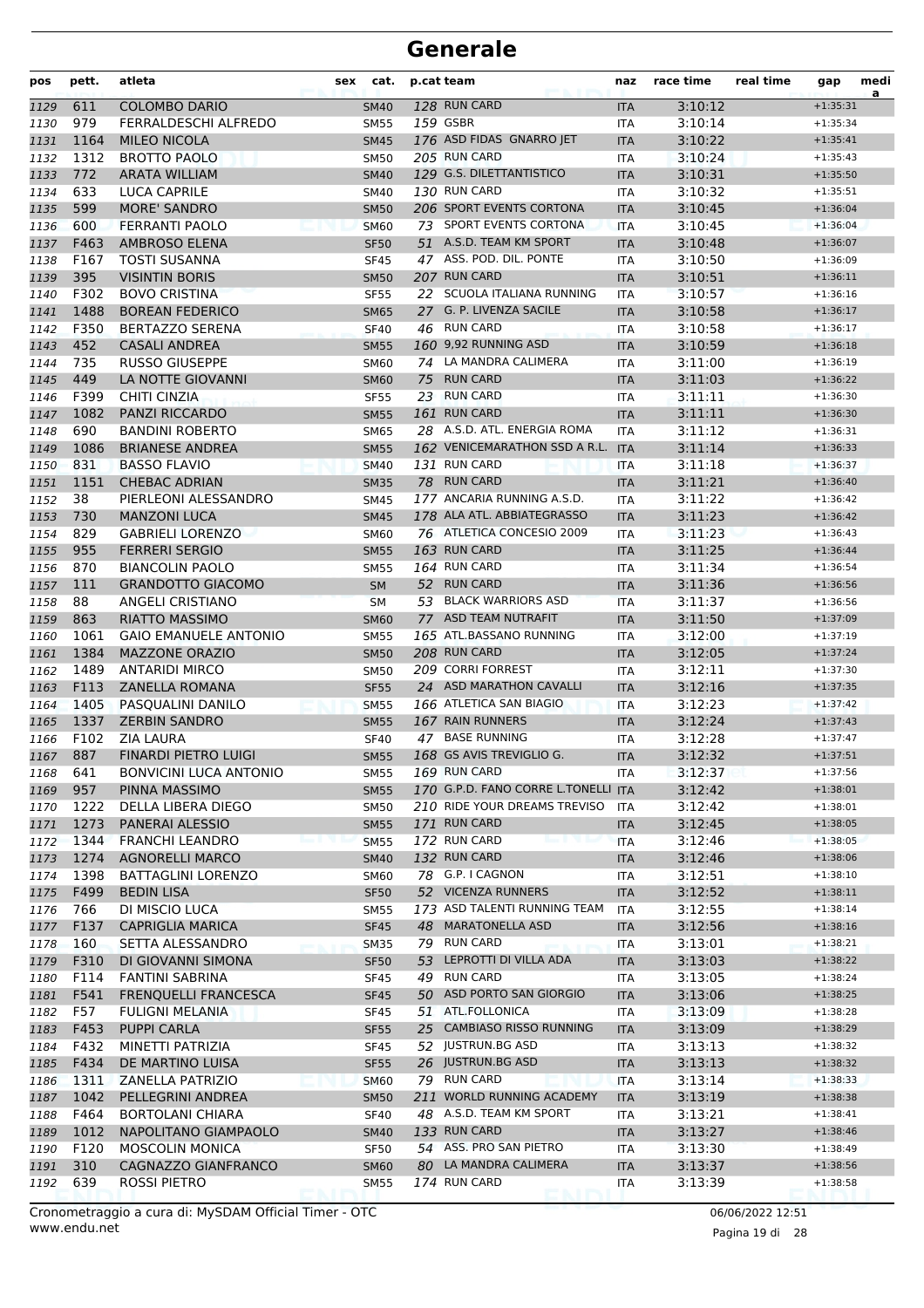| pos          | pett.       | atleta                                           | sex | cat.                       |    | p.cat team                                               | naz        | race time          | real time | gap                      | medi<br>a |
|--------------|-------------|--------------------------------------------------|-----|----------------------------|----|----------------------------------------------------------|------------|--------------------|-----------|--------------------------|-----------|
| 1193         | 1035        | <b>MARSELLA PAOLO</b>                            |     | <b>SM60</b>                | 81 | ASD LAZIO OLIMPIA RUNNERS                                | <b>ITA</b> | 3:13:44            |           | $+1:39:03$               |           |
| 1194         | F244        | <b>MORETTI GIULIANA</b>                          |     | <b>SF60</b>                | 8  | SPORT EVENTS CORTONA                                     | ITA        | 3:13:55            |           | $+1:39:14$               |           |
| 1195         | 1167        | <b>CASUBOLO GIUSEPPE</b>                         |     | <b>SM60</b>                | 82 | <b>RUN CARD</b>                                          | <b>ITA</b> | 3:13:57            |           | $+1:39:16$               |           |
| 1196         | F223        | <b>BRUNO ELEONORA</b>                            |     | <b>SF45</b>                | 53 | <b>RUN CARD</b>                                          | ITA        | 3:14:00            |           | $+1:39:19$               |           |
| 1197         | F221        | MICONI ALESSANDRA                                |     | <b>SF</b>                  | 22 | <b>RUN CARD</b>                                          | <b>ITA</b> | 3:14:00            |           | $+1:39:20$               |           |
| 1198         | 464         | SALI CLAUDIO                                     |     | <b>SM65</b>                | 29 | <b>RUN CARD</b>                                          | <b>ITA</b> | 3:14:02            |           | $+1:39:21$               |           |
| 1199         | 422         | <b>GELAO NICOLA</b>                              |     | <b>SM65</b>                | 30 | RUNNERS DEL LEVANTE                                      | <b>ITA</b> | 3:14:09            |           | $+1:39:28$               |           |
| 1200         | F31         | CONVERTI GIULIANA MARIA                          |     | <b>SF50</b>                |    | 55 RUN CARD                                              | <b>ITA</b> | 3:14:13            |           | $+1:39:32$               |           |
| 1201         | 1359        | FRETTA ALESSANDRO                                |     | <b>SM65</b>                | 31 | <b>MARATONELLA ASD</b>                                   | <b>ITA</b> | 3:14:14            |           | $+1:39:33$               |           |
| 1202         | 1321        | <b>SENATORI IACOPO</b>                           |     | <b>SM45</b>                |    | 179 POL. PORTA SARAGOZZA                                 | <b>ITA</b> | 3:14:15            |           | $+1:39:35$               |           |
| 1203         | 138         | <b>ZANONI RENATO</b>                             |     | <b>SM50</b>                |    | 212 RUN CARD                                             | <b>ITA</b> | 3:14:20            |           | $+1:39:39$               |           |
| 1204         | 989         | <b>MARCHI LUCA</b>                               |     | <b>SM45</b>                |    | 180 ATL.'BANCA DI PESARO'C.                              | <b>ITA</b> | 3:14:29            |           | $+1:39:48$               |           |
| 1205         | F368        | <b>LAURETI ANNA</b>                              |     | <b>SF45</b>                |    | 54 AMICI DELLA FATICA CESENA                             | <b>ITA</b> | 3:14:31            |           | $+1:39:50$               |           |
| 1206         | 1299        | SILVESTRINI FILIPPO                              |     | <b>SM45</b>                |    | 181 RUN CARD                                             | <b>ITA</b> | 3:14:34            |           | $+1:39:54$               |           |
| 1207         | F262        | <b>VETTORE ALICE</b>                             |     | <b>SF35</b>                |    | 31 RUN CARD                                              | <b>ITA</b> | 3:14:36            |           | $+1:39:55$               |           |
| 1208         | F261        | <b>FONTANELLA ELISA</b>                          |     | SF35                       | 32 | <b>RUN CARD</b>                                          | ITA        | 3:14:36            |           | $+1:39:55$               |           |
| 1209         | 1390        | <b>CAVANA CARLO</b>                              |     | <b>SM60</b>                | 83 | CIRC.RICREATIVO CITTANOVA                                | <b>ITA</b> | 3:14:38            |           | $+1:39:57$               |           |
| 1210         | 520         | <b>KESSLER UWE</b>                               |     | <b>SM60</b>                | 84 | <b>MÜLHEIM</b><br>55 RUN SPINEA RUN A.S.D.               | <b>GER</b> | 3:14:48            |           | $+1:40:07$               |           |
| 1211         | F188        | <b>PENSA LAURA</b>                               |     | <b>SF45</b>                |    |                                                          | <b>ITA</b> | 3:14:48            |           | $+1:40:08$               |           |
| 1212         | 846         | SPOLAORE LUCA                                    |     | <b>SM55</b>                |    | 175 ASD RUN IT                                           | <b>ITA</b> | 3:14:54            |           | $+1:40:13$               |           |
| 1213         | F80         | <b>BOLOGNESI LORENA</b>                          |     | <b>SF65</b>                | 3  | <b>S.CLUB LIB. SESTO</b><br>213 CASARUN ASD              | <b>ITA</b> | 3:14:57            |           | $+1:40:16$               |           |
| 1214         | 797         | CAGGIULA PIERGIORGIO                             |     | <b>SM50</b>                |    |                                                          | <b>ITA</b> | 3:15:02            |           | $+1:40:21$               |           |
| 1215         | 458         | <b>TONELLI MASSIMO</b>                           |     | <b>SM50</b>                |    | 214 RUN CARD                                             | <b>ITA</b> | 3:15:06            |           | $+1:40:25$               |           |
| 1216         | F195        | <b>LUNARDI ALICE</b>                             |     | SF                         |    | 23 POL. JOY CLUB FUEL TO RUN<br>215 GS.TORTELLINI VOLTAN | <b>ITA</b> | 3:15:09            |           | $+1:40:28$               |           |
| 1217         | 1171<br>313 | <b>FRULIO CRISTIANO</b>                          |     | <b>SM50</b>                |    | 85 RUNNERS DEL LEVANTE                                   | <b>ITA</b> | 3:15:15<br>3:15:20 |           | $+1:40:34$               |           |
| 1218         | 56          | <b>VALERIO LEONARDO</b><br><b>SLOMPO GIORGIO</b> |     | <b>SM60</b>                |    | 86 GS VALSUGANA TRENTINO                                 | <b>ITA</b> | 3:15:22            |           | $+1:40:39$<br>$+1:40:41$ |           |
| 1219         | F306        | <b>GIUNCHI FRANCESCA</b>                         |     | <b>SM60</b><br><b>SF40</b> | 49 | EDERA ATL. FORLI                                         | <b>ITA</b> | 3:15:27            |           | $+1:40:46$               |           |
| 1220<br>1221 | 904         | <b>BAROZZI GIANCARLO</b>                         |     | <b>SM65</b>                |    | 32 POL.VA GIUDICARIE ESTERIORI ITA                       | ITA        | 3:15:28            |           | $+1:40:47$               |           |
| 1222         | 1078        | PAGLIARANI ANDREA                                |     | <b>SM55</b>                |    | 176 ASD ATL. CESENATICO                                  | <b>ITA</b> | 3:15:28            |           | $+1:40:48$               |           |
| 1223         | 1008        | <b>BIBINI MARCO</b>                              |     | <b>SM55</b>                |    | 177 MARA' AVIS MARATHON                                  | <b>ITA</b> | 3:15:38            |           | $+1:40:58$               |           |
| 1224         | 507         | <b>ZUCCHERI EMANUEL</b>                          |     | <b>SM45</b>                |    | 182 IPPOLIFE S.S.D. A R.L.                               | <b>ITA</b> | 3:15:49            |           | $+1:41:08$               |           |
| 1225         | F362        | <b>BOCCALI ROMINA</b>                            |     | <b>SF45</b>                |    | 56 AMICI DELLA FATICA CESENA                             | <b>ITA</b> | 3:15:49            |           | $+1:41:08$               |           |
| 1226         | 819         | <b>CARE' IVO</b>                                 |     | <b>SM55</b>                |    | 178 PODISTICA SOLIDARIETA'                               | ITA        | 3:15:50            |           | $+1:41:10$               |           |
| 1227         | F303        | DE LUCA MARIAGRAZIA                              |     | <b>SF35</b>                |    | 33 URBAN RUNNERS                                         | <b>ITA</b> | 3:15:55            |           | $+1:41:14$               |           |
| 1228         | 885         | ZANARDO ALBERTO                                  |     | <b>SM35</b>                | 80 | <b>URBAN RUNNERS</b>                                     | <b>ITA</b> | 3:15:55            |           | $+1:41:14$               |           |
| 1229         | 362         | <b>PARENTI MARCO</b>                             |     | <b>SM50</b>                |    | 216 6 IN MOVIMENTO A.S.D.                                | <b>ITA</b> | 3:16:04            |           | $+1:41:23$               |           |
| 1230         | F415        | DE PELLEGRIN MONICA                              |     | <b>SF55</b>                |    | 27 POLISPORTIVA MONTEREALE                               | <b>ITA</b> | 3:16:13            |           | $+1:41:32$               |           |
| 1231         | F511        | POLONI STEFANIA                                  |     | <b>SF55</b>                | 28 | <b>RUNNERS BERGAMO</b>                                   | <b>ITA</b> | 3:16:18            |           | $+1:41:37$               |           |
| 1232         | 1147        | <b>ZANELLATO TONIO</b>                           |     | SM50                       |    | 217 RUN CARD                                             | ITA        | 3:16:22            |           | $+1:41:42$               |           |
| 1233         | 233         | <b>RADICI MANUEL</b>                             |     | <b>SM</b>                  |    | 54 RUN CARD                                              | <b>ITA</b> | 3:16:30            |           | $+1:41:50$               |           |
| 1234         | 1156        | DI GERMANIO ANDREA                               |     | SM45                       |    | 183 ASD FIDAS GNARRO JET                                 | ITA        | 3:16:32            |           | $+1:41:51$               |           |
| 1235         | 1283        | <b>BASSI GIANCARLO</b>                           |     | <b>SM60</b>                |    | 87 RUN CARD                                              | <b>ITA</b> | 3:16:32            |           | $+1:41:52$               |           |
| 1236         | 1342        | CASTELLARI ALBERTO                               |     | <b>SM55</b>                |    | 179 RUN CARD                                             | <b>ITA</b> | 3:16:38            |           | $+1:41:58$               |           |
| 1237         | 1439        | TINTI MARIO GUIDO                                |     | <b>SM50</b>                |    | 218 CAMISANO RUNNING A.S.D.                              | <b>ITA</b> | 3:16:43            |           | $+1:42:02$               |           |
| 1238         | 548         | DOLMEN PAOLO ALBERTO                             |     | SM55                       |    | 180 ATL. CORTINA C. RURALE                               | ITA        | 3:16:48            |           | $+1:42:07$               |           |
| 1239         | 249         | TONONI ALDO                                      |     | <b>SM60</b>                |    | 88 A.S.D. GRUPPO GENERALI                                | <b>ITA</b> | 3:16:49            |           | $+1:42:08$               |           |
| 1240         | 234         | ULIVI GIANNI                                     |     | SM65                       |    | 33 GRUPPO PODISTI RESCO 1909                             | ITA        | 3:16:50            |           | $+1:42:10$               |           |
| 1241         | F279        | AMPOLLINI GIOVANNA                               |     | <b>SF45</b>                |    | 57 A.S.D.C. IL CASTELLO                                  | <b>ITA</b> | 3:16:51            |           | $+1:42:10$               |           |
| 1242         | 522         | SPIDALIERI GIOVANNI                              |     | <b>SM45</b>                |    | <b>184 RUN CARD</b>                                      | ITA        | 3:17:10            |           | $+1:42:29$               |           |
| 1243         | 1133        | <b>LUCACCINI MARCO</b>                           |     | <b>SM50</b>                |    | 219 RUN CARD                                             | <b>ITA</b> | 3:17:11            |           | $+1:42:31$               |           |
| 1244         | F263        | <b>BACIGALUPO ALICE</b>                          |     | <b>SF40</b>                |    | 50 ATLETICA LEVANTE                                      | ITA        | 3:17:16            |           | $+1:42:36$               |           |
| 1245         | 1136        | <b>RONCONI MASSIMO</b>                           |     | <b>SM50</b>                |    | 220 CORRI FORREST                                        | <b>ITA</b> | 3:17:17            |           | $+1:42:36$               |           |
| 1246         | 1428        | <b>BARNABO' FRANCESCO</b>                        |     | <b>SM60</b>                |    | 89 CAMISANO RUNNING A.S.D.                               | ITA        | 3:17:21            |           | $+1:42:40$               |           |
| 1247         | 795         | <b>SANDRI FABRIZIO</b>                           |     | <b>SM55</b>                |    | 181 POL. DIL. SANRAFEL                                   | <b>ITA</b> | 3:17:27            |           | $+1:42:46$               |           |
| 1248         | 1203        | <b>VERONESI MATTEO</b>                           |     | <b>SM45</b>                |    | 185 POL. PORTA SARAGOZZA                                 | <b>ITA</b> | 3:17:33            |           | $+1:42:52$               |           |
| 1249         | F253        | PALADI TATIANA                                   |     | <b>SF45</b>                |    | 58 TRM TEAM                                              | <b>ITA</b> | 3:17:39            |           | $+1:42:59$               |           |
| 1250         | 999         | <b>GHELLI FEDERICO</b>                           |     | <b>SM45</b>                |    | <b>186 RUN CARD</b>                                      | ITA        | 3:18:04            |           | $+1:43:24$               |           |
| 1251         | 1149        | <b>VERGA EMILIO</b>                              |     | <b>SM60</b>                |    | 90 RUN CARD                                              | <b>ITA</b> | 3:18:05            |           | $+1:43:24$               |           |
| 1252         | 69          | <b>PASCO PIERLUIGI</b>                           |     | <b>SM50</b>                |    | 221 VFGROUP ATLETICA SANTA                               | ITA        | 3:18:08            |           | $+1:43:27$               |           |
| 1253         | F111        | MOCCHEGIANI CARPANO<br><b>GIULIA</b>             |     | <b>SF45</b>                |    | 59 PODISTICA SOLIDARIETA'                                | <b>ITA</b> | 3:18:11            |           | $+1:43:30$               |           |
| 1254         | F504        | FRACASSI KATIA MARIA                             |     | SF45                       | 60 | DAINI CARATE BRIANZA                                     | ITA        | 3:18:14            |           | $+1:43:33$               |           |
| 1255         | F165        | DE MASI ANNAPAOLA                                |     | <b>SF55</b>                |    | 29 RUNNERS DEL LEVANTE                                   | <b>ITA</b> | 3:18:17            |           | $+1:43:36$               |           |
|              |             |                                                  |     |                            |    |                                                          |            |                    |           |                          |           |

www.endu.net Cronometraggio a cura di: MySDAM Official Timer - OTC 06/06/2022 12:51

Pagina 20 di 28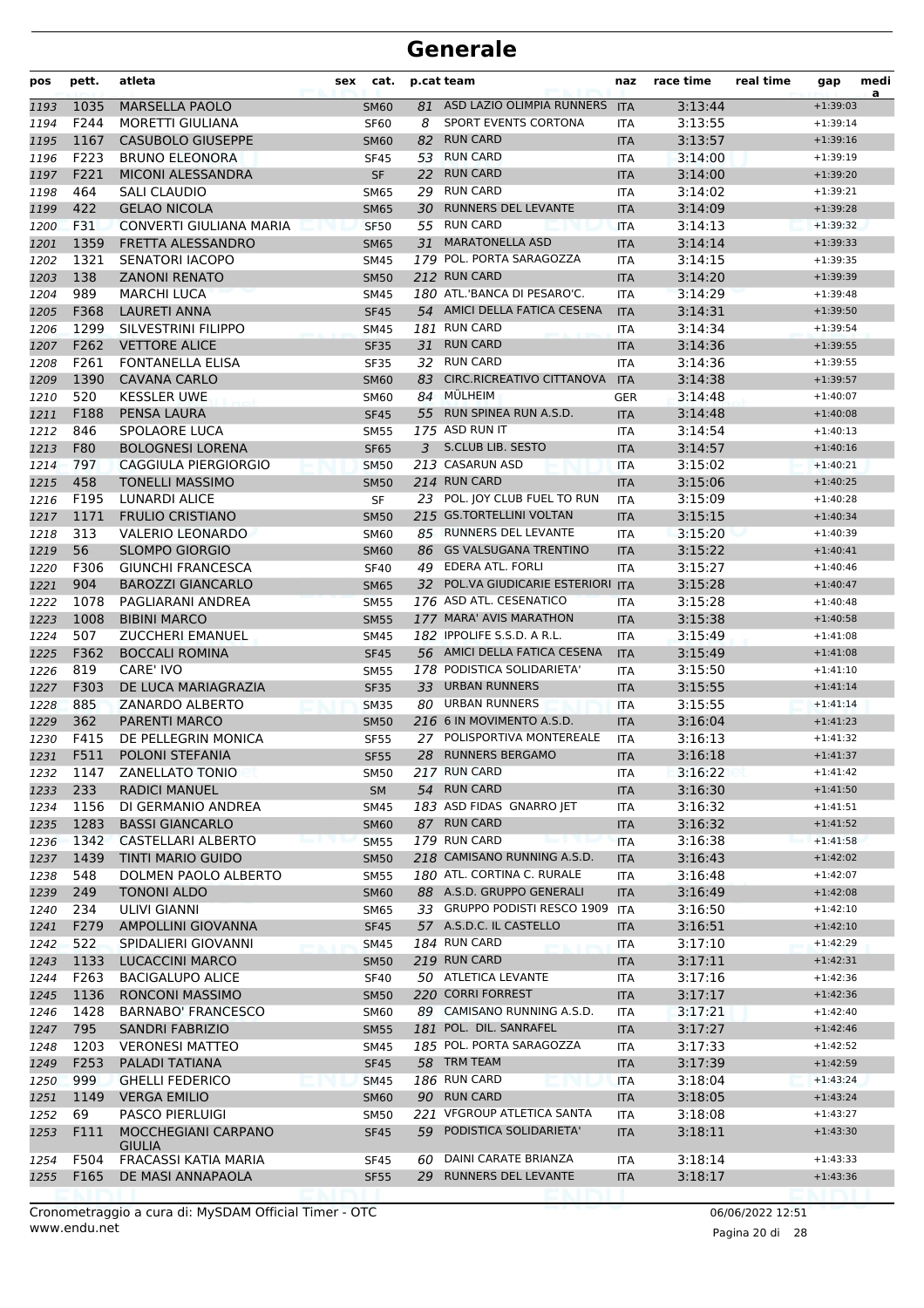| pos  | pett. | atleta                       | sex | cat.        |    | p.cat team                    | naz        | race time | real time | gap        | medi<br>a |
|------|-------|------------------------------|-----|-------------|----|-------------------------------|------------|-----------|-----------|------------|-----------|
| 1256 | 1382  | PETTINA' EMIL                |     | <b>SM40</b> |    | 134 POL. JOY CLUB FUEL TO RUN | <b>ITA</b> | 3:18:22   |           | $+1:43:41$ |           |
| 1257 | F534  | <b>LUPI SILVIA</b>           |     | <b>SF60</b> | 9  | ATL.VICENTINA                 | <b>ITA</b> | 3:18:34   |           | $+1:43:53$ |           |
| 1258 | F393  | <b>CAPPELLETTI SARA</b>      |     | <b>SF45</b> | 61 | ATL. TUSCULUM                 | <b>ITA</b> | 3:18:40   |           | $+1:43:59$ |           |
| 1259 | 157   | <b>BELLEGGIA GIORGIO</b>     |     | <b>SM45</b> |    | 187 ATLETICA BUJA             | <b>ITA</b> | 3:18:40   |           | $+1:43:59$ |           |
| 1260 | F169  | <b>ZAMBELLI SUSANNA</b>      |     | <b>SF50</b> |    | 56 PODISTI MASERA' DI PADOVA  | <b>ITA</b> | 3:18:41   |           | $+1:44:01$ |           |
| 1261 | 729   | LUPATINI ANDREA              |     | <b>SM50</b> |    | 222 RUN CARD                  | <b>ITA</b> | 3:18:45   |           | $+1:44:04$ |           |
| 1262 | F121  | SAVARESI ANNA MARIA          |     | <b>SF55</b> |    | 30 G.P. OVER PONTEVICO        | <b>ITA</b> | 3:18:48   |           | $+1:44:07$ |           |
| 1263 | 1000  | <b>BELLUCCI GIANMARCO</b>    |     | <b>SM</b>   |    | 55 RUN CARD                   | <b>ITA</b> | 3:18:53   |           | $+1:44:12$ |           |
| 1264 | 102   | <b>ANGELINI ANDREA</b>       |     | <b>SM50</b> |    | 223 G.S. AVIS AIDO URBINO     | <b>ITA</b> | 3:18:56   |           | $+1:44:15$ |           |
| 1265 | F481  | PANFILO VALERIA              |     | <b>SF50</b> |    | 57 RUN CARD                   | <b>ITA</b> | 3:18:58   |           | $+1:44:17$ |           |
| 1266 | 1438  | <b>TEDOLDI ANGELO</b>        |     | <b>SM55</b> |    | 182 CAMISANO RUNNING A.S.D.   | <b>ITA</b> | 3:18:58   |           | $+1:44:17$ |           |
| 1267 | 1258  | <b>TURRI MATTEO</b>          |     | <b>SM40</b> |    | 135 RUN CARD                  | <b>ITA</b> | 3:18:58   |           | $+1:44:17$ |           |
| 1268 | 444   | <b>FIORINI ROMEO</b>         |     | <b>SM65</b> |    | 34 ASD I PODISTI DI NEMO      | <b>ITA</b> | 3:19:06   |           | $+1:44:25$ |           |
| 1269 | F382  | TRAINA MARZIA                |     | <b>SF50</b> | 58 | <b>RUNNERS BERGAMO</b>        | <b>ITA</b> | 3:19:06   |           | $+1:44:25$ |           |
| 1270 | 579   | <b>SPINI OLIVIERO</b>        |     | <b>SM60</b> | 91 | ESC SSD SRL EUROPA SC         | <b>ITA</b> | 3:19:15   |           | $+1:44:34$ |           |
| 1271 | 355   | <b>TURCO MATTIA</b>          |     | <b>SM45</b> |    | 188 PODISMO BUTTRIO           | ITA        | 3:19:21   |           | $+1:44:40$ |           |
| 1272 | 1183  | <b>GRANI FEDERICO</b>        |     | <b>SM55</b> |    | 183 G.P. C.A.I. PISTOIA       | <b>ITA</b> | 3:19:23   |           | $+1:44:43$ |           |
| 1273 | 888   | ANDREOTTI IVANO              |     | <b>SM55</b> |    | 184 RUN CARD                  | <b>ITA</b> | 3:19:44   |           | $+1:45:03$ |           |
| 1274 | 1448  | <b>EGENOLF ALBERT MARIA</b>  |     | <b>SM60</b> |    | 92 RAVENNA RUNNERS CLUB       | <b>ITA</b> | 3:19:51   |           | $+1:45:10$ |           |
| 1275 | F403  | <b>CHINNI LUCIA</b>          |     | <b>SF60</b> |    | 10 PUROSANGUE ATHLETICS       | <b>ITA</b> | 3:19:56   |           | $+1:45:15$ |           |
| 1276 | 1456  | <b>RAVAIOLI FRANCO</b>       |     | <b>SM55</b> |    | 185 CORRI FORREST             | <b>ITA</b> | 3:19:57   |           | $+1:45:17$ |           |
| 1277 | 1395  | POZZI MICHELE ANDREA         |     | <b>SM50</b> |    | 224 RUNNING SARONNO           | <b>ITA</b> | 3:20:06   |           | $+1:45:25$ |           |
| 1278 | 667   | TRENTINI EMILIANO            |     | <b>SM45</b> |    | 189 RUN CARD                  | <b>ITA</b> | 3:20:07   |           | $+1:45:27$ |           |
| 1279 | F437  | MENEGUZZO DENISE             |     | <b>SF45</b> |    | 62 RUN CARD                   | <b>ITA</b> | 3:20:09   |           | $+1:45:28$ |           |
| 1280 | 801   | <b>TROLESE DANIELE</b>       |     | <b>SM50</b> |    | 225 #FAISENZADIRE ASD         | <b>ITA</b> | 3:20:09   |           | $+1:45:28$ |           |
| 1281 | F282  | <b>BOLOGNIN CLAUDIA</b>      |     | <b>SF50</b> |    | 59 RUN CARD                   | <b>ITA</b> | 3:20:09   |           | $+1:45:28$ |           |
| 1282 | 834   | DA RE ALESSANDRO             |     | <b>SM55</b> |    | 186 RUNNERS PADOVA            | <b>ITA</b> | 3:20:10   |           | $+1:45:29$ |           |
| 1283 | 1177  | RE ITALO LOREDANO            |     | <b>SM65</b> |    | 35 ROAD RUNNERS CLUB MILANO   | <b>ITA</b> | 3:20:14   |           | $+1:45:33$ |           |
| 1284 | 869   | <b>VILLA STEFANO</b>         |     | <b>SM50</b> |    | 226 PODISTICA CORREGGIO       | <b>ITA</b> | 3:20:17   |           | $+1:45:36$ |           |
| 1285 | 291   | <b>MORANDI GIACOMO</b>       |     | <b>SM50</b> |    | 227 G.P. OVER PONTEVICO       | <b>ITA</b> | 3:20:17   |           | $+1:45:37$ |           |
| 1286 | F328  | <b>NEGRI CINZIA</b>          |     | <b>SF60</b> |    | 11 ATLETICA 42195 'BLU FRIDA' | <b>ITA</b> | 3:20:22   |           | $+1:45:41$ |           |
| 1287 | 816   | <b>MALAGUGINI MICHELE</b>    |     | <b>SM55</b> |    | 187 RUN CARD                  | ITA        | 3:20:22   |           | $+1:45:42$ |           |
| 1288 | F369  | SIMONETTI JESSICA            |     | <b>SF50</b> |    | 60 ATL.VICENTINA              | <b>ITA</b> | 3:20:23   |           | $+1:45:42$ |           |
| 1289 | 754   | <b>ARGENTI MASSIMO</b>       |     | <b>SM60</b> |    | 93 A.S.D. ATLETICA MASTER     | <b>ITA</b> | 3:20:28   |           | $+1:45:48$ |           |
| 1290 | 456   | <b>MICO' FABRIZIO</b>        |     | <b>SM55</b> |    | 188 PODISTICA OSTIA           | <b>ITA</b> | 3:20:39   |           | $+1:45:58$ |           |
| 1291 | 429   | ACERBI ALESSANDRO            |     | <b>SM35</b> |    | 81 RUN CARD                   | <b>ITA</b> | 3:20:47   |           | $+1:46:06$ |           |
| 1292 | 1490  | <b>BALASSO GIOVANNI</b>      |     | <b>SM45</b> |    | 190 RUN CARD                  | <b>ITA</b> | 3:20:47   |           | $+1:46:07$ |           |
| 1293 | 402   | <b>GARUFI DAVIDE</b>         |     | <b>SM35</b> |    | 82 MARATHON CREMONA           | <b>ITA</b> | 3:20:48   |           | $+1:46:07$ |           |
| 1294 | 867   | <b>FERRARESE ADRIANO</b>     |     | <b>SM55</b> |    | 189 RUN SPINEA RUN A.S.D.     | <b>ITA</b> | 3:20:50   |           | $+1:46:09$ |           |
| 1295 | 646   | DI GIOIA ANTONIO             |     | SM65        |    | 36 C.AZ. FINCANTIERI WARTSILA | ITA        | 3:20:50   |           | $+1:46:10$ |           |
|      |       | <b>GIANCARLO</b>             |     |             |    |                               |            |           |           |            |           |
| 1296 | F489  | TURATI GIADA EMANUELA        |     | <b>SF45</b> | 63 | PASSO CAPPONI ASD             | <b>ITA</b> | 3:20:58   |           | $+1:46:17$ |           |
| 1297 | 98    | <b>GHINATTI GIANLUCA</b>     |     | <b>SM55</b> |    | 190 SALCUS                    | ITA        | 3:20:58   |           | $+1:46:17$ |           |
| 1298 | F546  | <b>MINETTO GRAZIELLA</b>     |     | <b>SF65</b> |    | 4 AZZANO RUNNERS              | <b>ITA</b> | 3:21:03   |           | $+1:46:22$ |           |
| 1299 | 353   | <b>LUCIA SERGIO</b>          |     | <b>SM45</b> |    | 191 PODISTI MASERA' DI PADOVA | ITA        | 3:21:09   |           | $+1:46:28$ |           |
| 1300 | 1333  | <b>GALVAN CARLO</b>          |     | <b>SM55</b> |    | 191 AMATORI ATL.CHIRIGNAGO    | <b>ITA</b> | 3:21:09   |           | $+1:46:28$ |           |
| 1301 | 780   | DE VIDI ALESSANDRO           |     | SM          |    | 56 RUN CARD                   | ITA        | 3:21:15   |           | $+1:46:34$ |           |
| 1302 | 907   | <b>SCOMMEGNA SALVATORE</b>   |     | <b>SM55</b> |    | 192 LEPROTTI DI VILLA ADA     | <b>ITA</b> | 3:21:19   |           | $+1:46:38$ |           |
| 1303 | 154   | <b>MARTORELLI MASSIMO</b>    |     | <b>SM50</b> |    | 228 MARATHON CLUB IMPERIA     | ITA        | 3:21:19   |           | $+1:46:39$ |           |
| 1304 | 1416  | <b>CATTANEO CARLO</b>        |     | <b>SM50</b> |    | 229 GS AVIS TREVIGLIO G.      | <b>ITA</b> | 3:21:20   |           | $+1:46:39$ |           |
| 1305 | 767   | <b>BAVA MICHELE</b>          |     | <b>SM50</b> |    | 230 RUNNING WORLD TRIESTE     | <b>ITA</b> | 3:21:22   |           | $+1:46:41$ |           |
| 1306 | 59    | <b>MATTIELLO DARIO</b>       |     | <b>SM40</b> |    | 136 RUN CARD                  | <b>ITA</b> | 3:21:28   |           | $+1:46:47$ |           |
| 1307 | F56   | <b>FARDO NASTINCA</b>        |     | <b>SF45</b> |    | 64 ATL.VICENTINA              | <b>ITA</b> | 3:21:28   |           | $+1:46:47$ |           |
| 1308 | F55   | <b>ACERBI CHIARA</b>         |     | <b>SF50</b> |    | 61 ATL.VICENTINA              | <b>ITA</b> | 3:21:28   |           | $+1:46:47$ |           |
| 1309 | 1501  | MADDIO DAVIDE                |     | SM45        |    | 192 RUN CARD                  | ITA        | 3:21:38   |           | $+1:46:57$ |           |
| 1310 | F67   | BATTISTEL MANUELA            |     | <b>SF50</b> |    | 62 MONTELLO RUNNERS CLUB      | <b>ITA</b> | 3:21:39   |           | $+1:46:59$ |           |
| 1311 | 589   | <b>CAMPANALE DANIELE</b>     |     | <b>SM50</b> |    | 231 ASD RUNNING CASSANO       | ITA        | 3:21:42   |           | $+1:47:02$ |           |
| 1312 | 1005  | DI SARNO MASSIMO             |     | <b>SM60</b> |    | 94 JALMICCO CORSE             | <b>ITA</b> | 3:21:50   |           | $+1:47:09$ |           |
| 1313 | 950   | RINALDIN STEFANO             |     | <b>SM60</b> |    | 95 RUN CARD                   | <b>ITA</b> | 3:21:53   |           | $+1:47:12$ |           |
| 1314 | 399   | <b>GASPARINI PAOLO</b>       |     | <b>SM65</b> | 37 | <b>MARATHON LEGNAGO</b>       | <b>ITA</b> | 3:22:00   |           | $+1:47:20$ |           |
| 1315 | F457  | BERNARDELLO SIMONA           |     | <b>SF40</b> |    | 51 ASD PODISTICA PERALTO      | ITA        | 3:22:03   |           | $+1:47:22$ |           |
| 1316 | 1433  | <b>DIGIUNI GABRIELE</b>      |     | <b>SM50</b> |    | 232 CAMISANO RUNNING A.S.D.   | <b>ITA</b> | 3:22:09   |           | $+1:47:28$ |           |
| 1317 | 480   | ZANELLA STEFANO              |     | <b>SM55</b> |    | 193 GRUPPO PODISTI CIARLASCHI | ITA        | 3:22:24   |           | $+1:47:44$ |           |
| 1318 | F270  | <b>CAPICCHIONI VALENTINA</b> |     | <b>SF45</b> |    | 65 OLIMPUS SAN MARINO         | <b>SMR</b> | 3:22:27   |           | $+1:47:46$ |           |
|      |       |                              |     |             |    |                               |            |           |           |            |           |

Pagina 21 di 28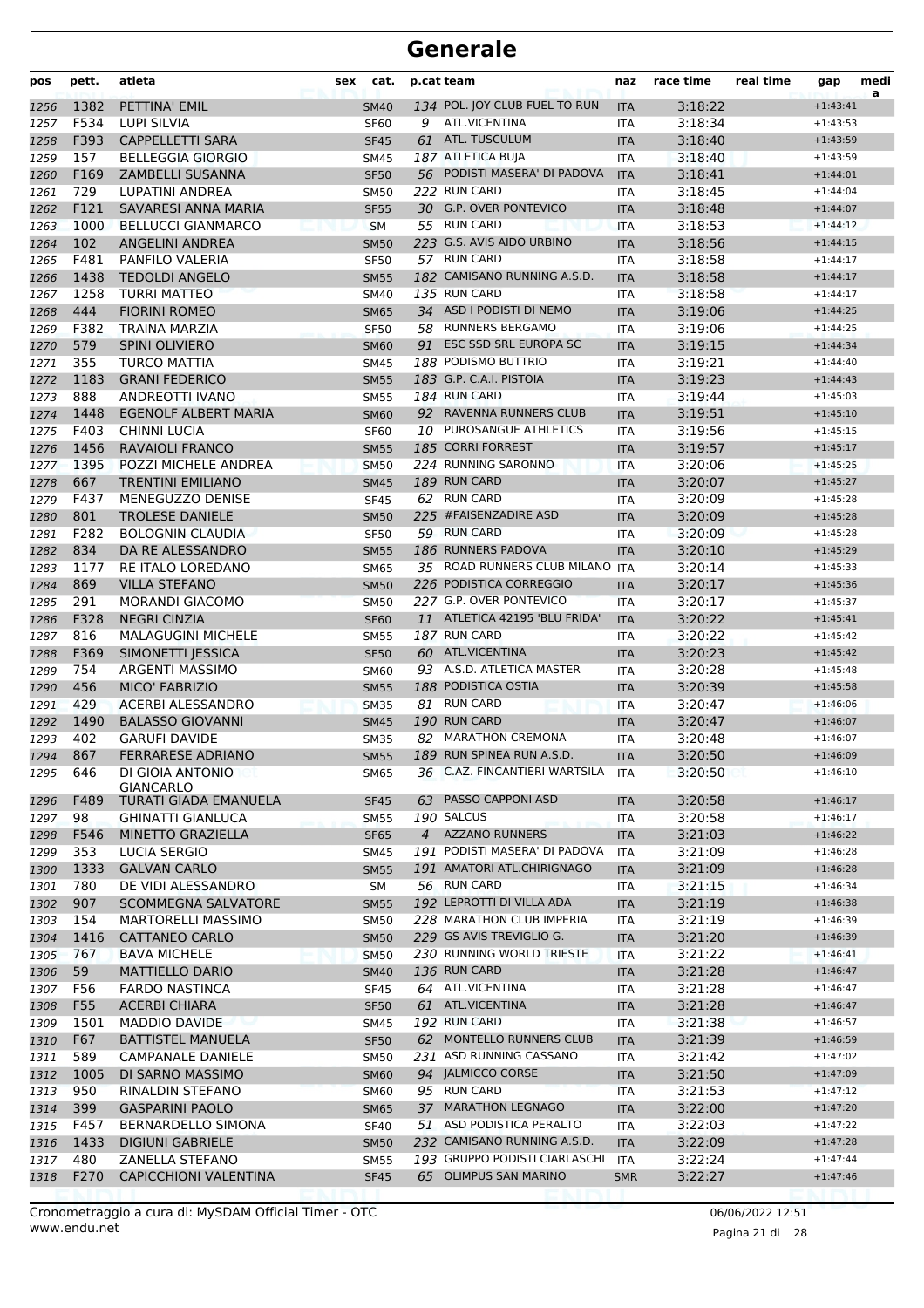| 63 OLIMPIA NUOVA RUNNING A.S. ITA<br>3:22:34<br>F86<br>PECORARO ROSA RITA<br>$+1:47:54$<br><b>SF50</b><br>233 OLIMPIA NUOVA RUNNING A.S. ITA<br>143<br><b>ESPOSITO ANTONIO</b><br>3:22:35<br><b>SM50</b><br>$+1:47:54$<br>194 RUN CARD<br>868<br><b>BORGOGELLI CRISTIANO</b><br>3:22:38<br><b>SM55</b><br>$+1:47:57$<br><b>ITA</b><br>559<br>234 A.S.D. PIANO MA ARRIVIAMO<br>CINQUINA GIOVANNI<br><b>SM50</b><br>3:22:39<br>$+1:47:58$<br><b>ITA</b><br>137 RUN CARD<br><b>SERNESI ROCCO</b><br>260<br>3:22:41<br>1323<br><b>SM40</b><br><b>ITA</b><br>$+1:48:00$<br>F180<br><b>CRESCIMBENI MARIA</b><br>31 VERONA RUNNER TOGETHER<br>3:22:43<br>1324<br><b>SF55</b><br>ITA<br>$+1:48:02$<br><b>ADELAIDE</b><br>F455<br>PELA DONATELLA<br>66 ADRIATICO TEAM<br>3:22:46<br>$+1:48:05$<br><b>SF45</b><br><b>ITA</b><br>418<br>38 G.P.D. FANO CORRE L.TONELLI ITA<br>SEBASTIANI EUGENIO<br>3:23:01<br>$+1:48:20$<br><b>SM65</b><br>325<br>193 RUN CARD<br><b>MAZZOTTI LUCA</b><br>3:23:04<br>1327<br><b>SM45</b><br><b>ITA</b><br>$+1:48:24$<br>327<br>MAZZOTTI MASSIMO<br>235 RAVENNA RUNNERS CLUB<br>3:23:05<br>1328<br><b>SM50</b><br><b>ITA</b><br>$+1:48:24$<br>194 G.A.A.C. 2007<br>1329<br>1138<br><b>BALDACCI DAVIDE</b><br>3:23:05<br>$+1:48:24$<br><b>SM45</b><br><b>ITA</b><br>195 AMICI DELLA FATICA CESENA<br>1029<br><b>MORINI MARCELLO</b><br>3:23:12<br>1330<br><b>SM55</b><br><b>ITA</b><br>$+1:48:31$<br>236 AMICI DELLA FATICA CESENA<br>1007<br><b>BRUNETTI DAVIDE</b><br>3:23:15<br>1331<br><b>SM50</b><br><b>ITA</b><br>$+1:48:34$<br>196 RUN CARD<br>1202<br>3:23:21<br><b>MOLTENI EMANUELE</b><br>$+1:48:40$<br>1332<br><b>SM55</b><br><b>ITA</b><br>1027<br>197 AMICI DELLA FATICA CESENA<br>3:23:27<br><b>BROCCOLI MARCO</b><br>1333<br><b>SM55</b><br><b>ITA</b><br>$+1:48:46$<br>F361<br>CERVELLERA MARIA NEVE<br>64 AMICI DELLA FATICA CESENA<br>3:23:27<br>$+1:48:46$<br>1334<br><b>SF50</b><br><b>ITA</b><br>972<br>198 ADRIATICO TEAM<br>3:23:30<br>1335<br>DE LAURENTIIS GUGLIELMO<br>$+1:48:49$<br><b>SM55</b><br><b>ITA</b><br>199 RUN CARD<br>1367<br><b>BALDINI MICHELE</b><br>3:23:31<br>1336<br><b>SM55</b><br><b>ITA</b><br>$+1:48:50$<br>F337<br><b>RUN CARD</b><br>SOFFIENTINI MARINELLA<br>3:23:33<br>67<br>$+1:48:52$<br><b>SF45</b><br><b>ITA</b><br><b>SANTINA</b><br>F374<br>PALAZZOLO NUNZIATINA<br>65 RUN CARD<br>3:23:33<br>$+1:48:52$<br>1338<br><b>SF50</b><br><b>ITA</b><br>800<br>237 RUN CARD<br>3:23:38<br><b>SANSON LUIGI</b><br><b>SM50</b><br>1339<br><b>ITA</b><br>$+1:48:58$<br>453<br>200 9,92 RUNNING ASD<br>3:23:41<br>SARAGONI MASSIMO<br><b>SM55</b><br><b>ITA</b><br>$+1:49:00$<br>1340<br>238 VIRTUS GROANE<br>492<br>POLONIATO MASSIMO<br>3:23:55<br>$+1:49:14$<br><b>SM50</b><br><b>ITA</b><br>1298<br>57 RUN CARD<br><b>COSULICH DE PECINE</b><br>3:23:55<br>$+1:49:15$<br>SΜ<br>ITA<br><b>FILIPPO</b><br>RUNNING TORRE DE' ROVERI<br>F283<br><b>ZAPPELLA MARA</b><br>3:23:58<br>$+1:49:17$<br>1343<br><b>SF50</b><br><b>ITA</b><br>66<br>239 RUNNING TORRE DE' ROVERI<br>839<br>ZAMBETTI ANTONIO<br>3:23:58<br><b>SM50</b><br><b>ITA</b><br>1344<br>$+1:49:17$<br>F62<br><b>ANERDI PATRIZIA</b><br>67 G.P. SOLVAY<br>3:23:59<br>$+1:49:18$<br><b>SF50</b><br><b>ITA</b><br>F41<br><b>GRANZON ELISA</b><br>34 MARATONINA UDINESE<br>3:24:08<br>$+1:49:28$<br><b>SF35</b><br><b>ITA</b><br>F334<br><b>CORTICELLI SILVIA</b><br>68 ROAD RUNNERS CLUB MILANO ITA<br>3:24:22<br><b>SF50</b><br>$+1:49:42$<br>1476<br><b>TROTTI GIOVANNI</b><br>201 G.S. VALGEROLA CIAPPARELLI<br>3:24:23<br>$+1:49:42$<br><b>SM55</b><br><b>ITA</b><br>1046<br><b>MILANI FRANCO</b><br>195 PASSO CAPPONI ASD<br>3:24:25<br><b>SM45</b><br><b>ITA</b><br>$+1:49:44$<br>202 AMICA ASD - I SSSIAN<br>1240<br><b>BANDIERA NICOLA</b><br>3:24:28<br><b>SM55</b><br><b>ITA</b><br>$+1:49:48$<br>1327<br>203 RUN CARD<br><b>GASPARINI EMANUELE</b><br>3:24:36<br>$+1:49:56$<br><b>SM55</b><br><b>ITA</b><br>F275<br>68 9,92 RUNNING ASD<br><b>MINORE MARGHERITA</b><br>3:24:42<br>1352<br><b>SF45</b><br><b>ITA</b><br>$+1:50:01$<br>240 EUROATLETICA 2002<br>1025<br><b>GOTTER ALESSANDRO</b><br>3:24:47<br>1353<br><b>SM50</b><br><b>ITA</b><br>$+1:50:06$<br>482<br>241 G.A.P. SARONNO<br>RAIMONDI MARCO<br>$+1:50:07$<br>1354<br><b>SM50</b><br><b>ITA</b><br>3:24:48<br>742<br>39 POL. CIOCIARA ANTONIO FAVA ITA<br>1355<br><b>VILLA ANTONIO</b><br>3:24:50<br><b>SM65</b><br>$+1:50:09$<br>F528<br>ZAUPA ANNA MARIA<br><b>SF55</b><br>32 VICENZA MARATHON<br>3:24:55<br>$+1:50:14$<br>ITA<br>1356<br>69 VICENZA MARATHON<br>F98<br><b>CASALATINA DEBORAH</b><br>3:24:55<br>$+1:50:14$<br>1357<br><b>SF45</b><br><b>ITA</b><br>69 PODISTICA SOLIDARIETA'<br>F324<br><b>MEDORI MARTINA</b><br><b>SF50</b><br>3:24:56<br>1358<br>$+1:50:15$<br>ITA<br>1406<br>SPEDO OLIVIERO<br>96 A.S.D. GATE-CRAL INPS<br>3:24:57<br>1359<br><b>SM60</b><br><b>ITA</b><br>$+1:50:16$<br>F433<br>70 JUSTRUN.BG ASD<br><b>BONOMI LAURA</b><br>3:25:03<br>$+1:50:22$<br>1360<br><b>SF50</b><br><b>ITA</b><br>F431<br>52 JUSTRUN.BG ASD<br>PREVITALI CLARA<br>3:25:03<br>$+1:50:22$<br>1361<br><b>SF40</b><br><b>ITA</b><br>242 RUN CARD<br>91<br>3:25:24<br>$+1:50:44$<br>1362<br>PASQUALINI GERMANO<br><b>SM50</b><br>ITA<br>97 RUN CARD<br>1084<br><b>ESPOSITO ANTONIO</b><br>3:25:25<br>$+1:50:44$<br><b>SM60</b><br><b>ITA</b><br>F243<br>24 ATL. ARCISATE<br>3:25:27<br><b>MARTINO STEFANIA</b><br>SF<br>$+1:50:46$<br>ITA<br>196 RUN CARD<br>1446<br>MENEGUZZO LUCA<br>3:25:33<br><b>SM45</b><br><b>ITA</b><br>$+1:50:53$<br>243 RUNNERS PADOVA<br>695<br><b>VERZURA ANDREA</b><br>3:25:35<br>$+1:50:55$<br><b>SM50</b><br><b>ITA</b><br><b>RUNNING SARONNO</b><br>F348<br><b>BUSNELLI GABRIELLA</b><br>3:25:44<br>$+1:51:03$<br><b>SF45</b><br>70<br><b>ITA</b><br>58 RUN CARD<br>410<br>3:25:48<br><b>GONTEL MANUEL</b><br>$+1:51:07$<br>SM<br><b>ITA</b><br><b>RUN CARD</b><br>98<br>1345<br>PERUZZI STEFANO<br>3:25:54<br>$+1:51:13$<br><b>SM60</b><br><b>ITA</b><br>1374<br>40 A.S.D. TRE CASALI<br><b>MARIANO MARIO</b><br>3:26:01<br><b>SM65</b><br>$+1:51:20$<br>ITA<br>SALVATORE<br>F484<br>ATL. BEDIZZOLE<br>3:26:02<br><b>GUGLIUCCI RITA</b><br>$+1:51:21$<br>SF <sub>65</sub><br>5<br><b>ITA</b><br><b>RUN CARD</b><br>F379<br>71<br>3:26:03<br>ZANICOTTI JUDIT<br>$+1:51:23$<br><b>SF45</b><br><b>HUN</b><br>244 ESC SSD SRL EUROPA SC<br>688<br>CATTARUZZI STEFANO<br>3:26:04<br>$+1:51:24$<br><b>SM50</b><br><b>ITA</b><br>59 RUN CARD<br>118<br><b>ROTA GIORGIO</b><br>3:26:11<br>$+1:51:30$<br><b>SM</b><br><b>ITA</b><br>197 RUN CARD<br>39<br>PASQUA MARCO<br>3:26:12<br>$+1:51:31$<br>1375<br><b>SM45</b><br><b>ITA</b><br>138 PODISTICA PONTELUNGO<br>913<br><b>COFFEY ANDREW PATRICK</b><br>3:26:17<br>$+1:51:36$<br>1376<br>SM40<br><b>IRL</b><br>198 RUN CARD<br>990<br><b>BUSATO FRANCESCO</b><br>3:26:21<br>$+1:51:40$<br>1377<br><b>SM45</b><br><b>ITA</b><br>191<br>99 TEAM OTC SSD ARL<br>3:26:23<br>BAFFICO DINO<br>$+1:51:42$<br>1378<br><b>SM60</b><br>ITA<br>F61<br>72 G.P. SOLVAY<br><b>SALIS SONIA</b><br>3:26:28<br>$+1:51:47$<br>1379<br><b>SF45</b><br><b>ITA</b><br><b>RUN CARD</b><br>F162<br><b>CERIANI FRANCESCA</b><br>3:26:40<br>1380<br><b>SF50</b><br>$+1:51:59$<br>71<br><b>ITA</b><br>Cronometraggio a cura di: MySDAM Official Timer - OTC<br>06/06/2022 12:51 | pos  | pett. | atleta | sex | cat. | p.cat team | naz | race time | real time | gap | medi<br>a |
|---------------------------------------------------------------------------------------------------------------------------------------------------------------------------------------------------------------------------------------------------------------------------------------------------------------------------------------------------------------------------------------------------------------------------------------------------------------------------------------------------------------------------------------------------------------------------------------------------------------------------------------------------------------------------------------------------------------------------------------------------------------------------------------------------------------------------------------------------------------------------------------------------------------------------------------------------------------------------------------------------------------------------------------------------------------------------------------------------------------------------------------------------------------------------------------------------------------------------------------------------------------------------------------------------------------------------------------------------------------------------------------------------------------------------------------------------------------------------------------------------------------------------------------------------------------------------------------------------------------------------------------------------------------------------------------------------------------------------------------------------------------------------------------------------------------------------------------------------------------------------------------------------------------------------------------------------------------------------------------------------------------------------------------------------------------------------------------------------------------------------------------------------------------------------------------------------------------------------------------------------------------------------------------------------------------------------------------------------------------------------------------------------------------------------------------------------------------------------------------------------------------------------------------------------------------------------------------------------------------------------------------------------------------------------------------------------------------------------------------------------------------------------------------------------------------------------------------------------------------------------------------------------------------------------------------------------------------------------------------------------------------------------------------------------------------------------------------------------------------------------------------------------------------------------------------------------------------------------------------------------------------------------------------------------------------------------------------------------------------------------------------------------------------------------------------------------------------------------------------------------------------------------------------------------------------------------------------------------------------------------------------------------------------------------------------------------------------------------------------------------------------------------------------------------------------------------------------------------------------------------------------------------------------------------------------------------------------------------------------------------------------------------------------------------------------------------------------------------------------------------------------------------------------------------------------------------------------------------------------------------------------------------------------------------------------------------------------------------------------------------------------------------------------------------------------------------------------------------------------------------------------------------------------------------------------------------------------------------------------------------------------------------------------------------------------------------------------------------------------------------------------------------------------------------------------------------------------------------------------------------------------------------------------------------------------------------------------------------------------------------------------------------------------------------------------------------------------------------------------------------------------------------------------------------------------------------------------------------------------------------------------------------------------------------------------------------------------------------------------------------------------------------------------------------------------------------------------------------------------------------------------------------------------------------------------------------------------------------------------------------------------------------------------------------------------------------------------------------------------------------------------------------------------------------------------------------------------------------------------------------------------------------------------------------------------------------------------------------------------------------------------------------------------------------------------------------------------------------------------------------------------------------------------------------------------------------------------------------------------------------------------------------------------------------------------------------------------------------------------------------------------------------------------------------------------------------------------------------------------------------------------------------------------------------------------------------------------------------------------------------------------------------------------------------------------------------------------------------------------------------------------------------------------------------------------------------------------------------------------------------------------------------------------------------------------------------------------------------------------------------------------------------------------------------------------------------------------------------------------------------------------------------------------------------------------------------------------------------------------------------------------------------------------------------------------------------------------------------|------|-------|--------|-----|------|------------|-----|-----------|-----------|-----|-----------|
|                                                                                                                                                                                                                                                                                                                                                                                                                                                                                                                                                                                                                                                                                                                                                                                                                                                                                                                                                                                                                                                                                                                                                                                                                                                                                                                                                                                                                                                                                                                                                                                                                                                                                                                                                                                                                                                                                                                                                                                                                                                                                                                                                                                                                                                                                                                                                                                                                                                                                                                                                                                                                                                                                                                                                                                                                                                                                                                                                                                                                                                                                                                                                                                                                                                                                                                                                                                                                                                                                                                                                                                                                                                                                                                                                                                                                                                                                                                                                                                                                                                                                                                                                                                                                                                                                                                                                                                                                                                                                                                                                                                                                                                                                                                                                                                                                                                                                                                                                                                                                                                                                                                                                                                                                                                                                                                                                                                                                                                                                                                                                                                                                                                                                                                                                                                                                                                                                                                                                                                                                                                                                                                                                                                                                                                                                                                                                                                                                                                                                                                                                                                                                                                                                                                                                                                                                                                                                                                                                                                                                                                                                                                                                                                                                                                                                                                                                   | 1319 |       |        |     |      |            |     |           |           |     |           |
|                                                                                                                                                                                                                                                                                                                                                                                                                                                                                                                                                                                                                                                                                                                                                                                                                                                                                                                                                                                                                                                                                                                                                                                                                                                                                                                                                                                                                                                                                                                                                                                                                                                                                                                                                                                                                                                                                                                                                                                                                                                                                                                                                                                                                                                                                                                                                                                                                                                                                                                                                                                                                                                                                                                                                                                                                                                                                                                                                                                                                                                                                                                                                                                                                                                                                                                                                                                                                                                                                                                                                                                                                                                                                                                                                                                                                                                                                                                                                                                                                                                                                                                                                                                                                                                                                                                                                                                                                                                                                                                                                                                                                                                                                                                                                                                                                                                                                                                                                                                                                                                                                                                                                                                                                                                                                                                                                                                                                                                                                                                                                                                                                                                                                                                                                                                                                                                                                                                                                                                                                                                                                                                                                                                                                                                                                                                                                                                                                                                                                                                                                                                                                                                                                                                                                                                                                                                                                                                                                                                                                                                                                                                                                                                                                                                                                                                                                   | 1320 |       |        |     |      |            |     |           |           |     |           |
|                                                                                                                                                                                                                                                                                                                                                                                                                                                                                                                                                                                                                                                                                                                                                                                                                                                                                                                                                                                                                                                                                                                                                                                                                                                                                                                                                                                                                                                                                                                                                                                                                                                                                                                                                                                                                                                                                                                                                                                                                                                                                                                                                                                                                                                                                                                                                                                                                                                                                                                                                                                                                                                                                                                                                                                                                                                                                                                                                                                                                                                                                                                                                                                                                                                                                                                                                                                                                                                                                                                                                                                                                                                                                                                                                                                                                                                                                                                                                                                                                                                                                                                                                                                                                                                                                                                                                                                                                                                                                                                                                                                                                                                                                                                                                                                                                                                                                                                                                                                                                                                                                                                                                                                                                                                                                                                                                                                                                                                                                                                                                                                                                                                                                                                                                                                                                                                                                                                                                                                                                                                                                                                                                                                                                                                                                                                                                                                                                                                                                                                                                                                                                                                                                                                                                                                                                                                                                                                                                                                                                                                                                                                                                                                                                                                                                                                                                   | 1321 |       |        |     |      |            |     |           |           |     |           |
|                                                                                                                                                                                                                                                                                                                                                                                                                                                                                                                                                                                                                                                                                                                                                                                                                                                                                                                                                                                                                                                                                                                                                                                                                                                                                                                                                                                                                                                                                                                                                                                                                                                                                                                                                                                                                                                                                                                                                                                                                                                                                                                                                                                                                                                                                                                                                                                                                                                                                                                                                                                                                                                                                                                                                                                                                                                                                                                                                                                                                                                                                                                                                                                                                                                                                                                                                                                                                                                                                                                                                                                                                                                                                                                                                                                                                                                                                                                                                                                                                                                                                                                                                                                                                                                                                                                                                                                                                                                                                                                                                                                                                                                                                                                                                                                                                                                                                                                                                                                                                                                                                                                                                                                                                                                                                                                                                                                                                                                                                                                                                                                                                                                                                                                                                                                                                                                                                                                                                                                                                                                                                                                                                                                                                                                                                                                                                                                                                                                                                                                                                                                                                                                                                                                                                                                                                                                                                                                                                                                                                                                                                                                                                                                                                                                                                                                                                   | 1322 |       |        |     |      |            |     |           |           |     |           |
|                                                                                                                                                                                                                                                                                                                                                                                                                                                                                                                                                                                                                                                                                                                                                                                                                                                                                                                                                                                                                                                                                                                                                                                                                                                                                                                                                                                                                                                                                                                                                                                                                                                                                                                                                                                                                                                                                                                                                                                                                                                                                                                                                                                                                                                                                                                                                                                                                                                                                                                                                                                                                                                                                                                                                                                                                                                                                                                                                                                                                                                                                                                                                                                                                                                                                                                                                                                                                                                                                                                                                                                                                                                                                                                                                                                                                                                                                                                                                                                                                                                                                                                                                                                                                                                                                                                                                                                                                                                                                                                                                                                                                                                                                                                                                                                                                                                                                                                                                                                                                                                                                                                                                                                                                                                                                                                                                                                                                                                                                                                                                                                                                                                                                                                                                                                                                                                                                                                                                                                                                                                                                                                                                                                                                                                                                                                                                                                                                                                                                                                                                                                                                                                                                                                                                                                                                                                                                                                                                                                                                                                                                                                                                                                                                                                                                                                                                   |      |       |        |     |      |            |     |           |           |     |           |
|                                                                                                                                                                                                                                                                                                                                                                                                                                                                                                                                                                                                                                                                                                                                                                                                                                                                                                                                                                                                                                                                                                                                                                                                                                                                                                                                                                                                                                                                                                                                                                                                                                                                                                                                                                                                                                                                                                                                                                                                                                                                                                                                                                                                                                                                                                                                                                                                                                                                                                                                                                                                                                                                                                                                                                                                                                                                                                                                                                                                                                                                                                                                                                                                                                                                                                                                                                                                                                                                                                                                                                                                                                                                                                                                                                                                                                                                                                                                                                                                                                                                                                                                                                                                                                                                                                                                                                                                                                                                                                                                                                                                                                                                                                                                                                                                                                                                                                                                                                                                                                                                                                                                                                                                                                                                                                                                                                                                                                                                                                                                                                                                                                                                                                                                                                                                                                                                                                                                                                                                                                                                                                                                                                                                                                                                                                                                                                                                                                                                                                                                                                                                                                                                                                                                                                                                                                                                                                                                                                                                                                                                                                                                                                                                                                                                                                                                                   |      |       |        |     |      |            |     |           |           |     |           |
|                                                                                                                                                                                                                                                                                                                                                                                                                                                                                                                                                                                                                                                                                                                                                                                                                                                                                                                                                                                                                                                                                                                                                                                                                                                                                                                                                                                                                                                                                                                                                                                                                                                                                                                                                                                                                                                                                                                                                                                                                                                                                                                                                                                                                                                                                                                                                                                                                                                                                                                                                                                                                                                                                                                                                                                                                                                                                                                                                                                                                                                                                                                                                                                                                                                                                                                                                                                                                                                                                                                                                                                                                                                                                                                                                                                                                                                                                                                                                                                                                                                                                                                                                                                                                                                                                                                                                                                                                                                                                                                                                                                                                                                                                                                                                                                                                                                                                                                                                                                                                                                                                                                                                                                                                                                                                                                                                                                                                                                                                                                                                                                                                                                                                                                                                                                                                                                                                                                                                                                                                                                                                                                                                                                                                                                                                                                                                                                                                                                                                                                                                                                                                                                                                                                                                                                                                                                                                                                                                                                                                                                                                                                                                                                                                                                                                                                                                   | 1325 |       |        |     |      |            |     |           |           |     |           |
|                                                                                                                                                                                                                                                                                                                                                                                                                                                                                                                                                                                                                                                                                                                                                                                                                                                                                                                                                                                                                                                                                                                                                                                                                                                                                                                                                                                                                                                                                                                                                                                                                                                                                                                                                                                                                                                                                                                                                                                                                                                                                                                                                                                                                                                                                                                                                                                                                                                                                                                                                                                                                                                                                                                                                                                                                                                                                                                                                                                                                                                                                                                                                                                                                                                                                                                                                                                                                                                                                                                                                                                                                                                                                                                                                                                                                                                                                                                                                                                                                                                                                                                                                                                                                                                                                                                                                                                                                                                                                                                                                                                                                                                                                                                                                                                                                                                                                                                                                                                                                                                                                                                                                                                                                                                                                                                                                                                                                                                                                                                                                                                                                                                                                                                                                                                                                                                                                                                                                                                                                                                                                                                                                                                                                                                                                                                                                                                                                                                                                                                                                                                                                                                                                                                                                                                                                                                                                                                                                                                                                                                                                                                                                                                                                                                                                                                                                   | 1326 |       |        |     |      |            |     |           |           |     |           |
|                                                                                                                                                                                                                                                                                                                                                                                                                                                                                                                                                                                                                                                                                                                                                                                                                                                                                                                                                                                                                                                                                                                                                                                                                                                                                                                                                                                                                                                                                                                                                                                                                                                                                                                                                                                                                                                                                                                                                                                                                                                                                                                                                                                                                                                                                                                                                                                                                                                                                                                                                                                                                                                                                                                                                                                                                                                                                                                                                                                                                                                                                                                                                                                                                                                                                                                                                                                                                                                                                                                                                                                                                                                                                                                                                                                                                                                                                                                                                                                                                                                                                                                                                                                                                                                                                                                                                                                                                                                                                                                                                                                                                                                                                                                                                                                                                                                                                                                                                                                                                                                                                                                                                                                                                                                                                                                                                                                                                                                                                                                                                                                                                                                                                                                                                                                                                                                                                                                                                                                                                                                                                                                                                                                                                                                                                                                                                                                                                                                                                                                                                                                                                                                                                                                                                                                                                                                                                                                                                                                                                                                                                                                                                                                                                                                                                                                                                   |      |       |        |     |      |            |     |           |           |     |           |
|                                                                                                                                                                                                                                                                                                                                                                                                                                                                                                                                                                                                                                                                                                                                                                                                                                                                                                                                                                                                                                                                                                                                                                                                                                                                                                                                                                                                                                                                                                                                                                                                                                                                                                                                                                                                                                                                                                                                                                                                                                                                                                                                                                                                                                                                                                                                                                                                                                                                                                                                                                                                                                                                                                                                                                                                                                                                                                                                                                                                                                                                                                                                                                                                                                                                                                                                                                                                                                                                                                                                                                                                                                                                                                                                                                                                                                                                                                                                                                                                                                                                                                                                                                                                                                                                                                                                                                                                                                                                                                                                                                                                                                                                                                                                                                                                                                                                                                                                                                                                                                                                                                                                                                                                                                                                                                                                                                                                                                                                                                                                                                                                                                                                                                                                                                                                                                                                                                                                                                                                                                                                                                                                                                                                                                                                                                                                                                                                                                                                                                                                                                                                                                                                                                                                                                                                                                                                                                                                                                                                                                                                                                                                                                                                                                                                                                                                                   |      |       |        |     |      |            |     |           |           |     |           |
|                                                                                                                                                                                                                                                                                                                                                                                                                                                                                                                                                                                                                                                                                                                                                                                                                                                                                                                                                                                                                                                                                                                                                                                                                                                                                                                                                                                                                                                                                                                                                                                                                                                                                                                                                                                                                                                                                                                                                                                                                                                                                                                                                                                                                                                                                                                                                                                                                                                                                                                                                                                                                                                                                                                                                                                                                                                                                                                                                                                                                                                                                                                                                                                                                                                                                                                                                                                                                                                                                                                                                                                                                                                                                                                                                                                                                                                                                                                                                                                                                                                                                                                                                                                                                                                                                                                                                                                                                                                                                                                                                                                                                                                                                                                                                                                                                                                                                                                                                                                                                                                                                                                                                                                                                                                                                                                                                                                                                                                                                                                                                                                                                                                                                                                                                                                                                                                                                                                                                                                                                                                                                                                                                                                                                                                                                                                                                                                                                                                                                                                                                                                                                                                                                                                                                                                                                                                                                                                                                                                                                                                                                                                                                                                                                                                                                                                                                   |      |       |        |     |      |            |     |           |           |     |           |
|                                                                                                                                                                                                                                                                                                                                                                                                                                                                                                                                                                                                                                                                                                                                                                                                                                                                                                                                                                                                                                                                                                                                                                                                                                                                                                                                                                                                                                                                                                                                                                                                                                                                                                                                                                                                                                                                                                                                                                                                                                                                                                                                                                                                                                                                                                                                                                                                                                                                                                                                                                                                                                                                                                                                                                                                                                                                                                                                                                                                                                                                                                                                                                                                                                                                                                                                                                                                                                                                                                                                                                                                                                                                                                                                                                                                                                                                                                                                                                                                                                                                                                                                                                                                                                                                                                                                                                                                                                                                                                                                                                                                                                                                                                                                                                                                                                                                                                                                                                                                                                                                                                                                                                                                                                                                                                                                                                                                                                                                                                                                                                                                                                                                                                                                                                                                                                                                                                                                                                                                                                                                                                                                                                                                                                                                                                                                                                                                                                                                                                                                                                                                                                                                                                                                                                                                                                                                                                                                                                                                                                                                                                                                                                                                                                                                                                                                                   |      |       |        |     |      |            |     |           |           |     |           |
|                                                                                                                                                                                                                                                                                                                                                                                                                                                                                                                                                                                                                                                                                                                                                                                                                                                                                                                                                                                                                                                                                                                                                                                                                                                                                                                                                                                                                                                                                                                                                                                                                                                                                                                                                                                                                                                                                                                                                                                                                                                                                                                                                                                                                                                                                                                                                                                                                                                                                                                                                                                                                                                                                                                                                                                                                                                                                                                                                                                                                                                                                                                                                                                                                                                                                                                                                                                                                                                                                                                                                                                                                                                                                                                                                                                                                                                                                                                                                                                                                                                                                                                                                                                                                                                                                                                                                                                                                                                                                                                                                                                                                                                                                                                                                                                                                                                                                                                                                                                                                                                                                                                                                                                                                                                                                                                                                                                                                                                                                                                                                                                                                                                                                                                                                                                                                                                                                                                                                                                                                                                                                                                                                                                                                                                                                                                                                                                                                                                                                                                                                                                                                                                                                                                                                                                                                                                                                                                                                                                                                                                                                                                                                                                                                                                                                                                                                   |      |       |        |     |      |            |     |           |           |     |           |
|                                                                                                                                                                                                                                                                                                                                                                                                                                                                                                                                                                                                                                                                                                                                                                                                                                                                                                                                                                                                                                                                                                                                                                                                                                                                                                                                                                                                                                                                                                                                                                                                                                                                                                                                                                                                                                                                                                                                                                                                                                                                                                                                                                                                                                                                                                                                                                                                                                                                                                                                                                                                                                                                                                                                                                                                                                                                                                                                                                                                                                                                                                                                                                                                                                                                                                                                                                                                                                                                                                                                                                                                                                                                                                                                                                                                                                                                                                                                                                                                                                                                                                                                                                                                                                                                                                                                                                                                                                                                                                                                                                                                                                                                                                                                                                                                                                                                                                                                                                                                                                                                                                                                                                                                                                                                                                                                                                                                                                                                                                                                                                                                                                                                                                                                                                                                                                                                                                                                                                                                                                                                                                                                                                                                                                                                                                                                                                                                                                                                                                                                                                                                                                                                                                                                                                                                                                                                                                                                                                                                                                                                                                                                                                                                                                                                                                                                                   |      |       |        |     |      |            |     |           |           |     |           |
|                                                                                                                                                                                                                                                                                                                                                                                                                                                                                                                                                                                                                                                                                                                                                                                                                                                                                                                                                                                                                                                                                                                                                                                                                                                                                                                                                                                                                                                                                                                                                                                                                                                                                                                                                                                                                                                                                                                                                                                                                                                                                                                                                                                                                                                                                                                                                                                                                                                                                                                                                                                                                                                                                                                                                                                                                                                                                                                                                                                                                                                                                                                                                                                                                                                                                                                                                                                                                                                                                                                                                                                                                                                                                                                                                                                                                                                                                                                                                                                                                                                                                                                                                                                                                                                                                                                                                                                                                                                                                                                                                                                                                                                                                                                                                                                                                                                                                                                                                                                                                                                                                                                                                                                                                                                                                                                                                                                                                                                                                                                                                                                                                                                                                                                                                                                                                                                                                                                                                                                                                                                                                                                                                                                                                                                                                                                                                                                                                                                                                                                                                                                                                                                                                                                                                                                                                                                                                                                                                                                                                                                                                                                                                                                                                                                                                                                                                   |      |       |        |     |      |            |     |           |           |     |           |
|                                                                                                                                                                                                                                                                                                                                                                                                                                                                                                                                                                                                                                                                                                                                                                                                                                                                                                                                                                                                                                                                                                                                                                                                                                                                                                                                                                                                                                                                                                                                                                                                                                                                                                                                                                                                                                                                                                                                                                                                                                                                                                                                                                                                                                                                                                                                                                                                                                                                                                                                                                                                                                                                                                                                                                                                                                                                                                                                                                                                                                                                                                                                                                                                                                                                                                                                                                                                                                                                                                                                                                                                                                                                                                                                                                                                                                                                                                                                                                                                                                                                                                                                                                                                                                                                                                                                                                                                                                                                                                                                                                                                                                                                                                                                                                                                                                                                                                                                                                                                                                                                                                                                                                                                                                                                                                                                                                                                                                                                                                                                                                                                                                                                                                                                                                                                                                                                                                                                                                                                                                                                                                                                                                                                                                                                                                                                                                                                                                                                                                                                                                                                                                                                                                                                                                                                                                                                                                                                                                                                                                                                                                                                                                                                                                                                                                                                                   |      |       |        |     |      |            |     |           |           |     |           |
|                                                                                                                                                                                                                                                                                                                                                                                                                                                                                                                                                                                                                                                                                                                                                                                                                                                                                                                                                                                                                                                                                                                                                                                                                                                                                                                                                                                                                                                                                                                                                                                                                                                                                                                                                                                                                                                                                                                                                                                                                                                                                                                                                                                                                                                                                                                                                                                                                                                                                                                                                                                                                                                                                                                                                                                                                                                                                                                                                                                                                                                                                                                                                                                                                                                                                                                                                                                                                                                                                                                                                                                                                                                                                                                                                                                                                                                                                                                                                                                                                                                                                                                                                                                                                                                                                                                                                                                                                                                                                                                                                                                                                                                                                                                                                                                                                                                                                                                                                                                                                                                                                                                                                                                                                                                                                                                                                                                                                                                                                                                                                                                                                                                                                                                                                                                                                                                                                                                                                                                                                                                                                                                                                                                                                                                                                                                                                                                                                                                                                                                                                                                                                                                                                                                                                                                                                                                                                                                                                                                                                                                                                                                                                                                                                                                                                                                                                   |      |       |        |     |      |            |     |           |           |     |           |
|                                                                                                                                                                                                                                                                                                                                                                                                                                                                                                                                                                                                                                                                                                                                                                                                                                                                                                                                                                                                                                                                                                                                                                                                                                                                                                                                                                                                                                                                                                                                                                                                                                                                                                                                                                                                                                                                                                                                                                                                                                                                                                                                                                                                                                                                                                                                                                                                                                                                                                                                                                                                                                                                                                                                                                                                                                                                                                                                                                                                                                                                                                                                                                                                                                                                                                                                                                                                                                                                                                                                                                                                                                                                                                                                                                                                                                                                                                                                                                                                                                                                                                                                                                                                                                                                                                                                                                                                                                                                                                                                                                                                                                                                                                                                                                                                                                                                                                                                                                                                                                                                                                                                                                                                                                                                                                                                                                                                                                                                                                                                                                                                                                                                                                                                                                                                                                                                                                                                                                                                                                                                                                                                                                                                                                                                                                                                                                                                                                                                                                                                                                                                                                                                                                                                                                                                                                                                                                                                                                                                                                                                                                                                                                                                                                                                                                                                                   | 1337 |       |        |     |      |            |     |           |           |     |           |
|                                                                                                                                                                                                                                                                                                                                                                                                                                                                                                                                                                                                                                                                                                                                                                                                                                                                                                                                                                                                                                                                                                                                                                                                                                                                                                                                                                                                                                                                                                                                                                                                                                                                                                                                                                                                                                                                                                                                                                                                                                                                                                                                                                                                                                                                                                                                                                                                                                                                                                                                                                                                                                                                                                                                                                                                                                                                                                                                                                                                                                                                                                                                                                                                                                                                                                                                                                                                                                                                                                                                                                                                                                                                                                                                                                                                                                                                                                                                                                                                                                                                                                                                                                                                                                                                                                                                                                                                                                                                                                                                                                                                                                                                                                                                                                                                                                                                                                                                                                                                                                                                                                                                                                                                                                                                                                                                                                                                                                                                                                                                                                                                                                                                                                                                                                                                                                                                                                                                                                                                                                                                                                                                                                                                                                                                                                                                                                                                                                                                                                                                                                                                                                                                                                                                                                                                                                                                                                                                                                                                                                                                                                                                                                                                                                                                                                                                                   |      |       |        |     |      |            |     |           |           |     |           |
|                                                                                                                                                                                                                                                                                                                                                                                                                                                                                                                                                                                                                                                                                                                                                                                                                                                                                                                                                                                                                                                                                                                                                                                                                                                                                                                                                                                                                                                                                                                                                                                                                                                                                                                                                                                                                                                                                                                                                                                                                                                                                                                                                                                                                                                                                                                                                                                                                                                                                                                                                                                                                                                                                                                                                                                                                                                                                                                                                                                                                                                                                                                                                                                                                                                                                                                                                                                                                                                                                                                                                                                                                                                                                                                                                                                                                                                                                                                                                                                                                                                                                                                                                                                                                                                                                                                                                                                                                                                                                                                                                                                                                                                                                                                                                                                                                                                                                                                                                                                                                                                                                                                                                                                                                                                                                                                                                                                                                                                                                                                                                                                                                                                                                                                                                                                                                                                                                                                                                                                                                                                                                                                                                                                                                                                                                                                                                                                                                                                                                                                                                                                                                                                                                                                                                                                                                                                                                                                                                                                                                                                                                                                                                                                                                                                                                                                                                   |      |       |        |     |      |            |     |           |           |     |           |
|                                                                                                                                                                                                                                                                                                                                                                                                                                                                                                                                                                                                                                                                                                                                                                                                                                                                                                                                                                                                                                                                                                                                                                                                                                                                                                                                                                                                                                                                                                                                                                                                                                                                                                                                                                                                                                                                                                                                                                                                                                                                                                                                                                                                                                                                                                                                                                                                                                                                                                                                                                                                                                                                                                                                                                                                                                                                                                                                                                                                                                                                                                                                                                                                                                                                                                                                                                                                                                                                                                                                                                                                                                                                                                                                                                                                                                                                                                                                                                                                                                                                                                                                                                                                                                                                                                                                                                                                                                                                                                                                                                                                                                                                                                                                                                                                                                                                                                                                                                                                                                                                                                                                                                                                                                                                                                                                                                                                                                                                                                                                                                                                                                                                                                                                                                                                                                                                                                                                                                                                                                                                                                                                                                                                                                                                                                                                                                                                                                                                                                                                                                                                                                                                                                                                                                                                                                                                                                                                                                                                                                                                                                                                                                                                                                                                                                                                                   |      |       |        |     |      |            |     |           |           |     |           |
|                                                                                                                                                                                                                                                                                                                                                                                                                                                                                                                                                                                                                                                                                                                                                                                                                                                                                                                                                                                                                                                                                                                                                                                                                                                                                                                                                                                                                                                                                                                                                                                                                                                                                                                                                                                                                                                                                                                                                                                                                                                                                                                                                                                                                                                                                                                                                                                                                                                                                                                                                                                                                                                                                                                                                                                                                                                                                                                                                                                                                                                                                                                                                                                                                                                                                                                                                                                                                                                                                                                                                                                                                                                                                                                                                                                                                                                                                                                                                                                                                                                                                                                                                                                                                                                                                                                                                                                                                                                                                                                                                                                                                                                                                                                                                                                                                                                                                                                                                                                                                                                                                                                                                                                                                                                                                                                                                                                                                                                                                                                                                                                                                                                                                                                                                                                                                                                                                                                                                                                                                                                                                                                                                                                                                                                                                                                                                                                                                                                                                                                                                                                                                                                                                                                                                                                                                                                                                                                                                                                                                                                                                                                                                                                                                                                                                                                                                   | 1341 |       |        |     |      |            |     |           |           |     |           |
|                                                                                                                                                                                                                                                                                                                                                                                                                                                                                                                                                                                                                                                                                                                                                                                                                                                                                                                                                                                                                                                                                                                                                                                                                                                                                                                                                                                                                                                                                                                                                                                                                                                                                                                                                                                                                                                                                                                                                                                                                                                                                                                                                                                                                                                                                                                                                                                                                                                                                                                                                                                                                                                                                                                                                                                                                                                                                                                                                                                                                                                                                                                                                                                                                                                                                                                                                                                                                                                                                                                                                                                                                                                                                                                                                                                                                                                                                                                                                                                                                                                                                                                                                                                                                                                                                                                                                                                                                                                                                                                                                                                                                                                                                                                                                                                                                                                                                                                                                                                                                                                                                                                                                                                                                                                                                                                                                                                                                                                                                                                                                                                                                                                                                                                                                                                                                                                                                                                                                                                                                                                                                                                                                                                                                                                                                                                                                                                                                                                                                                                                                                                                                                                                                                                                                                                                                                                                                                                                                                                                                                                                                                                                                                                                                                                                                                                                                   | 1342 |       |        |     |      |            |     |           |           |     |           |
|                                                                                                                                                                                                                                                                                                                                                                                                                                                                                                                                                                                                                                                                                                                                                                                                                                                                                                                                                                                                                                                                                                                                                                                                                                                                                                                                                                                                                                                                                                                                                                                                                                                                                                                                                                                                                                                                                                                                                                                                                                                                                                                                                                                                                                                                                                                                                                                                                                                                                                                                                                                                                                                                                                                                                                                                                                                                                                                                                                                                                                                                                                                                                                                                                                                                                                                                                                                                                                                                                                                                                                                                                                                                                                                                                                                                                                                                                                                                                                                                                                                                                                                                                                                                                                                                                                                                                                                                                                                                                                                                                                                                                                                                                                                                                                                                                                                                                                                                                                                                                                                                                                                                                                                                                                                                                                                                                                                                                                                                                                                                                                                                                                                                                                                                                                                                                                                                                                                                                                                                                                                                                                                                                                                                                                                                                                                                                                                                                                                                                                                                                                                                                                                                                                                                                                                                                                                                                                                                                                                                                                                                                                                                                                                                                                                                                                                                                   |      |       |        |     |      |            |     |           |           |     |           |
|                                                                                                                                                                                                                                                                                                                                                                                                                                                                                                                                                                                                                                                                                                                                                                                                                                                                                                                                                                                                                                                                                                                                                                                                                                                                                                                                                                                                                                                                                                                                                                                                                                                                                                                                                                                                                                                                                                                                                                                                                                                                                                                                                                                                                                                                                                                                                                                                                                                                                                                                                                                                                                                                                                                                                                                                                                                                                                                                                                                                                                                                                                                                                                                                                                                                                                                                                                                                                                                                                                                                                                                                                                                                                                                                                                                                                                                                                                                                                                                                                                                                                                                                                                                                                                                                                                                                                                                                                                                                                                                                                                                                                                                                                                                                                                                                                                                                                                                                                                                                                                                                                                                                                                                                                                                                                                                                                                                                                                                                                                                                                                                                                                                                                                                                                                                                                                                                                                                                                                                                                                                                                                                                                                                                                                                                                                                                                                                                                                                                                                                                                                                                                                                                                                                                                                                                                                                                                                                                                                                                                                                                                                                                                                                                                                                                                                                                                   |      |       |        |     |      |            |     |           |           |     |           |
|                                                                                                                                                                                                                                                                                                                                                                                                                                                                                                                                                                                                                                                                                                                                                                                                                                                                                                                                                                                                                                                                                                                                                                                                                                                                                                                                                                                                                                                                                                                                                                                                                                                                                                                                                                                                                                                                                                                                                                                                                                                                                                                                                                                                                                                                                                                                                                                                                                                                                                                                                                                                                                                                                                                                                                                                                                                                                                                                                                                                                                                                                                                                                                                                                                                                                                                                                                                                                                                                                                                                                                                                                                                                                                                                                                                                                                                                                                                                                                                                                                                                                                                                                                                                                                                                                                                                                                                                                                                                                                                                                                                                                                                                                                                                                                                                                                                                                                                                                                                                                                                                                                                                                                                                                                                                                                                                                                                                                                                                                                                                                                                                                                                                                                                                                                                                                                                                                                                                                                                                                                                                                                                                                                                                                                                                                                                                                                                                                                                                                                                                                                                                                                                                                                                                                                                                                                                                                                                                                                                                                                                                                                                                                                                                                                                                                                                                                   | 1345 |       |        |     |      |            |     |           |           |     |           |
|                                                                                                                                                                                                                                                                                                                                                                                                                                                                                                                                                                                                                                                                                                                                                                                                                                                                                                                                                                                                                                                                                                                                                                                                                                                                                                                                                                                                                                                                                                                                                                                                                                                                                                                                                                                                                                                                                                                                                                                                                                                                                                                                                                                                                                                                                                                                                                                                                                                                                                                                                                                                                                                                                                                                                                                                                                                                                                                                                                                                                                                                                                                                                                                                                                                                                                                                                                                                                                                                                                                                                                                                                                                                                                                                                                                                                                                                                                                                                                                                                                                                                                                                                                                                                                                                                                                                                                                                                                                                                                                                                                                                                                                                                                                                                                                                                                                                                                                                                                                                                                                                                                                                                                                                                                                                                                                                                                                                                                                                                                                                                                                                                                                                                                                                                                                                                                                                                                                                                                                                                                                                                                                                                                                                                                                                                                                                                                                                                                                                                                                                                                                                                                                                                                                                                                                                                                                                                                                                                                                                                                                                                                                                                                                                                                                                                                                                                   | 1346 |       |        |     |      |            |     |           |           |     |           |
|                                                                                                                                                                                                                                                                                                                                                                                                                                                                                                                                                                                                                                                                                                                                                                                                                                                                                                                                                                                                                                                                                                                                                                                                                                                                                                                                                                                                                                                                                                                                                                                                                                                                                                                                                                                                                                                                                                                                                                                                                                                                                                                                                                                                                                                                                                                                                                                                                                                                                                                                                                                                                                                                                                                                                                                                                                                                                                                                                                                                                                                                                                                                                                                                                                                                                                                                                                                                                                                                                                                                                                                                                                                                                                                                                                                                                                                                                                                                                                                                                                                                                                                                                                                                                                                                                                                                                                                                                                                                                                                                                                                                                                                                                                                                                                                                                                                                                                                                                                                                                                                                                                                                                                                                                                                                                                                                                                                                                                                                                                                                                                                                                                                                                                                                                                                                                                                                                                                                                                                                                                                                                                                                                                                                                                                                                                                                                                                                                                                                                                                                                                                                                                                                                                                                                                                                                                                                                                                                                                                                                                                                                                                                                                                                                                                                                                                                                   | 1347 |       |        |     |      |            |     |           |           |     |           |
|                                                                                                                                                                                                                                                                                                                                                                                                                                                                                                                                                                                                                                                                                                                                                                                                                                                                                                                                                                                                                                                                                                                                                                                                                                                                                                                                                                                                                                                                                                                                                                                                                                                                                                                                                                                                                                                                                                                                                                                                                                                                                                                                                                                                                                                                                                                                                                                                                                                                                                                                                                                                                                                                                                                                                                                                                                                                                                                                                                                                                                                                                                                                                                                                                                                                                                                                                                                                                                                                                                                                                                                                                                                                                                                                                                                                                                                                                                                                                                                                                                                                                                                                                                                                                                                                                                                                                                                                                                                                                                                                                                                                                                                                                                                                                                                                                                                                                                                                                                                                                                                                                                                                                                                                                                                                                                                                                                                                                                                                                                                                                                                                                                                                                                                                                                                                                                                                                                                                                                                                                                                                                                                                                                                                                                                                                                                                                                                                                                                                                                                                                                                                                                                                                                                                                                                                                                                                                                                                                                                                                                                                                                                                                                                                                                                                                                                                                   | 1348 |       |        |     |      |            |     |           |           |     |           |
|                                                                                                                                                                                                                                                                                                                                                                                                                                                                                                                                                                                                                                                                                                                                                                                                                                                                                                                                                                                                                                                                                                                                                                                                                                                                                                                                                                                                                                                                                                                                                                                                                                                                                                                                                                                                                                                                                                                                                                                                                                                                                                                                                                                                                                                                                                                                                                                                                                                                                                                                                                                                                                                                                                                                                                                                                                                                                                                                                                                                                                                                                                                                                                                                                                                                                                                                                                                                                                                                                                                                                                                                                                                                                                                                                                                                                                                                                                                                                                                                                                                                                                                                                                                                                                                                                                                                                                                                                                                                                                                                                                                                                                                                                                                                                                                                                                                                                                                                                                                                                                                                                                                                                                                                                                                                                                                                                                                                                                                                                                                                                                                                                                                                                                                                                                                                                                                                                                                                                                                                                                                                                                                                                                                                                                                                                                                                                                                                                                                                                                                                                                                                                                                                                                                                                                                                                                                                                                                                                                                                                                                                                                                                                                                                                                                                                                                                                   | 1349 |       |        |     |      |            |     |           |           |     |           |
|                                                                                                                                                                                                                                                                                                                                                                                                                                                                                                                                                                                                                                                                                                                                                                                                                                                                                                                                                                                                                                                                                                                                                                                                                                                                                                                                                                                                                                                                                                                                                                                                                                                                                                                                                                                                                                                                                                                                                                                                                                                                                                                                                                                                                                                                                                                                                                                                                                                                                                                                                                                                                                                                                                                                                                                                                                                                                                                                                                                                                                                                                                                                                                                                                                                                                                                                                                                                                                                                                                                                                                                                                                                                                                                                                                                                                                                                                                                                                                                                                                                                                                                                                                                                                                                                                                                                                                                                                                                                                                                                                                                                                                                                                                                                                                                                                                                                                                                                                                                                                                                                                                                                                                                                                                                                                                                                                                                                                                                                                                                                                                                                                                                                                                                                                                                                                                                                                                                                                                                                                                                                                                                                                                                                                                                                                                                                                                                                                                                                                                                                                                                                                                                                                                                                                                                                                                                                                                                                                                                                                                                                                                                                                                                                                                                                                                                                                   | 1350 |       |        |     |      |            |     |           |           |     |           |
|                                                                                                                                                                                                                                                                                                                                                                                                                                                                                                                                                                                                                                                                                                                                                                                                                                                                                                                                                                                                                                                                                                                                                                                                                                                                                                                                                                                                                                                                                                                                                                                                                                                                                                                                                                                                                                                                                                                                                                                                                                                                                                                                                                                                                                                                                                                                                                                                                                                                                                                                                                                                                                                                                                                                                                                                                                                                                                                                                                                                                                                                                                                                                                                                                                                                                                                                                                                                                                                                                                                                                                                                                                                                                                                                                                                                                                                                                                                                                                                                                                                                                                                                                                                                                                                                                                                                                                                                                                                                                                                                                                                                                                                                                                                                                                                                                                                                                                                                                                                                                                                                                                                                                                                                                                                                                                                                                                                                                                                                                                                                                                                                                                                                                                                                                                                                                                                                                                                                                                                                                                                                                                                                                                                                                                                                                                                                                                                                                                                                                                                                                                                                                                                                                                                                                                                                                                                                                                                                                                                                                                                                                                                                                                                                                                                                                                                                                   | 1351 |       |        |     |      |            |     |           |           |     |           |
|                                                                                                                                                                                                                                                                                                                                                                                                                                                                                                                                                                                                                                                                                                                                                                                                                                                                                                                                                                                                                                                                                                                                                                                                                                                                                                                                                                                                                                                                                                                                                                                                                                                                                                                                                                                                                                                                                                                                                                                                                                                                                                                                                                                                                                                                                                                                                                                                                                                                                                                                                                                                                                                                                                                                                                                                                                                                                                                                                                                                                                                                                                                                                                                                                                                                                                                                                                                                                                                                                                                                                                                                                                                                                                                                                                                                                                                                                                                                                                                                                                                                                                                                                                                                                                                                                                                                                                                                                                                                                                                                                                                                                                                                                                                                                                                                                                                                                                                                                                                                                                                                                                                                                                                                                                                                                                                                                                                                                                                                                                                                                                                                                                                                                                                                                                                                                                                                                                                                                                                                                                                                                                                                                                                                                                                                                                                                                                                                                                                                                                                                                                                                                                                                                                                                                                                                                                                                                                                                                                                                                                                                                                                                                                                                                                                                                                                                                   |      |       |        |     |      |            |     |           |           |     |           |
|                                                                                                                                                                                                                                                                                                                                                                                                                                                                                                                                                                                                                                                                                                                                                                                                                                                                                                                                                                                                                                                                                                                                                                                                                                                                                                                                                                                                                                                                                                                                                                                                                                                                                                                                                                                                                                                                                                                                                                                                                                                                                                                                                                                                                                                                                                                                                                                                                                                                                                                                                                                                                                                                                                                                                                                                                                                                                                                                                                                                                                                                                                                                                                                                                                                                                                                                                                                                                                                                                                                                                                                                                                                                                                                                                                                                                                                                                                                                                                                                                                                                                                                                                                                                                                                                                                                                                                                                                                                                                                                                                                                                                                                                                                                                                                                                                                                                                                                                                                                                                                                                                                                                                                                                                                                                                                                                                                                                                                                                                                                                                                                                                                                                                                                                                                                                                                                                                                                                                                                                                                                                                                                                                                                                                                                                                                                                                                                                                                                                                                                                                                                                                                                                                                                                                                                                                                                                                                                                                                                                                                                                                                                                                                                                                                                                                                                                                   |      |       |        |     |      |            |     |           |           |     |           |
|                                                                                                                                                                                                                                                                                                                                                                                                                                                                                                                                                                                                                                                                                                                                                                                                                                                                                                                                                                                                                                                                                                                                                                                                                                                                                                                                                                                                                                                                                                                                                                                                                                                                                                                                                                                                                                                                                                                                                                                                                                                                                                                                                                                                                                                                                                                                                                                                                                                                                                                                                                                                                                                                                                                                                                                                                                                                                                                                                                                                                                                                                                                                                                                                                                                                                                                                                                                                                                                                                                                                                                                                                                                                                                                                                                                                                                                                                                                                                                                                                                                                                                                                                                                                                                                                                                                                                                                                                                                                                                                                                                                                                                                                                                                                                                                                                                                                                                                                                                                                                                                                                                                                                                                                                                                                                                                                                                                                                                                                                                                                                                                                                                                                                                                                                                                                                                                                                                                                                                                                                                                                                                                                                                                                                                                                                                                                                                                                                                                                                                                                                                                                                                                                                                                                                                                                                                                                                                                                                                                                                                                                                                                                                                                                                                                                                                                                                   |      |       |        |     |      |            |     |           |           |     |           |
|                                                                                                                                                                                                                                                                                                                                                                                                                                                                                                                                                                                                                                                                                                                                                                                                                                                                                                                                                                                                                                                                                                                                                                                                                                                                                                                                                                                                                                                                                                                                                                                                                                                                                                                                                                                                                                                                                                                                                                                                                                                                                                                                                                                                                                                                                                                                                                                                                                                                                                                                                                                                                                                                                                                                                                                                                                                                                                                                                                                                                                                                                                                                                                                                                                                                                                                                                                                                                                                                                                                                                                                                                                                                                                                                                                                                                                                                                                                                                                                                                                                                                                                                                                                                                                                                                                                                                                                                                                                                                                                                                                                                                                                                                                                                                                                                                                                                                                                                                                                                                                                                                                                                                                                                                                                                                                                                                                                                                                                                                                                                                                                                                                                                                                                                                                                                                                                                                                                                                                                                                                                                                                                                                                                                                                                                                                                                                                                                                                                                                                                                                                                                                                                                                                                                                                                                                                                                                                                                                                                                                                                                                                                                                                                                                                                                                                                                                   |      |       |        |     |      |            |     |           |           |     |           |
|                                                                                                                                                                                                                                                                                                                                                                                                                                                                                                                                                                                                                                                                                                                                                                                                                                                                                                                                                                                                                                                                                                                                                                                                                                                                                                                                                                                                                                                                                                                                                                                                                                                                                                                                                                                                                                                                                                                                                                                                                                                                                                                                                                                                                                                                                                                                                                                                                                                                                                                                                                                                                                                                                                                                                                                                                                                                                                                                                                                                                                                                                                                                                                                                                                                                                                                                                                                                                                                                                                                                                                                                                                                                                                                                                                                                                                                                                                                                                                                                                                                                                                                                                                                                                                                                                                                                                                                                                                                                                                                                                                                                                                                                                                                                                                                                                                                                                                                                                                                                                                                                                                                                                                                                                                                                                                                                                                                                                                                                                                                                                                                                                                                                                                                                                                                                                                                                                                                                                                                                                                                                                                                                                                                                                                                                                                                                                                                                                                                                                                                                                                                                                                                                                                                                                                                                                                                                                                                                                                                                                                                                                                                                                                                                                                                                                                                                                   |      |       |        |     |      |            |     |           |           |     |           |
|                                                                                                                                                                                                                                                                                                                                                                                                                                                                                                                                                                                                                                                                                                                                                                                                                                                                                                                                                                                                                                                                                                                                                                                                                                                                                                                                                                                                                                                                                                                                                                                                                                                                                                                                                                                                                                                                                                                                                                                                                                                                                                                                                                                                                                                                                                                                                                                                                                                                                                                                                                                                                                                                                                                                                                                                                                                                                                                                                                                                                                                                                                                                                                                                                                                                                                                                                                                                                                                                                                                                                                                                                                                                                                                                                                                                                                                                                                                                                                                                                                                                                                                                                                                                                                                                                                                                                                                                                                                                                                                                                                                                                                                                                                                                                                                                                                                                                                                                                                                                                                                                                                                                                                                                                                                                                                                                                                                                                                                                                                                                                                                                                                                                                                                                                                                                                                                                                                                                                                                                                                                                                                                                                                                                                                                                                                                                                                                                                                                                                                                                                                                                                                                                                                                                                                                                                                                                                                                                                                                                                                                                                                                                                                                                                                                                                                                                                   |      |       |        |     |      |            |     |           |           |     |           |
|                                                                                                                                                                                                                                                                                                                                                                                                                                                                                                                                                                                                                                                                                                                                                                                                                                                                                                                                                                                                                                                                                                                                                                                                                                                                                                                                                                                                                                                                                                                                                                                                                                                                                                                                                                                                                                                                                                                                                                                                                                                                                                                                                                                                                                                                                                                                                                                                                                                                                                                                                                                                                                                                                                                                                                                                                                                                                                                                                                                                                                                                                                                                                                                                                                                                                                                                                                                                                                                                                                                                                                                                                                                                                                                                                                                                                                                                                                                                                                                                                                                                                                                                                                                                                                                                                                                                                                                                                                                                                                                                                                                                                                                                                                                                                                                                                                                                                                                                                                                                                                                                                                                                                                                                                                                                                                                                                                                                                                                                                                                                                                                                                                                                                                                                                                                                                                                                                                                                                                                                                                                                                                                                                                                                                                                                                                                                                                                                                                                                                                                                                                                                                                                                                                                                                                                                                                                                                                                                                                                                                                                                                                                                                                                                                                                                                                                                                   |      |       |        |     |      |            |     |           |           |     |           |
|                                                                                                                                                                                                                                                                                                                                                                                                                                                                                                                                                                                                                                                                                                                                                                                                                                                                                                                                                                                                                                                                                                                                                                                                                                                                                                                                                                                                                                                                                                                                                                                                                                                                                                                                                                                                                                                                                                                                                                                                                                                                                                                                                                                                                                                                                                                                                                                                                                                                                                                                                                                                                                                                                                                                                                                                                                                                                                                                                                                                                                                                                                                                                                                                                                                                                                                                                                                                                                                                                                                                                                                                                                                                                                                                                                                                                                                                                                                                                                                                                                                                                                                                                                                                                                                                                                                                                                                                                                                                                                                                                                                                                                                                                                                                                                                                                                                                                                                                                                                                                                                                                                                                                                                                                                                                                                                                                                                                                                                                                                                                                                                                                                                                                                                                                                                                                                                                                                                                                                                                                                                                                                                                                                                                                                                                                                                                                                                                                                                                                                                                                                                                                                                                                                                                                                                                                                                                                                                                                                                                                                                                                                                                                                                                                                                                                                                                                   |      |       |        |     |      |            |     |           |           |     |           |
|                                                                                                                                                                                                                                                                                                                                                                                                                                                                                                                                                                                                                                                                                                                                                                                                                                                                                                                                                                                                                                                                                                                                                                                                                                                                                                                                                                                                                                                                                                                                                                                                                                                                                                                                                                                                                                                                                                                                                                                                                                                                                                                                                                                                                                                                                                                                                                                                                                                                                                                                                                                                                                                                                                                                                                                                                                                                                                                                                                                                                                                                                                                                                                                                                                                                                                                                                                                                                                                                                                                                                                                                                                                                                                                                                                                                                                                                                                                                                                                                                                                                                                                                                                                                                                                                                                                                                                                                                                                                                                                                                                                                                                                                                                                                                                                                                                                                                                                                                                                                                                                                                                                                                                                                                                                                                                                                                                                                                                                                                                                                                                                                                                                                                                                                                                                                                                                                                                                                                                                                                                                                                                                                                                                                                                                                                                                                                                                                                                                                                                                                                                                                                                                                                                                                                                                                                                                                                                                                                                                                                                                                                                                                                                                                                                                                                                                                                   |      |       |        |     |      |            |     |           |           |     |           |
|                                                                                                                                                                                                                                                                                                                                                                                                                                                                                                                                                                                                                                                                                                                                                                                                                                                                                                                                                                                                                                                                                                                                                                                                                                                                                                                                                                                                                                                                                                                                                                                                                                                                                                                                                                                                                                                                                                                                                                                                                                                                                                                                                                                                                                                                                                                                                                                                                                                                                                                                                                                                                                                                                                                                                                                                                                                                                                                                                                                                                                                                                                                                                                                                                                                                                                                                                                                                                                                                                                                                                                                                                                                                                                                                                                                                                                                                                                                                                                                                                                                                                                                                                                                                                                                                                                                                                                                                                                                                                                                                                                                                                                                                                                                                                                                                                                                                                                                                                                                                                                                                                                                                                                                                                                                                                                                                                                                                                                                                                                                                                                                                                                                                                                                                                                                                                                                                                                                                                                                                                                                                                                                                                                                                                                                                                                                                                                                                                                                                                                                                                                                                                                                                                                                                                                                                                                                                                                                                                                                                                                                                                                                                                                                                                                                                                                                                                   |      |       |        |     |      |            |     |           |           |     |           |
|                                                                                                                                                                                                                                                                                                                                                                                                                                                                                                                                                                                                                                                                                                                                                                                                                                                                                                                                                                                                                                                                                                                                                                                                                                                                                                                                                                                                                                                                                                                                                                                                                                                                                                                                                                                                                                                                                                                                                                                                                                                                                                                                                                                                                                                                                                                                                                                                                                                                                                                                                                                                                                                                                                                                                                                                                                                                                                                                                                                                                                                                                                                                                                                                                                                                                                                                                                                                                                                                                                                                                                                                                                                                                                                                                                                                                                                                                                                                                                                                                                                                                                                                                                                                                                                                                                                                                                                                                                                                                                                                                                                                                                                                                                                                                                                                                                                                                                                                                                                                                                                                                                                                                                                                                                                                                                                                                                                                                                                                                                                                                                                                                                                                                                                                                                                                                                                                                                                                                                                                                                                                                                                                                                                                                                                                                                                                                                                                                                                                                                                                                                                                                                                                                                                                                                                                                                                                                                                                                                                                                                                                                                                                                                                                                                                                                                                                                   | 1363 |       |        |     |      |            |     |           |           |     |           |
|                                                                                                                                                                                                                                                                                                                                                                                                                                                                                                                                                                                                                                                                                                                                                                                                                                                                                                                                                                                                                                                                                                                                                                                                                                                                                                                                                                                                                                                                                                                                                                                                                                                                                                                                                                                                                                                                                                                                                                                                                                                                                                                                                                                                                                                                                                                                                                                                                                                                                                                                                                                                                                                                                                                                                                                                                                                                                                                                                                                                                                                                                                                                                                                                                                                                                                                                                                                                                                                                                                                                                                                                                                                                                                                                                                                                                                                                                                                                                                                                                                                                                                                                                                                                                                                                                                                                                                                                                                                                                                                                                                                                                                                                                                                                                                                                                                                                                                                                                                                                                                                                                                                                                                                                                                                                                                                                                                                                                                                                                                                                                                                                                                                                                                                                                                                                                                                                                                                                                                                                                                                                                                                                                                                                                                                                                                                                                                                                                                                                                                                                                                                                                                                                                                                                                                                                                                                                                                                                                                                                                                                                                                                                                                                                                                                                                                                                                   | 1364 |       |        |     |      |            |     |           |           |     |           |
|                                                                                                                                                                                                                                                                                                                                                                                                                                                                                                                                                                                                                                                                                                                                                                                                                                                                                                                                                                                                                                                                                                                                                                                                                                                                                                                                                                                                                                                                                                                                                                                                                                                                                                                                                                                                                                                                                                                                                                                                                                                                                                                                                                                                                                                                                                                                                                                                                                                                                                                                                                                                                                                                                                                                                                                                                                                                                                                                                                                                                                                                                                                                                                                                                                                                                                                                                                                                                                                                                                                                                                                                                                                                                                                                                                                                                                                                                                                                                                                                                                                                                                                                                                                                                                                                                                                                                                                                                                                                                                                                                                                                                                                                                                                                                                                                                                                                                                                                                                                                                                                                                                                                                                                                                                                                                                                                                                                                                                                                                                                                                                                                                                                                                                                                                                                                                                                                                                                                                                                                                                                                                                                                                                                                                                                                                                                                                                                                                                                                                                                                                                                                                                                                                                                                                                                                                                                                                                                                                                                                                                                                                                                                                                                                                                                                                                                                                   | 1365 |       |        |     |      |            |     |           |           |     |           |
|                                                                                                                                                                                                                                                                                                                                                                                                                                                                                                                                                                                                                                                                                                                                                                                                                                                                                                                                                                                                                                                                                                                                                                                                                                                                                                                                                                                                                                                                                                                                                                                                                                                                                                                                                                                                                                                                                                                                                                                                                                                                                                                                                                                                                                                                                                                                                                                                                                                                                                                                                                                                                                                                                                                                                                                                                                                                                                                                                                                                                                                                                                                                                                                                                                                                                                                                                                                                                                                                                                                                                                                                                                                                                                                                                                                                                                                                                                                                                                                                                                                                                                                                                                                                                                                                                                                                                                                                                                                                                                                                                                                                                                                                                                                                                                                                                                                                                                                                                                                                                                                                                                                                                                                                                                                                                                                                                                                                                                                                                                                                                                                                                                                                                                                                                                                                                                                                                                                                                                                                                                                                                                                                                                                                                                                                                                                                                                                                                                                                                                                                                                                                                                                                                                                                                                                                                                                                                                                                                                                                                                                                                                                                                                                                                                                                                                                                                   | 1366 |       |        |     |      |            |     |           |           |     |           |
|                                                                                                                                                                                                                                                                                                                                                                                                                                                                                                                                                                                                                                                                                                                                                                                                                                                                                                                                                                                                                                                                                                                                                                                                                                                                                                                                                                                                                                                                                                                                                                                                                                                                                                                                                                                                                                                                                                                                                                                                                                                                                                                                                                                                                                                                                                                                                                                                                                                                                                                                                                                                                                                                                                                                                                                                                                                                                                                                                                                                                                                                                                                                                                                                                                                                                                                                                                                                                                                                                                                                                                                                                                                                                                                                                                                                                                                                                                                                                                                                                                                                                                                                                                                                                                                                                                                                                                                                                                                                                                                                                                                                                                                                                                                                                                                                                                                                                                                                                                                                                                                                                                                                                                                                                                                                                                                                                                                                                                                                                                                                                                                                                                                                                                                                                                                                                                                                                                                                                                                                                                                                                                                                                                                                                                                                                                                                                                                                                                                                                                                                                                                                                                                                                                                                                                                                                                                                                                                                                                                                                                                                                                                                                                                                                                                                                                                                                   | 1367 |       |        |     |      |            |     |           |           |     |           |
|                                                                                                                                                                                                                                                                                                                                                                                                                                                                                                                                                                                                                                                                                                                                                                                                                                                                                                                                                                                                                                                                                                                                                                                                                                                                                                                                                                                                                                                                                                                                                                                                                                                                                                                                                                                                                                                                                                                                                                                                                                                                                                                                                                                                                                                                                                                                                                                                                                                                                                                                                                                                                                                                                                                                                                                                                                                                                                                                                                                                                                                                                                                                                                                                                                                                                                                                                                                                                                                                                                                                                                                                                                                                                                                                                                                                                                                                                                                                                                                                                                                                                                                                                                                                                                                                                                                                                                                                                                                                                                                                                                                                                                                                                                                                                                                                                                                                                                                                                                                                                                                                                                                                                                                                                                                                                                                                                                                                                                                                                                                                                                                                                                                                                                                                                                                                                                                                                                                                                                                                                                                                                                                                                                                                                                                                                                                                                                                                                                                                                                                                                                                                                                                                                                                                                                                                                                                                                                                                                                                                                                                                                                                                                                                                                                                                                                                                                   | 1368 |       |        |     |      |            |     |           |           |     |           |
|                                                                                                                                                                                                                                                                                                                                                                                                                                                                                                                                                                                                                                                                                                                                                                                                                                                                                                                                                                                                                                                                                                                                                                                                                                                                                                                                                                                                                                                                                                                                                                                                                                                                                                                                                                                                                                                                                                                                                                                                                                                                                                                                                                                                                                                                                                                                                                                                                                                                                                                                                                                                                                                                                                                                                                                                                                                                                                                                                                                                                                                                                                                                                                                                                                                                                                                                                                                                                                                                                                                                                                                                                                                                                                                                                                                                                                                                                                                                                                                                                                                                                                                                                                                                                                                                                                                                                                                                                                                                                                                                                                                                                                                                                                                                                                                                                                                                                                                                                                                                                                                                                                                                                                                                                                                                                                                                                                                                                                                                                                                                                                                                                                                                                                                                                                                                                                                                                                                                                                                                                                                                                                                                                                                                                                                                                                                                                                                                                                                                                                                                                                                                                                                                                                                                                                                                                                                                                                                                                                                                                                                                                                                                                                                                                                                                                                                                                   | 1369 |       |        |     |      |            |     |           |           |     |           |
|                                                                                                                                                                                                                                                                                                                                                                                                                                                                                                                                                                                                                                                                                                                                                                                                                                                                                                                                                                                                                                                                                                                                                                                                                                                                                                                                                                                                                                                                                                                                                                                                                                                                                                                                                                                                                                                                                                                                                                                                                                                                                                                                                                                                                                                                                                                                                                                                                                                                                                                                                                                                                                                                                                                                                                                                                                                                                                                                                                                                                                                                                                                                                                                                                                                                                                                                                                                                                                                                                                                                                                                                                                                                                                                                                                                                                                                                                                                                                                                                                                                                                                                                                                                                                                                                                                                                                                                                                                                                                                                                                                                                                                                                                                                                                                                                                                                                                                                                                                                                                                                                                                                                                                                                                                                                                                                                                                                                                                                                                                                                                                                                                                                                                                                                                                                                                                                                                                                                                                                                                                                                                                                                                                                                                                                                                                                                                                                                                                                                                                                                                                                                                                                                                                                                                                                                                                                                                                                                                                                                                                                                                                                                                                                                                                                                                                                                                   | 1370 |       |        |     |      |            |     |           |           |     |           |
|                                                                                                                                                                                                                                                                                                                                                                                                                                                                                                                                                                                                                                                                                                                                                                                                                                                                                                                                                                                                                                                                                                                                                                                                                                                                                                                                                                                                                                                                                                                                                                                                                                                                                                                                                                                                                                                                                                                                                                                                                                                                                                                                                                                                                                                                                                                                                                                                                                                                                                                                                                                                                                                                                                                                                                                                                                                                                                                                                                                                                                                                                                                                                                                                                                                                                                                                                                                                                                                                                                                                                                                                                                                                                                                                                                                                                                                                                                                                                                                                                                                                                                                                                                                                                                                                                                                                                                                                                                                                                                                                                                                                                                                                                                                                                                                                                                                                                                                                                                                                                                                                                                                                                                                                                                                                                                                                                                                                                                                                                                                                                                                                                                                                                                                                                                                                                                                                                                                                                                                                                                                                                                                                                                                                                                                                                                                                                                                                                                                                                                                                                                                                                                                                                                                                                                                                                                                                                                                                                                                                                                                                                                                                                                                                                                                                                                                                                   | 1371 |       |        |     |      |            |     |           |           |     |           |
|                                                                                                                                                                                                                                                                                                                                                                                                                                                                                                                                                                                                                                                                                                                                                                                                                                                                                                                                                                                                                                                                                                                                                                                                                                                                                                                                                                                                                                                                                                                                                                                                                                                                                                                                                                                                                                                                                                                                                                                                                                                                                                                                                                                                                                                                                                                                                                                                                                                                                                                                                                                                                                                                                                                                                                                                                                                                                                                                                                                                                                                                                                                                                                                                                                                                                                                                                                                                                                                                                                                                                                                                                                                                                                                                                                                                                                                                                                                                                                                                                                                                                                                                                                                                                                                                                                                                                                                                                                                                                                                                                                                                                                                                                                                                                                                                                                                                                                                                                                                                                                                                                                                                                                                                                                                                                                                                                                                                                                                                                                                                                                                                                                                                                                                                                                                                                                                                                                                                                                                                                                                                                                                                                                                                                                                                                                                                                                                                                                                                                                                                                                                                                                                                                                                                                                                                                                                                                                                                                                                                                                                                                                                                                                                                                                                                                                                                                   | 1372 |       |        |     |      |            |     |           |           |     |           |
|                                                                                                                                                                                                                                                                                                                                                                                                                                                                                                                                                                                                                                                                                                                                                                                                                                                                                                                                                                                                                                                                                                                                                                                                                                                                                                                                                                                                                                                                                                                                                                                                                                                                                                                                                                                                                                                                                                                                                                                                                                                                                                                                                                                                                                                                                                                                                                                                                                                                                                                                                                                                                                                                                                                                                                                                                                                                                                                                                                                                                                                                                                                                                                                                                                                                                                                                                                                                                                                                                                                                                                                                                                                                                                                                                                                                                                                                                                                                                                                                                                                                                                                                                                                                                                                                                                                                                                                                                                                                                                                                                                                                                                                                                                                                                                                                                                                                                                                                                                                                                                                                                                                                                                                                                                                                                                                                                                                                                                                                                                                                                                                                                                                                                                                                                                                                                                                                                                                                                                                                                                                                                                                                                                                                                                                                                                                                                                                                                                                                                                                                                                                                                                                                                                                                                                                                                                                                                                                                                                                                                                                                                                                                                                                                                                                                                                                                                   | 1373 |       |        |     |      |            |     |           |           |     |           |
|                                                                                                                                                                                                                                                                                                                                                                                                                                                                                                                                                                                                                                                                                                                                                                                                                                                                                                                                                                                                                                                                                                                                                                                                                                                                                                                                                                                                                                                                                                                                                                                                                                                                                                                                                                                                                                                                                                                                                                                                                                                                                                                                                                                                                                                                                                                                                                                                                                                                                                                                                                                                                                                                                                                                                                                                                                                                                                                                                                                                                                                                                                                                                                                                                                                                                                                                                                                                                                                                                                                                                                                                                                                                                                                                                                                                                                                                                                                                                                                                                                                                                                                                                                                                                                                                                                                                                                                                                                                                                                                                                                                                                                                                                                                                                                                                                                                                                                                                                                                                                                                                                                                                                                                                                                                                                                                                                                                                                                                                                                                                                                                                                                                                                                                                                                                                                                                                                                                                                                                                                                                                                                                                                                                                                                                                                                                                                                                                                                                                                                                                                                                                                                                                                                                                                                                                                                                                                                                                                                                                                                                                                                                                                                                                                                                                                                                                                   | 1374 |       |        |     |      |            |     |           |           |     |           |
|                                                                                                                                                                                                                                                                                                                                                                                                                                                                                                                                                                                                                                                                                                                                                                                                                                                                                                                                                                                                                                                                                                                                                                                                                                                                                                                                                                                                                                                                                                                                                                                                                                                                                                                                                                                                                                                                                                                                                                                                                                                                                                                                                                                                                                                                                                                                                                                                                                                                                                                                                                                                                                                                                                                                                                                                                                                                                                                                                                                                                                                                                                                                                                                                                                                                                                                                                                                                                                                                                                                                                                                                                                                                                                                                                                                                                                                                                                                                                                                                                                                                                                                                                                                                                                                                                                                                                                                                                                                                                                                                                                                                                                                                                                                                                                                                                                                                                                                                                                                                                                                                                                                                                                                                                                                                                                                                                                                                                                                                                                                                                                                                                                                                                                                                                                                                                                                                                                                                                                                                                                                                                                                                                                                                                                                                                                                                                                                                                                                                                                                                                                                                                                                                                                                                                                                                                                                                                                                                                                                                                                                                                                                                                                                                                                                                                                                                                   |      |       |        |     |      |            |     |           |           |     |           |
|                                                                                                                                                                                                                                                                                                                                                                                                                                                                                                                                                                                                                                                                                                                                                                                                                                                                                                                                                                                                                                                                                                                                                                                                                                                                                                                                                                                                                                                                                                                                                                                                                                                                                                                                                                                                                                                                                                                                                                                                                                                                                                                                                                                                                                                                                                                                                                                                                                                                                                                                                                                                                                                                                                                                                                                                                                                                                                                                                                                                                                                                                                                                                                                                                                                                                                                                                                                                                                                                                                                                                                                                                                                                                                                                                                                                                                                                                                                                                                                                                                                                                                                                                                                                                                                                                                                                                                                                                                                                                                                                                                                                                                                                                                                                                                                                                                                                                                                                                                                                                                                                                                                                                                                                                                                                                                                                                                                                                                                                                                                                                                                                                                                                                                                                                                                                                                                                                                                                                                                                                                                                                                                                                                                                                                                                                                                                                                                                                                                                                                                                                                                                                                                                                                                                                                                                                                                                                                                                                                                                                                                                                                                                                                                                                                                                                                                                                   |      |       |        |     |      |            |     |           |           |     |           |
|                                                                                                                                                                                                                                                                                                                                                                                                                                                                                                                                                                                                                                                                                                                                                                                                                                                                                                                                                                                                                                                                                                                                                                                                                                                                                                                                                                                                                                                                                                                                                                                                                                                                                                                                                                                                                                                                                                                                                                                                                                                                                                                                                                                                                                                                                                                                                                                                                                                                                                                                                                                                                                                                                                                                                                                                                                                                                                                                                                                                                                                                                                                                                                                                                                                                                                                                                                                                                                                                                                                                                                                                                                                                                                                                                                                                                                                                                                                                                                                                                                                                                                                                                                                                                                                                                                                                                                                                                                                                                                                                                                                                                                                                                                                                                                                                                                                                                                                                                                                                                                                                                                                                                                                                                                                                                                                                                                                                                                                                                                                                                                                                                                                                                                                                                                                                                                                                                                                                                                                                                                                                                                                                                                                                                                                                                                                                                                                                                                                                                                                                                                                                                                                                                                                                                                                                                                                                                                                                                                                                                                                                                                                                                                                                                                                                                                                                                   |      |       |        |     |      |            |     |           |           |     |           |
|                                                                                                                                                                                                                                                                                                                                                                                                                                                                                                                                                                                                                                                                                                                                                                                                                                                                                                                                                                                                                                                                                                                                                                                                                                                                                                                                                                                                                                                                                                                                                                                                                                                                                                                                                                                                                                                                                                                                                                                                                                                                                                                                                                                                                                                                                                                                                                                                                                                                                                                                                                                                                                                                                                                                                                                                                                                                                                                                                                                                                                                                                                                                                                                                                                                                                                                                                                                                                                                                                                                                                                                                                                                                                                                                                                                                                                                                                                                                                                                                                                                                                                                                                                                                                                                                                                                                                                                                                                                                                                                                                                                                                                                                                                                                                                                                                                                                                                                                                                                                                                                                                                                                                                                                                                                                                                                                                                                                                                                                                                                                                                                                                                                                                                                                                                                                                                                                                                                                                                                                                                                                                                                                                                                                                                                                                                                                                                                                                                                                                                                                                                                                                                                                                                                                                                                                                                                                                                                                                                                                                                                                                                                                                                                                                                                                                                                                                   |      |       |        |     |      |            |     |           |           |     |           |
|                                                                                                                                                                                                                                                                                                                                                                                                                                                                                                                                                                                                                                                                                                                                                                                                                                                                                                                                                                                                                                                                                                                                                                                                                                                                                                                                                                                                                                                                                                                                                                                                                                                                                                                                                                                                                                                                                                                                                                                                                                                                                                                                                                                                                                                                                                                                                                                                                                                                                                                                                                                                                                                                                                                                                                                                                                                                                                                                                                                                                                                                                                                                                                                                                                                                                                                                                                                                                                                                                                                                                                                                                                                                                                                                                                                                                                                                                                                                                                                                                                                                                                                                                                                                                                                                                                                                                                                                                                                                                                                                                                                                                                                                                                                                                                                                                                                                                                                                                                                                                                                                                                                                                                                                                                                                                                                                                                                                                                                                                                                                                                                                                                                                                                                                                                                                                                                                                                                                                                                                                                                                                                                                                                                                                                                                                                                                                                                                                                                                                                                                                                                                                                                                                                                                                                                                                                                                                                                                                                                                                                                                                                                                                                                                                                                                                                                                                   |      |       |        |     |      |            |     |           |           |     |           |
|                                                                                                                                                                                                                                                                                                                                                                                                                                                                                                                                                                                                                                                                                                                                                                                                                                                                                                                                                                                                                                                                                                                                                                                                                                                                                                                                                                                                                                                                                                                                                                                                                                                                                                                                                                                                                                                                                                                                                                                                                                                                                                                                                                                                                                                                                                                                                                                                                                                                                                                                                                                                                                                                                                                                                                                                                                                                                                                                                                                                                                                                                                                                                                                                                                                                                                                                                                                                                                                                                                                                                                                                                                                                                                                                                                                                                                                                                                                                                                                                                                                                                                                                                                                                                                                                                                                                                                                                                                                                                                                                                                                                                                                                                                                                                                                                                                                                                                                                                                                                                                                                                                                                                                                                                                                                                                                                                                                                                                                                                                                                                                                                                                                                                                                                                                                                                                                                                                                                                                                                                                                                                                                                                                                                                                                                                                                                                                                                                                                                                                                                                                                                                                                                                                                                                                                                                                                                                                                                                                                                                                                                                                                                                                                                                                                                                                                                                   |      |       |        |     |      |            |     |           |           |     |           |

www.endu.net

Pagina 22 di 28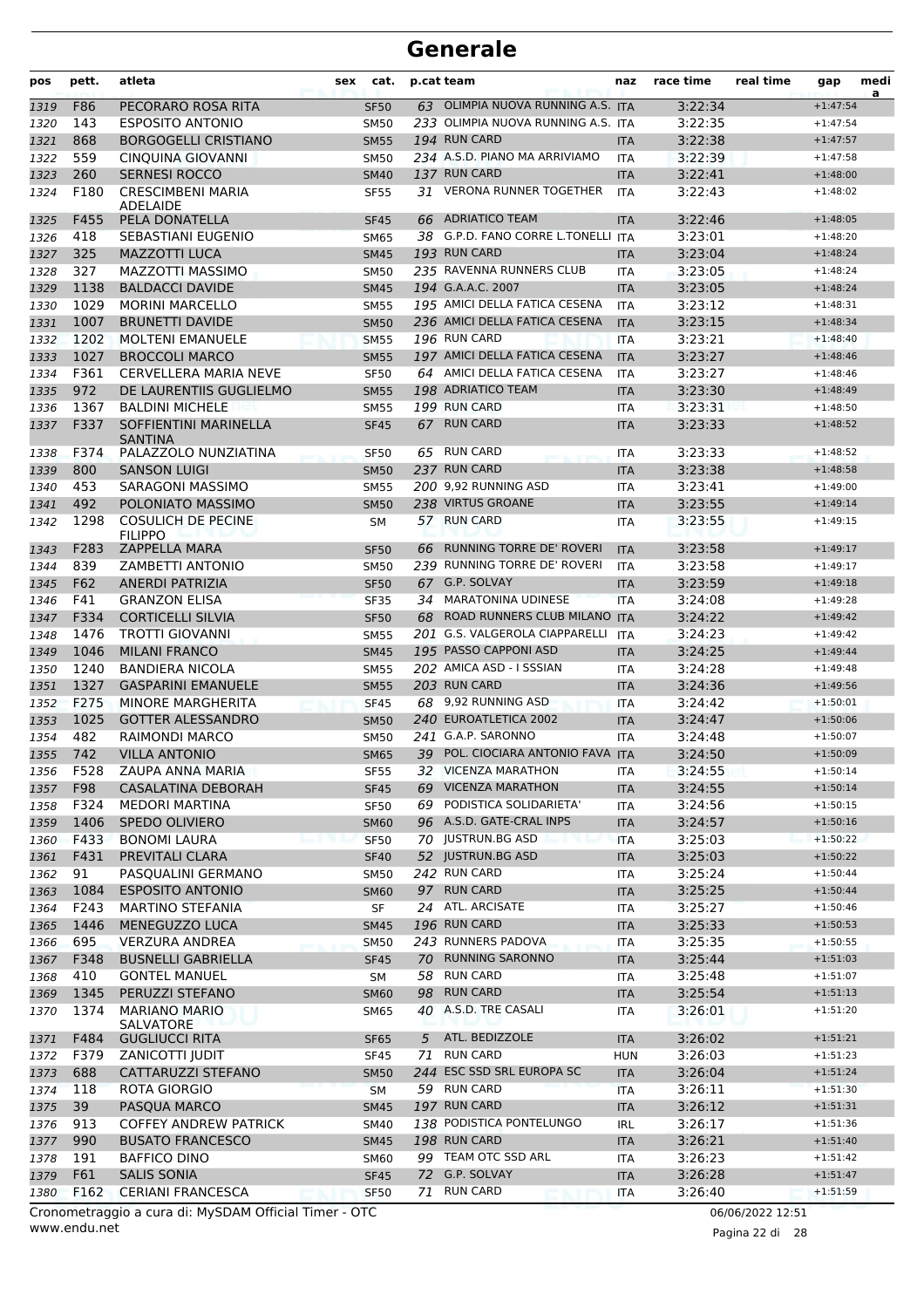| pos  | pett. | atleta                                                 | sex | cat.        |    | p.cat team                    | naz        | race time | real time | gap        | medi<br>a |
|------|-------|--------------------------------------------------------|-----|-------------|----|-------------------------------|------------|-----------|-----------|------------|-----------|
| 1381 | 42    | <b>BERRETTINI MARCO</b>                                |     | <b>SM60</b> |    | 100 RUNNERS BERGAMO           | <b>ITA</b> | 3:26:43   |           | $+1:52:02$ |           |
| 1382 | F308  | OCCARI MARIANGELA                                      |     | <b>SF50</b> |    | 72 ATLETICA CORRIFERRARA      | <b>ITA</b> | 3:26:47   |           | $+1:52:06$ |           |
| 1383 | F69   | <b>GHIRELLO LAURA</b>                                  |     | <b>SF45</b> |    | 73 A.S.D. EQUILIBRA RUNNING   | <b>ITA</b> | 3:26:51   |           | $+1:52:10$ |           |
| 1384 | 620   | <b>DURANTI GIACOMO</b>                                 |     | <b>SM45</b> |    | 199 RUN CARD                  | <b>ITA</b> | 3:26:51   |           | $+1:52:11$ |           |
| 1385 | 1109  | <b>CASELLI UMBERTO</b>                                 |     | <b>SM45</b> |    | 200 RUN CARD                  | <b>ITA</b> | 3:26:52   |           | $+1:52:11$ |           |
| 1386 | 1278  | <b>BERTAGNIN GIUSEPPE</b>                              |     | <b>SM65</b> | 41 | <b>RUN CARD</b>               | <b>ITA</b> | 3:26:59   |           | $+1:52:19$ |           |
| 1387 | F276  | <b>BERGAMASCO BARBARA</b>                              |     | <b>SF55</b> | 33 | <b>CAMBIASO RISSO RUNNING</b> | <b>ITA</b> | 3:27:00   |           | $+1:52:19$ |           |
| 1388 | 1285  | <b>GHIRETTI DAVIDE</b>                                 |     | <b>SM45</b> |    | 201 C.U.S. PARMA              | <b>ITA</b> | 3:27:09   |           | $+1:52:29$ |           |
| 1389 | 472   | <b>RADANO GERARDO</b>                                  |     | <b>SM40</b> |    | 139 PASSO CAPPONI ASD         | <b>ITA</b> | 3:27:14   |           | $+1:52:33$ |           |
| 1390 | 343   | <b>GONDONI MASSIMILIANO</b>                            |     | <b>SM50</b> |    | 245 PASSO CAPPONI ASD         | <b>ITA</b> | 3:27:14   |           | $+1:52:33$ |           |
| 1391 | 230   | <b>COSTANTINO ANTONIO</b><br><b>COSIMO</b>             |     | <b>SM40</b> |    | 140 RUN CARD                  | <b>ITA</b> | 3:27:18   |           | $+1:52:38$ |           |
| 1392 | F427  | <b>COSTANTINI CINZIA</b>                               |     | <b>SF45</b> | 74 | UPR MONTEMARCIANO SSD         | <b>ITA</b> | 3:27:23   |           | $+1:52:42$ |           |
| 1393 | 1146  | <b>TONELLI FRANCESCO</b>                               |     | <b>SM50</b> |    | 246 UPR MONTEMARCIANO SSD     | <b>ITA</b> | 3:27:23   |           | $+1:52:42$ |           |
| 1394 | 751   | <b>BOSCO EUGENIO</b>                                   |     | <b>SM60</b> |    | 101 ASD PALERMO RUNNING       | <b>ITA</b> | 3:27:29   |           | $+1:52:49$ |           |
| 1395 | 1430  | <b>BIANCHETTI DANILO</b>                               |     | <b>SM50</b> |    | 247 CAMISANO RUNNING A.S.D.   | <b>ITA</b> | 3:27:35   |           | $+1:52:54$ |           |
| 1396 | 1425  | <b>CEPPAGLIA LEANDRO</b>                               |     | <b>SM40</b> |    | 141 GIOIA RUNNING A.S.D.      | <b>ITA</b> | 3:27:37   |           | $+1:52:56$ |           |
| 1397 | F529  | PRISCIANTELLI MARIA<br>VITTORIA                        |     | <b>SF50</b> | 73 | GIOIA RUNNING A.S.D.          | <b>ITA</b> | 3:27:37   |           | $+1:52:57$ |           |
| 1398 | F217  | <b>MANINI STEFANIA</b>                                 |     | <b>SF55</b> | 34 | <b>VIRTUS GROANE</b>          | ITA        | 3:27:41   |           | $+1:53:01$ |           |
| 1399 | F423  | <b>CASTIGLIONE MARTA</b>                               |     | <b>SF50</b> | 74 | ASD GP GARLASCHESE            | <b>ITA</b> | 3:27:42   |           | $+1:53:01$ |           |
| 1400 | 1216  | <b>GALBIATI FILIPPO</b>                                |     | <b>SM50</b> |    | 248 RUN CARD                  | <b>ITA</b> | 3:27:42   |           | $+1:53:02$ |           |
| 1401 | 139   | <b>GARAVAGLIA CLAUDIO</b>                              |     | <b>SM50</b> |    | 249 ASD GP GARLASCHESE        | <b>ITA</b> | 3:27:42   |           | $+1:53:02$ |           |
| 1402 | 658   | <b>GUGLIELMETTO GIANCARLO</b>                          |     | <b>SM65</b> | 42 | PODISTICA SAVONESE            | <b>ITA</b> | 3:27:47   |           | $+1:53:06$ |           |
| 1403 | 961   | <b>SELLERI GIANLUCA</b>                                |     | <b>SM65</b> | 43 | POL. TRIVIUM SPILIMBERGO      | <b>ITA</b> | 3:27:57   |           | $+1:53:16$ |           |
| 1404 | 674   | <b>FERNIANI ALBERTO</b>                                |     | SM60        |    | 102 MARATHON CREMONA          | <b>ITA</b> | 3:27:57   |           | $+1:53:17$ |           |
| 1405 | 673   | TILL IAN CHARLES                                       |     | <b>SM55</b> |    | 204 MARATHON CREMONA          | <b>GBR</b> | 3:27:57   |           | $+1:53:17$ |           |
| 1406 | 672   | ZANELLI ALESSIO                                        |     | <b>SM55</b> |    | 205 MARATHON CREMONA          | <b>ITA</b> | 3:27:58   |           | $+1:53:17$ |           |
| 1407 | F466  | PELIZZARO VALERIA                                      |     | <b>SF40</b> | 53 | <b>RUN CARD</b>               | <b>ITA</b> | 3:28:00   |           | $+1:53:19$ |           |
| 1408 | 337   | <b>ACCHIAPPATI ROBERTO</b><br><b>GIUSEPPE VITTORIO</b> |     | <b>SM50</b> |    | 250 G.S. SAN DAMIANESE        | <b>ITA</b> | 3:28:13   |           | $+1:53:33$ |           |
| 1409 | F68   | PALOMBARO ELENA                                        |     | <b>SF45</b> | 75 | <b>G.S. AVIS AIDO URBINO</b>  | <b>ITA</b> | 3:28:16   |           | $+1:53:36$ |           |
| 1410 | F364  | VILARDI ALESSANDRA RITA                                |     | <b>SF35</b> |    | 35 RUN CARD                   | <b>ITA</b> | 3:28:32   |           | $+1:53:51$ |           |
| 1411 | 897   | PENNAROLA FABIO                                        |     | <b>SM50</b> |    | 251 GIOIA RUNNING A.S.D.      | <b>ITA</b> | 3:28:38   |           | $+1:53:58$ |           |
| 1412 | 1176  | <b>SCHIAVONE GIOVANNI</b>                              |     | <b>SM50</b> |    | 252 GIOIA RUNNING A.S.D.      | <b>ITA</b> | 3:28:39   |           | $+1:53:58$ |           |
| 1413 | 1452  | <b>MALUTA FABRIZIO</b>                                 |     | <b>SM50</b> |    | 253 RUN CARD                  | <b>ITA</b> | 3:28:42   |           | $+1:54:02$ |           |
| 1414 | F192  | <b>FRIXIONE FRANCESCA</b>                              |     | <b>SF50</b> |    | 75 RUN CARD                   | <b>ITA</b> | 3:28:50   |           | $+1:54:09$ |           |
| 1415 | 173   | <b>CROCI FRANCESCO</b>                                 |     | <b>SM45</b> |    | 202 RUN CARD                  | <b>ITA</b> | 3:28:52   |           | $+1:54:11$ |           |
| 1416 | 372   | <b>BENSI ALESSANDRO</b>                                |     | <b>SM55</b> |    | 206 RUN CARD                  | <b>ITA</b> | 3:28:53   |           | $+1:54:12$ |           |
| 1417 | 1161  | <b>MOSCA STEFANO</b>                                   |     | <b>SM55</b> |    | 207 ASD FIDAS GNARRO JET      | <b>ITA</b> | 3:29:09   |           | $+1:54:29$ |           |
| 1418 | 608   | <b>VARI FILIPPO</b>                                    |     | <b>SM45</b> |    | 203 A.S.D. MARCIATORI         | ITA        | 3:29:12   |           | $+1:54:32$ |           |
| 1419 | 470   | <b>DONISONI CORRADO</b>                                |     | <b>SM45</b> |    | 204 A.S.D. TEAM KM SPORT      | <b>ITA</b> | 3:29:20   |           | $+1:54:40$ |           |
| 1420 | F309  | LAMBERTINI EMANUELA                                    |     | <b>SF55</b> |    | 35 ATLETICA CORRIFERRARA      | ITA        | 3:29:21   |           | $+1:54:40$ |           |
| 1421 | F510  | POLONI CRISTINA                                        |     | <b>SF50</b> |    | 76 RUNNERS BERGAMO            | <b>ITA</b> | 3:29:22   |           | $+1:54:42$ |           |
| 1422 | 35    | <b>BARCHI MASSIMO</b>                                  |     | <b>SM</b>   |    | 60 RUN CARD                   | <b>ITA</b> | 3:29:40   |           | $+1:55:00$ |           |
| 1423 | F25   | <b>BARNABE' ELISA</b>                                  |     | <b>SF</b>   |    | 25 RUN CARD                   | <b>ITA</b> | 3:29:41   |           | $+1:55:00$ |           |
| 1424 | 339   | <b>BASILE NICOLA</b>                                   |     | SM50        |    | 254 RUN CARD                  | ITA        | 3:29:42   |           | $+1:55:01$ |           |
| 1425 | F42   | <b>MARCHETTI LAURA</b>                                 |     | <b>SF50</b> |    | 77 A.S.D. PIANO MA ARRIVIAMO  | <b>ITA</b> | 3:29:43   |           | $+1:55:02$ |           |
| 1426 | F252  | <b>MANFREDI PAOLA</b>                                  |     | <b>SF50</b> |    | 78 RUN CARD                   | ITA        | 3:29:53   |           | $+1:55:13$ |           |
| 1427 | F146  | CANTU' MARGHERITA                                      |     | <b>SF65</b> | 6  | <b>CARVICO SKYRUNNING</b>     | <b>ITA</b> | 3:30:03   |           | $+1:55:23$ |           |
| 1428 | F181  | <b>RUSSO SILVIA</b>                                    |     | <b>SF35</b> |    | 36 RUN CARD                   | ITA        | 3:30:07   |           | $+1:55:26$ |           |
| 1429 | F154  | <b>MENEGHINI CAMILLA</b>                               |     | <b>SF</b>   |    | 26 RUN CARD                   | <b>ITA</b> | 3:30:07   |           | $+1:55:26$ |           |
| 1430 | 939   | <b>VALLE SILVANO</b>                                   |     | <b>SM50</b> |    | 255 RUNNING TORRE DE' ROVERI  | ITA        | 3:30:13   |           | $+1:55:33$ |           |
| 1431 | 591   | <b>CARAMOLA GIUSEPPE</b>                               |     | <b>SM55</b> |    | 208 A.S.D. BARBONI DI LUSSO   | <b>ITA</b> | 3:30:29   |           | $+1:55:48$ |           |
| 1432 | 439   | PERICO NICOLA                                          |     | <b>SM35</b> |    | 83 RUN CARD                   | ITA        | 3:30:35   |           | $+1:55:54$ |           |
| 1433 | F326  | <b>BASSO ELISA</b>                                     |     | <b>SF45</b> |    | 76 RUN CARD                   | <b>ITA</b> | 3:30:44   |           | $+1:56:04$ |           |
| 1434 | 749   | <b>GUIDOTTI IVANO</b>                                  |     | <b>SM60</b> |    | 103 BASE RUNNING              | ITA        | 3:30:47   |           | $+1:56:06$ |           |
| 1435 | F274  | PEROZZI VITA NATALIA                                   |     | <b>SF50</b> |    | 79 POLISPORTIVA VENEZIA       | <b>ITA</b> | 3:30:48   |           | $+1:56:07$ |           |
| 1436 | 306   | <b>TOMBOLESI ROBERTO</b>                               |     | <b>SM55</b> |    | 209 RUN CARD                  | ITA        | 3:30:51   |           | $+1:56:11$ |           |
| 1437 | 728   | <b>VAZZANA PIETRO</b>                                  |     | <b>SM60</b> |    | 104 GA ARISTIDE COIN VENEZIA  | <b>ITA</b> | 3:30:52   |           | $+1:56:11$ |           |
| 1438 | F44   | CERFEDA NATASKIA                                       |     | <b>SF40</b> |    | 54 MANERANNERS                | ITA        | 3:31:04   |           | $+1:56:23$ |           |
| 1439 | F118  | <b>CLERICI SARA</b>                                    |     | <b>SF40</b> |    | 55 MANERANNERS                | <b>ITA</b> | 3:31:04   |           | $+1:56:23$ |           |
| 1440 | F45   | CANFORA PAOLA                                          |     | <b>SF45</b> |    | 77 MANERANNERS                | ITA        | 3:31:04   |           | $+1:56:23$ |           |
| 1441 | 1121  | <b>CAMNASIO PIERLUIGI</b>                              |     | <b>SM65</b> |    | 44 AMATORI PODISTICA TERNI    | <b>ITA</b> | 3:31:11   |           | $+1:56:30$ |           |
|      | 487   | MERCANTI TOMMASO                                       |     |             |    | 256 RUN CARD                  |            | 3:31:31   |           | $+1:56:51$ |           |
| 1442 |       |                                                        |     | <b>SM50</b> |    |                               | ITA        |           |           |            |           |

www.endu.net Cronometraggio a cura di: MySDAM Official Timer - OTC 06/06/2022 12:51

Pagina 23 di 28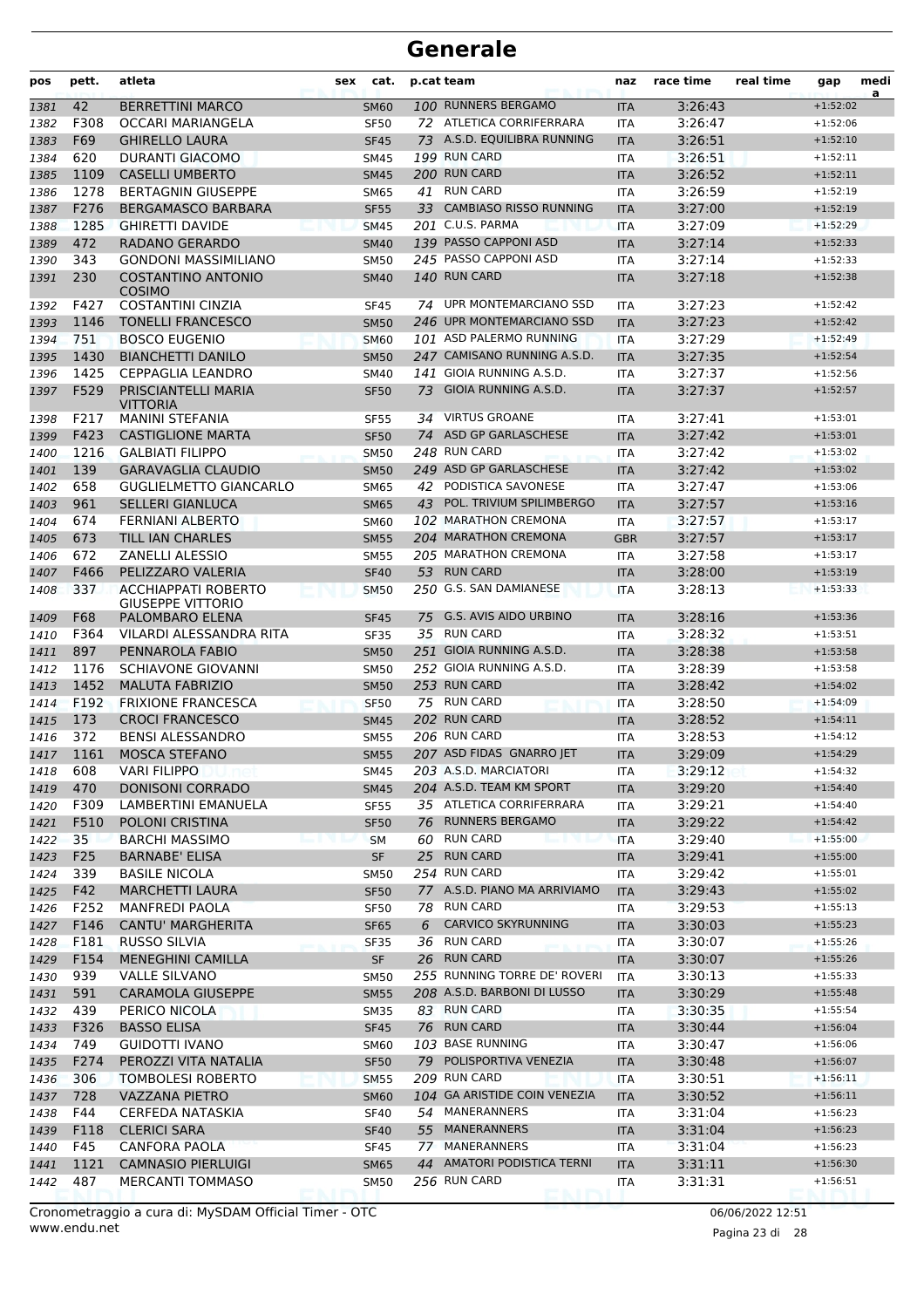| pos  | pett. | atleta                                     | sex | cat.        | p.cat team |                                  | naz        | race time | real time | gap        | medi<br>a |
|------|-------|--------------------------------------------|-----|-------------|------------|----------------------------------|------------|-----------|-----------|------------|-----------|
| 1443 | 268   | DE GREGORI MAURO                           |     | <b>SM55</b> |            | 210 RUN CARD                     | <b>ITA</b> | 3:31:48   |           | $+1:57:07$ |           |
| 1444 | F176  | DE COL ELETTRA                             |     | <b>SF35</b> |            | 37 ATL. CORTINA C. RURALE        | <b>ITA</b> | 3:32:00   |           | $+1:57:20$ |           |
| 1445 | F451  | <b>BENCIOLINI CHIARA</b>                   |     | <b>SF50</b> |            | 80 A.S.D. TEAM KM SPORT          | <b>ITA</b> | 3:32:08   |           | $+1:57:27$ |           |
| 1446 | 1461  | DI SANTE ROBERTO                           |     | <b>SM60</b> |            | 105 ATL. TUSCULUM                | <b>ITA</b> | 3:32:26   |           | $+1:57:46$ |           |
| 1447 | F193  | <b>MAVRIC JO?ICA</b>                       |     | <b>SF45</b> | 78         | <b>RUN CARD</b>                  | <b>ITA</b> | 3:32:49   |           | $+1:58:08$ |           |
| 1448 | F229  | DALMONTE ANGELA                            |     | <b>SF35</b> |            | 38 RUN CARD                      | <b>ITA</b> | 3:32:53   |           | $+1:58:12$ |           |
| 1449 | 423   | <b>UGOLINI NINO</b>                        |     | <b>SM55</b> |            | 211 RUN CARD                     | <b>ITA</b> | 3:33:00   |           | $+1:58:19$ |           |
| 1450 | F139  | <b>AMBROSINI SARA</b>                      |     | <b>SF50</b> |            | 81 A.S.D. SAN FILIPPO RUNNERS    | <b>ITA</b> | 3:33:10   |           | $+1:58:29$ |           |
| 1451 | 340   | <b>LODA DANIELE</b>                        |     | <b>SM50</b> |            | 257 A.S.D. SAN FILIPPO RUNNERS   | <b>ITA</b> | 3:33:10   |           | $+1:58:29$ |           |
| 1452 | 700   | <b>BOGLIONI BRUNO</b>                      |     | <b>SM65</b> |            | 45 RUN CARD                      | ITA        | 3:33:10   |           | $+1:58:30$ |           |
| 1453 | 997   | <b>GRECHI DAVID</b>                        |     | <b>SM45</b> |            | 205 RUN CARD                     | <b>ITA</b> | 3:33:16   |           | $+1:58:35$ |           |
| 1454 | 946   | <b>IDDA DAVIDE</b>                         |     | <b>SM55</b> |            | 212 IMPOSSIBLE TARGET            | <b>ITA</b> | 3:33:21   |           | $+1:58:40$ |           |
| 1455 | F29   | <b>CICCOTELLI ERIKA</b>                    |     | <b>SF35</b> |            | 39 IMPOSSIBLE226 TRIATHLON       | <b>ITA</b> | 3:33:27   |           | $+1:58:46$ |           |
| 1456 | 1094  | PIOVESAN AGOSTINO                          |     | <b>SM50</b> |            | 258 VENICEMARATHON SSD A R.L.    | ITA        | 3:33:28   |           | $+1:58:47$ |           |
| 1457 | F28   | PECCHINI PAOLA                             |     | <b>SF55</b> |            | 36 MARATHON CREMONA              | <b>ITA</b> | 3:33:30   |           | $+1:58:49$ |           |
| 1458 | 776   | PIRNACI SALVATORE                          |     | <b>SM50</b> |            | 259 A.S.D. TRACK CLUB MASTER     | <b>ITA</b> | 3:33:30   |           | $+1:58:49$ |           |
| 1459 | 1103  | <b>MERCONE FABRIZIO</b>                    |     | <b>SM50</b> |            | 260 ATLETICA WINNER FOLIGNO      | <b>ITA</b> | 3:33:51   |           | $+1:59:10$ |           |
| 1460 | F206  | DALLA VALLE ELISA                          |     | <b>SF50</b> |            | 82 ATL.BASSANO RUNNING           | <b>ITA</b> | 3:34:09   |           | $+1:59:28$ |           |
| 1461 | 584   | <b>NICOLINI ROBERTO</b>                    |     | <b>SM55</b> |            | 213 ATL.BASSANO RUNNING          | <b>ITA</b> | 3:34:09   |           | $+1:59:29$ |           |
| 1462 | F183  | RUBINI TIZIANA                             |     | <b>SF45</b> |            | 79 AMATORI ATL.CHIRIGNAGO        | <b>ITA</b> | 3:34:12   |           | $+1:59:31$ |           |
| 1463 | 1263  | <b>CAISUTTI ANDREA</b>                     |     | <b>SM55</b> |            | 214 JALMICCO CORSE               | <b>ITA</b> | 3:34:16   |           | $+1:59:36$ |           |
| 1464 | F89   | PAPANICOLA GIORGIA                         |     | <b>SF45</b> |            | 80 RUN CARD                      | <b>ITA</b> | 3:34:17   |           | $+1:59:36$ |           |
| 1465 | F92   | <b>MERLINI SONIA</b>                       |     | <b>SF45</b> | 81         | <b>RUN CARD</b>                  | <b>ITA</b> | 3:34:27   |           | $+1:59:46$ |           |
| 1466 | 117   | <b>MILESI EROS</b>                         |     | <b>SM</b>   | 61         | <b>RUN CARD</b>                  | <b>ITA</b> | 3:34:30   |           | $+1:59:49$ |           |
| 1467 | 1259  | <b>LONATI EMILIANO</b>                     |     | <b>SM45</b> |            | 206 RUN CARD                     | <b>ITA</b> | 3:34:30   |           | $+1:59:50$ |           |
| 1468 | F535  | <b>FONTANA PAOLA</b>                       |     | <b>SF50</b> |            | 83 A.S.D. F.O.R.                 | <b>ITA</b> | 3:34:58   |           | $+2:00:18$ |           |
| 1469 | F128  | <b>BERARDI DANIELA</b>                     |     | <b>SF50</b> |            | 84 RUN CARD                      | <b>ITA</b> | 3:35:12   |           | $+2:00:31$ |           |
| 1470 | 528   | CAZZARO MARCO                              |     | <b>SM45</b> |            | 207 RUN CARD                     | <b>ITA</b> | 3:35:19   |           | $+2:00:38$ |           |
| 1471 | 264   | <b>LUSOLI CRISTIAN</b>                     |     | <b>SM50</b> |            | 261 RUN CARD                     | <b>ITA</b> | 3:35:28   |           | $+2:00:48$ |           |
| 1472 | 225   | <b>FERRO GIOVANNI</b>                      |     | <b>SM50</b> |            | 262 PODISTICA CIAMPINO           | <b>ITA</b> | 3:35:30   |           | $+2:00:50$ |           |
| 1473 | 810   | <b>BRESCACIN ANTONIO</b>                   |     | <b>SM55</b> |            | 215 CIMAVILLA RUNNING TEAM       | <b>ITA</b> | 3:35:34   |           | $+2:00:53$ |           |
| 1474 | F202  | AIOLA ANGELA                               |     | <b>SF50</b> |            | 85 VIRTUS GROANE                 | <b>ITA</b> | 3:35:52   |           | $+2:01:12$ |           |
| 1475 | F227  | <b>LOCATI ANTONELLA</b>                    |     | <b>SF50</b> |            | 86 VIRTUS GROANE                 | <b>ITA</b> | 3:35:53   |           | $+2:01:12$ |           |
| 1476 | 1226  | PETRONE ALFIO MASSIMO                      |     | <b>SM50</b> |            | 263 A.S.D. PODISTICA MESSINA     | <b>ITA</b> | 3:36:07   |           | $+2:01:26$ |           |
| 1477 | 1021  | <b>MOTTA MASSIMILIANO</b>                  |     | <b>SM50</b> |            | 264 EUROATLETICA 2002            | <b>ITA</b> | 3:36:09   |           | $+2:01:29$ |           |
| 1478 | F241  | <b>MANCA ELENA CAMILLA</b>                 |     | <b>SF50</b> |            | 87 ATL. LAMBRO MILANO            | <b>ITA</b> | 3:36:24   |           | $+2:01:43$ |           |
| 1479 | 517   | <b>ESPOSITO GIUSEPPE</b>                   |     | <b>SM60</b> |            | 106 RUN CARD                     | <b>ITA</b> | 3:36:35   |           | $+2:01:54$ |           |
| 1480 | F136  | PORCELLI GIULIA                            |     | <b>SF45</b> |            | 82 RUN CARD                      | <b>ITA</b> | 3:36:39   |           | $+2:01:58$ |           |
| 1481 | 1330  | PRESTA ILARIO                              |     | <b>SM50</b> |            | 265 ROAD RUNNERS CLUB MILANO ITA |            | 3:36:44   |           | $+2:02:04$ |           |
| 1482 | 748   | SARENTI FABRIZIO                           |     | <b>SM50</b> |            | 266 SCUOLA DI MARATONA           | ITA        | 3:36:45   |           | $+2:02:04$ |           |
| 1483 | 1143  | DE SANTIS SALVATORE                        |     | <b>SM55</b> |            | 216 ASD RUNNERS ELITE            | <b>ITA</b> | 3:36:47   |           | $+2:02:06$ |           |
| 1484 | 1343  | <b>ORLANDI STEFANO</b>                     |     | <b>SM50</b> |            | 267 RUN CARD                     | ITA        | 3:36:50   |           | $+2:02:10$ |           |
| 1485 | 874   | <b>GAGLIARDI MASSIMO</b>                   |     | <b>SM60</b> |            | 107 ASS. PRO SAN PIETRO          | <b>ITA</b> | 3:37:11   |           | $+2:02:30$ |           |
| 1486 | 1067  | PAOLETTI MAURO                             |     | <b>SM50</b> |            | 268 RUNNING TEAM MESTRE          | <b>ITA</b> | 3:37:18   |           | $+2:02:37$ |           |
| 1487 | 95    | <b>BERTI RICCARDO</b>                      |     | <b>SM55</b> |            | 217 G.S. AVIS AIDO URBINO        | <b>ITA</b> | 3:37:19   |           | $+2:02:39$ |           |
| 1488 | F126  | PASTORINO RITA ANNA                        |     | <b>SF60</b> |            | 12 ATL. OVADESE ORMIG            | ITA        | 3:37:34   |           | $+2:02:53$ |           |
| 1489 | 1432  | <b>BRESSANI BASSANO</b><br><b>GIOVANNI</b> |     | <b>SM55</b> |            | 218 CAMISANO RUNNING A.S.D.      | <b>ITA</b> | 3:37:48   |           | $+2:03:07$ |           |
| 1490 | 269   | PELLISSIER YANNICK                         |     | SM          |            | 62 RUN CARD                      | ITA        | 3:37:48   |           | $+2:03:07$ |           |
| 1491 | F542  | <b>SQUASSONI ROBERTA</b>                   |     | <b>SF50</b> | 88         | <b>RUNNERS CAPRIOLESE</b>        | <b>ITA</b> | 3:38:06   |           | $+2:03:25$ |           |
| 1492 | 1110  | <b>SERENI ROBERTO</b>                      |     | <b>SM65</b> |            | 46 ATLETICA CONCESIO 2009        | <b>ITA</b> | 3:38:06   |           | $+2:03:26$ |           |
| 1493 | F410  | BATTAGLIA LOREDANA                         |     | <b>SF60</b> |            | 13 ATLETICA CONCESIO 2009        | <b>ITA</b> | 3:38:07   |           | $+2:03:26$ |           |
| 1494 | 31    | <b>MAMPRESO MARCO</b>                      |     | SM45        |            | 208 ASSINDUSTRIA SPORT           | ITA        | 3:38:13   |           | $+2:03:33$ |           |
| 1495 | 1260  | POLATO GIANPIETRO                          |     | <b>SM50</b> |            | 269 RUN CARD                     | <b>ITA</b> | 3:38:19   |           | $+2:03:38$ |           |
| 1496 | 1499  | <b>FRANCO ANGELO</b>                       |     | SM40        |            | 142 A.S.GAGLIANICO 1974          | ITA        | 3:38:24   |           | $+2:03:43$ |           |
| 1497 | F160  | <b>CENERINI CATERINA</b>                   |     | <b>SF55</b> |            | 37 G.S. AVIS AIDO URBINO         | <b>ITA</b> | 3:38:35   |           | $+2:03:55$ |           |
| 1498 | F46   | <b>FERRO LISA</b>                          |     | <b>SF50</b> |            | 89 RUN CARD                      | ITA        | 3:38:39   |           | $+2:03:58$ |           |
| 1499 | F259  | <b>TREVISIOL MONJA</b>                     |     | <b>SF45</b> |            | 83 TEAM MARATHON S.S.D.          | <b>ITA</b> | 3:38:48   |           | $+2:04:07$ |           |
| 1500 | F151  | LORENZI RAMONA                             |     | <b>SF50</b> |            | 90 G.S. AVIS AIDO URBINO         | <b>ITA</b> | 3:38:59   |           | $+2:04:18$ |           |
| 1501 | F491  | <b>AMOROTTI ELISA</b>                      |     | <b>SF40</b> |            | 56 WOMEN IN RUN CESENA A.S.      | <b>ITA</b> | 3:39:01   |           | $+2:04:20$ |           |
| 1502 | F277  | DE LUCA FRANCESCA                          |     | <b>SF55</b> |            | 38 BARLETTA SPORTIVA             | ITA        | 3:39:04   |           | $+2:04:23$ |           |
| 1503 | 305   | <b>FERRARI STEFANO</b>                     |     | <b>SM40</b> |            | 143 ROSA RUNNING TEAM            | <b>ITA</b> | 3:39:17   |           | $+2:04:36$ |           |
| 1504 | F127  | FILIPPINI GRAZIA                           |     | <b>SF40</b> | 57         | ROSA RUNNING TEAM                | ITA        | 3:39:17   |           | $+2:04:36$ |           |
| 1505 | 246   | <b>BONACINA ANGELO</b>                     |     | <b>SM70</b> | 7          | <b>RUN CARD</b>                  | <b>ITA</b> | 3:39:30   |           | $+2:04:49$ |           |
|      |       |                                            |     |             |            |                                  |            |           |           |            |           |

www.endu.net Cronometraggio a cura di: MySDAM Official Timer - OTC 06/06/2022 12:51

Pagina 24 di 28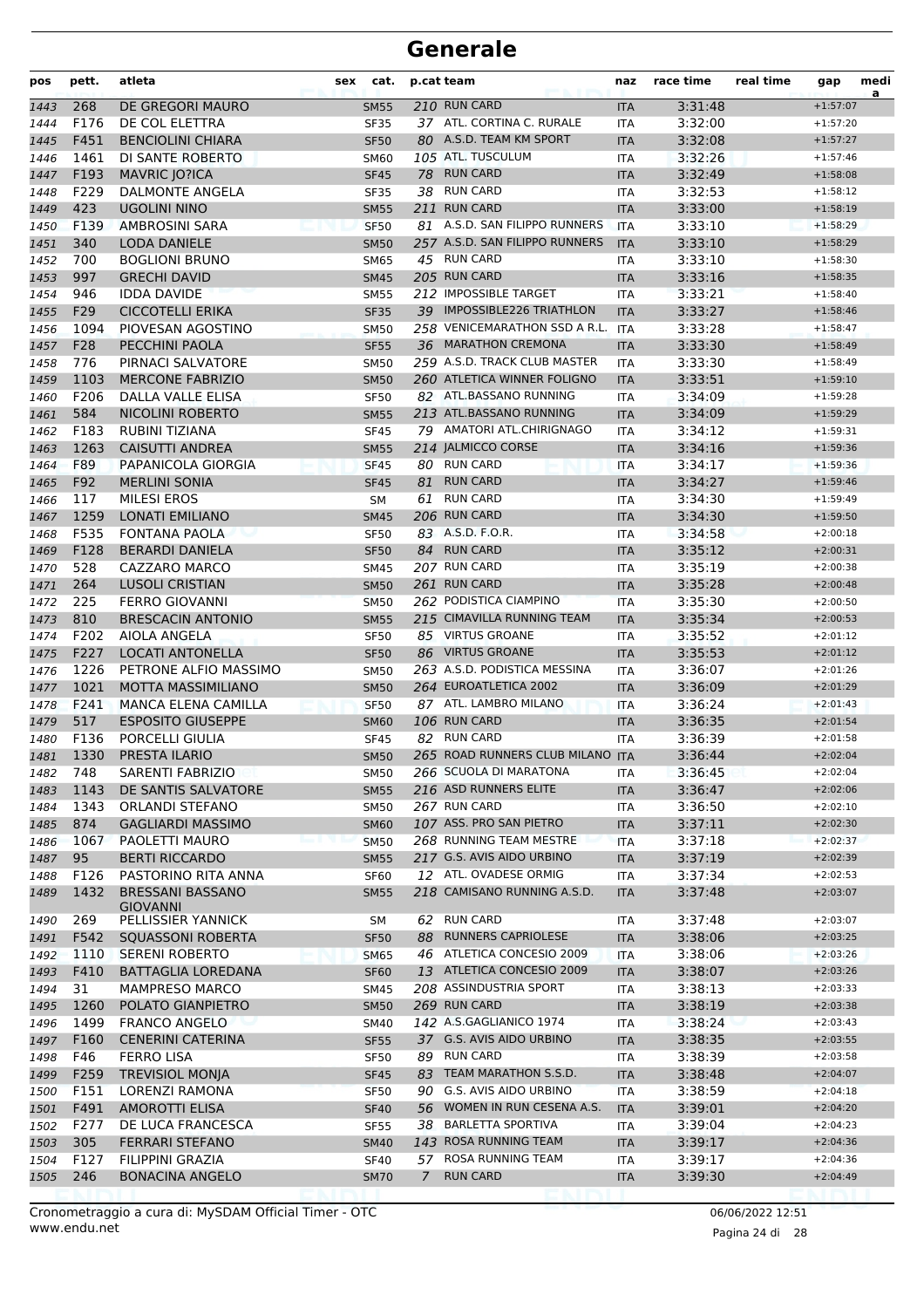| pos          | pett.        | atleta                                                 | sex | cat.                       |      | p.cat team                                                 | naz                      | race time          | real time | gap                      | medi<br>a |
|--------------|--------------|--------------------------------------------------------|-----|----------------------------|------|------------------------------------------------------------|--------------------------|--------------------|-----------|--------------------------|-----------|
| 1506         | 1431         | <b>BOSI AGOSTINO</b>                                   |     | <b>SM65</b>                |      | 47 CAMISANO RUNNING A.S.D.                                 | <b>ITA</b>               | 3:39:39            |           | $+2:04:58$               |           |
| 1507         | 588          | <b>BOSCOLO FORCOLA</b>                                 |     | SM45                       |      | 209 VIGILI DEL FUOCO VENEZIA                               | ITA                      | 3:39:45            |           | $+2:05:05$               |           |
|              |              | <b>DAVIDE</b>                                          |     |                            |      | 58 PASSO CAPPONI ASD                                       |                          |                    |           |                          |           |
| 1508<br>1509 | F85<br>263   | <b>BASSO SILVIA</b><br><b>DEGL'INCERTI TOCCI LUIGI</b> |     | <b>SF40</b><br><b>SM55</b> |      | 219 RUN CARD                                               | <b>ITA</b><br>ITA        | 3:40:06<br>3:40:12 |           | $+2:05:26$<br>$+2:05:32$ |           |
| 1510         | 200          | <b>CONTILLO NICOLA</b>                                 |     | <b>SM60</b>                |      | 108   PODISTI DI CAPITANATA                                | <b>ITA</b>               | 3:40:13            |           | $+2:05:32$               |           |
| 1511         | F549         | <b>BERTULETTI CRISTINA</b>                             |     | <b>SF55</b>                | 39   | RUNNERS VALBOSSA-AZZATE                                    | <b>ITA</b>               | 3:40:30            |           | $+2:05:49$               |           |
| 1512         | F76          | <b>BASSAN AMBRA</b>                                    |     | <b>SF45</b>                |      | 84 ASD GP GARLASCHESE                                      | <b>ITA</b>               | 3:40:35            |           | $+2:05:55$               |           |
| 1513         | 231          | <b>GUIDOBALDI CORRADO</b>                              |     | <b>SM50</b>                |      | 270 ASD RUNNERS FOR                                        | <b>ITA</b>               | 3:40:48            |           | $+2:06:08$               |           |
| 1514         | 975          | <b>FRATESI MARCO</b>                                   |     | <b>SM50</b>                |      | 271 RUN CARD                                               | <b>ITA</b>               | 3:40:52            |           | $+2:06:11$               |           |
| 1515         | F134         | <b>FABBRI LISA</b>                                     |     | <b>SF55</b>                |      | 40 G.P. ENDAS CESENA                                       | <b>ITA</b>               | 3:40:56            |           | $+2:06:16$               |           |
| 1516         | 924          | <b>CATTAN CRISTIANO</b>                                |     | <b>SM50</b>                |      | 272 RUN CARD                                               | <b>ITA</b>               | 3:40:57            |           | $+2:06:17$               |           |
| 1517         | 649          | <b>BERGAMIN ANGELO</b>                                 |     | <b>SM70</b>                | 8    | <b>RUN CARD</b>                                            | ITA                      | 3:41:04            |           | $+2:06:23$               |           |
| 1518         | 534          | <b>PARISI ANTONIO</b>                                  |     | <b>SM70</b>                | 9    | POLISPORTIVA ROCCA PRIORA ITA                              |                          | 3:41:05            |           | $+2:06:25$               |           |
| 1519         | 536          | TIANO ANTONIO                                          |     | <b>SM50</b>                | 273. | POLISPORTIVA ROCCA PRIORA ITA                              |                          | 3:41:06            |           | $+2:06:25$               |           |
| 1520         | F320         | <b>MAINETTI LUISA IRENE</b>                            |     | <b>SF55</b>                | 41   | <b>GRUPPO PODISTICO ARCENE</b>                             | <b>ITA</b>               | 3:41:31            |           | $+2:06:50$               |           |
| 1521         | F480         | <b>GARGIULO ALESSANDRA</b>                             |     | <b>SF60</b>                |      | 14 MARATONINA UDINESE                                      | ITA                      | 3:41:32            |           | $+2:06:51$               |           |
| 1522         | 775          | <b>CALA' ROSARIO ROBERTO</b>                           |     | <b>SM55</b>                |      | 220 A.S.D. TRACK CLUB MASTER                               | <b>ITA</b>               | 3:42:03            |           | $+2:07:22$               |           |
| 1523         | 481          | MAZZETTI ANDREA                                        |     | <b>SM35</b>                |      | 84 RUN CARD                                                | ITA                      | 3:42:03            |           | $+2:07:22$               |           |
| 1524         | 1180         | <b>SERGNESE GIOVANNI</b>                               |     | <b>SM45</b>                |      | 210 RUN CARD                                               | <b>ITA</b>               | 3:42:09            |           | $+2:07:28$               |           |
| 1525         | F373         | <b>GAMBA STEFANIA</b>                                  |     | <b>SF55</b>                |      | 42 WORLD RUNNING ACADEMY                                   | <b>ITA</b>               | 3:42:11            |           | $+2:07:30$               |           |
| 1526         | 499          | <b>AGEMIANO ALBERTO</b>                                |     | <b>SM55</b>                |      | 221 MARCIATORI CASTELLANI                                  | <b>ITA</b>               | 3:42:30            |           | $+2:07:49$               |           |
| 1527         | 530          | <b>MAZZONI PAOLO</b>                                   |     | <b>SM65</b>                |      | 48 RUN CARD                                                | <b>ITA</b>               | 3:42:37            |           | $+2:07:56$               |           |
| 1528         | 561          | <b>FUSARO RICCARDO PAOLO</b>                           |     | <b>SM50</b>                |      | 274 VERDE PISELLO GROUP                                    | <b>ITA</b>               | 3:42:46            |           | $+2:08:06$               |           |
| 1529         | F476         | TURRI SILVIA                                           |     | <b>SF40</b>                | 59   | <b>G.M. SPORTING CLUB</b>                                  | <b>ITA</b>               | 3:42:51            |           | $+2:08:11$               |           |
| 1530         | F238         | <b>ZUCCA GIUSEPPINA</b>                                |     | <b>SF45</b>                | 85   | ROAD RUNNERS CLUB MILANO ITA                               |                          | 3:42:55            |           | $+2:08:14$               |           |
| 1531         | 850          | <b>MAGAGNOLI LUCA</b>                                  |     | <b>SM50</b>                |      | 275 ATL. CASTENASO CELTIC                                  | <b>ITA</b>               | 3:43:01            |           | $+2:08:21$               |           |
| 1532         | 558          | <b>PRIULI LUCA</b>                                     |     | <b>SM55</b>                |      | 222 LATIN MARATHON LOVERS                                  | <b>ITA</b>               | 3:43:02            |           | $+2:08:21$               |           |
| 1533         | F198         | PETRILLI ANNE DOMINIQUE                                |     | <b>SF55</b>                |      | 43 ASD RUNNERS FOR                                         | <b>ITA</b>               | 3:43:05            |           | $+2:08:24$               |           |
| 1534         | 1074         | <b>BANDINI THOMAS</b>                                  |     | <b>SM45</b>                |      | 211 CORRI FORREST                                          | <b>ITA</b>               | 3:43:38            |           | $+2:08:57$               |           |
| 1535         | F458         | <b>DENEGRI MARINA</b>                                  |     | <b>SF55</b>                |      | 44 G.A.U. GIOVANI AMICI UNITI                              | ITA                      | 3:43:39            |           | $+2:08:58$               |           |
| 1536         | 1032         | <b>ZAGARIA ROBERTO</b>                                 |     | <b>SM40</b>                |      | 144 RUN CARD                                               | <b>ITA</b>               | 3:43:57            |           | $+2:09:17$               |           |
| 1537         | 1018         | <b>CAGLIOTI SALVATORE</b>                              |     | <b>SM55</b>                |      | 223 ASD GIANNONERUNNING                                    | <b>ITA</b>               | 3:43:58            |           | $+2:09:17$               |           |
| 1538         | 1186         | DALL'OLIO GIACOMO                                      |     | PM                         | 1    | <b>RUN CARD</b>                                            | <b>ITA</b>               | 3:44:01            |           | $+2:09:20$               |           |
| 1539         | F490         | SARRACINO ROBERTA                                      |     | <b>SF45</b>                | 86   | <b>RUN CARD</b>                                            | <b>ITA</b>               | 3:44:13            |           | $+2:09:32$               |           |
| 1540         | 1279         | <b>CECERE UMBERTO</b>                                  |     | <b>SM50</b>                |      | 276 RUN CARD                                               | <b>ITA</b>               | 3:44:13            |           | $+2:09:32$               |           |
| 1541         | F295         | <b>AGGIO VERONICA</b>                                  |     | <b>SF</b>                  |      | 27 RUN CARD                                                | <b>ITA</b>               | 3:44:25            |           | $+2:09:44$               |           |
| 1542         | 1069         | <b>BELCASTRO ARCANGELO</b>                             |     | <b>SM45</b>                |      | 212 AMICI DELLA FATICA CESENA                              | <b>ITA</b>               | 3:44:34            |           | $+2:09:53$               |           |
| 1543         | F462         | RAGAZZI STEFANIA                                       |     | <b>SF45</b>                |      | 87 RIDE YOUR DREAMS TREVISO                                | <b>ITA</b>               | 3:44:46            |           | $+2:10:06$               |           |
| 1544         | F488         | <b>CACCIATORI MARIELLA</b>                             |     | SF60                       |      | 15 MARATONELLA ASD                                         | ITA                      | 3:44:49            |           | $+2:10:08$               |           |
| 1545         | 1385         | <b>SBOLLI DAVIDE</b>                                   |     | <b>SM50</b>                |      | 277 G.S. DILETTANTISTICO                                   | ITA                      | 3:44:51            |           | $+2:10:11$               |           |
| 1546         | 321          | <b>ZANITTI LEO</b>                                     |     | <b>SM55</b>                |      | 224 RUN CARD                                               | <b>ITA</b>               | 3:45:24            |           | $+2:10:43$               |           |
| 1547         | 627          | RINALDI ALFREDO                                        |     | <b>SM50</b>                |      | 278 ATL.STUD. RIETI ANDREA                                 | <b>ITA</b>               | 3:45:29            |           | $+2:10:48$               |           |
| 1548         | 1066         | <b>GIACOMELLI MARCO</b>                                |     | <b>SM60</b>                |      | 109 RUN CARD                                               | <b>ITA</b>               | 3:45:36            |           | $+2:10:55$               |           |
| 1549         | F122         | CAPPELLETTI FEDERICA<br><b>SIMONA</b>                  |     | <b>SF35</b>                |      | 40 RUN CARD                                                | ITA                      | 3:45:36            |           | $+2:10:55$               |           |
| 1550         | 296          | <b>ANSELMI ANGELO</b>                                  |     | <b>SM60</b>                |      | 110 ATL. OVADESE ORMIG                                     | <b>ITA</b>               | 3:45:38            |           | $+2:10:58$               |           |
| 1551         | F354         | SCACCABAROZZI LUCIA                                    |     | SF55                       |      | 45 POL. RINASCITA                                          | ITA                      | 3:45:42            |           | $+2:11:01$               |           |
|              |              | RAFFAELLA                                              |     |                            |      |                                                            |                          |                    |           |                          |           |
| 1552         | 125          | ZANFARDIN DARIO                                        |     | <b>SM35</b>                |      | 85 RUN CARD                                                | <b>ITA</b>               | 3:46:09            |           | $+2:11:28$               |           |
| 1553         | 1475         | SAPUCCI DOMENICO                                       |     | <b>SM60</b>                |      | 111 RUN CARD                                               | <b>ITA</b>               | 3:46:13            |           | $+2:11:32$               |           |
| 1554         | F149         | <b>CADORIN CRISTINA</b>                                |     | <b>SF40</b>                |      | 60 ATLETICA RIVIERA DEL                                    | <b>ITA</b>               | 3:46:21            |           | $+2:11:41$               |           |
| 1555         | F372         | DAL LAGO SERENA                                        |     | <b>SF40</b>                | 61   | SKYRUNNERS LE VIGNE                                        | ITA                      | 3:46:41            |           | $+2:12:00$               |           |
| 1556         | F469         | <b>CASTELLUCCI RACHELE</b>                             |     | <b>SF</b>                  |      | 28 RUN CARD                                                | <b>ITA</b>               | 3:46:47            |           | $+2:12:07$               |           |
| 1557         | 982          | <b>CARIATI SERGIO</b>                                  |     | <b>SM55</b>                |      | 225 LA MICHETTA                                            | ITA                      | 3:46:51            |           | $+2:12:11$               |           |
| 1558         | 131          | REZZOAGLI ADRIANO                                      |     | <b>SM50</b>                |      | 279 A.S.D. ATLETICA CINQUE                                 | <b>ITA</b>               | 3:47:14            |           | $+2:12:33$               |           |
| 1559         | 634          | <b>BOCCACCIO ALBERTO</b>                               |     | <b>SM50</b>                |      | 280 RUN CARD                                               | <b>ITA</b>               | 3:47:21            |           | $+2:12:40$               |           |
| 1560         | 635          | <b>BACCARIN STEFANO</b>                                |     | <b>SM50</b>                |      | 281 RUN CARD                                               | <b>ITA</b>               | 3:47:21            |           | $+2:12:40$               |           |
| 1561         | 596          | <b>MESSINA FABIO</b>                                   |     | <b>SM55</b>                |      | 226 A.S.D. BARBONI DI LUSSO<br>112 A.S.D. BARBONI DI LUSSO | ITA                      | 3:47:23            |           | $+2:12:43$               |           |
| 1562         | 595          | PURPURA PIETRO                                         |     | <b>SM60</b>                |      | 16 RUN CARD                                                | <b>ITA</b>               | 3:47:24            |           | $+2:12:43$<br>$+2:12:43$ |           |
| 1563         | F375<br>F459 | LUGNANI PAOLA<br><b>FRATUCELLO ANNA</b>                |     | <b>SF60</b>                |      | 88 RUN CARD                                                | ITA                      | 3:47:24<br>3:47:35 |           | $+2:12:54$               |           |
| 1564<br>1565 | 185          | <b>MENICHELLI FLAVIO</b>                               |     | <b>SF45</b><br><b>SM55</b> |      | 227 PODISTICA SOLIDARIETA'                                 | <b>ITA</b><br><b>ITA</b> | 3:47:37            |           | $+2:12:56$               |           |
| 1566         | 736          | PIGNI ROMEO                                            |     | <b>SM60</b>                |      | 113 P&C PODISMOECAZZEGGIO                                  | <b>ITA</b>               | 3:47:45            |           | $+2:13:04$               |           |
| 1567         | F547         | PANARELLO STEFANIA                                     |     | <b>SF45</b>                |      | 89 RUN CARD                                                | ITA                      | 3:47:45            |           | $+2:13:04$               |           |
|              |              |                                                        |     |                            |      |                                                            |                          |                    |           |                          |           |

www.endu.net Cronometraggio a cura di: MySDAM Official Timer - OTC 06/06/2022 12:51

Pagina 25 di 28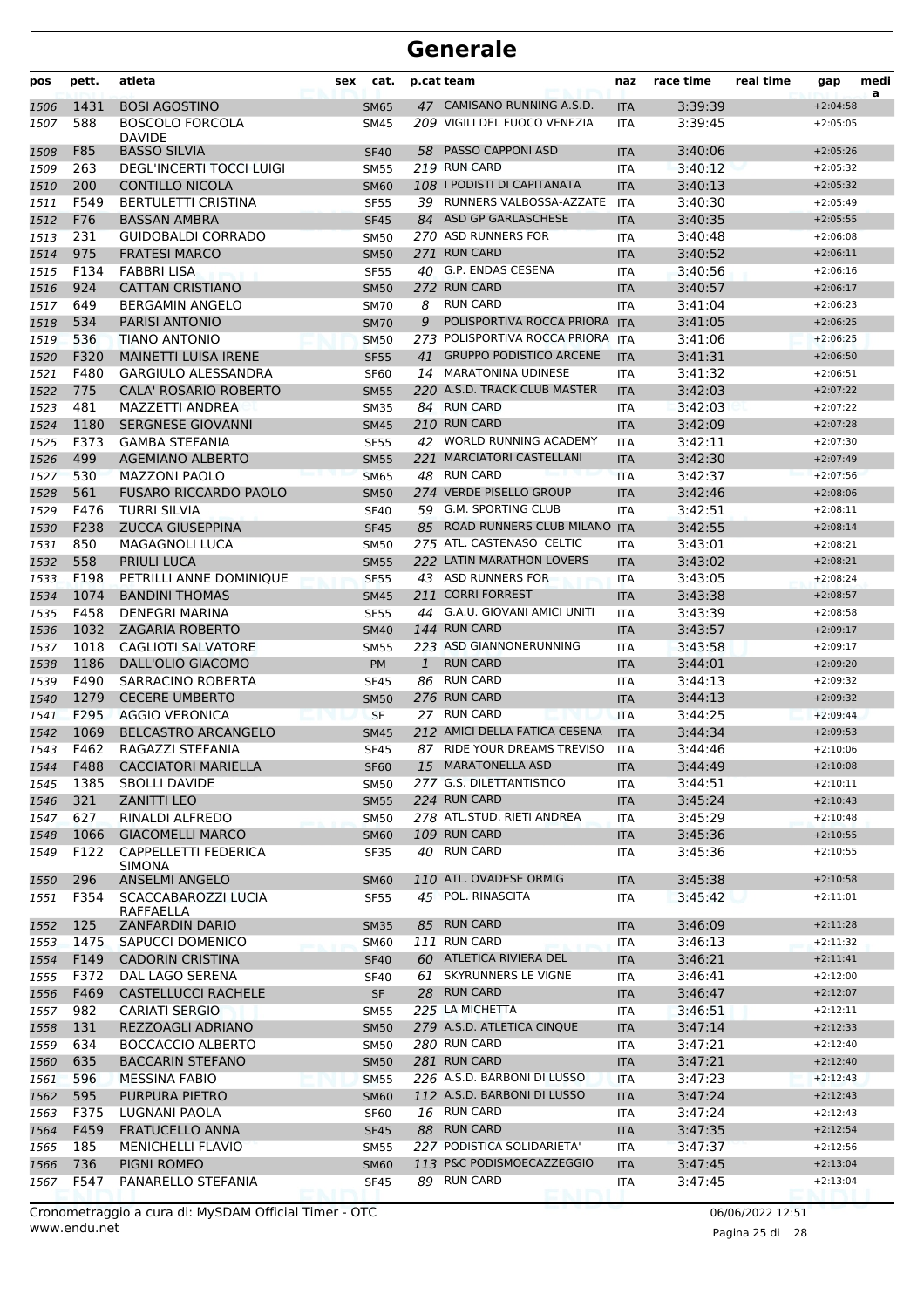| pos  | pett.        | atleta                                      | sex | cat.             |    | p.cat team                        | naz        | race time | real time | gap                      | medi<br>a |
|------|--------------|---------------------------------------------|-----|------------------|----|-----------------------------------|------------|-----------|-----------|--------------------------|-----------|
| 1568 | 1346         | RISINA CARMELO DAVIDE                       |     | <b>SM50</b>      |    | 282 A.S.D.TEAM 3V                 | <b>ITA</b> | 3:47:49   |           | $+2:13:08$               |           |
| 1569 | F322         | COTTA RAMOSINO LUISA                        |     | <b>SF45</b>      |    | 90 A.S. AMATORI VILLA PAMPHILI    | ITA        | 3:48:04   |           | $+2:13:23$               |           |
| 1570 | 734          | <b>COLO' VITTORIO</b>                       |     | <b>SM60</b>      |    | 114 S.CLUB LIB. SESTO             | <b>ITA</b> | 3:48:12   |           | $+2:13:31$               |           |
| 1571 | F299         | <b>TORRE RITA</b>                           |     | <b>SF65</b>      |    | 7 MARATONETI GENOVESI             | <b>ITA</b> | 3:48:20   |           | $+2:13:40$               |           |
| 1572 | 1079         | <b>BISCALDI MASSIMO</b>                     |     | <b>SM55</b>      |    | 228 ATLETICA INTESA               | <b>ITA</b> | 3:48:26   |           | $+2:13:45$               |           |
| 1573 | 391          | <b>MAZZON GABRIELE</b>                      |     | SM               |    | 63 RUN CARD                       | <b>ITA</b> | 3:48:31   |           | $+2:13:51$               |           |
| 1574 | F100         | <b>BILATO ANITA</b>                         |     | <b>SF55</b>      |    | 46 ASSINDUSTRIA SPORT             | <b>ITA</b> | 3:48:43   |           | $+2:14:02$               |           |
| 1575 | 539          | RISOLO EDOARDO                              |     | <b>SM55</b>      |    | 229 ASD RUNNERS FOR               | <b>ITA</b> | 3:48:45   |           | $+2:14:04$               |           |
| 1576 | F64          | <b>RAVAGNI ELIANA</b>                       |     | <b>SF50</b>      |    | 91 GS VALSUGANA TRENTINO          | <b>ITA</b> | 3:49:20   |           | $+2:14:40$               |           |
| 1577 | 1355         | <b>DELLANTONIO GIORGIO</b>                  |     | <b>SM50</b>      |    | 283 U.S. DOLOMITICA ASD           | <b>ITA</b> | 3:49:25   |           | $+2:14:44$               |           |
| 1578 | 1107         | <b>NANU STEFANO</b>                         |     | <b>SM45</b>      |    | 213 RUN CARD                      | <b>ITA</b> | 3:49:42   |           | $+2:15:01$               |           |
| 1579 | F285         | <b>MALENGO ELEONORA</b>                     |     | <b>SF55</b>      |    | 47 ASD RUN IT                     | <b>ITA</b> | 3:49:57   |           | $+2:15:16$               |           |
| 1580 | 1065         | LONIGRO NICOLA                              |     | <b>SM55</b>      |    | 230 RUNNING TEAM MESTRE           | <b>ITA</b> | 3:50:44   |           | $+2:16:03$               |           |
| 1581 | 1064         | LIBRALESSO ANTONIO                          |     | <b>SM50</b>      |    | 284 RUNNING TEAM MESTRE           | <b>ITA</b> | 3:50:44   |           | $+2:16:04$               |           |
| 1582 | F505         | <b>BRUNI ISABEL</b>                         |     | <b>SF50</b>      |    | 92 LIFERUNNER SSDARL              | <b>ITA</b> | 3:50:46   |           | $+2:16:05$               |           |
| 1583 | 1356         | DELLANTONIO PAOLO                           |     | <b>SM45</b>      |    | 214 U.S. DOLOMITICA ASD           | ITA        | 3:50:46   |           | $+2:16:05$               |           |
| 1584 | 113          | DALLAGÀ NATALE                              |     | <b>SM65</b>      |    | 49 RUN CARD                       | <b>ITA</b> | 3:50:59   |           | $+2:16:18$               |           |
| 1585 | 777          | DI MAGGIO MARCELLO                          |     | <b>SM50</b>      |    | 285 A.S.D. TRACK CLUB MASTER      | <b>ITA</b> | 3:51:05   |           | $+2:16:24$               |           |
| 1586 | 753          | <b>CITRANO SALVATORE</b><br><b>DOMENICO</b> |     | <b>SM45</b>      |    | 215 MARATHON CALTANISSETTA        | <b>ITA</b> | 3:51:05   |           | $+2:16:25$               |           |
| 1587 | 778          | <b>GIORDANO SALVATORE</b>                   |     | <b>SM45</b>      |    | 216 A.S.D. TRACK CLUB MASTER      | ITA        | 3:51:06   |           | $+2:16:25$               |           |
| 1588 | F71          | <b>TORMEN NADIA</b>                         |     | <b>SF60</b>      |    | 17 G.S. QUANTIN ALPENPLUS         | <b>ITA</b> | 3:51:12   |           | $+2:16:31$               |           |
| 1589 | 1070         | CAVALLO PIERGIORGIO                         |     | <b>SM45</b>      |    | 217 RUN CARD                      | <b>ITA</b> | 3:51:21   |           | $+2:16:40$               |           |
| 1590 | F135         | <b>PELOSI GIULIA</b>                        |     | <b>SF50</b>      |    | 93 ATL. LEONE SAN MARCO           | <b>ITA</b> | 3:51:29   |           | $+2:16:48$               |           |
| 1591 | 1495         | PAGLIANI MASSIMO                            |     | <b>SM50</b>      |    | 286 RUN CARD                      | ITA        | 3:51:58   |           | $+2:17:17$               |           |
| 1592 | F53          | SANAPO DEBORA                               |     | <b>SF45</b>      |    | 91 G.S. SAN GIACOMO               | <b>ITA</b> | 3:51:59   |           | $+2:17:18$               |           |
| 1593 | 1127         | DONEGA' ANDREA                              |     | <b>SM50</b>      |    | 287 ASD PODISTICA PERALTO         | <b>ITA</b> | 3:52:08   |           | $+2:17:27$               |           |
| 1594 | F142         | <b>ZENNARO ANNALISA</b>                     |     | <b>SF45</b>      |    | 92 ASD MARATHON CAVALLI           | <b>ITA</b> | 3:52:18   |           | $+2:17:37$               |           |
| 1595 | 1403         | SPANO' ANTONIO                              |     | <b>SM55</b>      |    | 231 A.S.D. GATE-CRAL INPS         | <b>ITA</b> | 3:52:29   |           | $+2:17:49$               |           |
| 1596 | 1241         | <b>BENFENATI VANNES</b>                     |     | <b>SM65</b>      |    | 50 AMICA ASD - I SSSIAN           | <b>ITA</b> | 3:52:44   |           | $+2:18:03$               |           |
| 1597 | F394         | <b>MALAGO GIORGIA</b>                       |     | <b>SF40</b>      | 62 | <b>RUN CARD</b>                   | ITA        | 3:52:53   |           | $+2:18:12$               |           |
| 1598 | F422         | <b>FONTANA MARZIA</b>                       |     | <b>SF55</b>      | 48 | G.A.A.C. 2007                     | <b>ITA</b> | 3:53:04   |           | $+2:18:23$               |           |
| 1599 | F191         | <b>MIATTO MONICA</b>                        |     | <b>SF50</b>      | 94 | <b>MARCIATORI CASTELLANI</b>      | ITA        | 3:53:11   |           | $+2:18:31$               |           |
| 1600 | F487         | PEDICONE LORELLA                            |     | <b>SF55</b>      |    | 49 ADRIATICO TEAM                 | <b>ITA</b> | 3:53:15   |           | $+2:18:34$               |           |
| 1601 | 373          | PALMERI NICOLO'                             |     | <b>SM40</b>      |    | 145 A.S. DILETT. POL. MARSALA     | <b>ITA</b> | 3:53:22   |           | $+2:18:41$               |           |
| 1602 | 1479         | <b>JUS ROMANO</b>                           |     | <b>SM65</b>      |    | 51 AZZANO RUNNERS                 | <b>ITA</b> | 3:53:41   |           | $+2:19:00$               |           |
| 1603 | 932          | <b>CUNTO PIETRO</b>                         |     | <b>SM45</b>      |    | 218 RUN CARD                      | <b>ITA</b> | 3:53:42   |           | $+2:19:02$               |           |
| 1604 | F509         | <b>MONTOUCHET RAPHAELLE</b>                 |     | <b>SF35</b>      | 41 | <b>RUNNERS BERGAMO</b>            | <b>ITA</b> | 3:53:44   |           | $+2:19:03$               |           |
| 1605 | 1153         | <b>BOTTAZZI CRISTIAN</b>                    |     | <b>SM40</b>      |    | 146 A.S.D. CORRITREVISO           | ITA        | 3:53:46   |           | $+2:19:05$               |           |
| 1606 | F536         | <b>SANTON ANNA</b>                          |     | SF <sub>55</sub> |    | 50 A.S.D. F.O.R.                  | ITA        | 3:53:47   |           | $+2:19:06$               |           |
| 1607 | 382          | <b>GUERRA DENIS</b>                         |     | <b>SM50</b>      |    | 288 RUN CARD                      | ITA        | 3:54:00   |           | $+2:19:19$               |           |
| 1608 | 802          | <b>BUA FABIO</b>                            |     | <b>SM50</b>      |    | 289 LBM SPORT TEAM                | <b>ITA</b> | 3:54:05   |           | $+2:19:24$               |           |
| 1609 | F349         | <b>MARAFIOTI FRANCESCA</b>                  |     | <b>SF50</b>      |    | 95 LBM SPORT TEAM                 | ITA        | 3:54:05   |           | $+2:19:24$               |           |
| 1610 | 1036         | <b>ROSSATO FABIO</b>                        |     | <b>SM55</b>      |    | 232 ATL.VICENTINA                 | <b>ITA</b> | 3:54:28   |           | $+2:19:47$               |           |
| 1611 | 1233         | <b>SCALA EDY</b>                            |     | <b>SM40</b>      |    | 147 AZZANO RUNNERS                | ITA        | 3:54:39   |           | $+2:19:59$               |           |
| 1612 | F284         | MISITI LAURA                                |     | <b>SF45</b>      |    | 93 PUROSANGUE ATHLETICS           | <b>ITA</b> | 3:54:41   |           | $+2:20:00$               |           |
| 1613 | 768          | ALOISIO RICCARDO                            |     | <b>SM50</b>      |    | 290 PUROSANGUE ATHLETICS          | ITA        | 3:54:43   |           | $+2:20:02$               |           |
| 1614 | F201         | LYKHACHOVA MARYNA                           |     | <b>SF40</b>      |    | 63 RUN CARD                       | <b>ITA</b> | 3:56:22   |           | $+2:21:42$               |           |
| 1615 | F199         | DI ROCCO VERONICA                           |     | SF35             |    | 42 RUN CARD                       | ITA        | 3:56:23   |           | $+2:21:42$               |           |
| 1616 | 1444         | SALVITTI GIAN PIETRO                        |     | <b>SM55</b>      |    | 233 CAMISANO RUNNING A.S.D.       | <b>ITA</b> | 3:56:33   |           | $+2:21:52$               |           |
| 1617 | 784          | SODANI PIETRO                               |     | <b>SM55</b>      |    | 234 VIRTUS VILLA ADA FASHION      | <b>ITA</b> | 3:56:48   |           | $+2:22:07$               |           |
| 1618 | 531          | <b>BARBANO PAOLO</b>                        |     | <b>SM50</b>      |    | 291 POLISPORTIVA ROCCA PRIORA ITA |            | 3:57:00   |           | $+2:22:20$               |           |
| 1619 | 535          | SBARDELLA PIETRO                            |     | <b>SM70</b>      |    | 10 POLISPORTIVA ROCCA PRIORA ITA  |            | 3:57:01   |           | $+2:22:20$               |           |
| 1620 | F429         | <b>LANDI SARA</b>                           |     | <b>SF40</b>      |    | 64 A.S.D. CORRITREVISO            | <b>ITA</b> | 3:57:04   |           | $+2:22:23$               |           |
| 1621 | 22           | SIMULA PAOLO                                |     | <b>SM50</b>      |    | 292 URBAN RUNNERS                 | ITA        | 3:57:07   |           | $+2:22:26$               |           |
| 1622 | F21          | <b>FORMELLI VERONICA</b>                    |     | <b>SF45</b>      |    | 94 RUN CARD                       | <b>ITA</b> | 3:57:20   |           | $+2:22:40$               |           |
| 1623 | 1063         | DI BIASIO ANDREA                            |     | <b>SM55</b>      |    | 235 RUNNING TEAM MESTRE           | ITA        | 3:57:33   |           | $+2:22:53$               |           |
| 1624 | F70          | COIUTTI CLAUDIA                             |     | <b>SF55</b>      |    | 51 MARATONA DELLE CITTA' DEL      | <b>ITA</b> | 3:58:16   |           | $+2:23:35$               |           |
|      | 366          | <b>BALDIN GIORGIO</b>                       |     |                  |    | 293 RUNNING TEAM MESTRE           |            | 3:58:16   |           | $+2:23:35$               |           |
| 1625 | 443          | <b>FIORINI PIERO</b>                        |     | <b>SM50</b>      |    | 115 ASD I PODISTI DI NEMO         | ITA        | 3:58:21   |           | $+2:23:40$               |           |
| 1626 | 1234         |                                             |     | <b>SM60</b>      |    | 116 RUN CARD                      | <b>ITA</b> |           |           | $+2:24:38$               |           |
| 1627 |              | <b>KRAFT REINHOLD</b>                       |     | <b>SM60</b>      |    | 52 PUROSANGUE ATHLETICS           | <b>GER</b> | 3:59:19   |           | $+2:24:43$               |           |
| 1628 | 1097         | <b>BONASSISA ALFONSO</b>                    |     | <b>SM65</b>      |    | 96 RUNNERS CAPRIOLESE             | <b>ITA</b> | 3:59:24   |           |                          |           |
| 1629 | F543<br>F214 | MEDAGLIA SABRINA<br>ROCCUZZO GIUSEPPA       |     | <b>SF50</b>      | 97 | <b>RUN CARD</b>                   | ITA        | 3:59:37   |           | $+2:24:56$<br>$+2:25:33$ |           |
| 1630 |              |                                             |     | <b>SF50</b>      |    |                                   | <b>ITA</b> | 4:00:13   |           |                          |           |

www.endu.net Cronometraggio a cura di: MySDAM Official Timer - OTC 06/06/2022 12:51

Pagina 26 di 28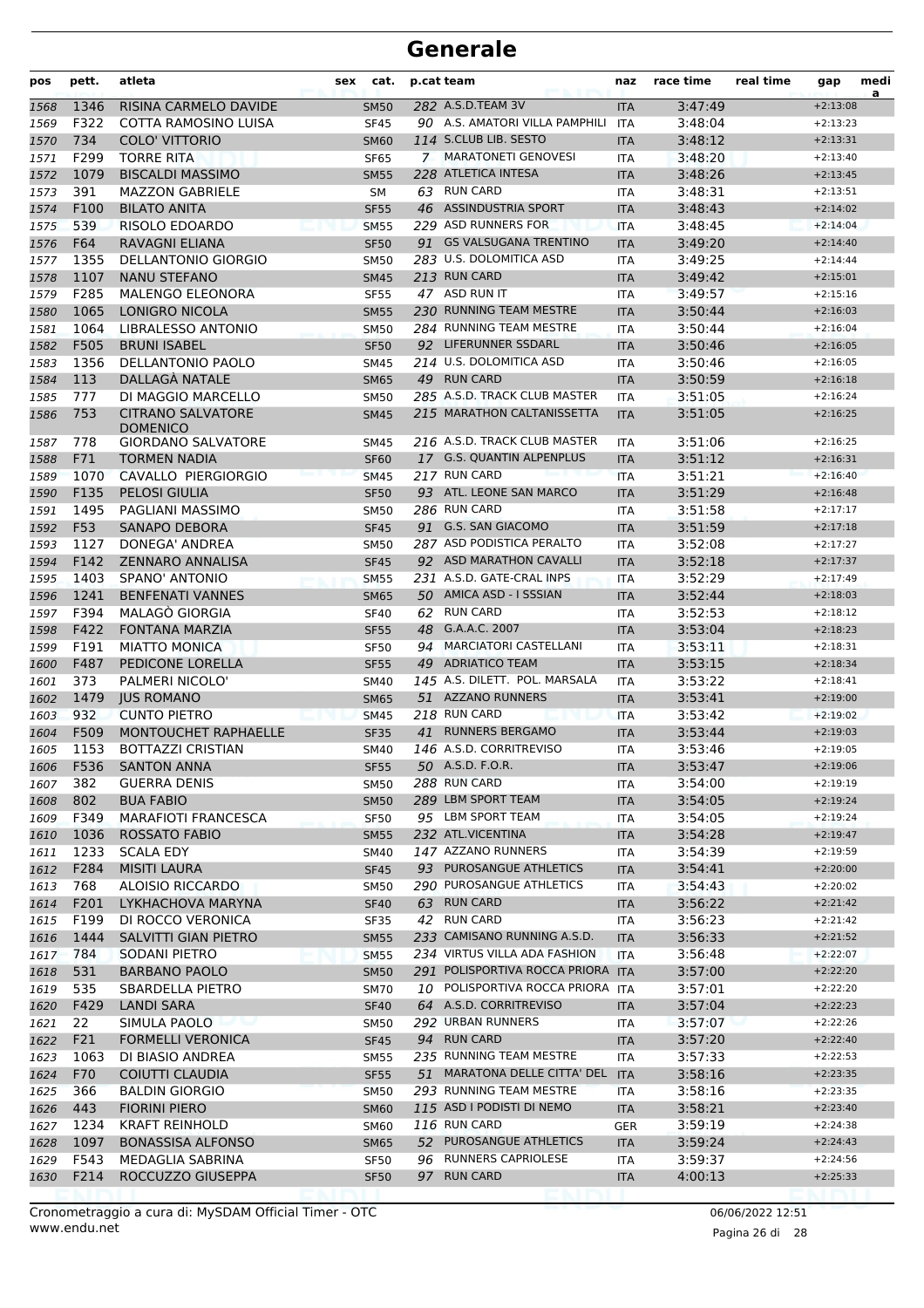| pos          | pett.       | atleta                                       | sex         | cat.              | p.cat team                     | naz               | race time          | real time | gap                      | medi<br>a |
|--------------|-------------|----------------------------------------------|-------------|-------------------|--------------------------------|-------------------|--------------------|-----------|--------------------------|-----------|
| 1631         | F343        | DE FELICIS DOMENICA                          |             | <b>SF50</b>       | 98 ADRIATICO TEAM              | <b>ITA</b>        | 4:00:33            |           | $+2:25:52$               |           |
| 1632         | 1003        | <b>FRIGERI STEFANO</b>                       | <b>SM60</b> |                   | 117 ADRIATICO TEAM             | <b>ITA</b>        | 4:00:33            |           | $+2:25:53$               |           |
| 1633         | 215         | <b>CERUTI DAVIDE</b>                         | <b>SM55</b> |                   | 236 SPORTIVA VALBRONESE ASD    | <b>ITA</b>        | 4:00:46            |           | $+2:26:05$               |           |
| 1634         | F37         | <b>CHIARATO SILVIA</b>                       |             | <b>SF55</b>       | 52 ASSINDUSTRIA SPORT          | <b>ITA</b>        | 4:01:05            |           | $+2:26:24$               |           |
| 1635         | 344         | <b>CICIANI ENRICO</b>                        |             | <b>SM60</b>       | 118 PODISTICA SOLIDARIETA'     | <b>ITA</b>        | 4:01:09            |           | $+2:26:28$               |           |
| 1636         | F30         | COTTA RAMOSINO LAURA                         |             | <b>SF45</b>       | 95 A.S. AMATORI VILLA PAMPHILI | <b>ITA</b>        | 4:02:30            |           | $+2:27:49$               |           |
| 1637         | 704         | <b>DIGITO FRANCESCO</b>                      |             | <b>SM60</b>       | 119 A.S.D. GRUPPO GENERALI     | <b>ITA</b>        | 4:02:42            |           | $+2:28:01$               |           |
| 1638         | F446        | <b>ORADINI GERMANA</b>                       |             | <b>SF60</b>       | 18 RUN CARD                    | <b>ITA</b>        | 4:02:42            |           | $+2:28:02$               |           |
| 1639         | F449        | <b>GARBAINI MARCELLA</b>                     |             | <b>SF60</b>       | 19 RUN CARD                    | <b>ITA</b>        | 4:02:42            |           | $+2:28:02$               |           |
| 1640         | F390        | <b>MORETTI TIZIANA</b>                       |             | <b>SF55</b><br>53 | <b>RUNNING TEAM MESTRE</b>     | <b>ITA</b>        | 4:02:48            |           | $+2:28:07$               |           |
| 1641         | <b>F88</b>  | <b>COLLE SARA</b>                            |             | 65<br><b>SF40</b> | <b>RUN CARD</b>                | <b>ITA</b>        | 4:02:53            |           | $+2:28:12$               |           |
| 1642         | F520        | <b>BATTAGLION LOREDANA</b>                   |             | <b>SF55</b>       | 54 ATL.VICENTINA               | <b>ITA</b>        | 4:03:01            |           | $+2:28:21$               |           |
| 1643         | F286<br>150 | <b>CAVAGGION ALESSIA</b>                     |             | 99<br><b>SF50</b> | ATL.VICENTINA<br>294 RUN CARD  | <b>ITA</b>        | 4:03:01            |           | $+2:28:21$               |           |
| 1644         | F141        | PREMOLI MARCO<br>LAZZARI ROBERTA             | <b>SM50</b> |                   | 66 RUN CARD                    | <b>ITA</b>        | 4:03:59<br>4:04:24 |           | $+2:29:18$<br>$+2:29:43$ |           |
| 1645         | 625         | <b>VILLA AMBROGIO</b>                        | <b>SM75</b> | <b>SF40</b><br>1  | A.S.D. MARCIACARATESI          | <b>ITA</b><br>ITA | 4:04:55            |           | $+2:30:14$               |           |
| 1646<br>1647 | F550        | <b>BONOTTO DOMENICA</b>                      |             | <b>SF50</b>       | 100 A.S.D. BARBONI DI LUSSO    | <b>ITA</b>        | 4:05:06            |           | $+2:30:25$               |           |
| 1648         | 647         | <b>IACOBINO ANGELO</b>                       | <b>SM55</b> |                   | 237 RUN CARD                   | <b>ITA</b>        | 4:05:19            |           | $+2:30:38$               |           |
| 1649         | 124         | <b>MILAN FLAVIO</b>                          | <b>SM55</b> |                   | 238 RUN CARD                   | <b>ITA</b>        | 4:05:29            |           | $+2:30:48$               |           |
| 1650         | F75         | <b>BERTOLIN MARIA CHIARA</b>                 |             | <b>SF55</b>       | 55 RUN CARD                    | <b>ITA</b>        | 4:05:29            |           | $+2:30:48$               |           |
| 1651         | 57          | FORASTIERO ANTONELLO                         | <b>SM35</b> | 86                | <b>KEEP MOVING</b>             | <b>ITA</b>        | 4:05:41            |           | $+2:31:00$               |           |
| 1652         | F24         | MIOTTO ALESSANDRA                            |             | 43<br><b>SF35</b> | <b>RUN CARD</b>                | <b>ITA</b>        | 4:05:45            |           | $+2:31:05$               |           |
| 1653         | F381        | <b>VALENTE MARIA CRISTINA</b>                |             | <b>SF55</b><br>56 | <b>LBM SPORT TEAM</b>          | <b>ITA</b>        | 4:05:58            |           | $+2:31:18$               |           |
| 1654         | F23         | <b>BEDENDO SILVIA</b>                        |             | <b>SF40</b>       | 67 ASSINDUSTRIA SPORT          | <b>ITA</b>        | 4:06:00            |           | $+2:31:19$               |           |
| 1655         | F483        | <b>INNOCENTI SIMONETTA</b>                   |             | <b>SF60</b>       | 20 RUN CARD                    | <b>ITA</b>        | 4:06:00            |           | $+2:31:19$               |           |
| 1656         | 277         | <b>MAGNANI EMILIO</b>                        | <b>SM60</b> |                   | 120 RUN CARD                   | <b>ITA</b>        | 4:06:34            |           | $+2:31:53$               |           |
| 1657         | F14         | <b>BLASI IDA</b>                             |             | <b>SF50</b>       | 101 U.S. ROMA 83               | <b>ITA</b>        | 4:06:34            |           | $+2:31:53$               |           |
| 1658         | 845         | <b>CELEGATO ROBERTO</b>                      | SM40        |                   | 148 VENICEMARATHON SSD A R.L.  | <b>ITA</b>        | 4:06:38            |           | $+2:31:58$               |           |
| 1659         | F288        | <b>FIORI MONICA</b>                          | <b>SF45</b> |                   | 96 VENICEMARATHON SSD A R.L.   | <b>ITA</b>        | 4:06:39            |           | $+2:31:58$               |           |
| 1660         | 503         | <b>JANNON FRANCESCO</b>                      | <b>SM50</b> |                   | 295 MARCIATORI CASTELLANI      | <b>ITA</b>        | 4:06:51            |           | $+2:32:10$               |           |
| 1661         | 504         | <b>GUIOTTO FILIPPO</b>                       | <b>SM50</b> |                   | 296 MARCIATORI CASTELLANI      | <b>ITA</b>        | 4:06:51            |           | $+2:32:10$               |           |
| 1662         | F522        | <b>TAURIAN ILENIA</b>                        |             | <b>SF40</b>       | 68 LATIN MARATHON LOVERS       | <b>ITA</b>        | 4:07:04            |           | $+2:32:23$               |           |
| 1663         | 1095        | SPEZIE PAOLO                                 | <b>SM55</b> |                   | 239 LATIN MARATHON LOVERS      | <b>ITA</b>        | 4:07:04            |           | $+2:32:23$               |           |
| 1664         | 1481        | <b>MADESANI STEFANO</b>                      | <b>SM60</b> |                   | 121 RUN CARD                   | ITA               | 4:07:09            |           | $+2:32:29$               |           |
| 1665         | 643         | <b>D'ALO' GIANCARLO</b>                      | <b>SM65</b> |                   | 53 GSBR                        | <b>ITA</b>        | 4:07:11            |           | $+2:32:30$               |           |
| 1666         | F498        | <b>MOZZATO MICHELA</b>                       |             | 57<br><b>SF55</b> | <b>RAIN RUNNERS</b>            | <b>ITA</b>        | 4:07:15            |           | $+2:32:34$               |           |
| 1667         | F502        | <b>FAVARETTO ANTONELLA</b>                   |             | 21<br><b>SF60</b> | <b>RAIN RUNNERS</b>            | <b>ITA</b>        | 4:07:16            |           | $+2:32:36$               |           |
| 1668         | F371        | <b>GARBACCIO FRANCESCA</b>                   |             | <b>SF40</b><br>69 | ASD GIANNONERUNNING            | <b>ITA</b>        | 4:08:02            |           | $+2:33:21$               |           |
| 1669         | F355        | <b>GOVONI SIMONA</b>                         |             | <b>SF</b>         | 29 RUN CARD                    | <b>ITA</b>        | 4:08:21            |           | $+2:33:40$               |           |
| 1670         | F461        | SALVADOR NADIA                               |             | SF65<br>8         | <b>RUN CARD</b>                | ITA               | 4:08:27            |           | $+2:33:46$               |           |
| 1671         | F365        | <b>CECCARELLI ELENA</b>                      | <b>SF55</b> | 58                | <b>RUN CARD</b>                | <b>ITA</b>        | 4:08:33            |           | $+2:33:53$               |           |
| 1672         | F215        | <b>GALEOTO FRANCA</b>                        |             | <b>SF55</b>       | 59 A.S.D. BARBONI DI LUSSO     | ITA               | 4:08:43            |           | $+2:34:02$               |           |
| 1673         | F203        | AIOLA LOREDANA                               |             | <b>SF55</b>       | 60 RUN CARD                    | <b>ITA</b>        | 4:09:28            |           | $+2:34:47$               |           |
| 1674         | 828         | PALADINI GIUSEPPE                            |             | <b>SM60</b>       | 122 A.S.D. RUNNERS BARBERINO   | <b>ITA</b>        | 4:09:59            |           | $+2:35:18$               |           |
| 1675         | F115        | PELLEGRINO ANNA                              |             | <b>SF50</b>       | 102 A.S.D. ATLETICA SALERNO    | <b>ITA</b>        | 4:10:20            |           | $+2:35:39$               |           |
| 1676         | 279         | MASULLO GERARDO                              |             | SM55              | 240 A.S.D. ATLETICA SALERNO    | ITA               | 4:10:20            |           | $+2:35:39$               |           |
| 1677         | F22         | <b>BASTIANELLO ERIKA</b>                     |             | <b>SF35</b>       | 44 RUN CARD                    | <b>ITA</b>        | 4:11:02            |           | $+2:36:21$               |           |
| 1678         | 707         | <b>BARRACO SALVATORE</b>                     |             | <b>SM70</b>       | 11 G. POD. LE SBARRE           | ITA               | 4:11:55            |           | $+2:37:14$               |           |
| 1679         | 496         | <b>DIBARI RICCARDO</b>                       |             | <b>SM50</b>       | 297 BARLETTA SPORTIVA          | <b>ITA</b>        | 4:12:42            |           | $+2:38:01$               |           |
| 1680         | F189        | PERSIA ANNAMARIA                             | <b>SF50</b> |                   | 103 BARLETTA SPORTIVA          | ITA               | 4:12:42            |           | $+2:38:02$               |           |
| 1681         | F402        | <b>SALETTI FRANCESCA</b>                     |             | <b>SF50</b>       | 104 PUROSANGUE ATHLETICS       | <b>ITA</b>        | 4:12:44            |           | $+2:38:03$               |           |
| 1682         | F430        | <b>MARCHIONI CARLOTTA</b>                    |             | SF35              | 45 ASD FIDAS GNARRO JET        | ITA               | 4:12:53            |           | $+2:38:13$               |           |
| 1683         | 682         | <b>CLERICO ELVIO</b>                         |             | <b>SM70</b>       | 12 PODISTICA SAVONESE          | <b>ITA</b>        | 4:13:37            |           | $+2:38:57$               |           |
| 1684         | 968         | LIVIGNI SERGIO                               |             | <b>SM60</b>       | 123 RUN CARD                   | ITA               | 4:13:57            |           | $+2:39:17$               |           |
| 1685         | F333        | LIVIGNI GIULIA                               |             | SF                | 30 RUN CARD<br>61 RUN CARD     | <b>ITA</b>        | 4:13:59            |           | $+2:39:18$               |           |
| 1686         | F325        | <b>VIANELLO MICHELA</b>                      |             | <b>SF55</b>       | 149 GS RUN FOR MIKE ASD        | ITA               | 4:14:23            |           | $+2:39:43$               |           |
| 1687         | 873<br>F33  | <b>BORIN MICHELE</b><br><b>ZANARDO VIRNA</b> |             | <b>SM40</b>       | 97 CIMAVILLA RUNNING TEAM      | <b>ITA</b>        | 4:15:01            |           | $+2:40:20$<br>$+2:40:20$ |           |
| 1688         | 70          | MAGNANI ANDREA NIKI                          |             | SF45              | 219 RUN CARD                   | ITA               | 4:15:01<br>4:15:15 |           | $+2:40:34$               |           |
| 1689<br>1690 | F301        | FORALOSSO LAURA                              | <b>SM45</b> | <b>SF50</b>       | 105 ATL.VICENTINA              | <b>ITA</b><br>ITA | 4:15:22            |           | $+2:40:41$               |           |
| 1691         | F297        | <b>BORINA BARBARA</b>                        |             | <b>SF50</b>       | 106 RUN SPINEA RUN A.S.D.      | <b>ITA</b>        | 4:15:22            |           | $+2:40:41$               |           |
| 1692         | 569         | CAPOLLA STEFANO                              | <b>SM45</b> |                   | 220 RUN CARD                   | ITA               | 4:15:46            |           | $+2:41:05$               |           |
| 1693         | F532        | <b>DELFINI SILVIA</b>                        |             | <b>SF55</b>       | 62 CAMISANO RUNNING A.S.D.     | <b>ITA</b>        | 4:16:41            |           | $+2:42:00$               |           |
| 1694         | F389        | PONZETTI LOREDANA                            |             | <b>SF55</b>       | 63 RUN CARD                    | ITA               | 4:16:42            |           | $+2:42:02$               |           |
|              |             |                                              |             |                   |                                |                   |                    |           |                          |           |

www.endu.net Cronometraggio a cura di: MySDAM Official Timer - OTC 06/06/2022 12:51

Pagina 27 di 28